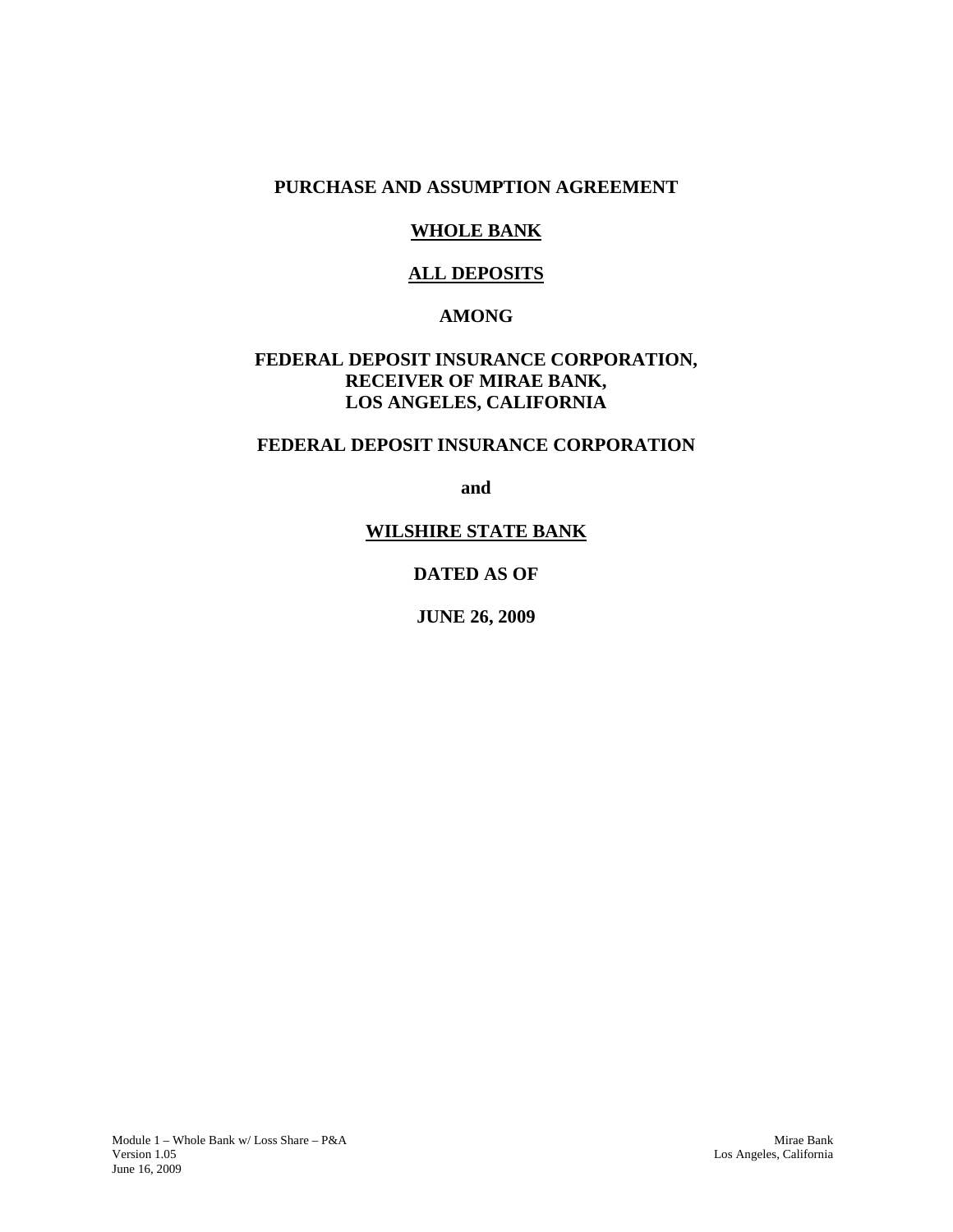# **TABLE OF CONTENTS**

| <b>ARTICLE I</b>   |                                                       |  |
|--------------------|-------------------------------------------------------|--|
| <b>ARTICLE II</b>  |                                                       |  |
| 2.1                |                                                       |  |
| 2.2                |                                                       |  |
| 2.3                |                                                       |  |
| 2.4                |                                                       |  |
| <b>ARTICLE III</b> |                                                       |  |
| 3.1                |                                                       |  |
| 3.2                |                                                       |  |
| 3.3                | Manner of Conveyance; Limited Warranty;               |  |
|                    |                                                       |  |
| 3.4                |                                                       |  |
| 3.5                |                                                       |  |
| 3.6                |                                                       |  |
| <b>ARTICLE IV</b>  | <b>ASSUMPTION OF CERTAIN DUTIES AND OBLIGATIONS16</b> |  |
| 4.1                |                                                       |  |
| 4.2                |                                                       |  |
| 4.3                |                                                       |  |
| 4.4                |                                                       |  |
| 4.5                |                                                       |  |
| 4.6                |                                                       |  |
| 4.7                | Agreement with Respect to Leased Data                 |  |
|                    |                                                       |  |
| 4.8                | Agreement with Respect to Certain                     |  |
|                    |                                                       |  |
| 4.9                |                                                       |  |
| 4.10               |                                                       |  |
| 4.11               |                                                       |  |
| 4.12               | Agreement with Respect to Continuation of Group       |  |
|                    |                                                       |  |
| 4.13               | Agreement with Respect to Interim Asset Servicing 23  |  |
| 4.14               |                                                       |  |
| 4.15               |                                                       |  |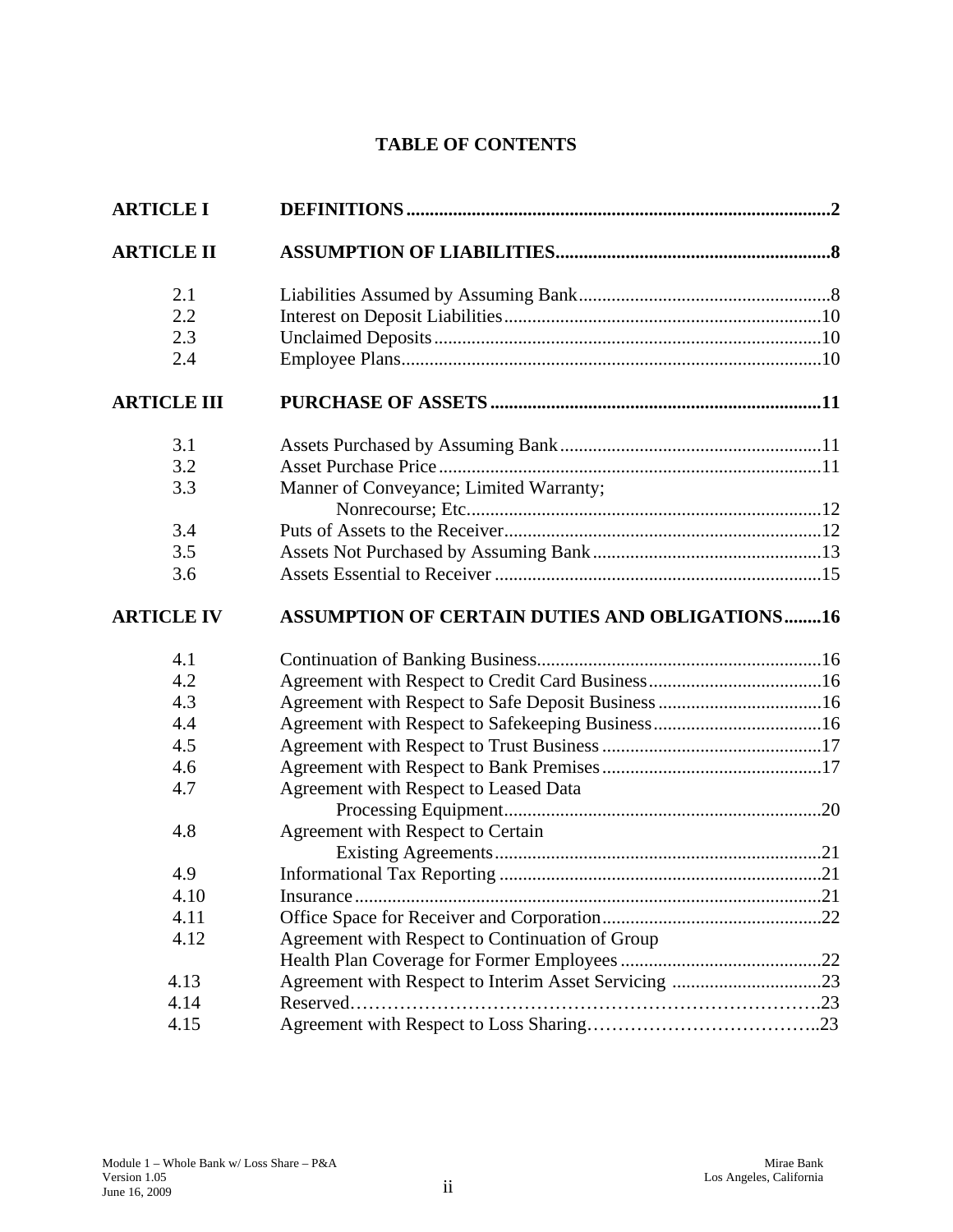| <b>ARTICLE V</b>    | <b>DUTIES WITH RESPECT TO DEPOSITORS</b>              |  |
|---------------------|-------------------------------------------------------|--|
|                     |                                                       |  |
| 5.1                 |                                                       |  |
| 5.2                 |                                                       |  |
| 5.3                 |                                                       |  |
|                     |                                                       |  |
| <b>ARTICLE VI</b>   |                                                       |  |
| 6.1                 |                                                       |  |
| 6.2                 |                                                       |  |
| 6.3                 |                                                       |  |
| 6.4                 |                                                       |  |
| <b>ARTICLE VII</b>  |                                                       |  |
| <b>ARTICLE VIII</b> |                                                       |  |
| 8.1                 |                                                       |  |
| 8.2                 | Correction of Errors and Omissions; Other Liabilities |  |
| 8.3                 |                                                       |  |
| 8.4                 |                                                       |  |
| 8.5                 |                                                       |  |
| <b>ARTICLE IX</b>   |                                                       |  |
| 9.1                 |                                                       |  |
| 9.2                 |                                                       |  |
| 9.3                 |                                                       |  |
| 9.4                 |                                                       |  |
| 9.5                 |                                                       |  |
| 9.6                 | Proceedings with Respect to Certain Assets            |  |
|                     |                                                       |  |
| 9.7                 |                                                       |  |
| <b>ARTICLE X</b>    |                                                       |  |
| <b>ARTICLE XI</b>   | <b>REPRESENTATIONS AND WARRANTIES OF THE</b>          |  |
| <b>ARTICLE XII</b>  |                                                       |  |
| 12.1                |                                                       |  |
| 12.2                |                                                       |  |
| 12.3                |                                                       |  |
| 12.4                |                                                       |  |
| 12.5                |                                                       |  |
|                     |                                                       |  |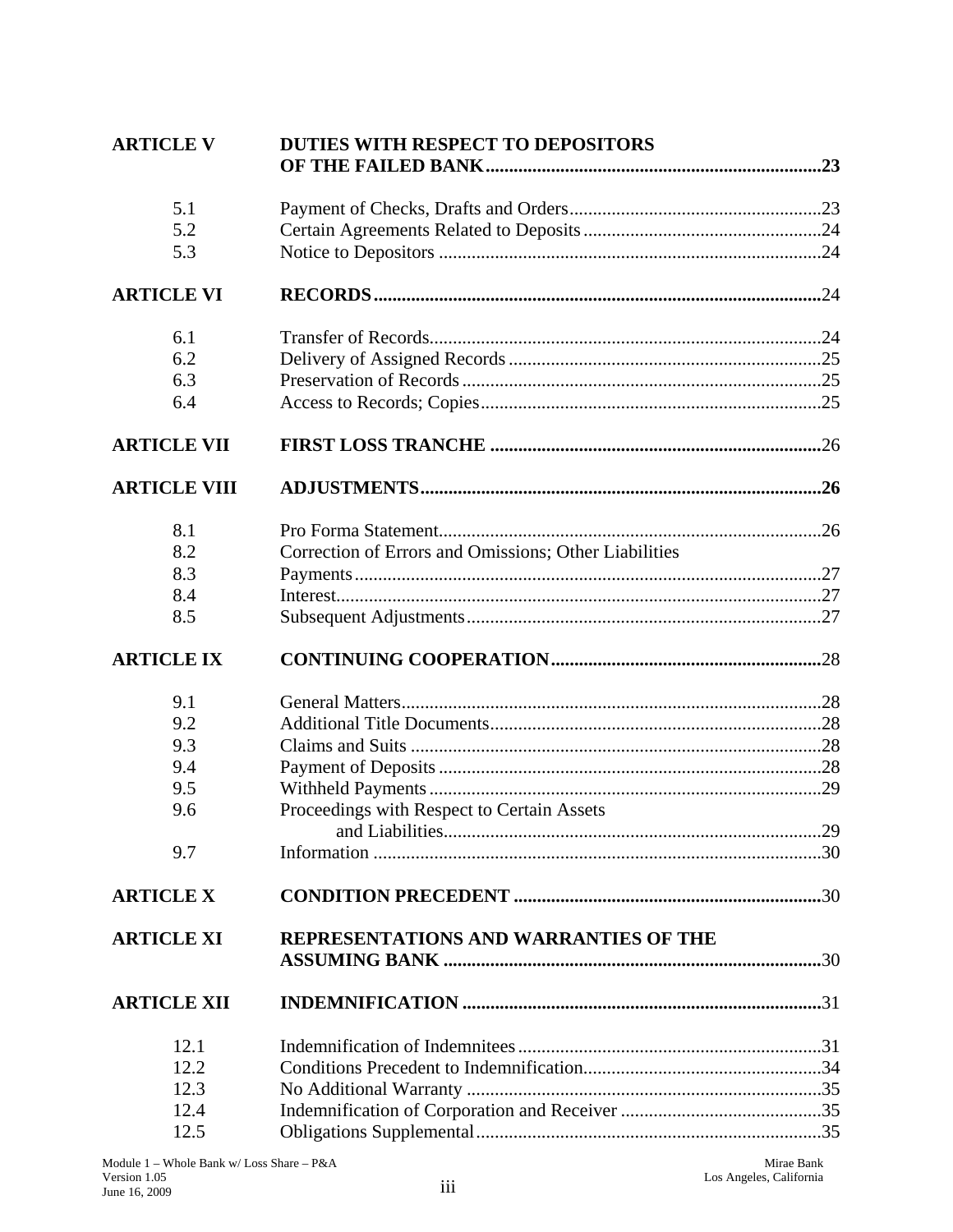| 12.6                |  |
|---------------------|--|
| 12.7                |  |
| 12.8                |  |
| <b>ARTICLE XIII</b> |  |
| 13.1                |  |
| 13.2                |  |
| 13.3                |  |
| 13.4                |  |
| 13.5                |  |
| 13.6                |  |
| 13.7                |  |
| 13.8                |  |
| 13.9                |  |
| 13.10               |  |
| 13.11               |  |
| 13.12               |  |
| 13.13               |  |

# **SCHEDULES**

| 2.1    |  |
|--------|--|
| 2.1(a) |  |
| 3.1    |  |
| 3.2    |  |
| 3.5(l) |  |
| 4.15A  |  |
| 4.15B  |  |
| 7      |  |

# **EXHIBITS**

| 3.2(c) |  |
|--------|--|
| 4.13   |  |
| 4.15A  |  |
| 4.15B  |  |
|        |  |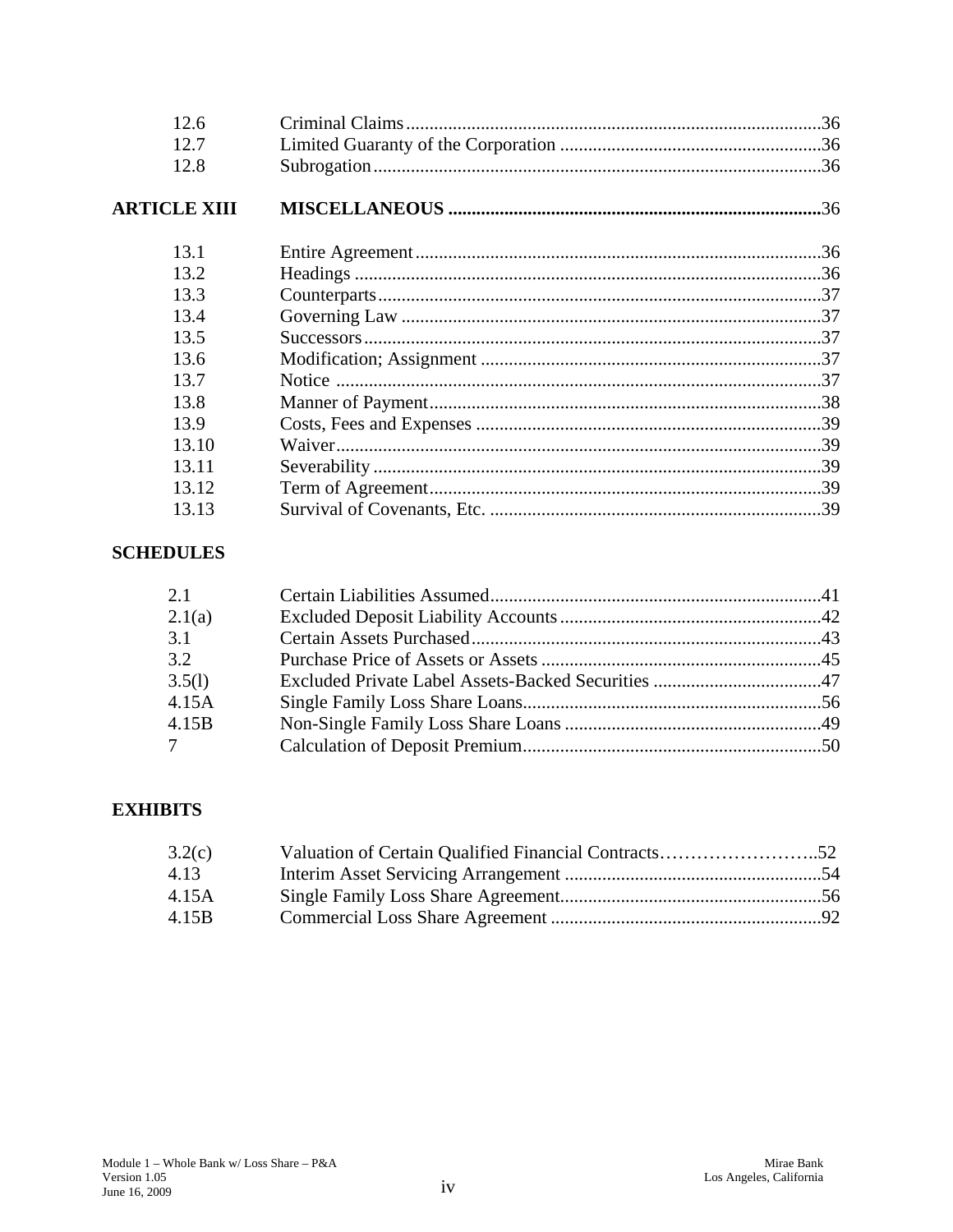## **PURCHASE AND ASSUMPTION AGREEMENT**

# **WHOLE BANK**

## **ALL DEPOSITS**

 **THIS AGREEMENT**, made and entered into as of the 26th day of June, 2009, by and among the **FEDERAL DEPOSIT INSURANCE CORPORATION, RECEIVER of Mirae Bank, Los Angeles, California** (the "Receiver"), **Wilshire State Bank**, organized under the laws of the State of California, and having its principal place of business in **Los Angeles, California** (the "Assuming Bank"), and the **FEDERAL DEPOSIT INSURANCE CORPORATION**, organized under the laws of the United States of America and having its principal office in Washington, D.C., acting in its corporate capacity (the "Corporation").

### **WITNESSETH**:

**WHEREAS**, on Bank Closing, the Chartering Authority closed **Mirae Bank** (the "Failed Bank") pursuant to applicable law and the Corporation was appointed Receiver thereof; and

**WHEREAS**, the Assuming Bank desires to purchase certain assets and assume certain deposit and other liabilities of the Failed Bank on the terms and conditions set forth in this Agreement; and

**WHEREAS**, pursuant to 12 U.S.C. Section 1823(c)(2)(A), the Corporation may provide assistance to the Assuming Bank to facilitate the transactions contemplated by this Agreement, which assistance may include indemnification pursuant to Article XII; and

**WHEREAS**, the Board of Directors of the Corporation (the "Board") has determined to provide assistance to the Assuming Bank on the terms and subject to the conditions set forth in this Agreement; and

**WHEREAS**, the Board has determined pursuant to 12 U.S.C. Section 1823(c)(4)(A) that such assistance is necessary to meet the obligation of the Corporation to provide insurance coverage for the insured deposits in the Failed Bank.

 **NOW THEREFORE**, in consideration of the mutual promises herein set forth and other valuable consideration, the parties hereto agree as follows: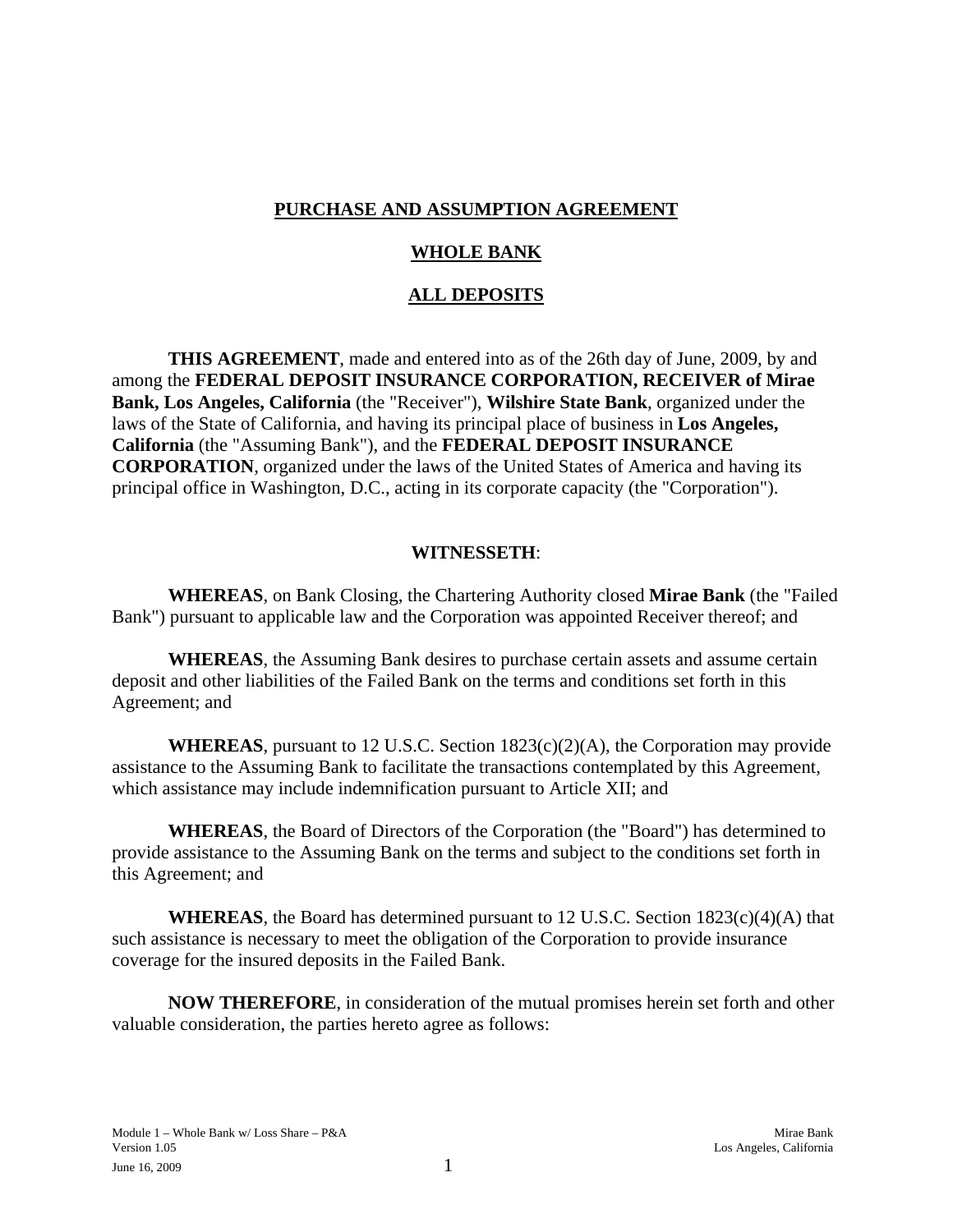### **ARTICLE I DEFINITIONS**

<span id="page-5-1"></span><span id="page-5-0"></span>Capitalized terms used in this Agreement shall have the meanings set forth in this Article I, or elsewhere in this Agreement. As used herein, words imparting the singular include the plural and vice versa.

**"Accounting Records"** means the general ledger and subsidiary ledgers and supporting schedules which support the general ledger balances.

**"Acquired Subsidiaries"** means Subsidiaries of the Failed Bank acquired pursuant to Section 3.1.

**"Adversely Classified"** means, with respect to any Loan or security, a Loan or security which, as of the date of the most recent pertinent data made available to the Assuming Bank as part of the Information Package, has been designated in the most recent report of examination as "Substandard," "Doubtful" or "Loss" by the Failed Bank's appropriate Federal or State Chartering Authority or regulator.

**"Affiliate"** of any Person means any director, officer, or employee of that Person and any other Person (i) who is directly or indirectly controlling, or controlled by, or under direct or indirect common control with, such Person, or (ii) who is an affiliate of such Person as the term "affiliate" is defined in Section 2 of the Bank Holding Company Act of 1956, as amended, 12 U.S.C. Section 1841.

**"Agreement"** means this Purchase and Assumption Agreement by and among the Assuming Bank, the Corporation and the Receiver, as amended or otherwise modified from time to time.

**"Assets"** means all assets of the Failed Bank purchased pursuant to Section 3.1. Assets owned by Subsidiaries of the Failed Bank are not "Assets" within the meaning of this definition.

**"Assumed Deposits"** means Deposits.

**"Bank Closing"** means the close of business of the Failed Bank on the date on which the Chartering Authority closed such institution.

**"Bank Premises"** means the banking houses, drive-in banking facilities, and teller facilities (staffed or automated) together with appurtenant parking, storage and service facilities and structures connecting remote facilities to banking houses, and land on which the foregoing are located, that are owned or leased by the Failed Bank and that are occupied by the Failed Bank as of Bank Closing.

**"Book Value"** means, with respect to any Asset and any Liability Assumed, the dollar amount thereof stated on the Accounting Records of the Failed Bank. The Book Value of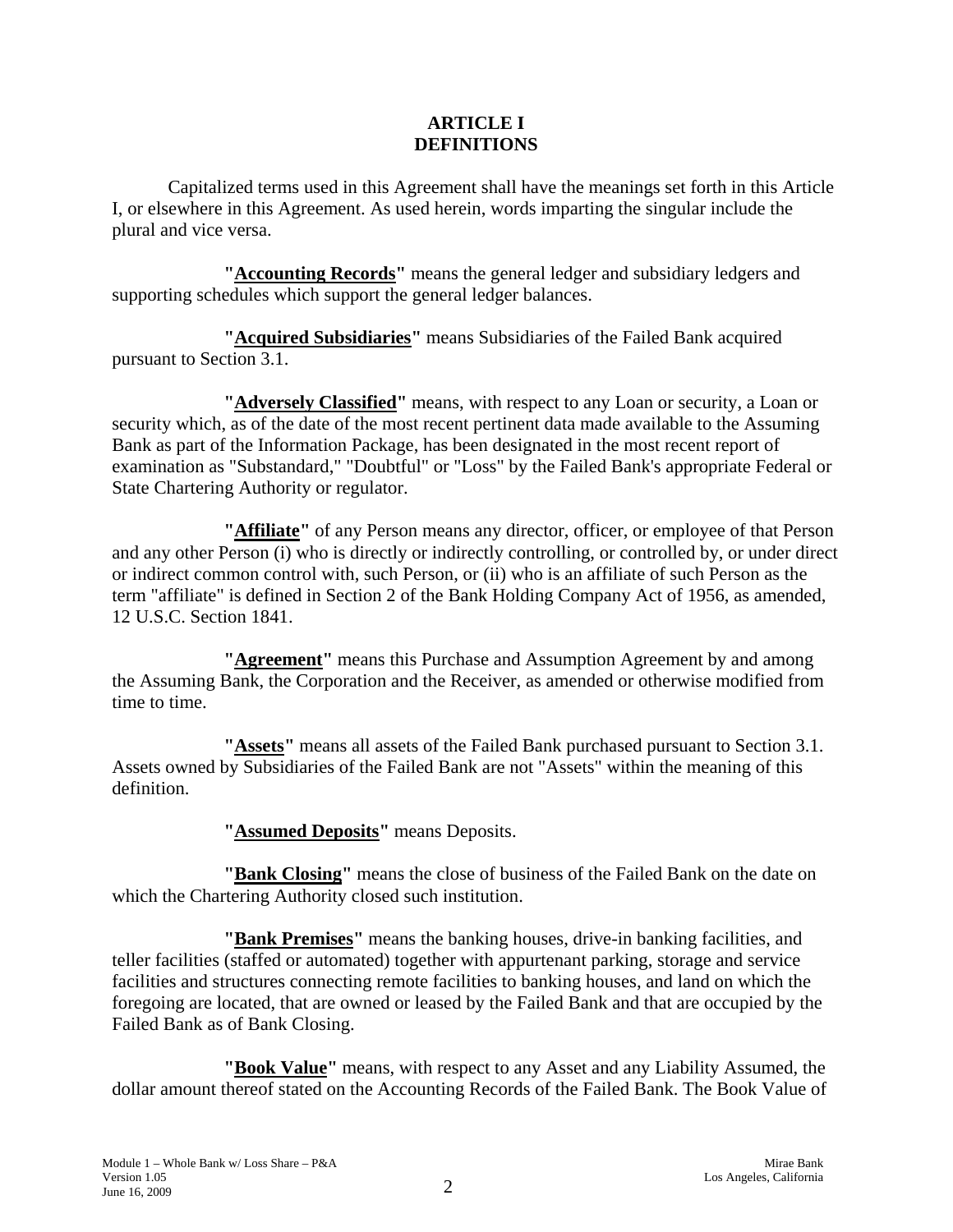<span id="page-6-0"></span>any item shall be determined as of Bank Closing after adjustments made by the Receiver for differences in accounts, suspense items, unposted debits and credits, and other similar adjustments or corrections and for setoffs, whether voluntary or involuntary. The Book Value of a Subsidiary of the Failed Bank acquired by the Assuming Bank shall be determined from the investment in subsidiary and related accounts on the "bank only" (unconsolidated) balance sheet of the Failed Bank based on the equity method of accounting. Without limiting the generality of the foregoing, (i) the Book Value of a Liability Assumed shall include all accrued and unpaid interest thereon as of Bank Closing, and (ii) the Book Value of a Loan shall reflect adjustments for earned interest, or unearned interest (as it relates to the "rule of 78s" or add-on-interest loans, as applicable), if any, as of Bank Closing, adjustments for the portion of earned or unearned loan-related credit life and/or disability insurance premiums, if any, attributable to the Failed Bank as of Bank Closing, and adjustments for Failed Bank Advances, if any, in each case as determined for financial reporting purposes. The Book Value of an Asset shall not include any adjustment for loan premiums, discounts or any related deferred income or fees, or general or specific reserves on the Accounting Records of the Failed Bank.

**"Business Day"** means a day other than a Saturday, Sunday, Federal legal holiday or legal holiday under the laws of the State where the Failed Bank is located, or a day on which the principal office of the Corporation is closed.

**"Chartering Authority"** means (i) with respect to a national bank, the Office of the Comptroller of the Currency, (ii) with respect to a Federal savings association or savings bank, the Office of Thrift Supervision, (iii) with respect to a bank or savings institution chartered by a State, the agency of such State charged with primary responsibility for regulating and/or closing banks or savings institutions, as the case may be, (iv) the Corporation in accordance with 12 U.S.C. Section 1821(c), with regard to self appointment, or (v) the appropriate Federal banking agency in accordance with 12 U.S.C. 1821(c)(9).

**"Commitment"** means the unfunded portion of a line of credit or other commitment reflected on the books and records of the Failed Bank to make an extension of credit (or additional advances with respect to a Loan) that was legally binding on the Failed Bank as of Bank Closing, other than extensions of credit pursuant to the credit card business and overdraft protection plans of the Failed Bank, if any.

**"Credit Documents"** mean the agreements, instruments, certificates or other documents at any time evidencing or otherwise relating to, governing or executed in connection with or as security for, a Loan, including without limitation notes, bonds, loan agreements, letter of credit applications, lease financing contracts, banker's acceptances, drafts, interest protection agreements, currency exchange agreements, repurchase agreements, reverse repurchase agreements, guarantees, deeds of trust, mortgages, assignments, security agreements, pledges, subordination or priority agreements, lien priority agreements, undertakings, security instruments, certificates, documents, legal opinions, participation agreements and intercreditor agreements, and all amendments, modifications, renewals, extensions, rearrangements, and substitutions with respect to any of the foregoing.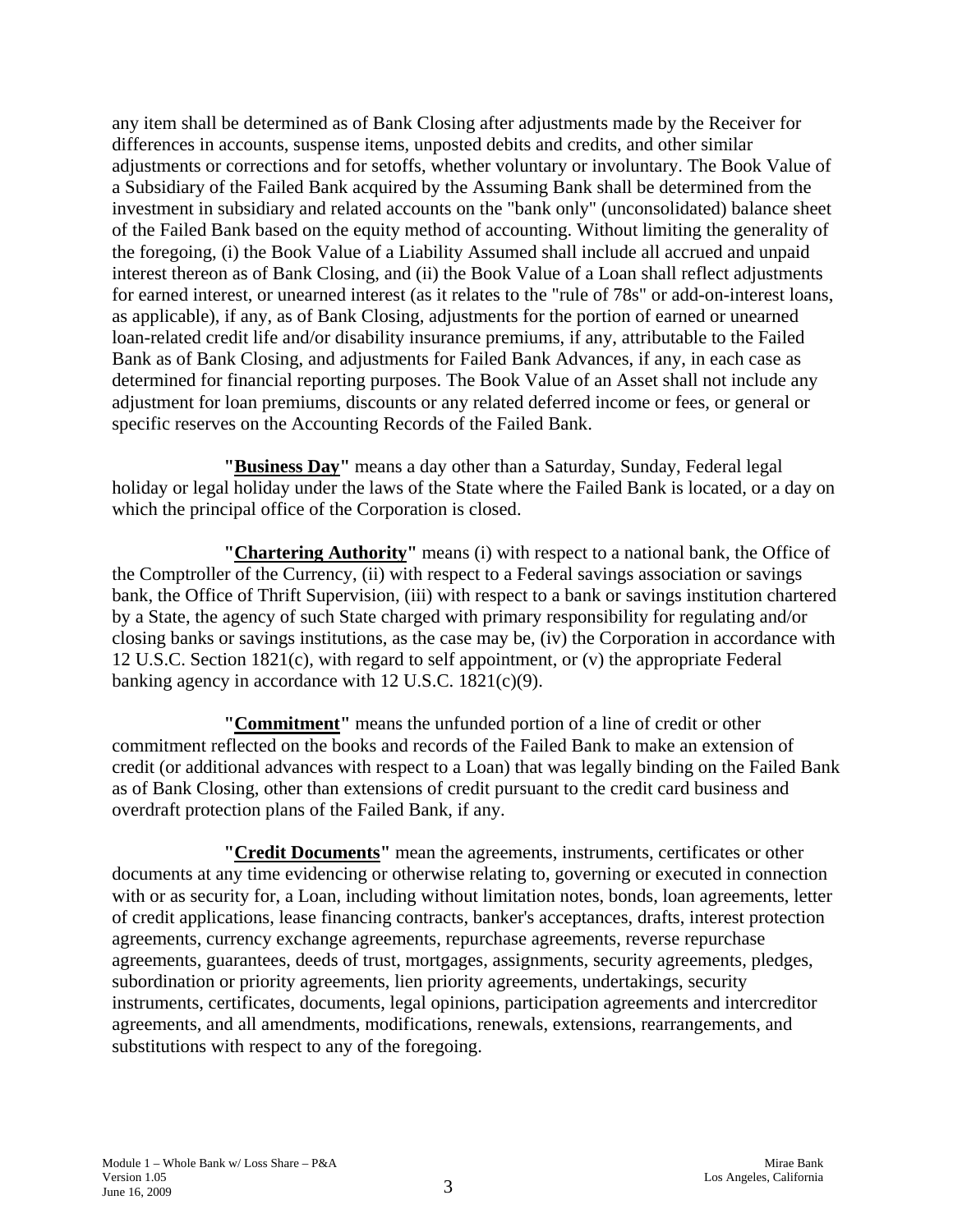<span id="page-7-0"></span> **"Credit File"** means all Credit Documents and all other credit, collateral, or insurance documents in the possession or custody of the Assuming Bank, or any of its Subsidiaries or Affiliates, relating to an Asset or a Loan included in a Put Notice, or copies of any thereof.

**"Data Processing Lease"** means any lease or licensing agreement, binding on the Failed Bank as of Bank Closing, the subject of which is data processing equipment or computer hardware or software used in connection with data processing activities. A lease or licensing agreement for computer software used in connection with data processing activities shall constitute a Data Processing Lease regardless of whether such lease or licensing agreement also covers data processing equipment.

**"Deposit"** means a deposit as defined in 12 U.S.C. Section 1813(l), including without limitation, outstanding cashier's checks and other official checks and all uncollected items included in the depositors' balances and credited on the books and records of the Failed Bank; provided, that the term "Deposit" shall not include all or any portion of those deposit balances which, in the discretion of the Receiver or the Corporation, (i) may be required to satisfy it for any liquidated or contingent liability of any depositor arising from an unauthorized or unlawful transaction, or (ii) may be needed to provide payment of any liability of any depositor to the Failed Bank or the Receiver, including the liability of any depositor as a director or officer of the Failed Bank, whether or not the amount of the liability is or can be determined as of Bank Closing.

**"Equity Adjustment"** means the dollar amount resulting by subtracting the Book Value, as of Bank Closing, of all Liabilities Assumed under this Agreement by the Assuming Bank from the Book Value, as of Bank Closing, of all Assets acquired under this Agreement by the Assuming Bank, which may be a positive or a negative number.

**"Failed Bank Advances"** means the total sums paid by the Failed Bank to (i) protect its lien position, (ii) pay ad valorem taxes and hazard insurance, and (iii) pay credit life insurance, accident and health insurance, and vendor's single interest insurance.

**"Fair Market Value"** means (i)(a) "Market Value" as defined in the regulation prescribing the standards for real estate appraisals used in federally related transactions, 12 C.F.R. § 323.2(g), and accordingly shall mean the most probable price which a property should bring in a competitive and open market under all conditions requisite to a fair sale, the buyer and seller each acting prudently and knowledgeably, and assuming the price is not affected by undue stimulus. Implicit in this definition is the consummation of a sale as of a specified date and the passing of title from seller to buyer under conditions whereby:

(1) Buyer and seller are typically motivated;

(2) Both parties are well informed or well advised, and acting in what they consider their own best interests;

(3) A reasonable time is allowed for exposure in the open market;

(4) Payment is made in terms of cash in U.S. dollars or in terms of financial arrangements comparable thereto; and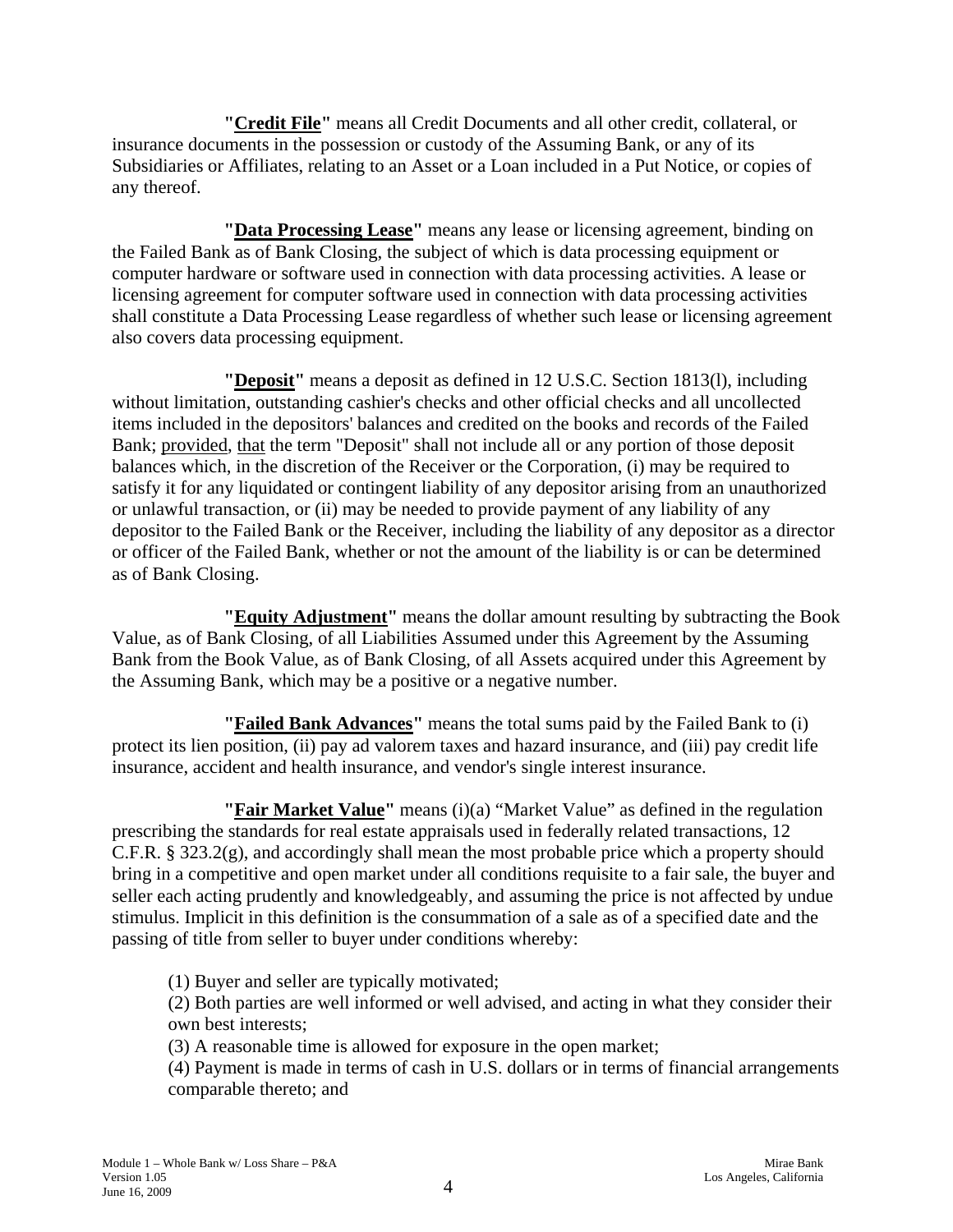(5) The price represents the normal consideration for the property sold unaffected by special or creative financing or sales concessions granted by anyone associated with the sale;

as determined as of Bank Closing by an appraiser chosen by the Assuming Bank from a list of acceptable appraisers provided by the Receiver; any costs and fees associated with such determination shall be shared equally by the Receiver and the Assuming Bank, and (b) which, with respect to Bank Premises (to the extent, if any, that Bank Premises are purchased utilizing this valuation method), shall be determined not later than sixty (60) days after Bank Closing by an appraiser selected by the Receiver and the Assuming Bank within seven (7) days after Bank Closing; or (ii) with respect to property other than Bank Premises purchased utilizing this valuation method, the price therefore as established by the Receiver and agreed to by the Assuming Bank, or in the absence of such agreement, as determined in accordance with clause  $(i)(a)$  above.

"**First Loss Tranche**" means the dollar amount of liability that the Assuming Bank will incur prior to the commencement of loss sharing, which is the sum of (i) the Assuming Bank's asset premium (discount) bid, as reflected on the Assuming Bank's bid form, plus (ii) the Assuming Bank's Deposit premium bid, as reflected on the Assuming Bank's bid form, plus (iii) the Equity Adjustment. The First Loss Tranche may be a positive or negative number.

"**Fixtures**" means those leasehold improvements, additions, alterations and installations constituting all or a part of Bank Premises and which were acquired, added, built, installed or purchased at the expense of the Failed Bank, regardless of the holder of legal title thereto as of Bank Closing.

**"Furniture and Equipment"** means the furniture and equipment, other than motor vehicles, leased or owned by the Failed Bank and reflected on the books of the Failed Bank as of Bank Closing, including without limitation automated teller machines, carpeting, furniture, office machinery (including personal computers), shelving, office supplies, telephone, surveillance and security systems. Motor vehicles shall be considered other assets and pass at Book Value.

**"Indemnitees"** means, except as provided in paragraph (k) of Section 12.1, (i) the Assuming Bank, (ii) the Subsidiaries and Affiliates of the Assuming Bank other than any Subsidiaries or Affiliates of the Failed Bank that are or become Subsidiaries or Affiliates of the Assuming Bank, and (iii) the directors, officers, employees and agents of the Assuming Bank and its Subsidiaries and Affiliates who are not also present or former directors, officers, employees or agents of the Failed Bank or of any Subsidiary or Affiliate of the Failed Bank.

**"Information Package"** means the most recent compilation of financial and other data with respect to the Failed Bank, including any amendments or supplements thereto, provided to the Assuming Bank by the Corporation on the web site used by the Corporation to market the Failed Bank to potential acquirers.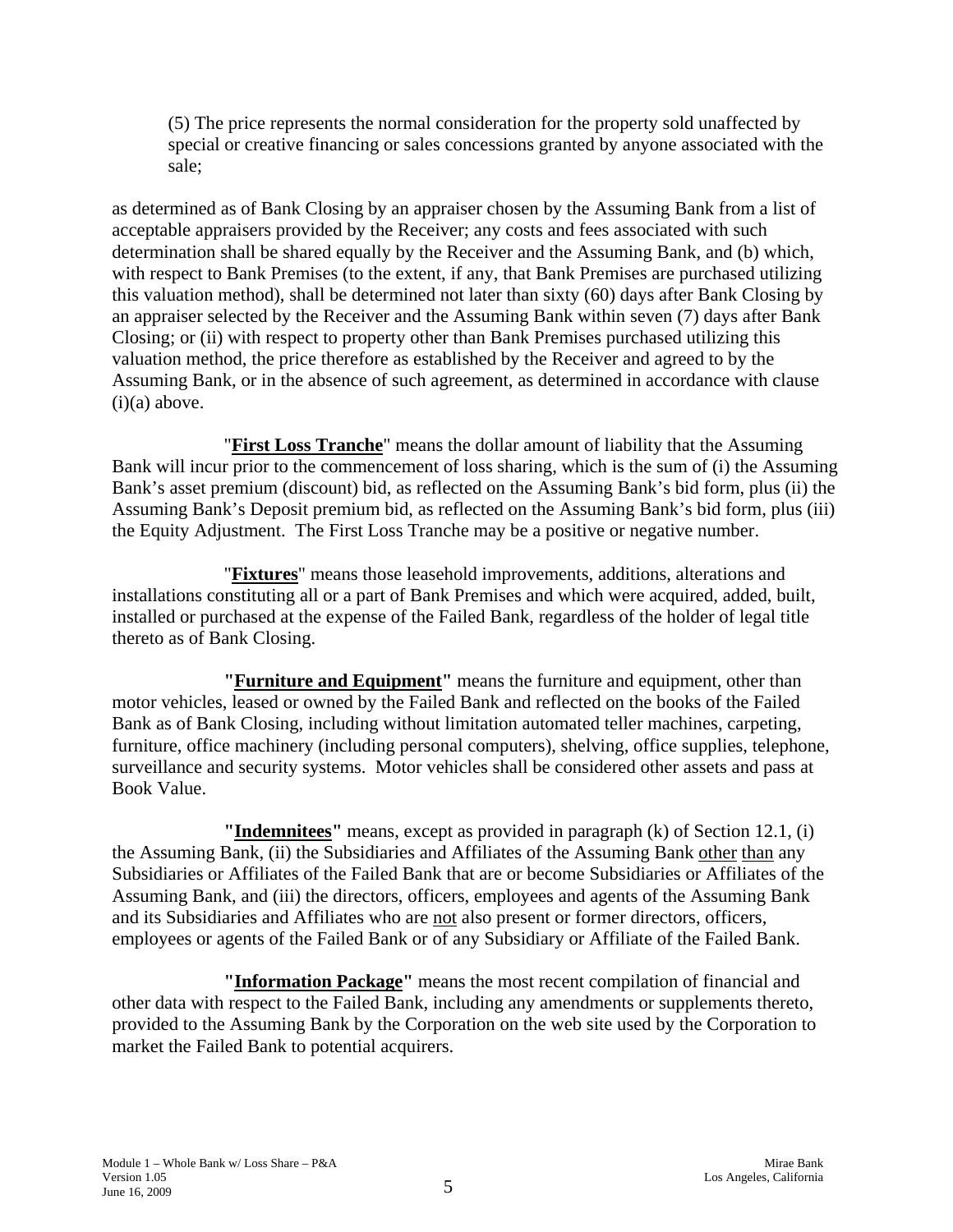**"Legal Balance"** means the amount of indebtedness legally owed by an Obligor with respect to a Loan, including principal and accrued and unpaid interest, late fees, attorneys' fees and expenses, taxes, insurance premiums, and similar charges, if any.

**"Liabilities Assumed"** has the meaning provided in Section 2.1.

**"Lien"** means any mortgage, lien, pledge, charge, assignment for security purposes, security interest, or encumbrance of any kind with respect to an Asset, including any conditional sale agreement or capital lease or other title retention agreement relating to such Asset.

**"Loans"** means all of the following owed to or held by the Failed Bank as of Bank Closing:

(i) loans (including loans which have been charged off the Accounting Records of the Failed Bank in whole or in part prior to the date of the most recent pertinent data made available to the Assuming Bank as part of the Information Package), participation agreements, interests in participations, overdrafts of customers (including but not limited to overdrafts made pursuant to an overdraft protection plan or similar extensions of credit in connection with a deposit account), revolving commercial lines of credit, home equity lines of credit, Commitments, United States and/or State-guaranteed student loans, and lease financing contracts;

(ii) all Liens, rights (including rights of set-off), remedies, powers, privileges, demands, claims, priorities, equities and benefits owned or held by, or accruing or to accrue to or for the benefit of, the holder of the obligations or instruments referred to in clause (i) above, including but not limited to those arising under or based upon Credit Documents, casualty insurance policies and binders, standby letters of credit, mortgagee title insurance policies and binders, payment bonds and performance bonds at any time and from time to time existing with respect to any of the obligations or instruments referred to in clause (i) above; and

(iii) all amendments, modifications, renewals, extensions, refinancings, and refundings of or for any of the foregoing.

**"Obligor"** means each Person liable for the full or partial payment or performance of any Loan, whether such Person is obligated directly, indirectly, primarily, secondarily, jointly, or severally.

**"Other Real Estate"** means all interests in real estate (other than Bank Premises and Fixtures) and loans on "in substance foreclosure" status as of Bank Closing as recorded on the Accounting Records of the Failed Bank, including but not limited to mineral rights, leasehold rights, condominium and cooperative interests, air rights and development rights that are owned by the Failed Bank.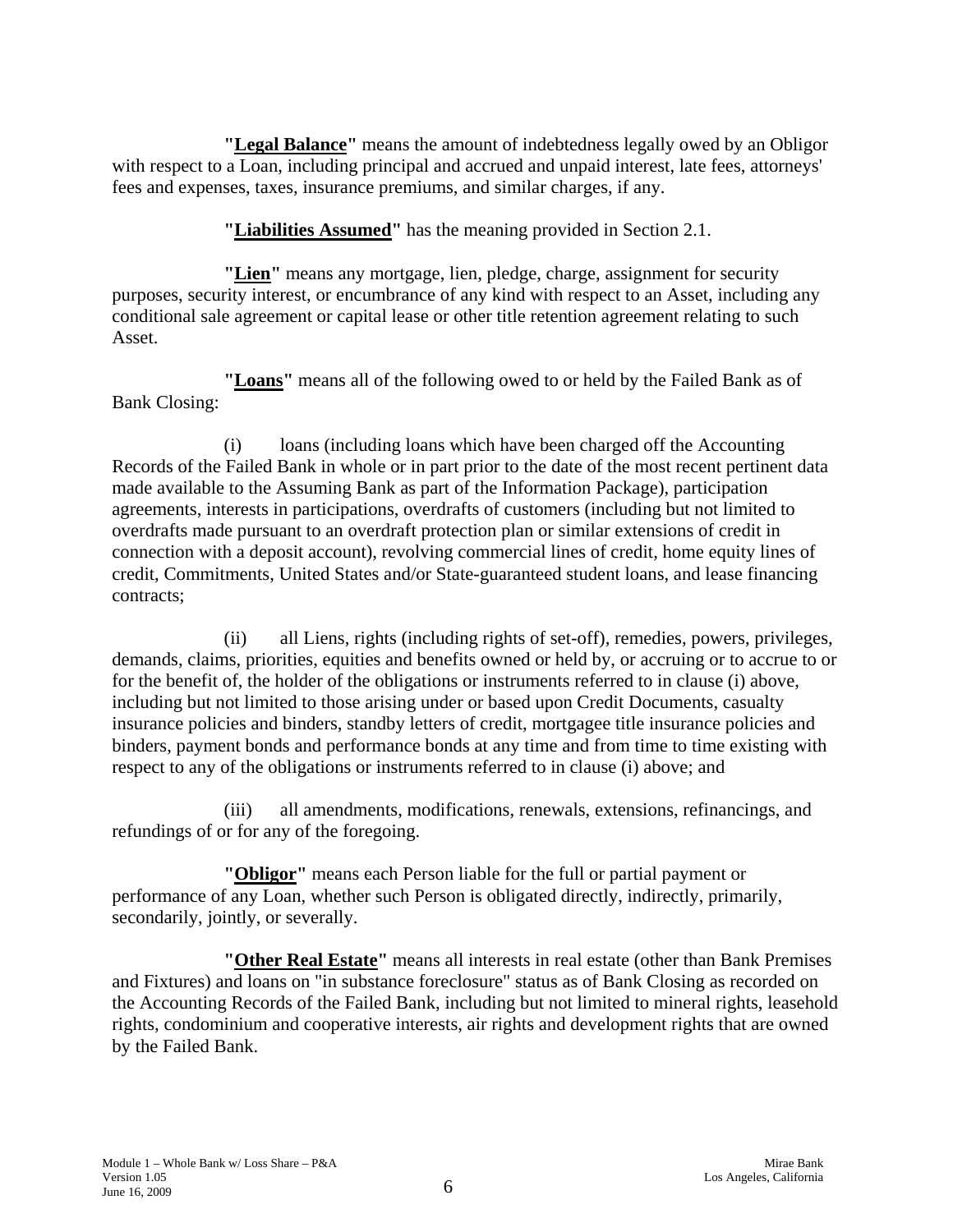**"Person"** means any individual, corporation, partnership, joint venture, association, joint-stock company, trust, unincorporated organization, or government or any agency or political subdivision thereof, excluding the Corporation.

**"Primary Indemnitor"** means any Person (other than the Assuming Bank or any of its Affiliates) who is obligated to indemnify or insure, or otherwise make payments (including payments on account of claims made against) to or on behalf of any Person in connection with the claims covered under Article XII, including without limitation any insurer issuing any directors and officers liability policy or any Person issuing a financial institution bond or banker's blanket bond.

**"Proforma"** means producing a balance sheet that reflects a reasonably accurate financial statement of the Failed bank through the date of closing. The Proforma financial statements serve as a basis for the opening entries of both the Assuming Bank and the Receiver.

**"Put Date"** has the meaning provided in Section 3.4.

**"Put Notice"** has the meaning provided in Section 3.4.

**"Qualified Financial Contract"** means a qualified financial contract as defined in 12 U.S.C. Section 1821(e)(8)(D).

**"Record"** means any document, microfiche, microfilm and computer records (including but not limited to magnetic tape, disc storage, card forms and printed copy) of the Failed Bank generated or maintained by the Failed Bank that is owned by or in the possession of the Receiver at Bank Closing.

**"Related Liability"** with respect to any Asset means any liability existing and reflected on the Accounting Records of the Failed Bank as of Bank Closing for (i) indebtedness secured by mortgages, deeds of trust, chattel mortgages, security interests or other liens on or affecting such Asset, (ii) ad valorem taxes applicable to such Asset, and (iii) any other obligation determined by the Receiver to be directly related to such Asset.

**"Related Liability Amount"** with respect to any Related Liability on the books of the Assuming Bank, means the amount of such Related Liability as stated on the Accounting Records of the Assuming Bank (as maintained in accordance with generally accepted accounting principles) as of the date as of which the Related Liability Amount is being determined. With respect to a liability that relates to more than one asset, the amount of such Related Liability shall be allocated among such assets for the purpose of determining the Related Liability Amount with respect to any one of such assets. Such allocation shall be made by specific allocation, where determinable, and otherwise shall be pro rata based upon the dollar amount of such assets stated on the Accounting Records of the entity that owns such asset.

 **"Repurchase Price"** means, with respect to any Loan the Book Value, adjusted to reflect changes to Book Value after Bank Closing, plus (ii) any advances and interest on such Loan after Bank Closing, minus (iii) the total of amounts received by the Assuming Bank for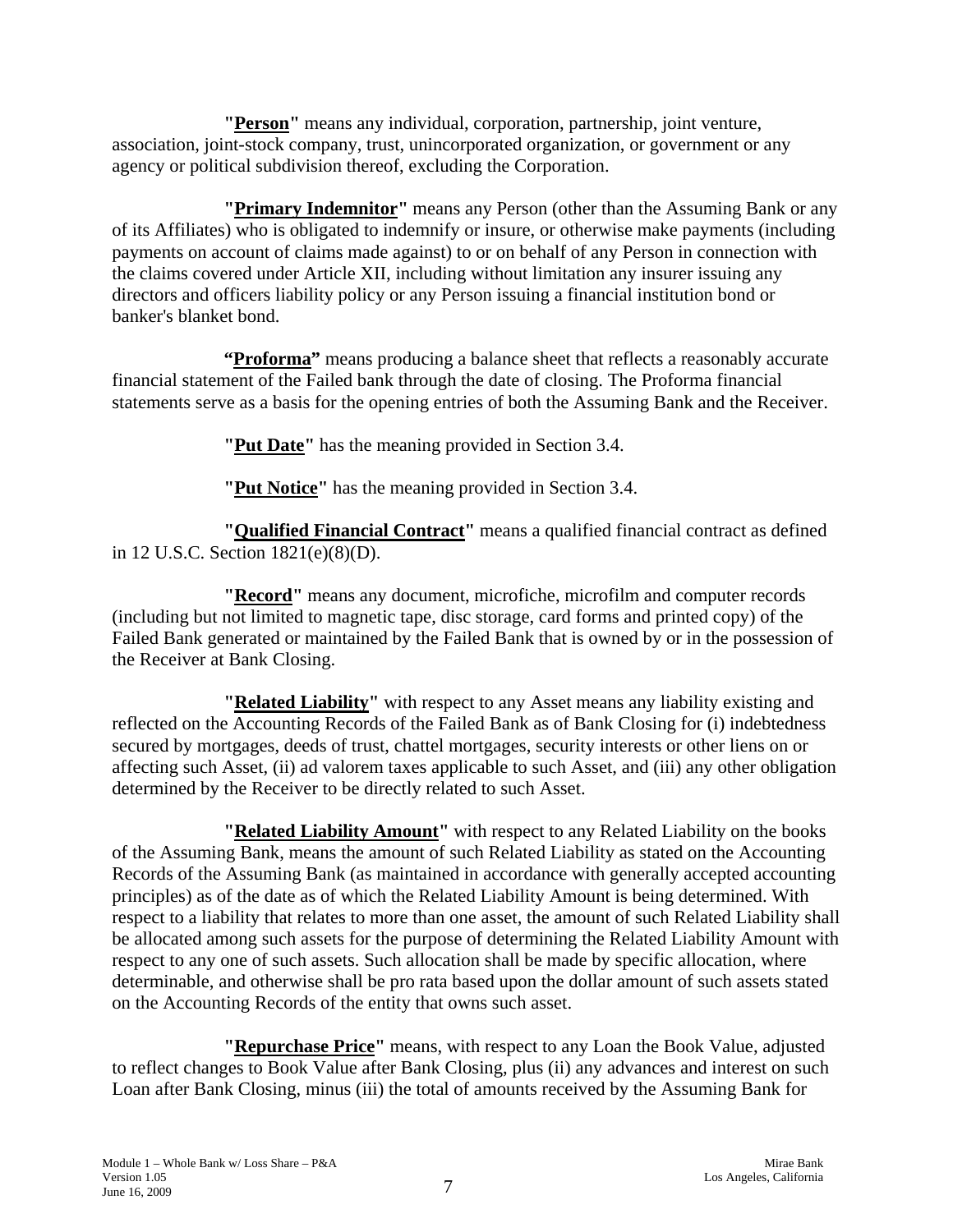such Loan, regardless of how applied, after Bank Closing, plus (iv) advances made by Assuming Bank, plus (v) total disbursements of principal made by Receiver that are not included in the Book Value.

**"Safe Deposit Boxes"** means the safe deposit boxes of the Failed Bank, if any, including the removable safe deposit boxes and safe deposit stacks in the Failed Bank's vault(s), all rights and benefits under rental agreements with respect to such safe deposit boxes, and all keys and combinations thereto.

**"Settlement Date"** means the first Business Day immediately prior to the day which is one hundred eighty (180) days after Bank Closing, or such other date prior thereto as may be agreed upon by the Receiver and the Assuming Bank. The Receiver, in its discretion, may extend the Settlement Date.

**"Settlement Interest Rate"** means, for the first calendar quarter or portion thereof during which interest accrues, the rate determined by the Receiver to be equal to the equivalent coupon issue yield on twenty-six (26)-week United States Treasury Bills in effect as of Bank Closing as published in The Wall Street Journal; provided, that if no such equivalent coupon issue yield is available as of Bank Closing, the equivalent coupon issue yield for such Treasury Bills most recently published in The Wall Street Journal prior to Bank Closing shall be used. Thereafter, the rate shall be adjusted to the rate determined by the Receiver to be equal to the equivalent coupon issue yield on such Treasury Bills in effect as of the first day of each succeeding calendar quarter during which interest accrues as published in The Wall Street Journal.

**"Subsidiary"** has the meaning set forth in Section 3(w)(4) of the Federal Deposit Insurance Act, 12 U.S.C. Section 1813(w)(4), as amended.

## **ARTICLE II ASSUMPTION OF LIABILITIES**

<span id="page-11-1"></span><span id="page-11-0"></span> **2.1 Liabilities Assumed by Assuming Bank.** The Assuming Bank expressly assumes at Book Value (subject to adjustment pursuant to Article VIII) and agrees to pay, perform, and discharge all of the following liabilities of the Failed Bank as of Bank Closing, except as otherwise provided in this Agreement (such liabilities referred to as "Liabilities Assumed"):

> (a) Assumed Deposits, except those Deposits specifically listed on Schedule 2.1(a); provided, that as to any Deposits of public money which are Assumed Deposits, the Assuming Bank agrees to properly secure such Deposits with such of the Assets as appropriate which, prior to Bank Closing, were pledged as security therefor by the Failed Bank, or with assets of the Assuming Bank, if such securing Assets, if any, are insufficient to properly secure such Deposits;

(b) liabilities for indebtedness secured by mortgages, deeds of trust, chattel mortgages, security interests or other liens on or affecting any Assets, if any;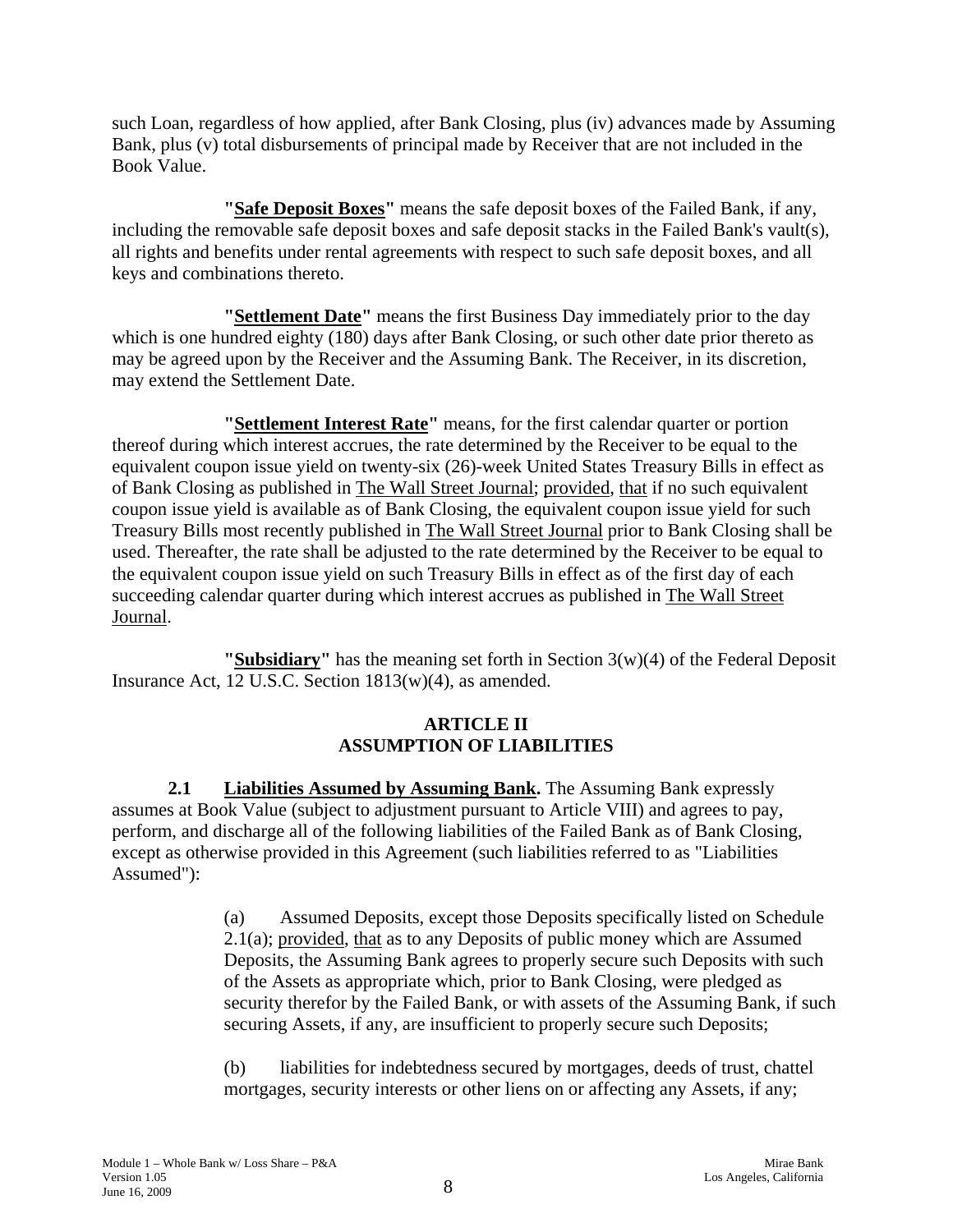provided, that the assumption of any liability pursuant to this paragraph shall be limited to the market value of the Assets securing such liability as determined by the Receiver;

(c) borrowings from Federal Reserve Banks and Federal Home Loan Banks, if any, provided, that the assumption of any liability pursuant to this paragraph shall be limited to the market value of the assets securing such liability as determined by the Receiver; and overdrafts, debit balances, service charges, reclamations, and adjustments to accounts with the Federal Reserve Banks as reflected on the books and records of any such Federal Reserve Bank within ninety (90) days after Bank Closing, if any;

(d) ad valorem taxes applicable to any Asset, if any; provided, that the assumption of any ad valorem taxes pursuant to this paragraph shall be limited to an amount equal to the market value of the Asset to which such taxes apply as determined by the Receiver;

(e) liabilities, if any, for federal funds purchased, repurchase agreements and overdrafts in accounts maintained with other depository institutions (including any accrued and unpaid interest thereon computed to and including Bank Closing); provided, that the assumption of any liability pursuant to this paragraph shall be limited to the market value of the Assets securing such liability as determined by the Receiver;

(f) United States Treasury tax and loan note option accounts, if any;

(g) liabilities for any acceptance or commercial letter of credit (other than "standby letters of credit" as defined in 12 C.F.R. Section 337.2(a)); provided, that the assumption of any liability pursuant to this paragraph shall be limited to the market value of the Assets securing such liability as determined by the Receiver;

(h) duties and obligations assumed pursuant to this Agreement including without limitation those relating to the Failed Bank's credit card business, overdraft protection plans, safe deposit business, safekeeping business or trust business, if any;

(i) liabilities, if any, for Commitments;

(j) liabilities, if any, for amounts owed to any Subsidiary of the Failed Bank acquired under Section 3.1;

(k) liabilities, if any, with respect to Qualified Financial Contracts;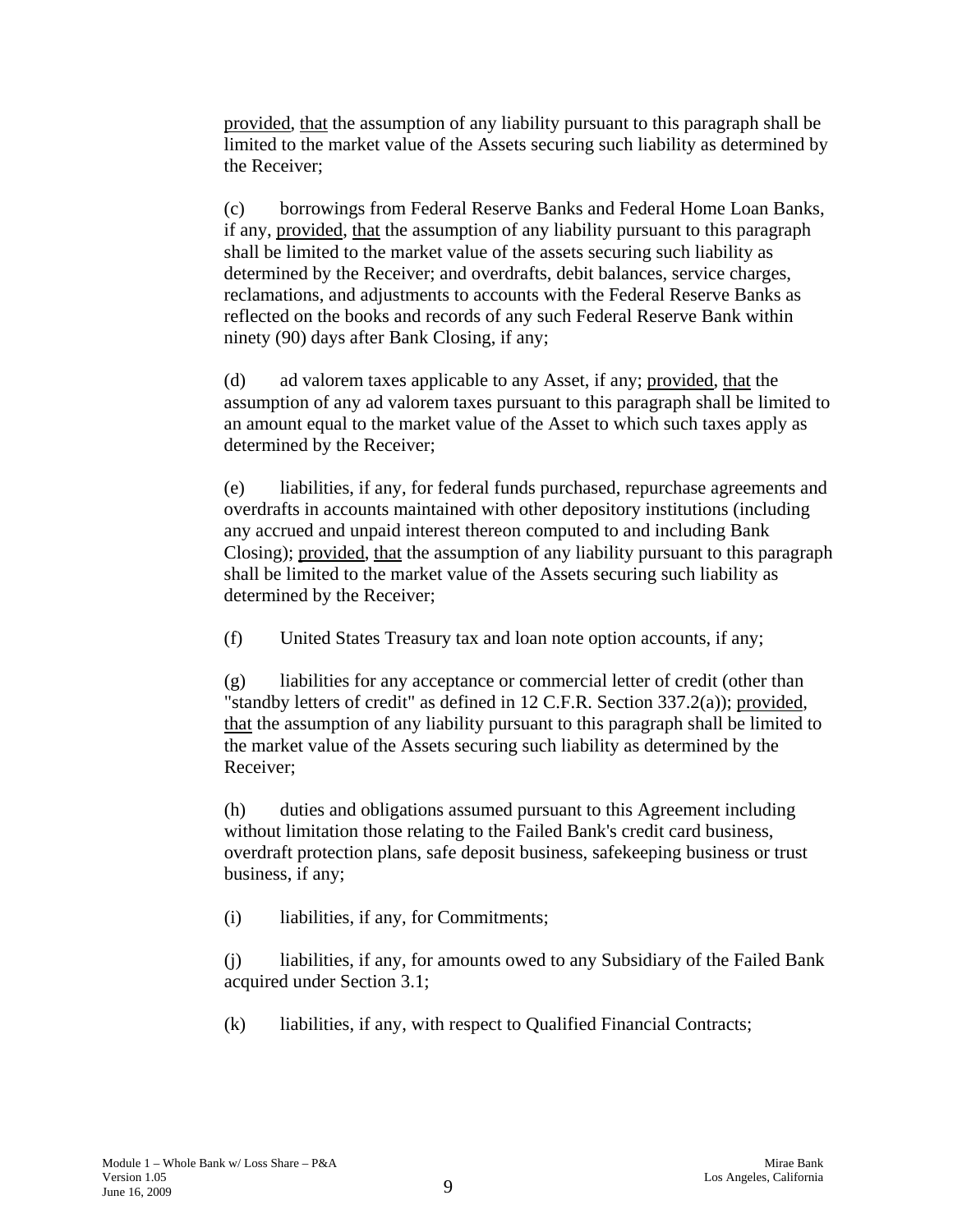(l) duties and obligations under any contract pursuant to which the Failed Bank provides mortgage servicing for others, or mortgage servicing is provided to the Failed Bank by others; and

(m) all asset-related offensive litigation liabilities and all asset-related defensive litigation liabilities, but only to the extent such liabilities relate to assets subject to a loss share agreement, and provided that all other defensive litigation and any class actions with respect to credit card business are retained by the Receiver.

Schedule 2.1 attached hereto and incorporated herein sets forth certain categories of Liabilities Assumed and the aggregate Book Value of the Liabilities Assumed in such categories. Such schedule is based upon the best information available to the Receiver and may be adjusted as provided in Article VIII.

<span id="page-13-0"></span>**2.2 Interest on Deposit Liabilities.** The Assuming Bank agrees that, from and after Bank Closing, it will accrue and pay interest on Deposit liabilities assumed pursuant to Section 2.1 at a rate(s) it shall determine; provided, that for non-transaction Deposit liabilities such rate(s) shall not be less than the lowest rate offered by the Assuming Bank to its depositors for non-transaction deposit accounts. The Assuming Bank shall permit each depositor to withdraw, without penalty for early withdrawal, all or any portion of such depositor's Deposit, whether or not the Assuming Bank elects to pay interest in accordance with any deposit agreement formerly existing between the Failed Bank and such depositor; and further provided, that if such Deposit has been pledged to secure an obligation of the depositor or other party, any withdrawal thereof shall be subject to the terms of the agreement governing such pledge. The Assuming Bank shall give notice to such depositors as provided in Section 5.3 of the rate(s) of interest which it has determined to pay and of such withdrawal rights.

<span id="page-13-1"></span>**2.3 Unclaimed Deposits.** If, within eighteen (18) months after Bank Closing, any depositor of the Failed Bank does not claim or arrange to continue such depositor's Deposit assumed pursuant to Section 2.1 at the Assuming Bank, the Assuming Bank shall, within fifteen (15) Business Days after the end of such eighteen (18)-month period, (i) refund to the Corporation the full amount of each such Deposit (without reduction for service charges), (ii) provide to the Corporation a schedule of all such refunded Deposits in such form as may be prescribed by the Corporation, and (iii) assign, transfer, convey and deliver to the Receiver all right, title and interest of the Assuming Bank in and to Records previously transferred to the Assuming Bank and other records generated or maintained by the Assuming Bank pertaining to such Deposits. During such eighteen (18)-month period, at the request of the Corporation, the Assuming Bank promptly shall provide to the Corporation schedules of unclaimed deposits in such form as may be prescribed by the Corporation.

<span id="page-13-2"></span>**2.4 Employee Plans. Except as provided in Section 4.12, the Assuming Bank shall have no liabilities, obligations or responsibilities under the Failed Bank's health care, bonus, vacation, pension, profit sharing, deferred compensation, 401K or stock purchase plans or similar plans, if any, unless the Receiver and the Assuming Bank agree otherwise subsequent to the date of this Agreement.**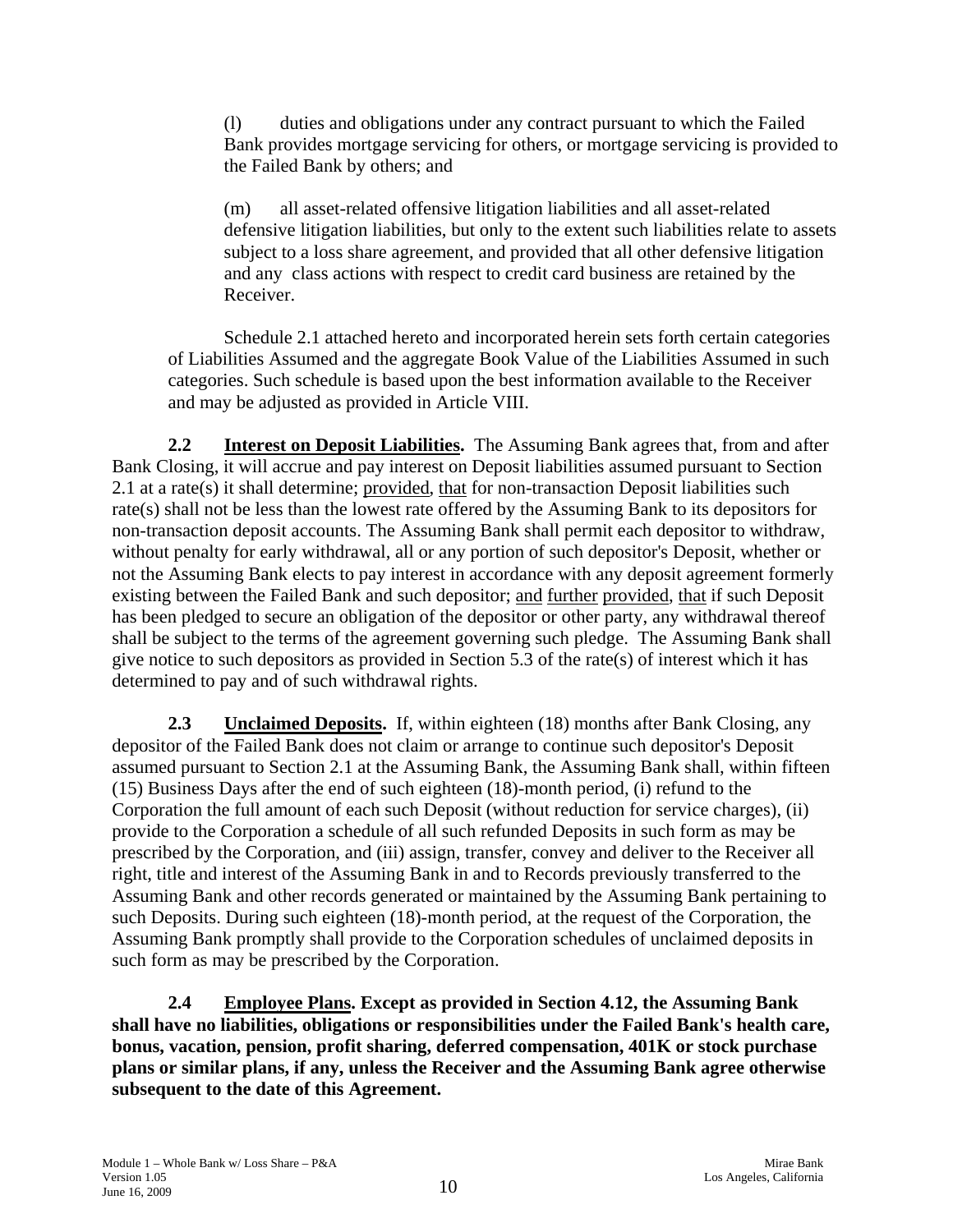### **ARTICLE III PURCHASE OF ASSETS**

<span id="page-14-1"></span><span id="page-14-0"></span>Assuming Bank includes, but is not limited to, the entities listed on Schedule 3.1a. **3.1** Assets Purchased by Assuming Bank. With the exception of certain assets expressly excluded in Sections 3.5 and 3.6, the Assuming Bank hereby purchases from the Receiver, and the Receiver hereby sells, assigns, transfers, conveys, and delivers to the Assuming Bank, all right, title, and interest of the Receiver in and to all of the assets (real, personal and mixed, wherever located and however acquired) including all subsidiaries, joint ventures, partnerships, and any and all other business combinations or arrangements, whether active, inactive, dissolved or terminated, of the Failed Bank whether or not reflected on the books of the Failed Bank as of Bank Closing. Schedules 3.1 and 3.1a attached hereto and incorporated herein sets forth certain categories of Assets purchased hereunder. Such schedule is based upon the best information available to the Receiver and may be adjusted as provided in Article VIII. Assets are purchased hereunder by the Assuming Bank subject to all liabilities for indebtedness collateralized by Liens affecting such Assets to the extent provided in Section 2.1. The subsidiaries, joint ventures, partnerships, and any and all other business combinations or arrangements, whether active, inactive, dissolved or terminated being purchased by the Notwithstanding Section 4.8, the Assuming Bank specifically purchases all mortgage servicing rights and obligations of the Failed Bank.

## **3.2 Asset Purchase Price**.

<span id="page-14-2"></span>(a) All Assets and assets of the Failed Bank subject to an option to purchase by the Assuming Bank shall be purchased for the amount, or the amount resulting from the method specified for determining the amount, as specified on Schedule 3.2, except as otherwise may be provided herein. Any Asset, asset of the Failed Bank subject to an option to purchase or other asset purchased for which no purchase price is specified on Schedule 3.2 or otherwise herein shall be purchased at its Book Value. Loans or other assets charged off the Accounting Records of the Failed Bank prior to the date of the most recent pertinent data made available to the Assuming Bank as part of the Information Package shall be purchased at a price of zero.

(b) The purchase price for securities (other than the capital stock of any Acquired Subsidiary) purchased under Section 3.1 by the Assuming Bank shall be the market value thereof as of Bank Closing, which market value shall be (i) the market price for each such security quoted at the close of the trading day effective on Bank Closing as published electronically by Bloomberg, L.P., or alternatively, at the discretion of the Receiver, IDC/Financial Times (FT) Interactive Data; (ii) provided, that if such market price is not available for any such security, the Assuming Bank will submit a bid for each such security within three days of notification/bid request by the Receiver (unless a different time period is agreed to by the Assuming Bank and the Receiver) and the Receiver, in its sole discretion will accept or reject each such bid; and (iii) further provided in the absence of an acceptable bid from the Assuming Bank, each such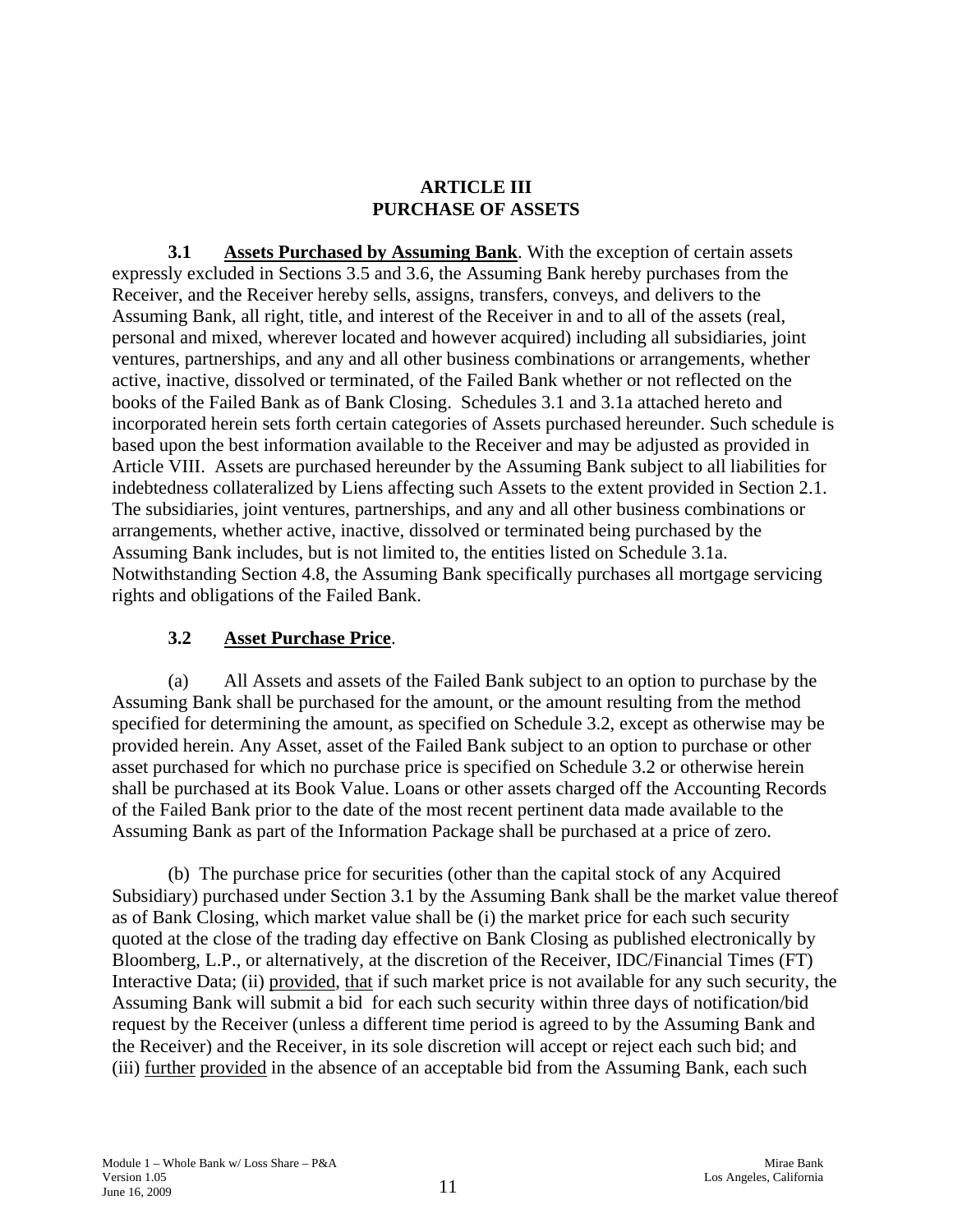security shall not pass to the Assuming Bank and shall be deemed to be an excluded asset hereunder.

(c) Qualified Financial Contracts shall be purchased at market value determined in accordance with the terms of Exhibit 3.2(c). Any costs associated with such valuation shall be shared equally by the Receiver and the Assuming Bank.

<span id="page-15-0"></span>**3.3 Manner of Conveyance; Limited Warranty; Nonrecourse; Etc. THE CONVEYANCE OF ALL ASSETS, INCLUDING REAL AND PERSONAL PROPERTY INTERESTS, PURCHASED BY THE ASSUMING BANK UNDER THIS AGREEMENT SHALL BE MADE, AS NECESSARY, BY RECEIVER'S DEED OR RECEIVER'S BILL OF SALE, "AS IS", "WHERE IS", WITHOUT RECOURSE AND, EXCEPT AS OTHERWISE SPECIFICALLY PROVIDED IN THIS AGREEMENT, WITHOUT ANY WARRANTIES WHATSOEVER WITH RESPECT TO SUCH ASSETS, EXPRESS OR IMPLIED, WITH RESPECT TO TITLE, ENFORCEABILITY, COLLECTIBILITY, DOCUMENTATION OR FREEDOM FROM LIENS OR ENCUMBRANCES (IN WHOLE OR IN PART), OR ANY OTHER MATTERS.** 

## **3.4 Puts of Assets to the Receiver**.

## (a) **Puts Prior to the Settlement Date.**

<span id="page-15-1"></span>(i) During the period from Bank Closing to and including the Business Day immediately preceding the Settlement Date, the Assuming Bank shall be entitled to require the Receiver to purchase any Asset which the Assuming Bank can establish is evidenced by forged or stolen instruments as of Bank Closing; provided, that, the Assuming Bank shall not have the right to require the Receiver to purchase any such Asset with respect to which the Assuming Bank has taken any action referred to in Section 3.4(a)(ii) with respect to such Asset.

(ii) At the end of the thirty (30)-day period following Bank Closing and at that time only, in accordance with this Section 3.4, the Assuming Bank shall be entitled to require the Receiver to purchase any remaining overdraft transferred to the Assuming Bank pursuant to 3.1 which both was made after the "as of" the date of the most recent pertinent data made available to the Assuming Bank as part of the Information Package and was not made pursuant to an overdraft protection plan or similar extension of credit.

The Assuming Bank shall transfer all such Assets to the Receiver without recourse, and shall indemnify the Receiver against any and all claims of any Person claiming by, through or under the Assuming Bank with respect to any such Asset, as provided in Section 12.4.

(b) **Notices to the Receiver**. In the event that the Assuming Bank elects to require the Receiver to purchase one or more Assets, the Assuming Bank shall deliver to the Receiver a notice (a "Put Notice") which shall include:

> (i) a list of all Assets that the Assuming Bank requires the Receiver to purchase;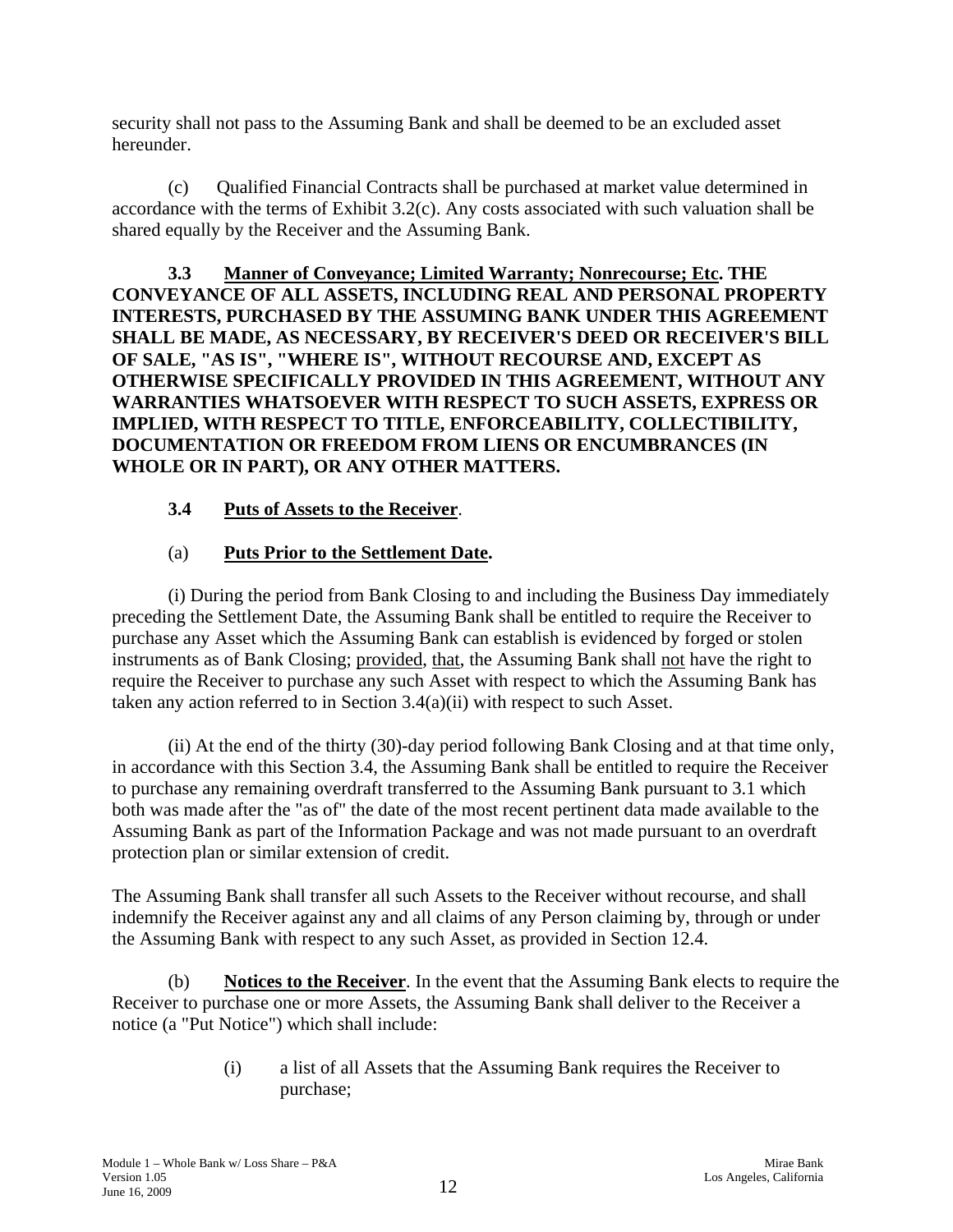- (ii) a list of all Related Liabilities with respect to the Assets identified pursuant to (i) above; and
- (iii) a statement of the estimated Repurchase Price of each Asset identified pursuant to (i) above as of the applicable Put Date.

Such notice shall be in the form prescribed by the Receiver or such other form to which the Receiver shall consent. As provided in Section 9.6, the Assuming Bank shall deliver to the Receiver such documents, Credit Files and such additional information relating to the subject matter of the Put Notice as the Receiver may request and shall provide to the Receiver full access to all other relevant books and records.

(c) **Purchase by Receiver**. The Receiver shall purchase Assets that are specified in the Put Notice and shall assume Related Liabilities with respect to such Assets, and the transfer of such Assets and Related Liabilities shall be effective as of a date determined by the Receiver which date shall not be later than thirty (30) days after receipt by the Receiver of the Put Notice (the "Put Date").

(d) **Purchase Price and Payment Date**. Each Asset purchased by the Receiver pursuant to this Section 3.4 shall be purchased at a price equal to the Repurchase Price of such Asset less the Related Liability Amount applicable to such Asset, in each case determined as of the applicable Put Date. If the difference between such Repurchase Price and such Related Liability Amount is positive, then the Receiver shall pay to the Assuming Bank the amount of such difference; if the difference between such amounts is negative, then the Assuming Bank shall pay to the Receiver the amount of such difference. The Assuming Bank or the Receiver, as the case may be, shall pay the purchase price determined pursuant to this Section 3.4(d) not later than the twentieth (20th) Business Day following the applicable Put Date, together with interest on such amount at the Settlement Interest Rate for the period from and including such Put Date to and including the day preceding the date upon which payment is made.

(e) **Servicing.** The Assuming Bank shall administer and manage any Asset subject to purchase by the Receiver in accordance with usual and prudent banking standards and business practices until such time as such Asset is purchased by the Receiver.

(f) **Reversals**. In the event that the Receiver purchases an Asset (and assumes the Related Liability) that it is not required to purchase pursuant to this Section 3.4, the Assuming Bank shall repurchase such Asset (and assume such Related Liability) from the Receiver at a price computed so as to achieve the same economic result as would apply if the Receiver had never purchased such Asset pursuant to this Section 3.4.

<span id="page-16-0"></span>**3.5 Assets Not Purchased by Assuming Bank**. The Assuming Bank does not purchase, acquire or assume, or (except as otherwise expressly provided in this Agreement) obtain an option to purchase, acquire or assume under this Agreement: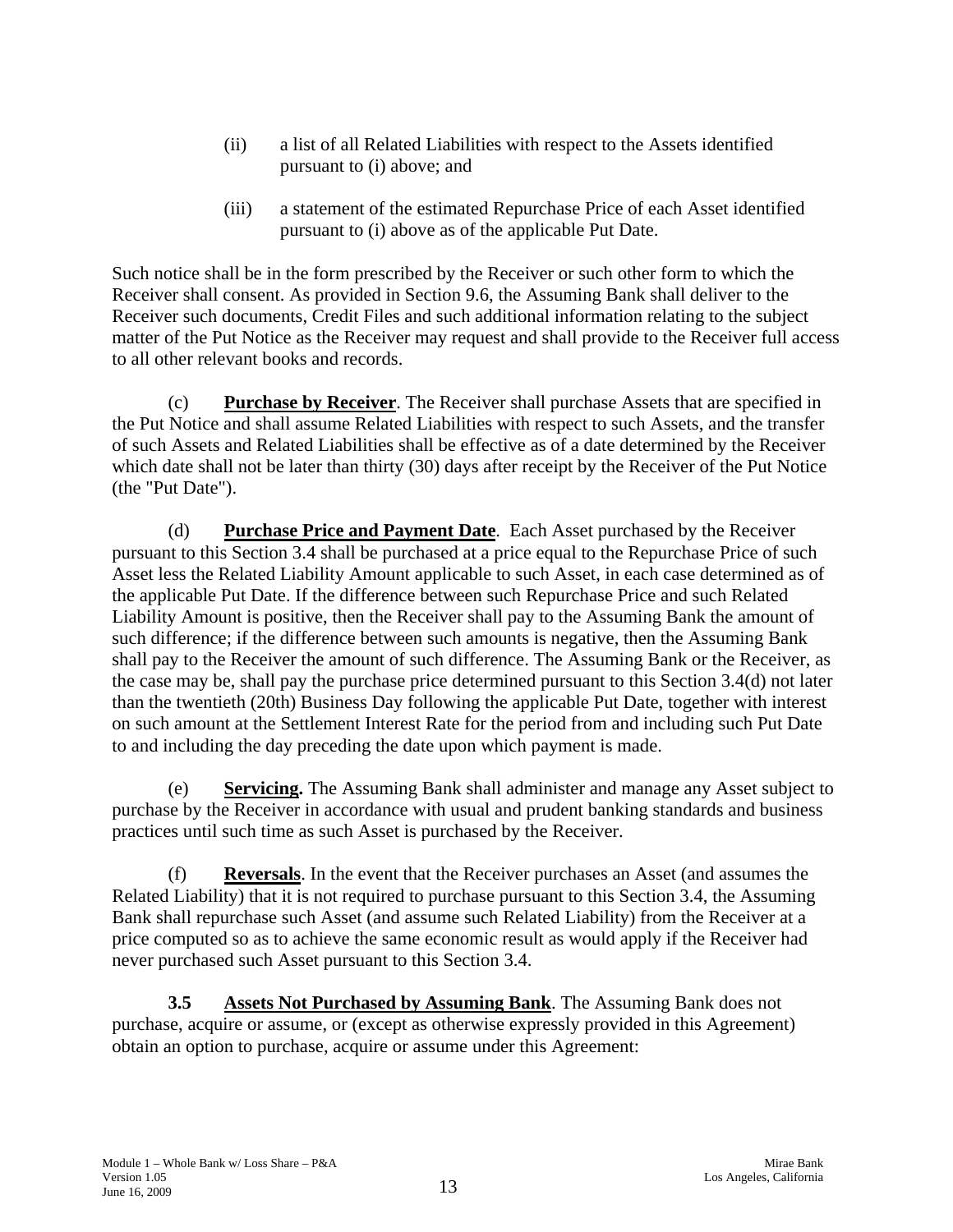(a) any financial institution bonds, banker's blanket bonds, or public liability, fire, or extended coverage insurance policy or any other insurance policy of the Failed Bank, or premium refund, unearned premium derived from cancellation, or any proceeds payable with respect to any of the foregoing;

(b) any interest, right, action, claim, or judgment against (i) any officer, director, employee, accountant, attorney, or any other Person employed or retained by the Failed Bank or any Subsidiary of the Failed Bank on or prior to Bank Closing arising out of any act or omission of such Person in such capacity, (ii) any underwriter of financial institution bonds, banker's blanket bonds or any other insurance policy of the Failed Bank, (iii) any shareholder or holding company of the Failed Bank, or (iv) any other Person whose action or inaction may be related to any loss (exclusive of any loss resulting from such Person's failure to pay on a Loan made by the Failed Bank) incurred by the Failed Bank; provided, that for the purposes hereof, the acts, omissions or other events giving rise to any such claim shall have occurred on or before Bank Closing, regardless of when any such claim is discovered and regardless of whether any such claim is made with respect to a financial institution bond, banker's blanket bond, or any other insurance policy of the Failed Bank in force as of Bank Closing;

(c) prepaid regulatory assessments of the Failed Bank, if any;

(d) legal or equitable interests in tax receivables of the Failed Bank, if any, including any claims arising as a result of the Failed Bank having entered into any agreement or otherwise being joined with another Person with respect to the filing of tax returns or the payment of taxes;

(e) amounts reflected on the Accounting Records of the Failed Bank as of Bank Closing as a general or specific loss reserve or contingency account, if any;

(f) leased or owned Bank Premises and leased or owned Furniture and Equipment and Fixtures and data processing equipment (including hardware and software) located on leased or owned Bank Premises, if any; provided, that the Assuming Bank does obtain an option under Section 4.6, Section 4.7 or Section 4.8, as the case may be, with respect thereto;

(g) owned Bank Premises which the Receiver, in its discretion, determines may contain environmentally hazardous substances;

(h) any "goodwill," as such term is defined in the instructions to the report of condition prepared by banks examined by the Corporation in accordance with 12 C.F.R. Section 304.4, and other intangibles;

- (i) any criminal restitution or forfeiture orders issued in favor of the Failed Bank;
- (j) reserved;
- (k) assets essential to the Receiver in accordance with Section 3.6; and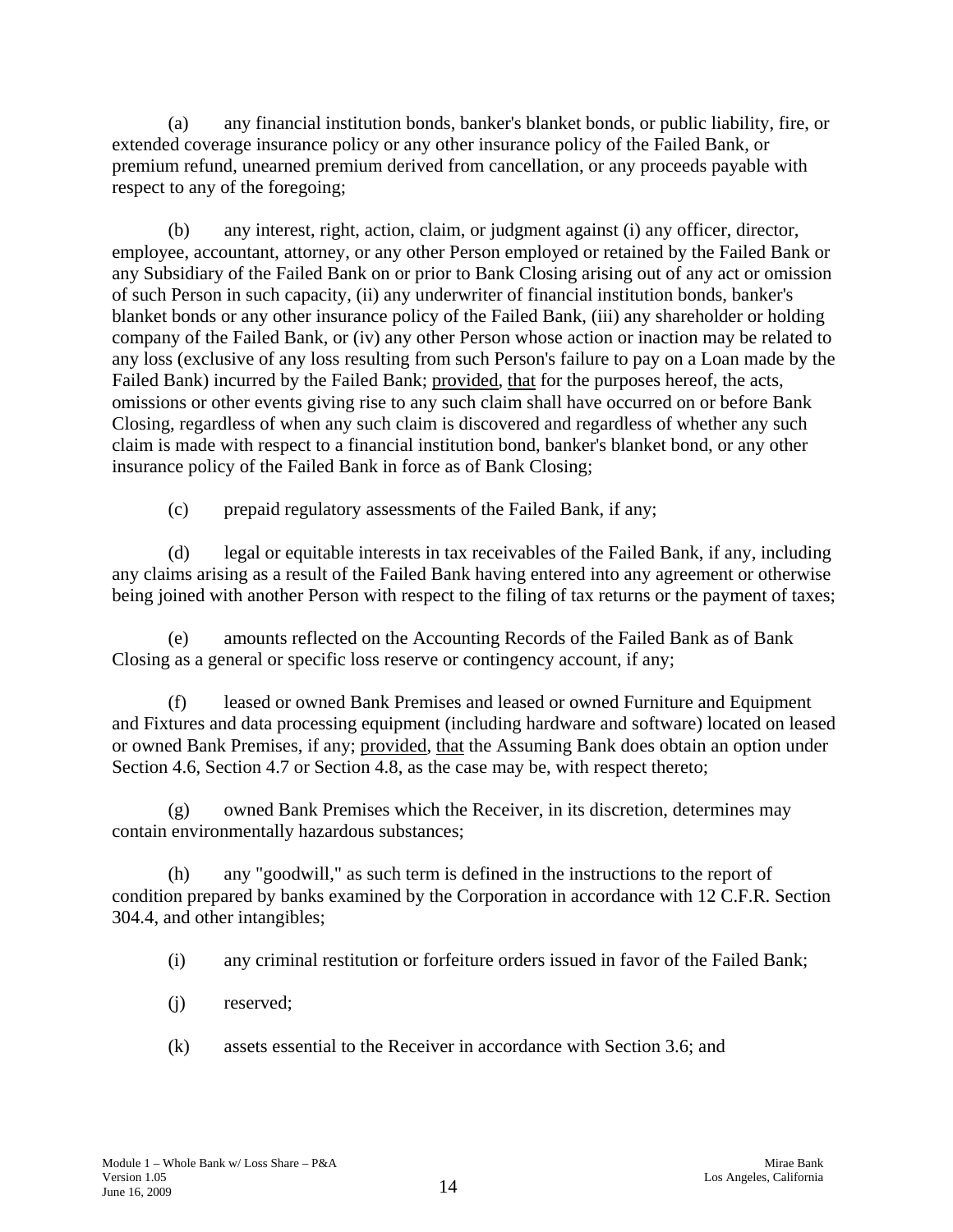(l) all private label asset-backed securities, including, but not limited to, those listed on the attached Schedule 3.5(l).

## **3.6 Retention or Repurchase of Assets Essential to Receiver**.

<span id="page-18-0"></span>(a) The Receiver may refuse to sell to the Assuming Bank, or the Assuming Bank agrees, at the request of the Receiver set forth in a written notice to the Assuming Bank, to assign, transfer, convey, and deliver to the Receiver all of the Assuming Bank's right, title and interest in and to, any Asset or asset essential to the Receiver as determined by the Receiver in its discretion (together with all Credit Documents evidencing or pertaining thereto), which may include any Asset or asset that the Receiver determines to be:

- (i) made to an officer, director, or other Person engaging in the affairs of the Failed Bank, its Subsidiaries or Affiliates or any related entities of any of the foregoing;
- (ii) the subject of any investigation relating to any claim with respect to any item described in Section 3.5(a) or (b), or the subject of, or potentially the subject of, any legal proceedings;
- (iii) made to a Person who is an Obligor on a loan owned by the Receiver or the Corporation in its corporate capacity or its capacity as receiver of any institution;
- (iv) secured by collateral which also secures any asset owned by the Receiver; or
- (v) related to any asset of the Failed Bank not purchased by the Assuming Bank under this Article III or any liability of the Failed Bank not assumed by the Assuming Bank under Article II.

(b) Each such Asset or asset purchased by the Receiver shall be purchased at a price equal to the Repurchase Price thereof less the Related Liability Amount with respect to any Related Liabilities related to such Asset or asset, in each case determined as of the date of the notice provided by the Receiver pursuant to Section 3.6(a). The Receiver shall pay the Assuming Bank not later than the twentieth (20th) Business Day following receipt of related Credit Documents and Credit Files together with interest on such amount at the Settlement Interest Rate for the period from and including the date of receipt of such documents to and including the day preceding the day on which payment is made. The Assuming Bank agrees to administer and manage each such Asset or asset in accordance with usual and prudent banking standards and business practices until each such Asset or asset is purchased by the Receiver. All transfers with respect to Asset or assets under this Section 3.6 shall be made as provided in Section 9.6. The Assuming Bank shall transfer all such Asset or assets and Related Liabilities to the Receiver without recourse, and shall indemnify the Receiver against any and all claims of any Person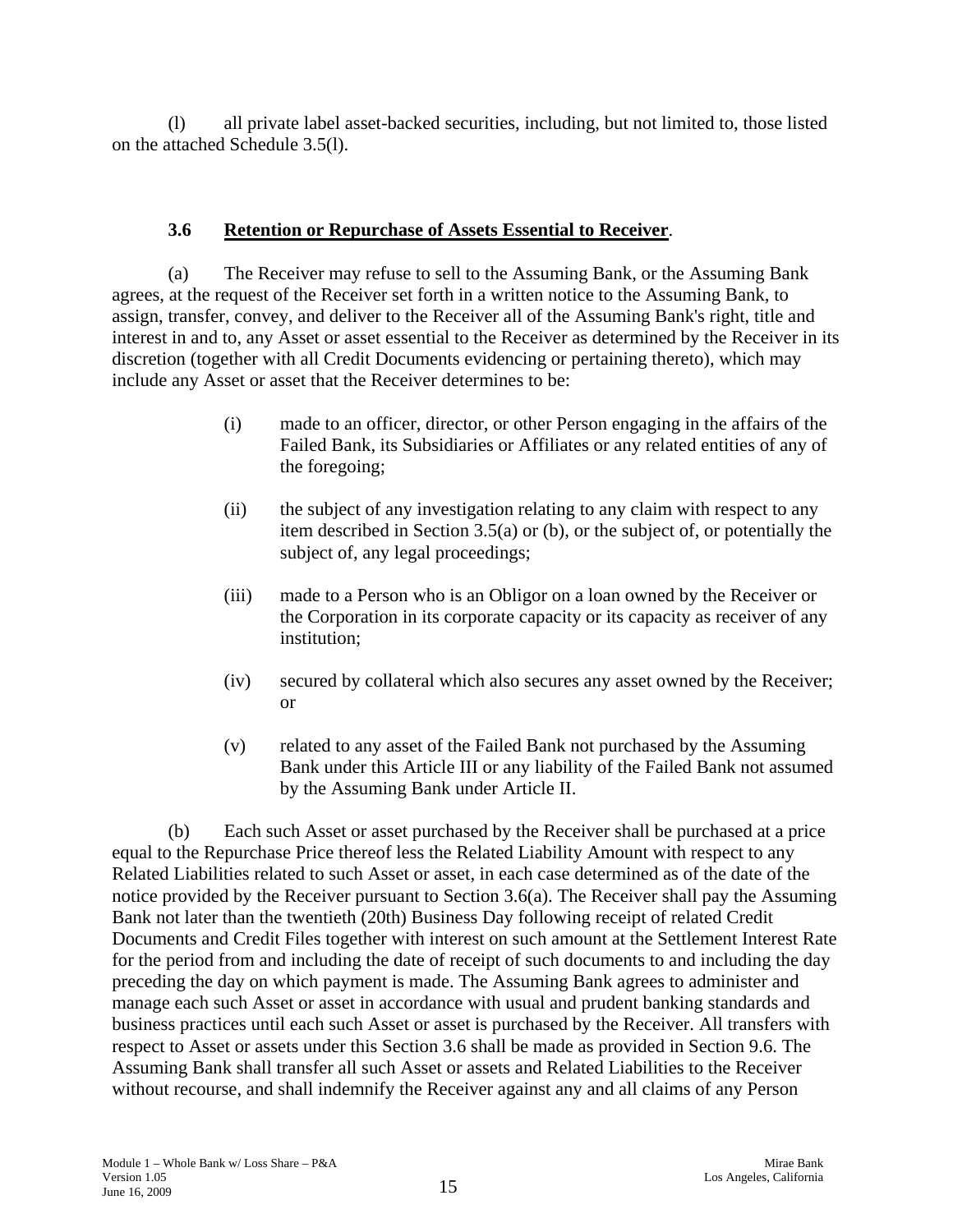claiming by, through or under the Assuming Bank with respect to any such Asset or asset, as provided in Section 12.4.

## **ARTICLE IV ASSUMPTION OF CERTAIN DUTIES AND OBLIGATIONS**

The Assuming Bank agrees with the Receiver and the Corporation as follows:

<span id="page-19-1"></span><span id="page-19-0"></span>**4.1 Continuation of Banking Business**. For the period commencing the first banking business day after Bank Closing and ending no earlier than the first anniversary of Bank Closing, the Assuming Bank agrees to provide full service banking in the trade area of the Failed Bank. Thereafter, the Assuming Bank may cease providing such banking services in the trade area of the Failed Bank, provided the Assuming Bank has received all necessary regulatory approvals. The trade area shall be determined by the Receiver.

<span id="page-19-2"></span>**4.2 Agreement with Respect to Credit Card Business**. The Assuming Bank agrees to honor and perform, from and after Bank Closing, all duties and obligations with respect to the Failed Bank's credit card business, and/or processing related to credit cards, if any, and assumes all outstanding extensions of credit with respect thereto.

**4.3 Agreement with Respect to Safe Deposit Business**. The Assuming Bank assumes and agrees to discharge, from and after Bank Closing, in the usual course of conducting a banking business, the duties and obligations of the Failed Bank with respect to all Safe Deposit Boxes, if any, of the Failed Bank and to maintain all of the necessary facilities for the use of such boxes by the renters thereof during the period for which such boxes have been rented and the rent therefore paid to the Failed Bank, subject to the provisions of the rental agreements between the Failed Bank and the respective renters of such boxes; provided, that the Assuming Bank may relocate the Safe Deposit Boxes of the Failed Bank to any office of the Assuming Bank located in the trade area of the Failed Bank. The Safe Deposit Boxes shall be located and maintained in the trade area of the Failed Bank for a minimum of one year from Bank Closing. Fees related to the safe deposit business earned prior to the Bank Closing Date shall be for the benefit of the Receiver and fees earned after the Bank Closing Date shall be for the benefit of the Assuming Bank.

<span id="page-19-3"></span>**4.4 Agreement with Respect to Safekeeping Business**. The Receiver transfers, conveys and delivers to the Assuming Bank and the Assuming Bank accepts all securities and other items, if any, held by the Failed Bank in safekeeping for its customers as of Bank Closing. The Assuming Bank assumes and agrees to honor and discharge, from and after Bank Closing, the duties and obligations of the Failed Bank with respect to such securities and items held in safekeeping. The Assuming Bank shall be entitled to all rights and benefits heretofore accrued or hereafter accruing with respect thereto. The Assuming Bank shall provide to the Receiver written verification of all assets held by the Failed Bank for safekeeping within sixty (60) days after Bank Closing. The assets held for safekeeping by the Failed Bank shall be held and maintained by the Assuming Bank in the trade area of the Failed Bank for a minimum of one year from Bank Closing. Fees related to the safekeeping business earned prior to the Bank Closing Date shall be for the benefit of the Receiver and fees earned after the Bank Closing Date shall be for the benefit of the Assuming Bank.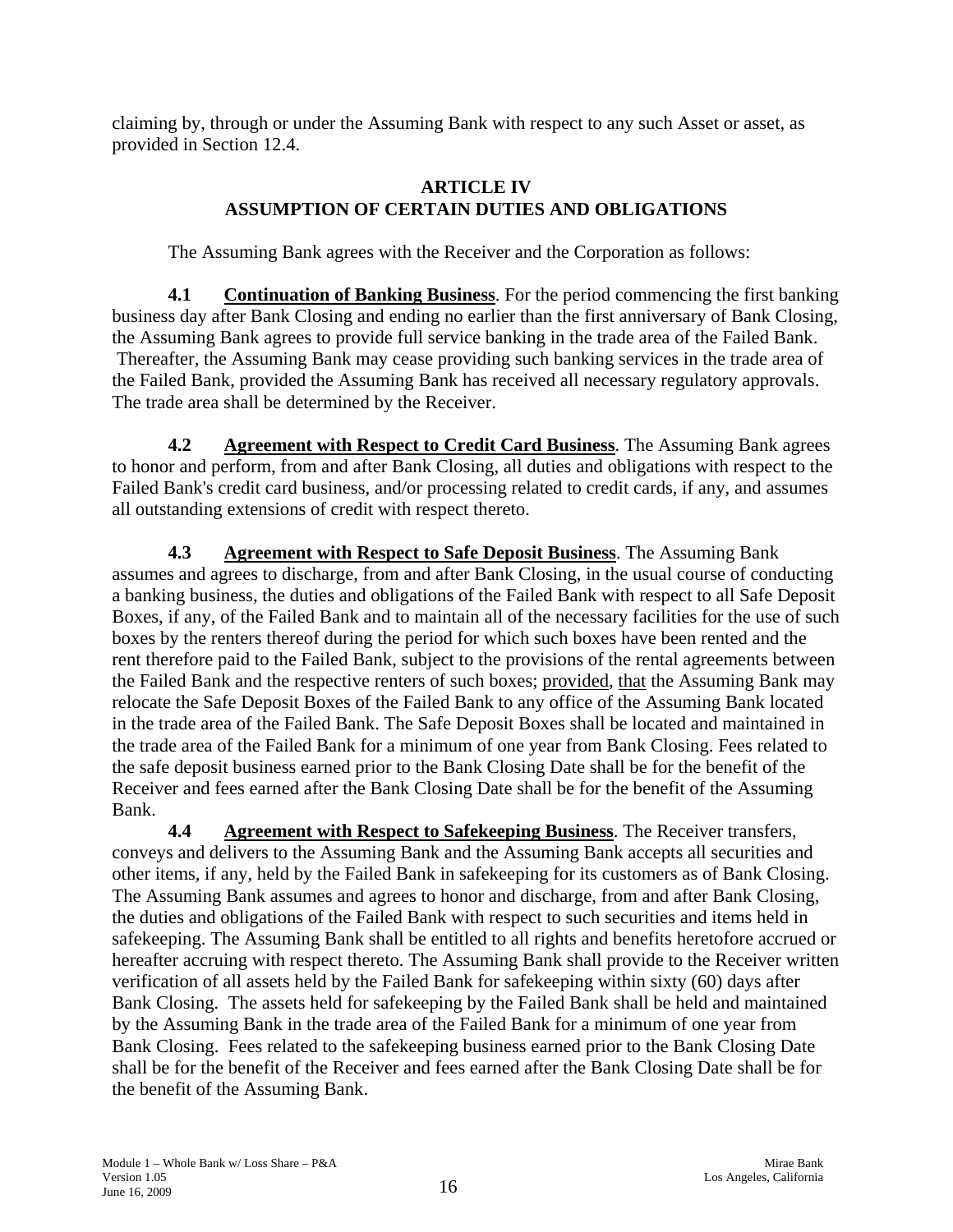# **4.5 Agreement with Respect to Trust Business**.

<span id="page-20-0"></span>(a) The Assuming Bank shall, without further transfer, substitution, act or deed, to the full extent permitted by law, succeed to the rights, obligations, properties, assets, investments, deposits, agreements, and trusts of the Failed Bank under trusts, executorships, administrations, guardianships, and agencies, and other fiduciary or representative capacities, all to the same extent as though the Assuming Bank had assumed the same from the Failed Bank prior to Bank Closing; provided, that any liability based on the misfeasance, malfeasance or nonfeasance of the Failed Bank, its directors, officers, employees or agents with respect to the trust business is not assumed hereunder.

(b) The Assuming Bank shall, to the full extent permitted by law, succeed to, and be entitled to take and execute, the appointment to all executorships, trusteeships, guardianships and other fiduciary or representative capacities to which the Failed Bank is or may be named in wills, whenever probated, or to which the Failed Bank is or may be named or appointed by any other instrument.

(c) In the event additional proceedings of any kind are necessary to accomplish the transfer of such trust business, the Assuming Bank agrees that, at its own expense, it will take whatever action is necessary to accomplish such transfer. The Receiver agrees to use reasonable efforts to assist the Assuming Bank in accomplishing such transfer.

(d) The Assuming Bank shall provide to the Receiver written verification of the assets held in connection with the Failed Bank's trust business within sixty (60) days after Bank Closing.

# **4.6 Agreement with Respect to Bank Premises**.

<span id="page-20-1"></span>(a) **Option to Purchase.** Subject to Section 3.5, the Receiver hereby grants to the Assuming Bank an exclusive option for the period of ninety (90) days commencing the day after Bank Closing to purchase any or all owned Bank Premises, including all Furniture, Fixtures and Equipment located on the Bank Premises. The Assuming Bank shall give written notice to the Receiver within the option period of its election to purchase or not to purchase any of the owned Bank Premises. Any purchase of such premises shall be effective as of the date of Bank Closing and such purchase shall be consummated as soon as practicable thereafter, and in no event later than the Settlement Date.

(b) **Option to Lease.** The Receiver hereby grants to the Assuming Bank an exclusive option for the period of ninety (90) days commencing the day after Bank Closing to cause the Receiver to assign to the Assuming Bank any or all leases for leased Bank Premises, if any, which have been continuously occupied by the Assuming Bank from Bank Closing to the date it elects to accept an assignment of the leases with respect thereto to the extent such leases can be assigned; provided, that the exercise of this option with respect to any lease must be as to all premises or other property subject to the lease. If an assignment cannot be made of any such leases, the Receiver may, in its discretion, enter into subleases with the Assuming Bank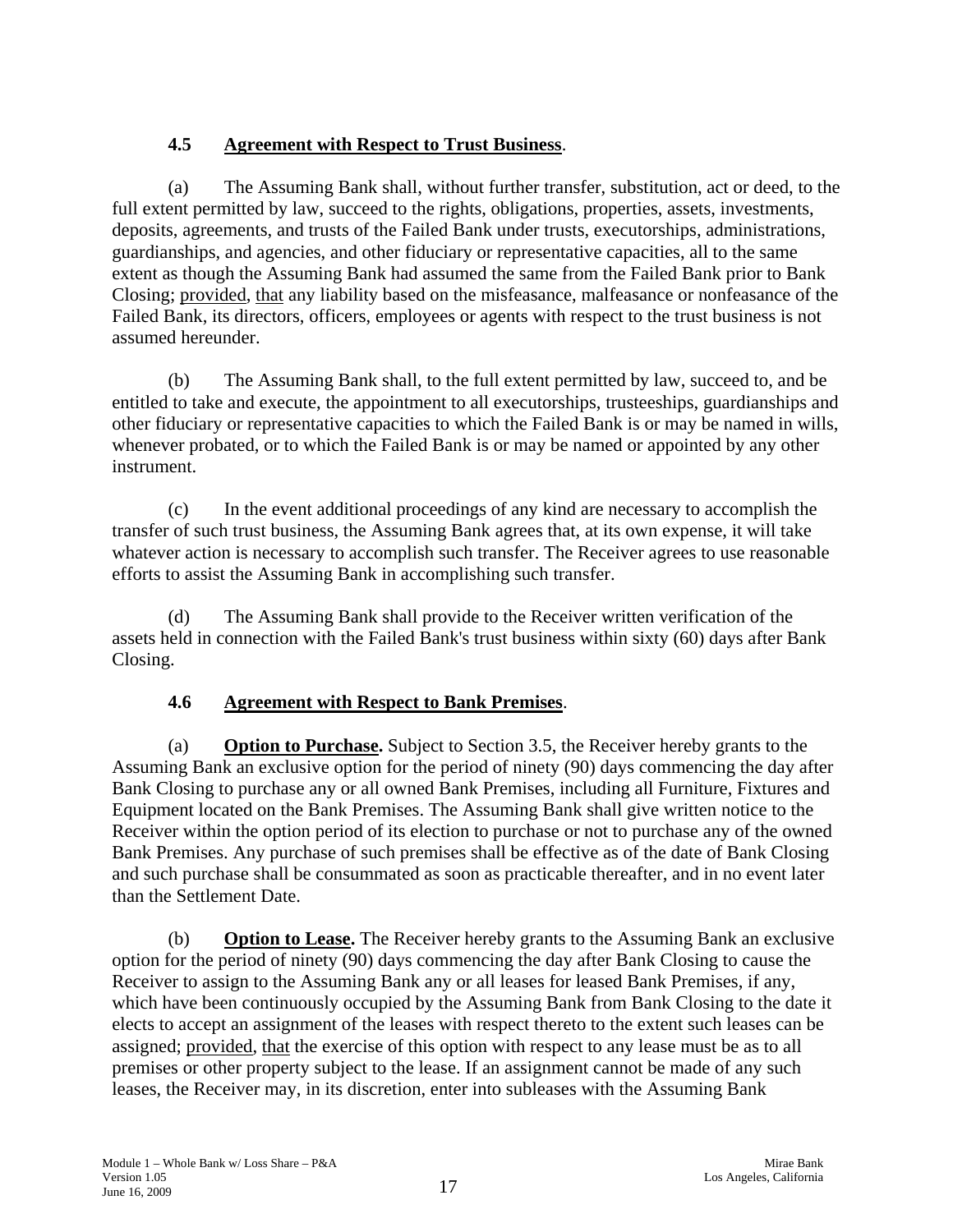containing the same terms and conditions provided under such existing leases for such leased Bank Premises or other property. The Assuming Bank shall give notice to the Receiver within the option period of its election to accept or not to accept an assignment of any or all leases (or enter into subleases or new leases in lieu thereof). The Assuming Bank agrees to assume all leases assigned (or enter into subleases or new leases in lieu thereof) pursuant to this Section 4.6.

(c) **Facilitation.** The Receiver agrees to facilitate the assumption, assignment or sublease of leases or the negotiation of new leases by the Assuming Bank; provided, that neither the Receiver nor the Corporation shall be obligated to engage in litigation, make payments to the Assuming Bank or to any third party in connection with facilitating any such assumption, assignment, sublease or negotiation or commit to any other obligations to third parties.

(d) **Occupancy.** The Assuming Bank shall give the Receiver fifteen (15) days' prior written notice of its intention to vacate prior to vacating any leased Bank Premises with respect to which the Assuming Bank has not exercised the option provided in Section 4.6(b). Any such notice shall be deemed to terminate the Assuming Bank's option with respect to such leased Bank Premises.

# (e) **Occupancy Costs.**

(i) The Assuming Bank agrees to pay to the Receiver, or to appropriate third parties at the direction of the Receiver, during and for the period of any occupancy by it of (x) owned Bank Premises the market rental value, as determined by the appraiser selected in accordance with the definition of Fair Market Value, and all operating costs, and (y) leased Bank Premises, all operating costs with respect thereto and to comply with all relevant terms of applicable leases entered into by the Failed Bank, including without limitation the timely payment of all rent. Operating costs include, without limitation all taxes, fees, charges, utilities, insurance and assessments, to the extent not included in the rental value or rent. If the Assuming Bank elects to purchase any owned Bank Premises in accordance with Section 4.6(a), the amount of any rent paid (and taxes paid to the Receiver which have not been paid to the taxing authority and for which the Assuming Bank assumes liability) by the Assuming Bank with respect thereto shall be applied as an offset against the purchase price thereof.

(ii) The Assuming Bank agrees during the period of occupancy by it of owned or leased Bank Premises, to pay to the Receiver rent for the use of all owned or leased Furniture and Equipment and all owned or leased Fixtures located on such Bank Premises for the period of such occupancy. Rent for such property owned by the Failed Bank shall be the market rental value thereof, as determined by the Receiver within sixty (60) days after Bank Closing. Rent for such leased property shall be an amount equal to any and all rent and other amounts which the Receiver incurs or accrues as an obligation or is obligated to pay for such period of occupancy pursuant to all leases and contracts with respect to such property. If the Assuming Bank purchases any owned Furniture and Equipment or owned Fixtures in accordance with Section 4.6(f) or 4.6(h), the amount of any rents paid by the Assuming Bank with respect thereto shall be applied as an offset against the purchase price thereof.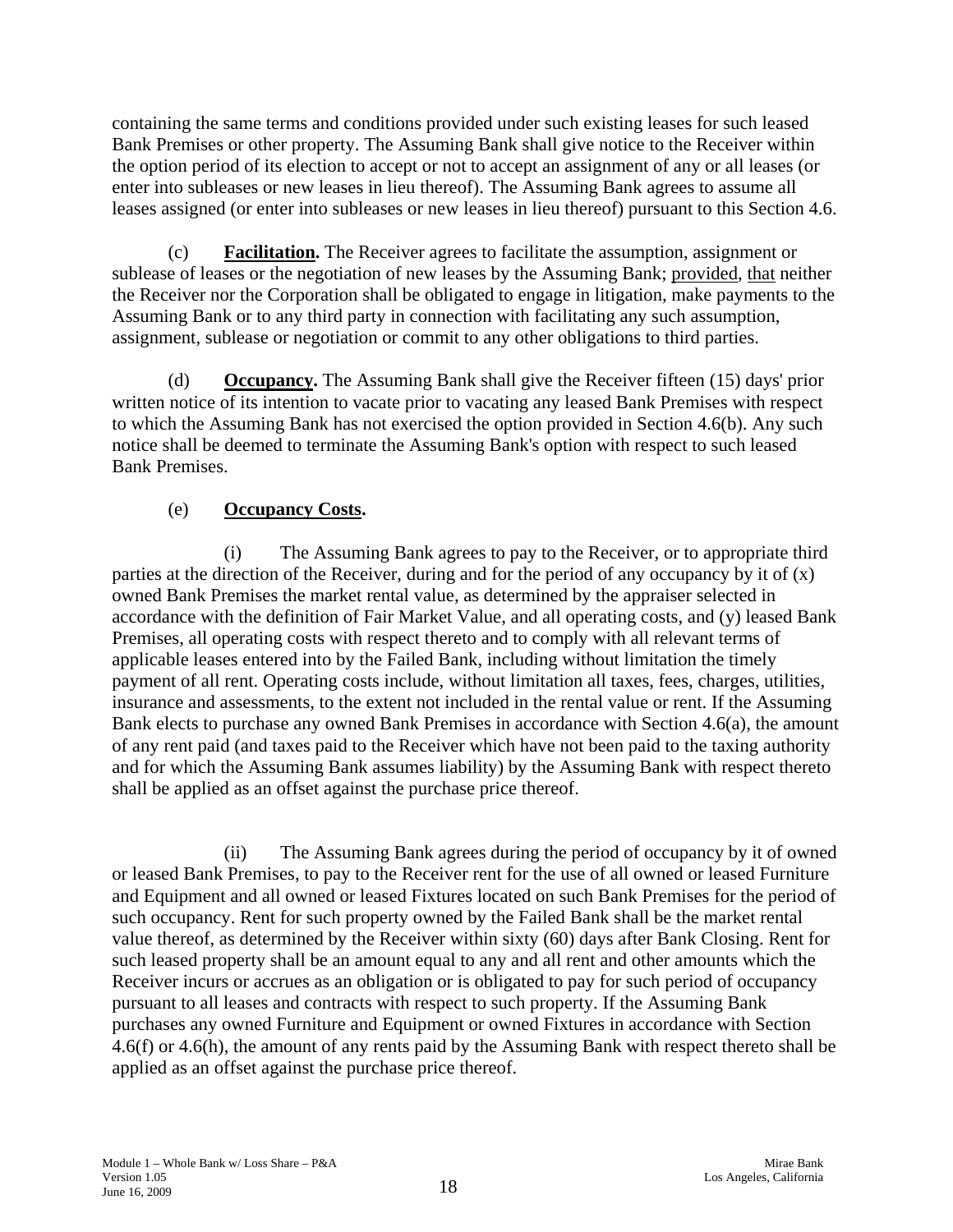(f) **Certain Requirements as to Furniture, Equipment and Fixtures.** If the Assuming Bank purchases owned Bank Premises or accepts an assignment of the lease (or enters into a sublease or a new lease in lieu thereof) for leased Bank Premises as provided in Section 4.6(a) or 4.6(b), or if the Assuming Bank does not exercise such option but within twelve (12) months following Bank Closing obtains the right to occupy such premises (whether by assignment, lease, sublease, purchase or otherwise), other than in accordance with Section 4.6(a) or (b), the Assuming Bank shall (i) effective as of the date of Bank Closing, purchase from the Receiver all Furniture and Equipment and Fixtures owned by the Failed Bank at Fair Market Value and located thereon as of Bank Closing, (ii) accept an assignment or a sublease of the leases or negotiate new leases for all Furniture and Equipment and Fixtures leased by the Failed Bank and located thereon, and (iii) if applicable, accept an assignment or a sublease of any ground lease or negotiate a new ground lease with respect to any land on which such Bank Premises are located; provided, that the Receiver shall not have disposed of such Furniture and Equipment and Fixtures or repudiated the leases specified in clause (ii) or (iii).

# (g) **Vacating Premises.**

(i) If the Assuming Bank elects not to purchase any owned Bank Premises, the notice of such election in accordance with Section 4.6(a) shall specify the date upon which the Assuming Bank's occupancy of such premises shall terminate, which date shall not be later than ninety (90) days after the date of the Assuming Bank's notice not to exercise such option. The Assuming Bank promptly shall relinquish and release to the Receiver such premises and the Furniture and Equipment and Fixtures located thereon in the same condition as at Bank Closing, normal wear and tear excepted. By occupying any such premises after the expiration of such ninety (90)-day period, the Assuming Bank shall, at the Receiver's option, (x) be deemed to have agreed to purchase such Bank Premises, and to assume all leases, obligations and liabilities with respect to leased Furniture and Equipment and leased Fixtures located thereon and any ground lease with respect to the land on which such premises are located, and (y) be required to purchase all Furniture and Equipment and Fixtures owned by the Failed Bank and located on such premises as of Bank Closing.

(ii) If the Assuming Bank elects not to accept an assignment of the lease or sublease any leased Bank Premises, the notice of such election in accordance with Section 4.6(b) shall specify the date upon which the Assuming Bank's occupancy of such leased Bank Premises shall terminate, which date shall not be later than the date which is one hundred eighty (180) days after Bank Closing. Upon vacating such premises, the Assuming Bank shall relinquish and release to the Receiver such premises and the Fixtures and the Furniture and Equipment located thereon in the same condition as at Bank Closing, normal wear and tear excepted. By failing to provide notice of its intention to vacate such premises prior to the expiration of the option period specified in Section 4.6(b), or by occupying such premises after the one hundred eighty (180) day period specified above in this paragraph (ii), the Assuming Bank shall, at the Receiver's option, (x) be deemed to have assumed all leases, obligations and liabilities with respect to such premises (including any ground lease with respect to the land on which premises are located), and leased Furniture and Equipment and leased Fixtures located thereon in accordance with this Section 4.6 (unless the Receiver previously repudiated any such lease), and (y) be required to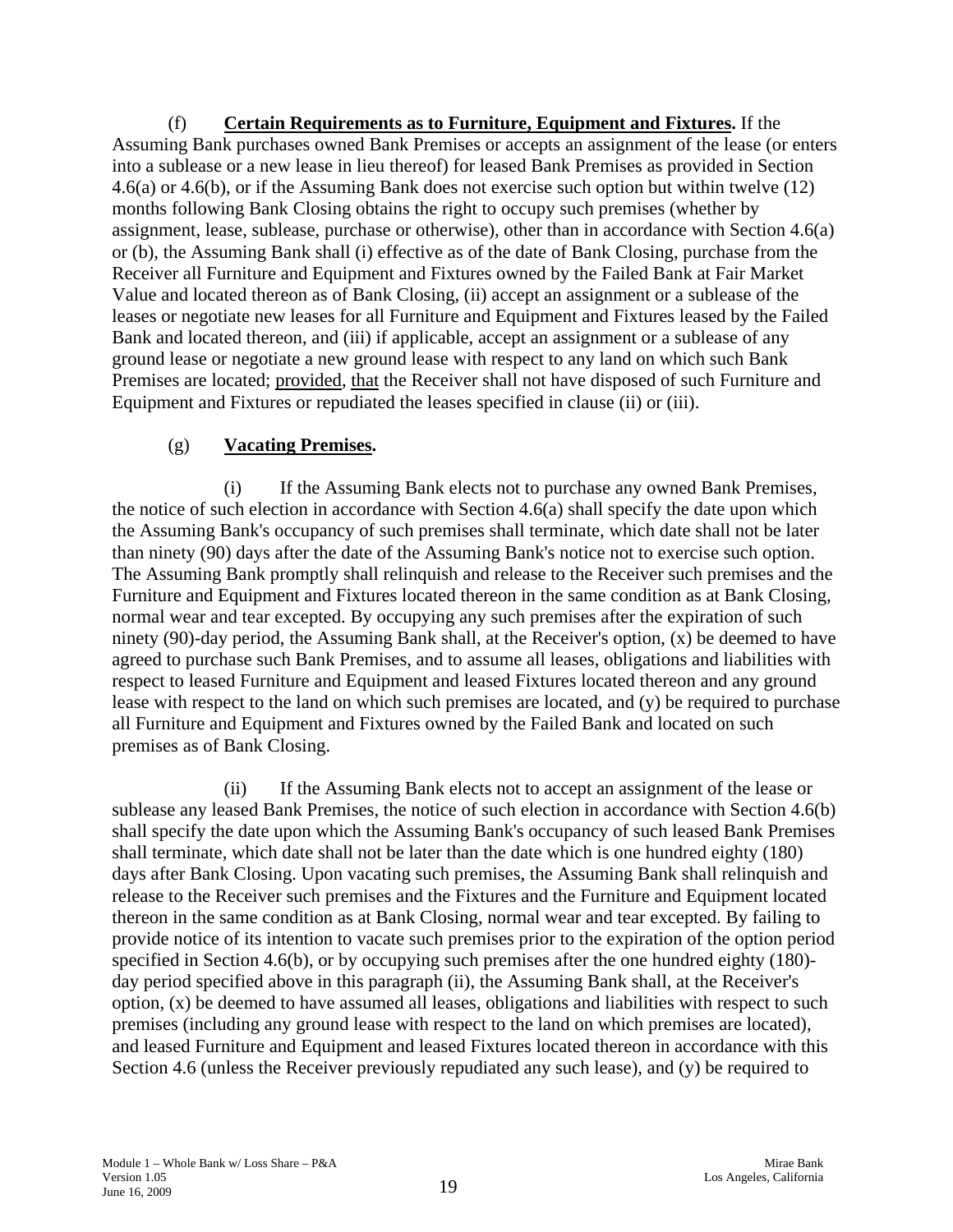purchase all Furniture and Equipment and Fixtures owned by the Failed Bank at Fair Market Value and located on such premises as of Bank Closing.

(h) **Furniture and Equipment and Certain Other Equipment.** The Receiver hereby grants to the Assuming Bank an option to purchase all Furniture and Equipment or any telecommunications, data processing equipment (including hardware and software) and check processing and similar operating equipment owned by the Failed Bank at Fair Market Value and located at any leased Bank Premises that the Assuming Bank elects to vacate or which it could have, but did not occupy, pursuant to this Section 4.6; provided, that, the Assuming Bank shall give the Receiver notice of its election to purchase such property at the time it gives notice of its intention to vacate such Bank Premises or within ten (10) days after Bank Closing for Bank Premises it could have, but did not, occupy.

# **4.7 Agreement with Respect to Leased Data Processing Equipment**

<span id="page-23-0"></span>(a) The Receiver hereby grants to the Assuming Bank an exclusive option for the period of ninety (90) days commencing the day after Bank Closing to accept an assignment from the Receiver of any or all Data Processing Leases to the extent that such Data Processing Leases can be assigned.

(b) The Assuming Bank shall (i) give written notice to the Receiver within the option period specified in Section 4.7(a) of its intent to accept or decline an assignment or sublease of any or all Data Processing Leases and promptly accept an assignment or sublease of such Data Processing Leases, and (ii) give written notice to the appropriate lessor(s) that it has accepted an assignment or sublease of any such Data Processing Leases.

(c) The Receiver agrees to facilitate the assignment or sublease of Data Processing Leases or the negotiation of new leases or license agreements by the Assuming Bank; provided, that neither the Receiver nor the Corporation shall be obligated to engage in litigation or make payments to the Assuming Bank or to any third party in connection with facilitating any such assumption, assignment, sublease or negotiation.

(d) The Assuming Bank agrees, during its period of use of any property subject to a Data Processing Lease, to pay to the Receiver or to appropriate third parties at the direction of the Receiver all operating costs with respect thereto and to comply with all relevant terms of the applicable Data Processing Leases entered into by the Failed Bank, including without limitation the timely payment of all rent, taxes, fees, charges, utilities, insurance and assessments.

(e) The Assuming Bank shall, not later than fifty (50) days after giving the notice provided in Section 4.7(b), (i) relinquish and release to the Receiver all property subject to the relevant Data Processing Lease, in the same condition as at Bank Closing, normal wear and tear excepted, or (ii) accept an assignment or a sublease thereof or negotiate a new lease or license agreement under this Section 4.7.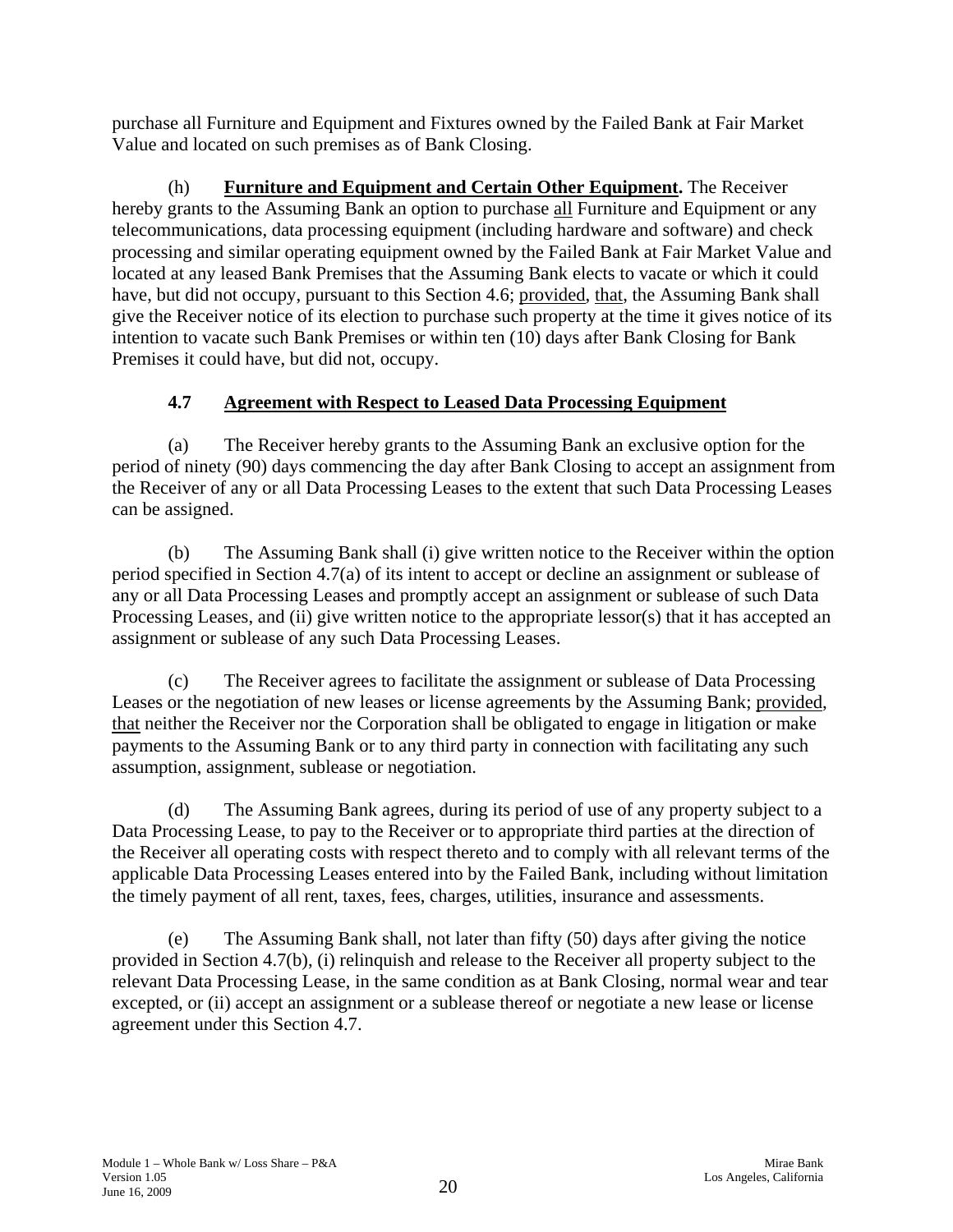# **4.8 Agreement with Respect to Certain Existing Agreements**.

(a) Subject to the provisions of Section 4.8(b), with respect to agreements existing as of Bank Closing which provide for the rendering of services by or to the Failed Bank, within ninety (90) days after Bank Closing, the Assuming Bank shall give the Receiver written notice specifying whether it elects to assume or not to assume each such agreement. Except as may be otherwise provided in this Article IV, the Assuming Bank agrees to comply with the terms of each such agreement for a period commencing on the day after Bank Closing and ending on: (i) in the case of an agreement that provides for the rendering of services by the Failed Bank, the date which is ninety (90) days after Bank Closing, and (ii) in the case of an agreement that provides for the rendering of services to the Failed Bank, the date which is thirty (30) days after the Assuming Bank has given notice to the Receiver of its election not to assume such agreement; provided, that the Receiver can reasonably make such service agreements available to the Assuming Bank. The Assuming Bank shall be deemed by the Receiver to have assumed agreements for which no notification is timely given. The Receiver agrees to assign, transfer, convey, and deliver to the Assuming Bank all right, title and interest of the Receiver, if any, in and to agreements the Assuming Bank assumes hereunder. In the event the Assuming Bank elects not to accept an assignment of any lease (or sublease) or negotiate a new lease for leased Bank Premises under Section 4.6 and does not otherwise occupy such premises, the provisions of this Section 4.8(a) shall not apply to service agreements related to such premises. The Assuming Bank agrees, during the period it has the use or benefit of any such agreement, promptly to pay to the Receiver or to appropriate third parties at the direction of the Receiver all operating costs with respect thereto and to comply with all relevant terms of such agreement.

(b) The provisions of Section 4.8(a) regarding the Assuming Bank's election to assume or not assume certain agreements shall not apply to (i) agreements pursuant to which the Failed Bank provides mortgage servicing for others or mortgage servicing is provided to the Failed Bank by others, (ii) agreements that are subject to Sections 4.1 through 4.7 and any insurance policy or bond referred to in Section 3.5(a) or other agreement specified in Section 3.5, and (iii) consulting, management or employment agreements, if any, between the Failed Bank and its employees or other Persons. Except as otherwise expressly set forth elsewhere in this Agreement, the Assuming Bank does not assume any liabilities or acquire any rights under any of the agreements described in this Section 4.8(b).

<span id="page-24-1"></span>**4.9 Informational Tax Reporting**. The Assuming Bank agrees to perform all obligations of the Failed Bank with respect to Federal and State income tax informational reporting related to (i) the Assets and the Liabilities Assumed, (ii) deposit accounts that were closed and loans that were paid off or collateral obtained with respect thereto prior to Bank Closing, (iii) miscellaneous payments made to vendors of the Failed Bank, and (iv) any other asset or liability of the Failed Bank, including, without limitation, loans not purchased and Deposits not assumed by the Assuming Bank, as may be required by the Receiver.

<span id="page-24-2"></span><span id="page-24-0"></span>**4.10 Insurance**. The Assuming Bank agrees to obtain insurance coverage effective from and after Bank Closing, including public liability, fire and extended coverage insurance acceptable to the Receiver with respect to owned or leased Bank Premises that it occupies, and all owned or leased Furniture and Equipment and Fixtures and leased data processing equipment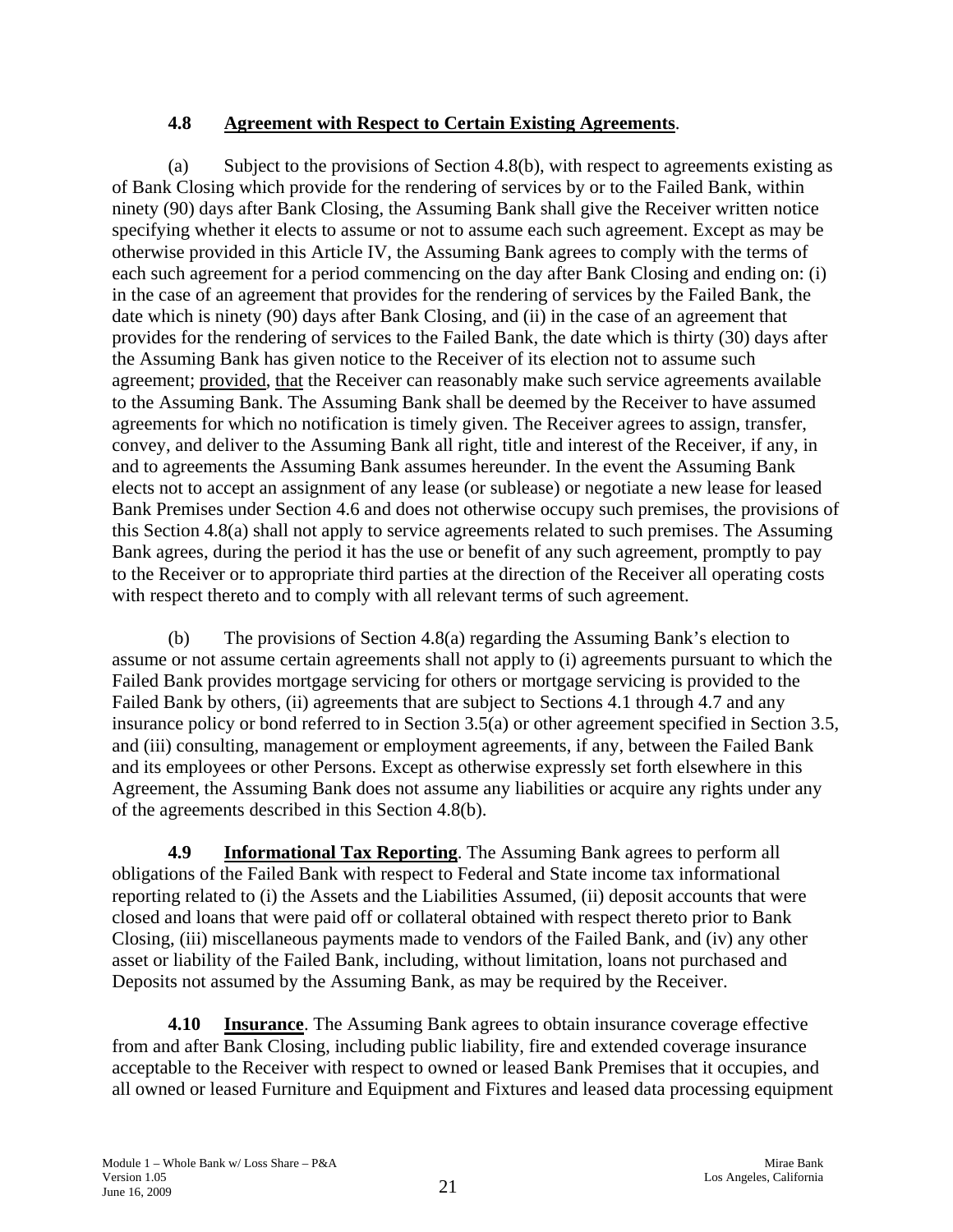(including hardware and software) located thereon, in the event such insurance coverage is not already in force and effect with respect to the Assuming Bank as the insured as of Bank Closing. All such insurance shall, where appropriate (as determined by the Receiver), name the Receiver as an additional insured.

<span id="page-25-0"></span>**4.11** Office Space for Receiver and Corporation. For the period commencing on the day following Bank Closing and ending on the one hundred eightieth (180th) day thereafter, the Assuming Bank agrees to provide to the Receiver and the Corporation, without charge, adequate and suitable office space (including parking facilities and vault space), furniture, equipment (including photocopying and telecopying machines), email accounts, network access and technology resources (such as shared drive) and utilities (including local telephone service and fax machines) at the Bank Premises occupied by the Assuming Bank for their use in the discharge of their respective functions with respect to the Failed Bank. In the event the Receiver and the Corporation determine that the space provided is inadequate or unsuitable, the Receiver and the Corporation may relocate to other quarters having adequate and suitable space and the costs of relocation and any rental and utility costs for the balance of the period of occupancy by the Receiver and the Corporation shall be borne by the Assuming Bank. Additionally, the Assuming Bank agrees to pay such bills and invoices on behalf of the Receiver and Corporation as the Receiver or Corporation may direct for the period beginning on the date of Bank Closing and ending on Settlement Date. Assuming Bank shall submit it requests for reimbursement of such expenditures pursuant to Article VIII of this Agreement.

## <span id="page-25-1"></span>**4.12 Agreement with Respect to Continuation of Group Health Plan Coverage for Former Employees of the Failed Bank.**

(a) The Assuming Bank agrees to assist the Receiver, as provided in this Section 4.12, in offering individuals who were employees or former employees of the Failed Bank, or any of its Subsidiaries, and who, immediately prior to Bank Closing, were receiving, or were eligible to receive, health insurance coverage or health insurance continuation coverage from the Failed Bank ("Eligible Individuals"), the opportunity to obtain health insurance coverage in the Corporation's FIA Continuation Coverage Plan which provides for health insurance continuation coverage to such Eligible Individuals who are qualified beneficiaries of the Failed Bank as defined in Section 607 of the Employee Retirement Income Security Act of 1974, as amended (respectively, "qualified beneficiaries" and "ERISA"). The Assuming Bank shall consult with the Receiver and not later than five (5) Business Days after Bank Closing shall provide written notice to the Receiver of the number (if available), identity (if available) and addresses (if available) of the Eligible Individuals who are qualified beneficiaries of the Failed Bank and for whom a "qualifying event" (as defined in Section 603 of ERISA) has occurred and with respect to whom the Failed Bank's obligations under Part 6 of Subtitle B of Title I of ERISA have not been satisfied in full, and such other information as the Receiver may reasonably require. The Receiver shall cooperate with the Assuming Bank in order to permit it to prepare such notice and shall provide to the Assuming Bank such data in its possession as may be reasonably required for purposes of preparing such notice.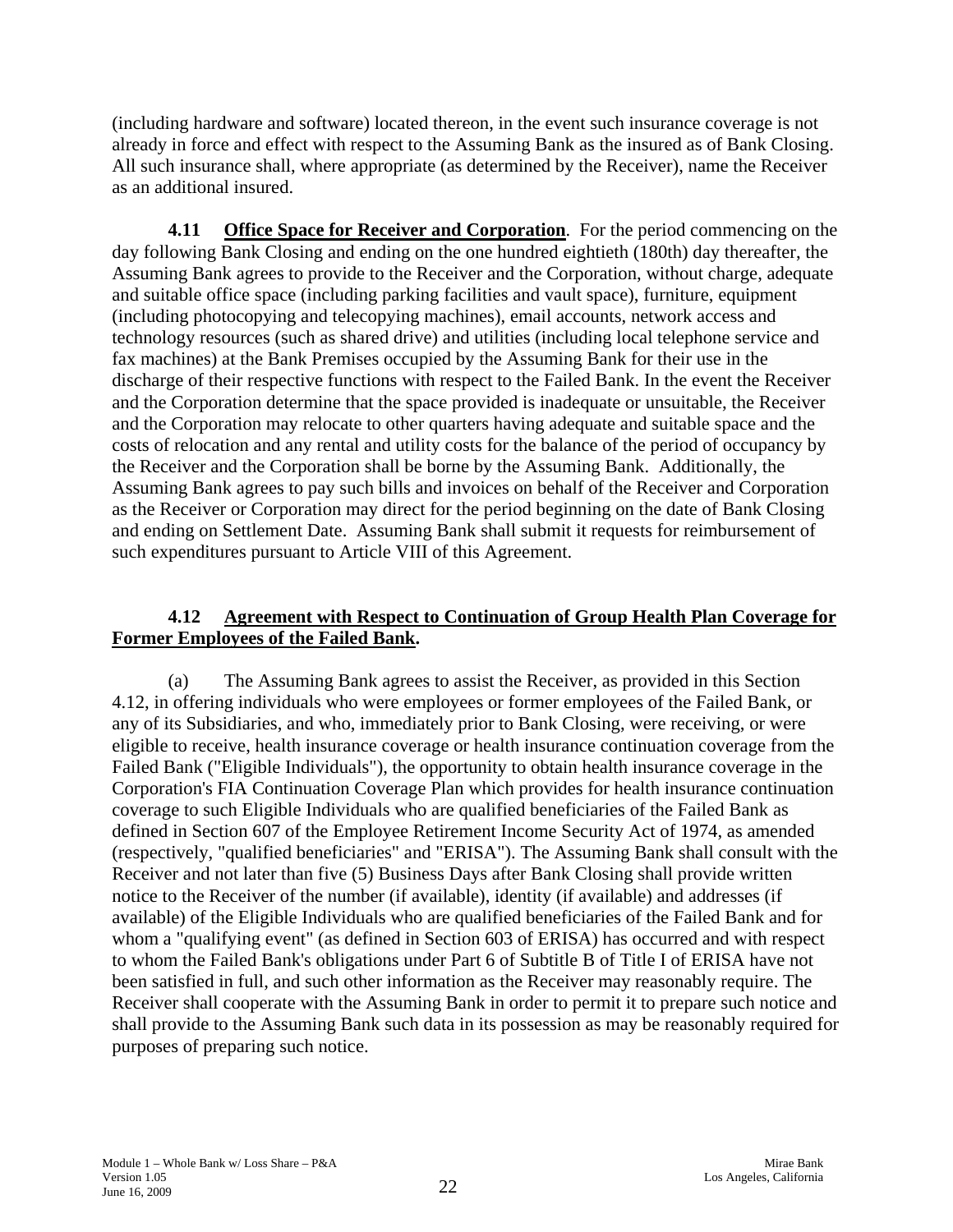(b) The Assuming Bank shall take such further action to assist the Receiver in offering the Eligible Individuals who are qualified beneficiaries of the Failed Bank the opportunity to obtain health insurance coverage in the Corporation's FIA Continuation Coverage Plan as the Receiver may direct. All expenses incurred and paid by the Assuming Bank (i) in connection with the obligations of the Assuming Bank under this Section 4.12, and (ii) in providing health insurance continuation coverage to any Eligible Individuals who are hired by the Assuming Bank and such employees' qualified beneficiaries shall be borne by the Assuming Bank.

(c) This Section 4.12 is for the sole and exclusive benefit of the parties to this Agreement, and for the benefit of no other Person (including any former employee of the Failed Bank or any Subsidiary thereof or qualified beneficiary of such former employee). Nothing in this Section 4.12 is intended by the parties, or shall be construed, to give any Person (including any former employee of the Failed Bank or any Subsidiary thereof or qualified beneficiary of such former employee) other than the Corporation, the Receiver and the Assuming Bank any legal or equitable right, remedy or claim under or with respect to the provisions of this Section.

<span id="page-26-0"></span>**4.13 Agreement with Respect to Interim Asset Servicing.** At any time after Bank Closing, the Receiver may establish on its books an asset pool(s) and may transfer to such asset pool(s) (by means of accounting entries on the books of the Receiver) all or any assets and liabilities of the Failed Bank which are not acquired by the Assuming Bank, including, without limitation, wholly unfunded Commitments and assets and liabilities which may be acquired, funded or originated by the Receiver subsequent to Bank Closing. The Receiver may remove assets (and liabilities) from or add assets (and liabilities) to such pool(s) at any time in its discretion. At the option of the Receiver, the Assuming Bank agrees to service, administer, and collect such pool assets in accordance with and for the term set forth in Exhibit 4.13 "Interim Asset Servicing Arrangement".

**4.14** Reserved.

**4.15 Agreement with Respect to Loss Sharing.** The Assuming Bank shall be entitled to require reimbursement from the Receiver for loss sharing on certain loans in accordance with the Single Family Shared-Loss Agreement attached hereto as Exhibit 4.15A and the Non-SF Shared-Loss Agreement attached hereto as Exhibit 4.15B, collectively, the "Shared-Loss Agreements." The Loans that shall be subject to the Shared-Loss Agreements are identified on the Schedule of Loans 4.15A and 4.15B attached hereto.

# **ARTICLE V DUTIES WITH RESPECT TO DEPOSITORS OF THE FAILED BANK**

<span id="page-26-2"></span><span id="page-26-1"></span> **5.1 Payment of Checks, Drafts and Orders.** Subject to Section 9.5, the Assuming Bank agrees to pay all properly drawn checks, drafts and withdrawal orders of depositors of the Failed Bank presented for payment, whether drawn on the check or draft forms provided by the Failed Bank or by the Assuming Bank, to the extent that the Deposit balances to the credit of the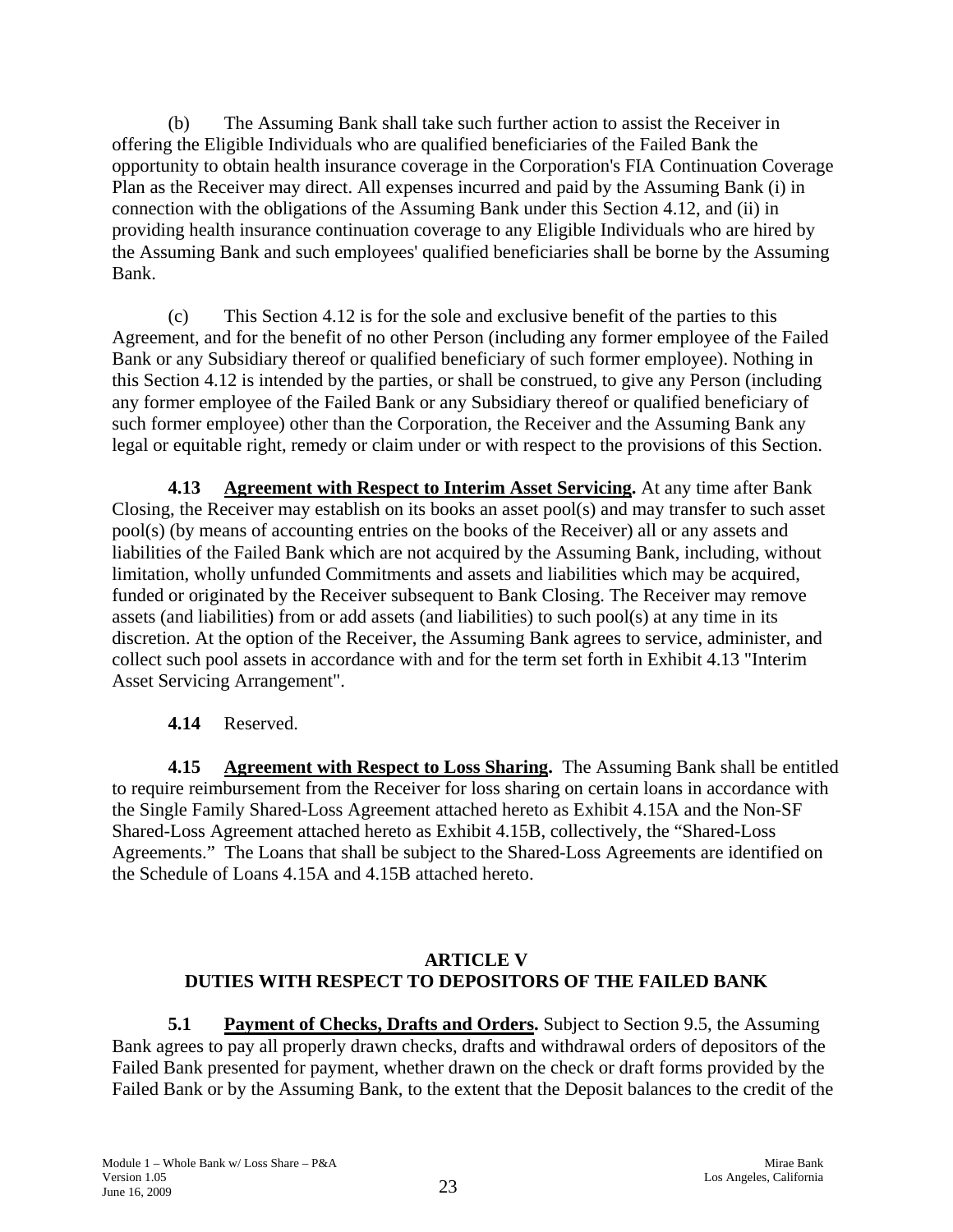respective makers or drawers assumed by the Assuming Bank under this Agreement are sufficient to permit the payment thereof, and in all other respects to discharge, in the usual course of conducting a banking business, the duties and obligations of the Failed Bank with respect to the Deposit balances due and owing to the depositors of the Failed Bank assumed by the Assuming Bank under this Agreement.

<span id="page-27-0"></span>**5.2** Certain Agreements Related to Deposits. Subject to Section 2.2, the Assuming Bank agrees to honor the terms and conditions of any written escrow or mortgage servicing agreement or other similar agreement relating to a Deposit liability assumed by the Assuming Bank pursuant to this Agreement.

# **5.3 Notice to Depositors.**

<span id="page-27-1"></span>(a) Within seven (7) days after Bank Closing, the Assuming Bank shall give (i) notice to depositors of the Failed Bank of its assumption of the Deposit liabilities of the Failed Bank, and (ii) any notice required under Section 2.2, by mailing to each such depositor a notice with respect to such assumption and by advertising in a newspaper of general circulation in the county or counties in which the Failed Bank was located. The Assuming Bank agrees that it will obtain prior approval of all such notices and advertisements from counsel for the Receiver and that such notices and advertisements shall not be mailed or published until such approval is received.

(b) The Assuming Bank shall give notice by mail to depositors of the Failed Bank concerning the procedures to claim their deposits, which notice shall be provided to the Assuming Bank by the Receiver or the Corporation. Such notice shall be included with the notice to depositors to be mailed by the Assuming Bank pursuant to Section 5.3(a).

(c) If the Assuming Bank proposes to charge fees different from those charged by the Failed Bank before it establishes new deposit account relationships with the depositors of the Failed Bank, the Assuming Bank shall give notice by mail of such changed fees to such depositors.

## **ARTICLE VI RECORDS**

# **6.1 Transfer of Records**.

<span id="page-27-3"></span><span id="page-27-2"></span>(a) In accordance with Section 3.1, the Receiver assigns, transfers, conveys and delivers to the Assuming Bank the following Records pertaining to the Deposit liabilities of the Failed Bank assumed by the Assuming Bank under this Agreement, except as provided in Section 6.4:

> (i) signature cards, orders, contracts between the Failed Bank and its depositors and Records of similar character;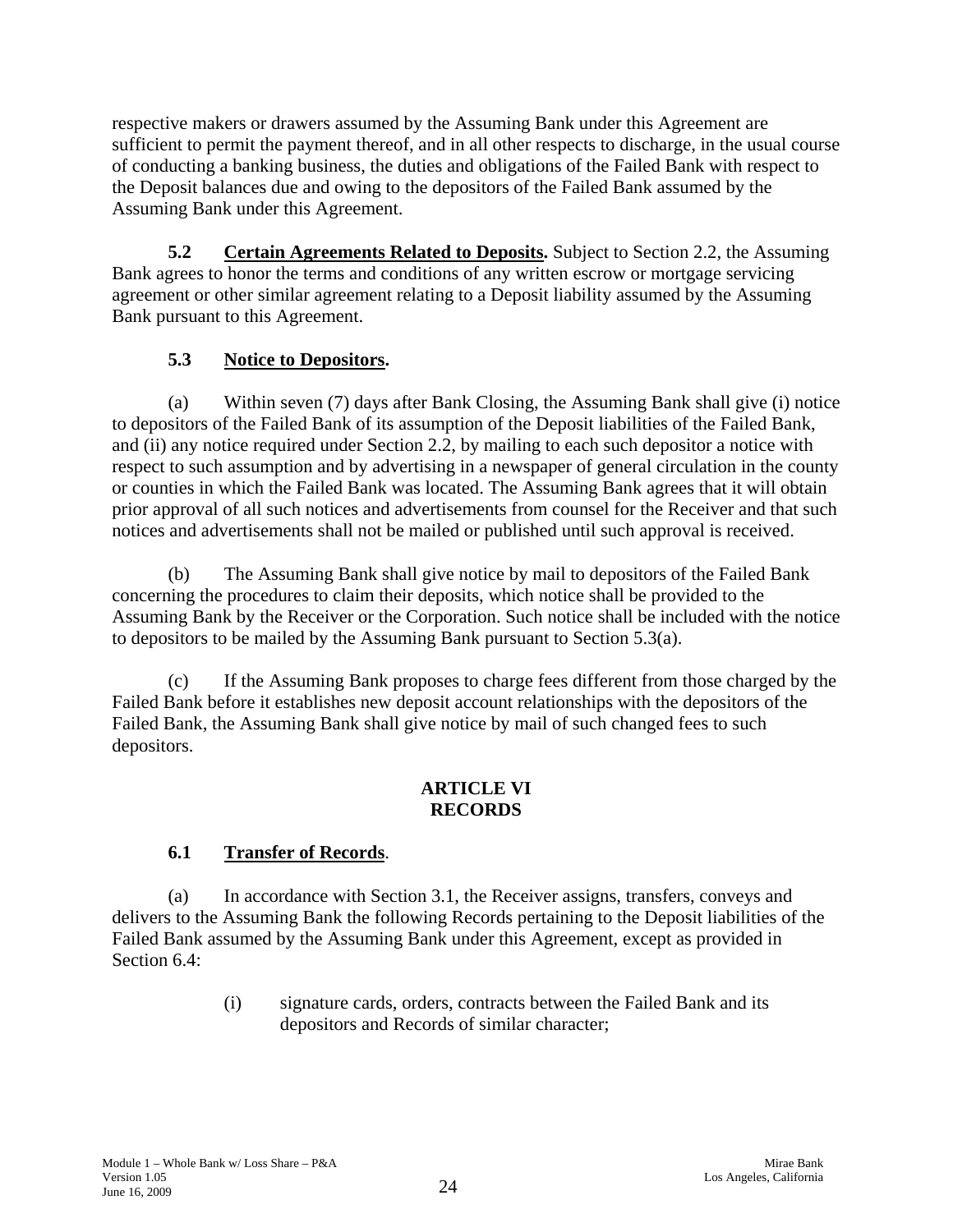(ii) passbooks of depositors held by the Failed Bank, deposit slips, cancelled checks and withdrawal orders representing charges to accounts of depositors;

and the following Records pertaining to the Assets:

- (iii) records of deposit balances carried with other banks, bankers or trust companies;
- (iv) Loan and collateral records and Credit Files and other documents;
- (v) deeds, mortgages, abstracts, surveys, and other instruments or records of title pertaining to real estate or real estate mortgages;
- (vi) signature cards, agreements and records pertaining to Safe Deposit Boxes, if any; and
- (vii) records pertaining to the credit card business, trust business or safekeeping business of the Failed Bank, if any.

(b) The Receiver, at its option, may assign and transfer to the Assuming Bank by a single blanket assignment or otherwise, as soon as practicable after Bank Closing, any other Records not assigned and transferred to the Assuming Bank as provided in this Agreement, including but not limited to loan disbursement checks, general ledger tickets, official bank checks, proof transactions (including proof tapes) and paid out loan files.

<span id="page-28-0"></span>**6.2 Delivery of Assigned Records**. The Receiver shall deliver to the Assuming Bank all Records described in (i) Section 6.1(a) as soon as practicable on or after the date of this Agreement, and (ii) Section 6.1(b) as soon as practicable after making any assignment described therein.

<span id="page-28-1"></span>**6.3 Preservation of Records**. The Assuming Bank agrees that it will preserve and maintain for the joint benefit of the Receiver, the Corporation and the Assuming Bank, all Records of which it has custody for such period as either the Receiver or the Corporation in its discretion may require, until directed otherwise, in writing, by the Receiver or Corporation. The Assuming Bank shall have the primary responsibility to respond to subpoenas, discovery requests, and other similar official inquiries with respect to the Records of which it has custody.

**6.4 Access to Records; Copies**. The Assuming Bank agrees to permit the Receiver and the Corporation access to all Records of which the Assuming Bank has custody, and to use, inspect, make extracts from or request copies of any such Records in the manner and to the extent requested, and to duplicate, in the discretion of the Receiver or the Corporation, any Record in the form of microfilm or microfiche pertaining to Deposit account relationships; provided, that in the event that the Failed Bank maintained one or more duplicate copies of such microfilm or microfiche Records, the Assuming Bank hereby assigns, transfers, and conveys to the Corporation one such duplicate copy of each such Record without cost to the Corporation,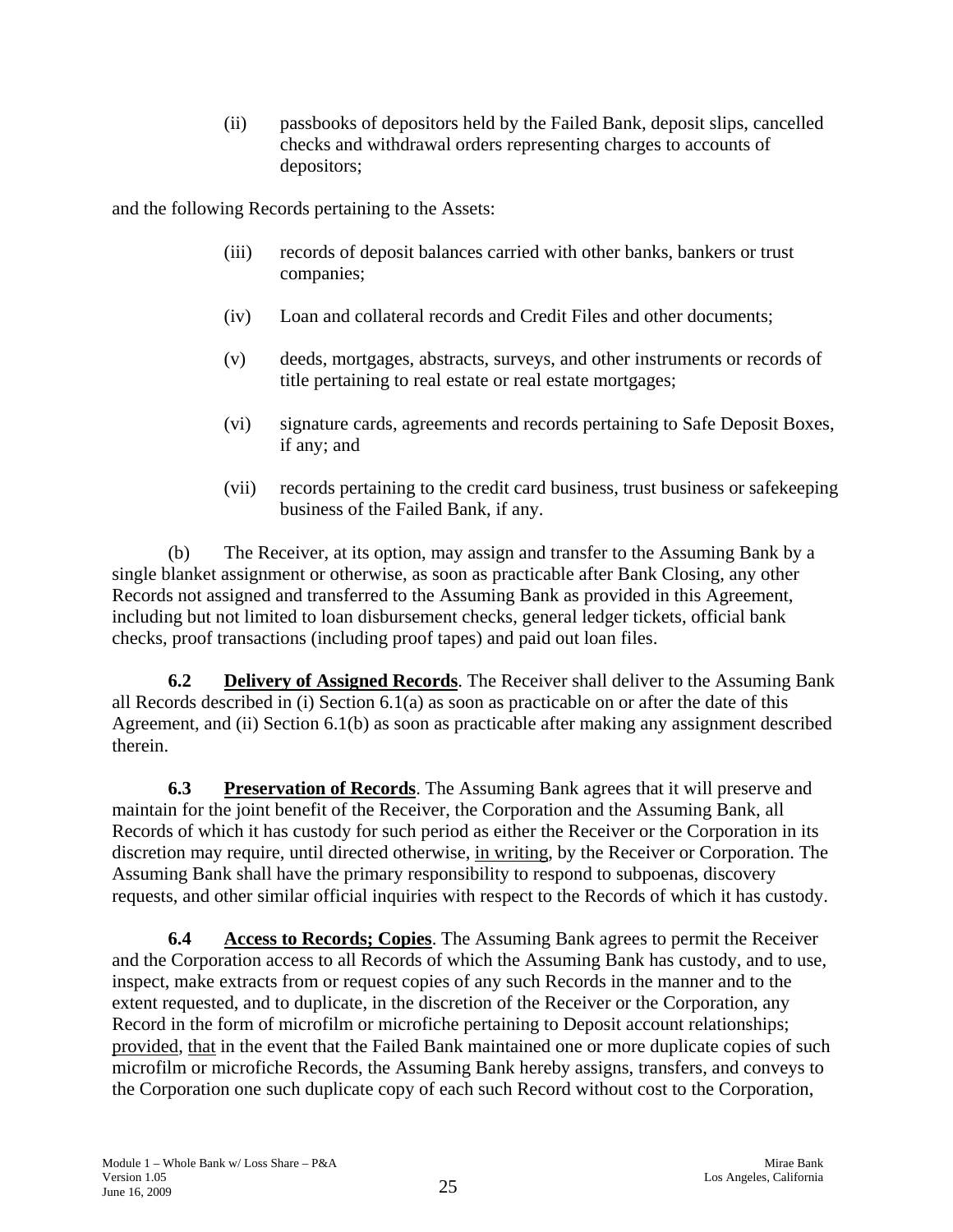and agrees to deliver to the Corporation all Records assigned and transferred to the Corporation under this Article VI as soon as practicable on or after the date of this Agreement. The party requesting a copy of any Record shall bear the cost (based on standard accepted industry charges to the extent applicable, as determined by the Receiver) for providing such duplicate Records. A copy of each Record requested shall be provided as soon as practicable by the party having custody thereof.

### **ARTICLE VII FIRST LOSS TRANCHE**

 The Assuming Bank has submitted to the Receiver an asset premium (discount) bid of **(\$ 35,990,000.00)** and a Deposit premium bid of **1.1%**. The Deposit premium bid will be applied to the total of all Assumed Deposits except for brokered, CDARS, and any market place or similar subscription services Deposits. The First Loss Tranche shall be determined by adding (i) the asset premium (discount) bid, (ii) the Deposit premium bid, and (iii) the Equity Adjustment. If the First Loss Tranche is a positive number, then this is the Losses on Single Family Shared-Loss Loans and Net Charge-offs on Shared Loss Assets that the Assuming Bank will incur before loss-sharing commences under Exhibits 4.15A and 4.15B. If the First Loss Tranche is a negative number, the Corporation shall pay such amount by wire transfer to the Assuming Bank by the end of the first business day following Bank Closing and loss sharing shall commence immediately.

#### **ARTICLE VIII ADJUSTMENTS**

<span id="page-29-1"></span><span id="page-29-0"></span>**8.1 Pro Forma Statement**. The Receiver, as soon as practicable after Bank Closing, in accordance with the best information then available, shall provide to the Assuming Bank a pro forma statement reflecting any adjustments of such liabilities and assets as may be necessary. Such pro forma statement shall take into account, to the extent possible, (i) liabilities and assets of a nature similar to those contemplated by Section 2.1 or Section 3.1, respectively, which at Bank Closing were carried in the Failed Bank's suspense accounts, (ii) accruals as of Bank Closing for all income related to the assets and business of the Failed Bank acquired by the Assuming Bank hereunder, whether or not such accruals were reflected on the Accounting Records of the Failed Bank in the normal course of its operations, and (iii) adjustments to determine the Book Value of any investment in an Acquired Subsidiary and related accounts on the "bank only" (unconsolidated) balance sheet of the Failed Bank based on the equity method of accounting, whether or not the Failed Bank used the equity method of accounting for investments in subsidiaries, except that the resulting amount cannot be less than the Acquired Subsidiary's recorded equity as of Bank Closing as reflected on the Accounting Records of the Acquired Subsidiary. Any Loan purchased by the Assuming Bank pursuant to Section 3.1 which the Failed Bank charged off during the period following the date of the most recent pertinent data made available to the Assuming Bank as part of the Information Package to Bank Closing shall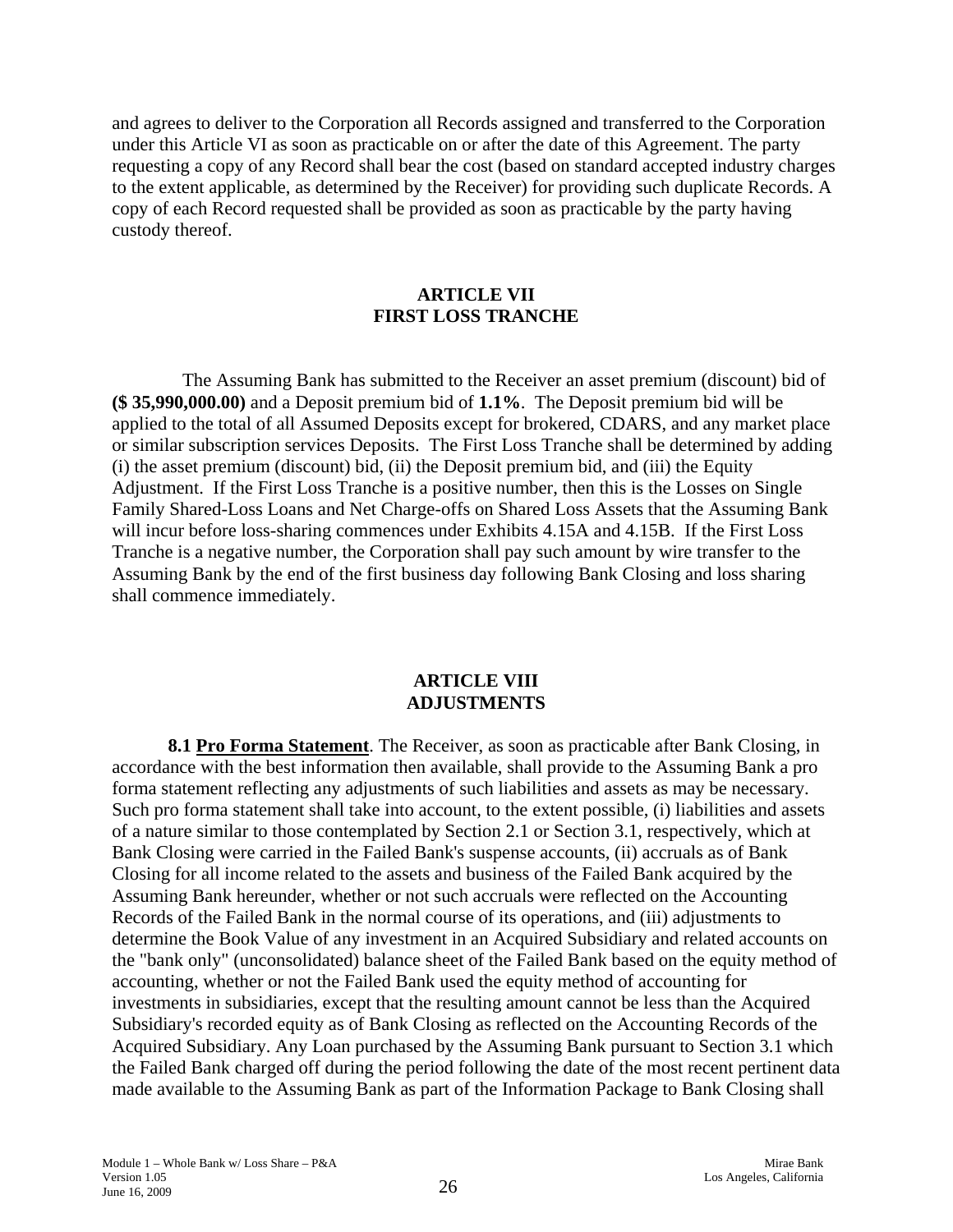be deemed not to be charged off for the purposes of the pro forma statement, and the purchase price shall be determined pursuant to Section 3.2.

# **8.2 Correction of Errors and Omissions; Other Liabilities**.

(a) In the event any bookkeeping omissions or errors are discovered in preparing any pro forma statement or in completing the transfers and assumptions contemplated hereby, the parties hereto agree to correct such errors and omissions, it being understood that, as far as practicable, all adjustments will be made consistent with the judgments, methods, policies or accounting principles utilized by the Failed Bank in preparing and maintaining Accounting Records, except that adjustments made pursuant to this Section 8.2(a) are not intended to bring the Accounting Records of the Failed Bank into accordance with generally accepted accounting principles.

(b) If the Receiver discovers at any time subsequent to the date of this Agreement that any claim exists against the Failed Bank which is of such a nature that it would have been included in the liabilities assumed under Article II had the existence of such claim or the facts giving rise thereto been known as of Bank Closing, the Receiver may, in its discretion, at any time, require that such claim be assumed by the Assuming Bank in a manner consistent with the intent of this Agreement. The Receiver will make appropriate adjustments to the pro forma statement provided by the Receiver to the Assuming Bank pursuant to Section 8.1 as may be necessary.

<span id="page-30-0"></span>**8.3 Payments**. The Receiver agrees to cause to be paid to the Assuming Bank, or the Assuming Bank agrees to pay to the Receiver, as the case may be, on the Settlement Date, a payment in an amount which reflects net adjustments (including any costs, expenses and fees associated with determinations of value as provided in this Agreement) made pursuant to Section 8.1 or Section 8.2, plus interest as provided in Section 8.4. The Receiver and the Assuming Bank agree to effect on the Settlement Date any further transfer of assets to or assumption of liabilities or claims by the Assuming Bank as may be necessary in accordance with Section 8.1 or Section 8.2.

<span id="page-30-1"></span>**8.4 Interest**. Any amounts paid under Section 8.3 or Section 8.5, shall bear interest for the period from and including the day following Bank Closing to and including the day preceding the payment at the Settlement Interest Rate.

<span id="page-30-2"></span>**8.5 Subsequent Adjustments.** In the event that the Assuming Bank or the Receiver discovers any errors or omissions as contemplated by Section 8.2 or any error with respect to the payment made under Section 8.3 after the Settlement Date, the Assuming Bank and the Receiver agree to promptly correct any such errors or omissions, make any payments and effect any transfers or assumptions as may be necessary to reflect any such correction plus interest as provided in Section 8.4.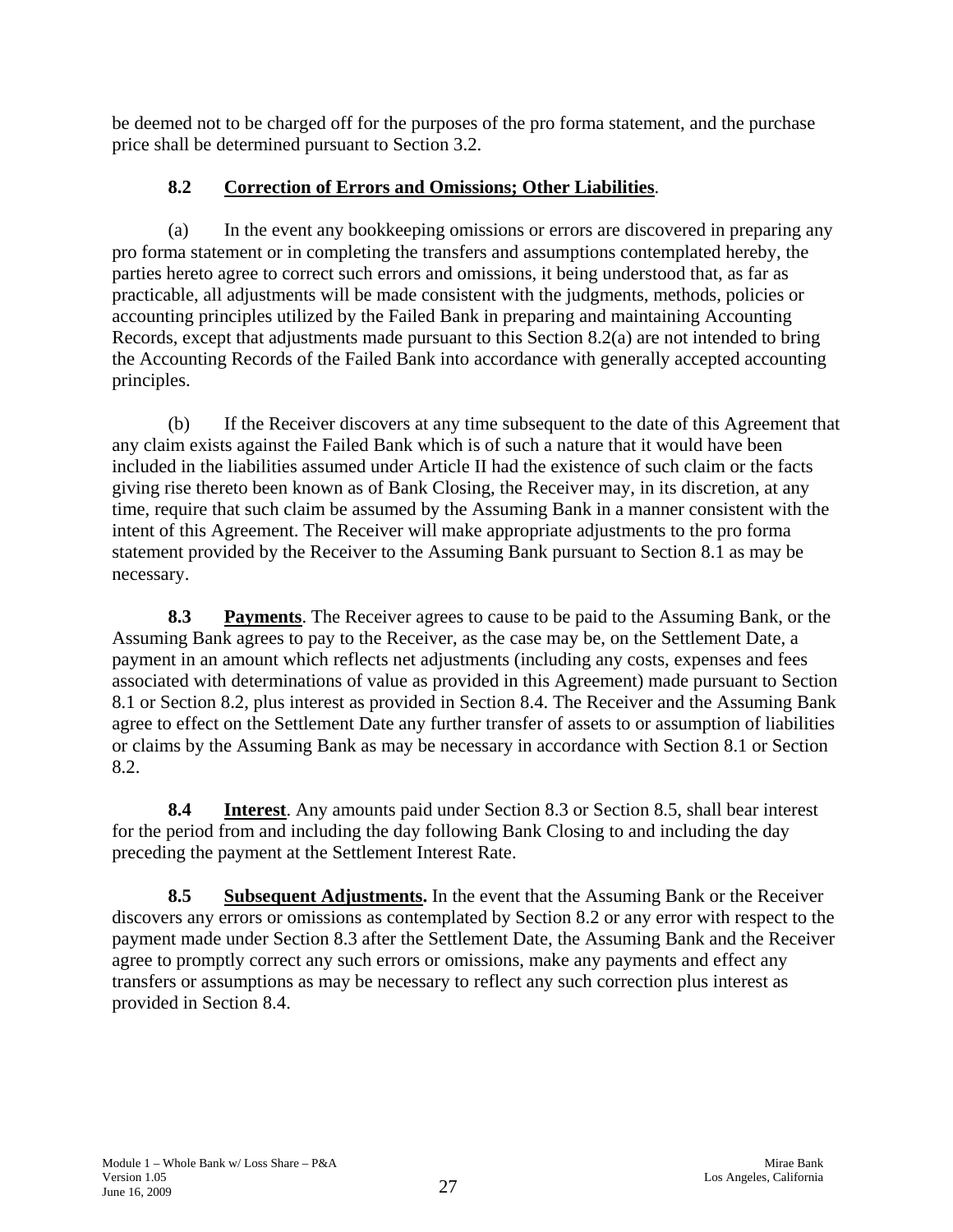### **ARTICLE IX CONTINUING COOPERATION**

<span id="page-31-1"></span><span id="page-31-0"></span>**9.1** General Matters. The parties hereto agree that they will, in good faith and with their best efforts, cooperate with each other to carry out the transactions contemplated by this Agreement and to effect the purposes hereof.

<span id="page-31-2"></span>**9.2 Additional Title Documents**. The Receiver, the Corporation and the Assuming Bank each agree, at any time, and from time to time, upon the request of any party hereto, to execute and deliver such additional instruments and documents of conveyance as shall be reasonably necessary to vest in the appropriate party its full legal or equitable title in and to the property transferred pursuant to this Agreement or to be transferred in accordance herewith. The Assuming Bank shall prepare such instruments and documents of conveyance (in form and substance satisfactory to the Receiver) as shall be necessary to vest title to the Assets in the Assuming Bank. The Assuming Bank shall be responsible for recording such instruments and documents of conveyance at its own expense.

# **9.3 Claims and Suits**.

<span id="page-31-3"></span>(a) The Receiver shall have the right, in its discretion, to (i) defend or settle any claim or suit against the Assuming Bank with respect to which the Receiver has indemnified the Assuming Bank in the same manner and to the same extent as provided in Article XII, and (ii) defend or settle any claim or suit against the Assuming Bank with respect to any Liability Assumed, which claim or suit may result in a loss to the Receiver arising out of or related to this Agreement, or which existed against the Failed Bank on or before Bank Closing. The exercise by the Receiver of any rights under this Section 9.3(a) shall not release the Assuming Bank with respect to any of its obligations under this Agreement.

(b) In the event any action at law or in equity shall be instituted by any Person against the Receiver and the Corporation as codefendants with respect to any asset of the Failed Bank retained or acquired pursuant to this Agreement by the Receiver, the Receiver agrees, at the request of the Corporation, to join with the Corporation in a petition to remove the action to the United States District Court for the proper district. The Receiver agrees to institute, with or without joinder of the Corporation as coplaintiff, any action with respect to any such retained or acquired asset or any matter connected therewith whenever notice requiring such action shall be given by the Corporation to the Receiver.

<span id="page-31-4"></span>**9.4 Payment of Deposits**. In the event any depositor does not accept the obligation of the Assuming Bank to pay any Deposit liability of the Failed Bank assumed by the Assuming Bank pursuant to this Agreement and asserts a claim against the Receiver for all or any portion of any such Deposit liability, the Assuming Bank agrees on demand to provide to the Receiver funds sufficient to pay such claim in an amount not in excess of the Deposit liability reflected on the books of the Assuming Bank at the time such claim is made. Upon payment by the Assuming Bank to the Receiver of such amount, the Assuming Bank shall be discharged from any further obligation under this Agreement to pay to any such depositor the amount of such Deposit liability paid to the Receiver.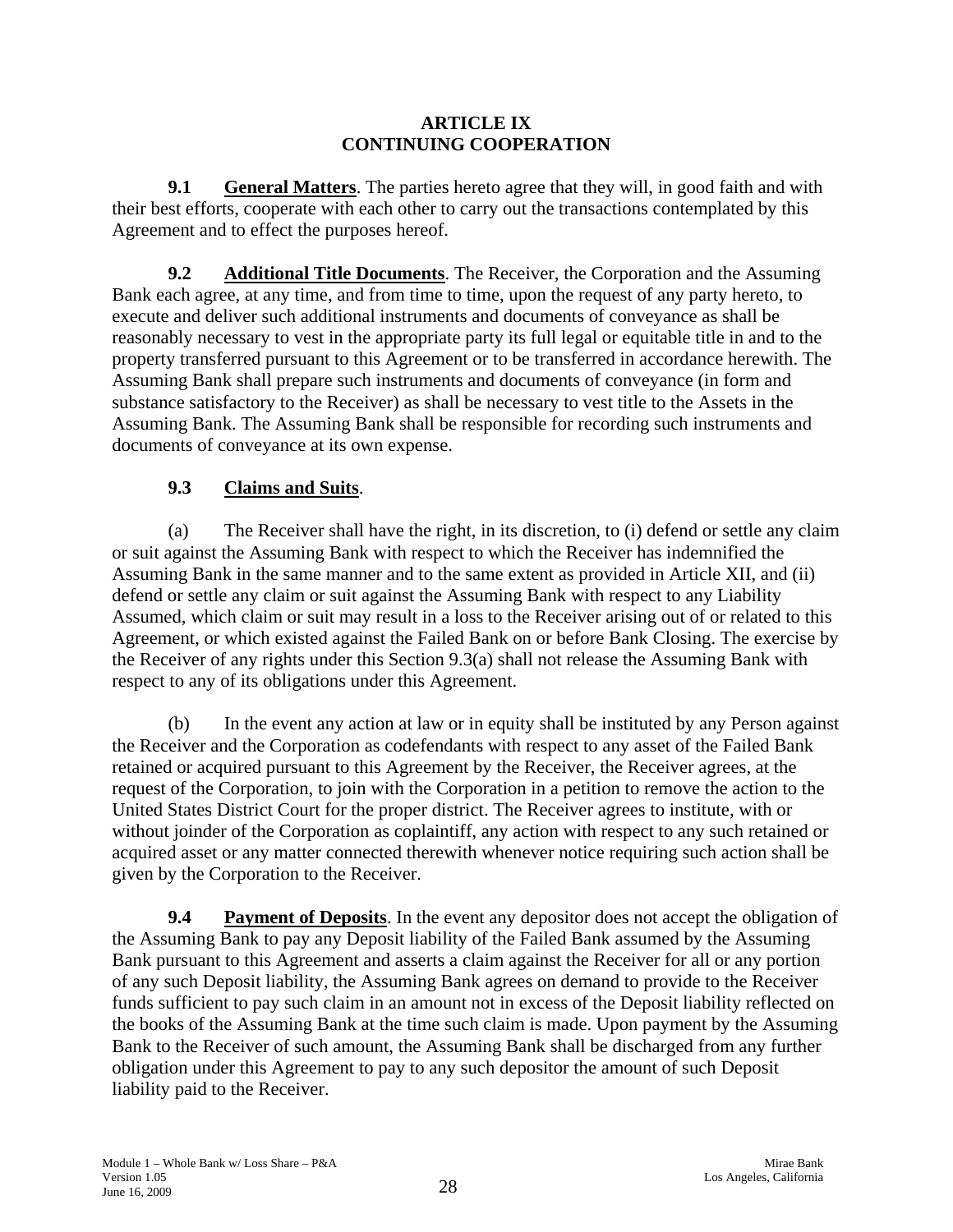<span id="page-32-0"></span>**9.5** Withheld Payments. At any time, the Receiver or the Corporation may, in its discretion, determine that all or any portion of any deposit balance assumed by the Assuming Bank pursuant to this Agreement does not constitute a "Deposit" (or otherwise, in its discretion, determine that it is the best interest of the Receiver or Corporation to withhold all or any portion of any deposit), and may direct the Assuming Bank to withhold payment of all or any portion of any such deposit balance. Upon such direction, the Assuming Bank agrees to hold such deposit and not to make any payment of such deposit balance to or on behalf of the depositor, or to itself, whether by way of transfer, set-off, or otherwise. The Assuming Bank agrees to maintain the "withheld payment" status of any such deposit balance until directed in writing by the Receiver or the Corporation as to its disposition. At the direction of the Receiver or the Corporation, the Assuming Bank shall return all or any portion of such deposit balance to the Receiver or the Corporation, as appropriate, and thereupon the Assuming Bank shall be discharged from any further liability to such depositor with respect to such returned deposit balance. If such deposit balance has been paid to the depositor prior to a demand for return by the Corporation or the Receiver, and payment of such deposit balance had not been previously withheld pursuant to this Section, the Assuming Bank shall not be obligated to return such deposit balance to the Receiver or the Corporation. The Assuming Bank shall be obligated to reimburse the Corporation or the Receiver, as the case may be, for the amount of any deposit balance or portion thereof paid by the Assuming Bank in contravention of any previous direction to withhold payment of such deposit balance or return such deposit balance the payment of which was withheld pursuant to this Section.

# **9.6 Proceedings with Respect to Certain Assets and Liabilities**.

<span id="page-32-1"></span>(a) In connection with any investigation, proceeding or other matter with respect to any asset or liability of the Failed Bank retained by the Receiver, or any asset of the Failed Bank acquired by the Receiver pursuant to this Agreement, the Assuming Bank shall cooperate to the extent reasonably required by the Receiver.

(b) In addition to its obligations under Section 6.4, the Assuming Bank shall provide representatives of the Receiver access at reasonable times and locations without other limitation or qualification to (i) its directors, officers, employees and agents and those of the Subsidiaries acquired by the Assuming Bank, and (ii) its books and records, the books and records of such Subsidiaries and all Credit Files, and copies thereof. Copies of books, records and Credit Files shall be provided by the Assuming Bank as requested by the Receiver and the costs of duplication thereof shall be borne by the Receiver.

(c) Not later than ten (10) days after the Put Notice pursuant to Section 3.4 or the date of the notice of transfer of any Loan by the Assuming Bank to the Receiver pursuant to Section 3.6, the Assuming Bank shall deliver to the Receiver such documents with respect to such Loan as the Receiver may request, including without limitation the following: (i) all related Credit Documents (other than certificates, notices and other ancillary documents), (ii) a certificate setting forth the principal amount on the date of the transfer and the amount of interest, fees and other charges then accrued and unpaid thereon, and any restrictions on transfer to which any such Loan is subject, and (iii) all Credit Files, and all documents, microfiche, microfilm and computer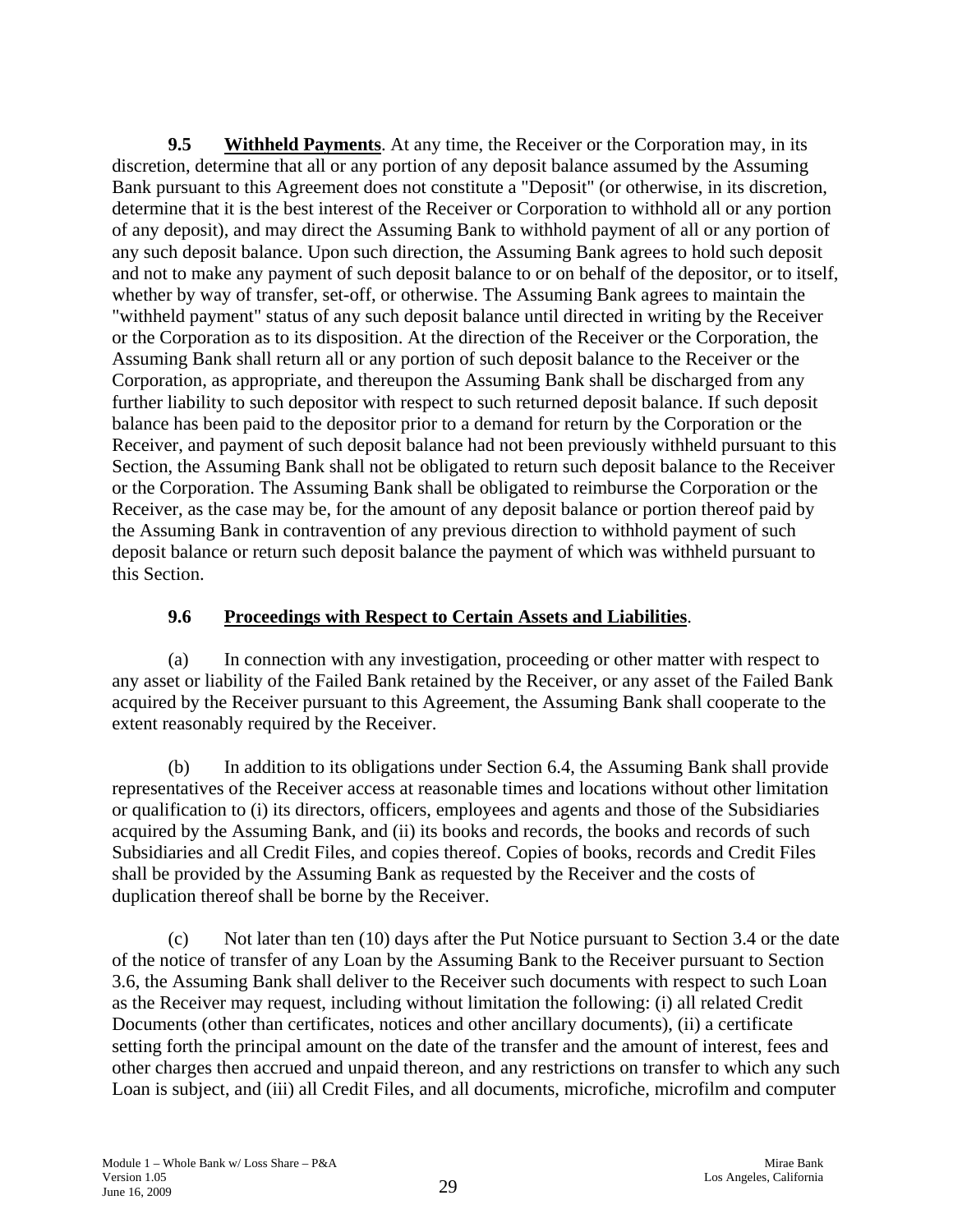records (including but not limited to magnetic tape, disc storage, card forms and printed copy) maintained by, owned by, or in the possession of the Assuming Bank or any Affiliate of the Assuming Bank relating to the transferred Loan.

<span id="page-33-0"></span>**9.7** Information. The Assuming Bank promptly shall provide to the Corporation such other information, including financial statements and computations, relating to the performance of the provisions of this Agreement as the Corporation or the Receiver may request from time to time, and, at the request of the Receiver, make available employees of the Failed Bank employed or retained by the Assuming Bank to assist in preparation of the pro forma statement pursuant to Section 8.1.

## **ARTICLE X CONDITION PRECEDENT**

<span id="page-33-1"></span>The obligations of the parties to this Agreement are subject to the Receiver and the Corporation having received at or before Bank Closing evidence reasonably satisfactory to each of any necessary approval, waiver, or other action by any governmental authority, the board of directors of the Assuming Bank, or other third party, with respect to this Agreement and the transactions contemplated hereby, the closing of the Failed Bank and the appointment of the Receiver, the chartering of the Assuming Bank, and any agreements, documents, matters or proceedings contemplated hereby or thereby.

## **ARTICLE XI REPRESENTATIONS AND WARRANTIES OF THE ASSUMING BANK**

<span id="page-33-2"></span>The Assuming Bank represents and warrants to the Corporation and the Receiver as follows:

(a) **Corporate Existence and Authority**. The Assuming Bank (i) is duly organized, validly existing and in good standing under the laws of its Chartering Authority and has full power and authority to own and operate its properties and to conduct its business as now conducted by it, and (ii) has full power and authority to execute and deliver this Agreement and to perform its obligations hereunder. The Assuming Bank has taken all necessary corporate action to authorize the execution, delivery and performance of this Agreement and the performance of the transactions contemplated hereby.

(b) **Third Party Consents**. No governmental authority or other third party consents (including but not limited to approvals, licenses, registrations or declarations) are required in connection with the execution, delivery or performance by the Assuming Bank of this Agreement, other than such consents as have been duly obtained and are in full force and effect.

(c) **Execution and Enforceability**. This Agreement has been duly executed and delivered by the Assuming Bank and when this Agreement has been duly authorized, executed and delivered by the Corporation and the Receiver, this Agreement will constitute the legal, valid and binding obligation of the Assuming Bank, enforceable in accordance with its terms.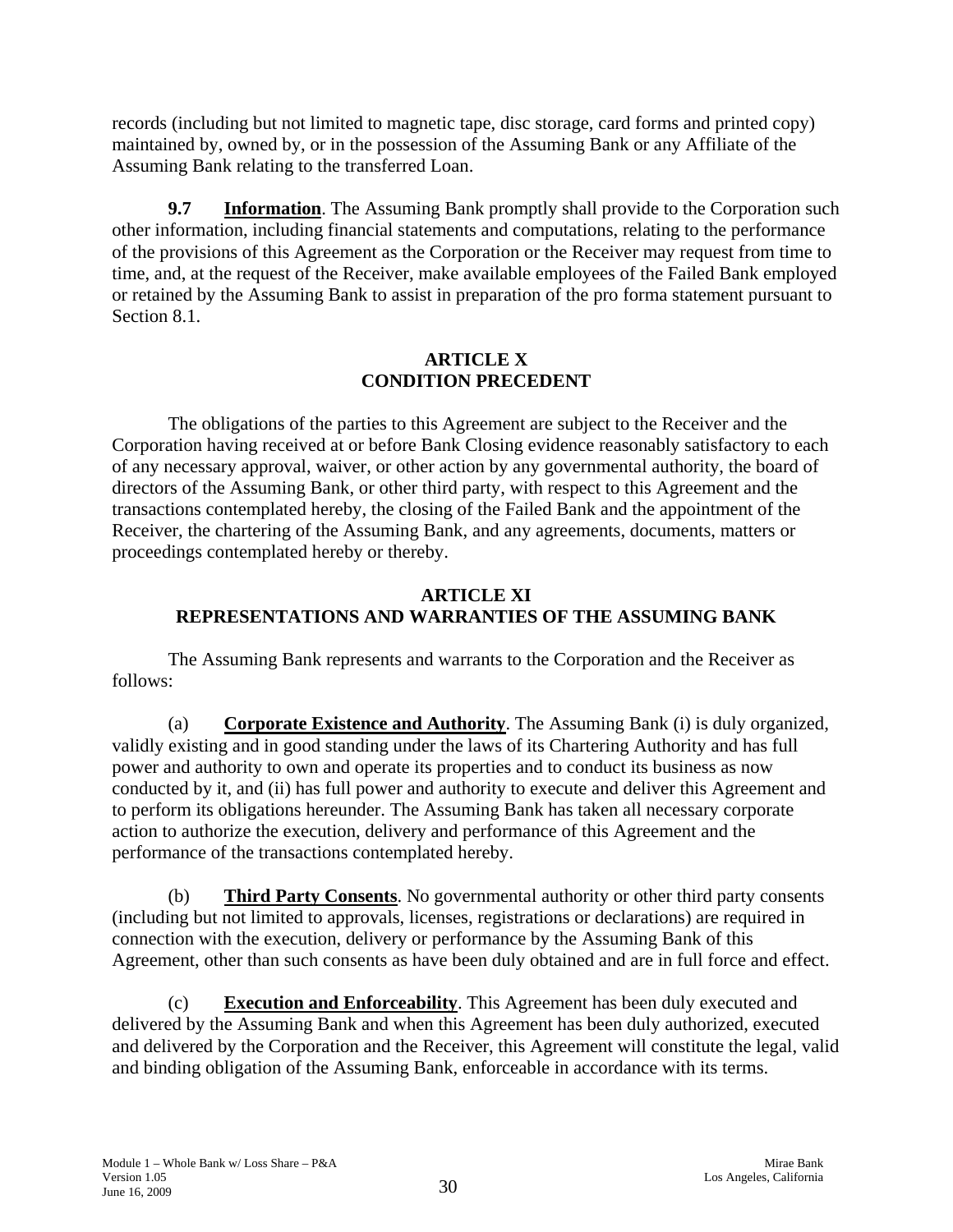### (d) **Compliance with Law**.

(i) Neither the Assuming Bank nor any of its Subsidiaries is in violation of any statute, regulation, order, decision, judgment or decree of, or any restriction imposed by, the United States of America, any State, municipality or other political subdivision or any agency of any of the foregoing, or any court or other tribunal having jurisdiction over the Assuming Bank or any of its Subsidiaries or any assets of any such Person, or any foreign government or agency thereof having such jurisdiction, with respect to the conduct of the business of the Assuming Bank or of any of its Subsidiaries, or the ownership of the properties of the Assuming Bank or any of its Subsidiaries, which, either individually or in the aggregate with all other such violations, would materially and adversely affect the business, operations or condition (financial or otherwise) of the Assuming Bank or the ability of the Assuming Bank to perform, satisfy or observe any obligation or condition under this Agreement.

(ii) Neither the execution and delivery nor the performance by the Assuming Bank of this Agreement will result in any violation by the Assuming Bank of, or be in conflict with, any provision of any applicable law or regulation, or any order, writ or decree of any court or governmental authority.

e) **Representations Remain True**. The Assuming Bank represents and warrants that it has executed and delivered to the Corporation a Purchaser Eligibility Certification and Confidentiality Agreement and that all information provided and representations made by or on behalf of the Assuming Bank in connection with this Agreement and the transactions contemplated hereby, including, but not limited to, the Purchaser Eligibility Certification and Confidentiality Agreement (which are affirmed and ratified hereby) are and remain true and correct in all material respects and do not fail to state any fact required to make the information contained therein not misleading.

### **ARTICLE XII INDEMNIFICATION**

<span id="page-34-0"></span>**12.1 Indemnification of Indemnitees**. From and after Bank Closing and subject to the limitations set forth in this Section and Section 12.6 and compliance by the Indemnitees with Section 12.2, the Receiver agrees to indemnify and hold harmless the Indemnitees against any and all costs, losses, liabilities, expenses (including attorneys' fees) incurred prior to the assumption of defense by the Receiver pursuant to paragraph (d) of Section 12.2, judgments, fines and amounts paid in settlement actually and reasonably incurred in connection with claims against any Indemnitee based on liabilities of the Failed Bank that are not assumed by the Assuming Bank pursuant to this Agreement or subsequent to the execution hereof by the Assuming Bank or any Subsidiary or Affiliate of the Assuming Bank for which indemnification is provided hereunder in (a) of this Section 12.1, subject to certain exclusions as provided in (b) of this Section 12.1:

(a)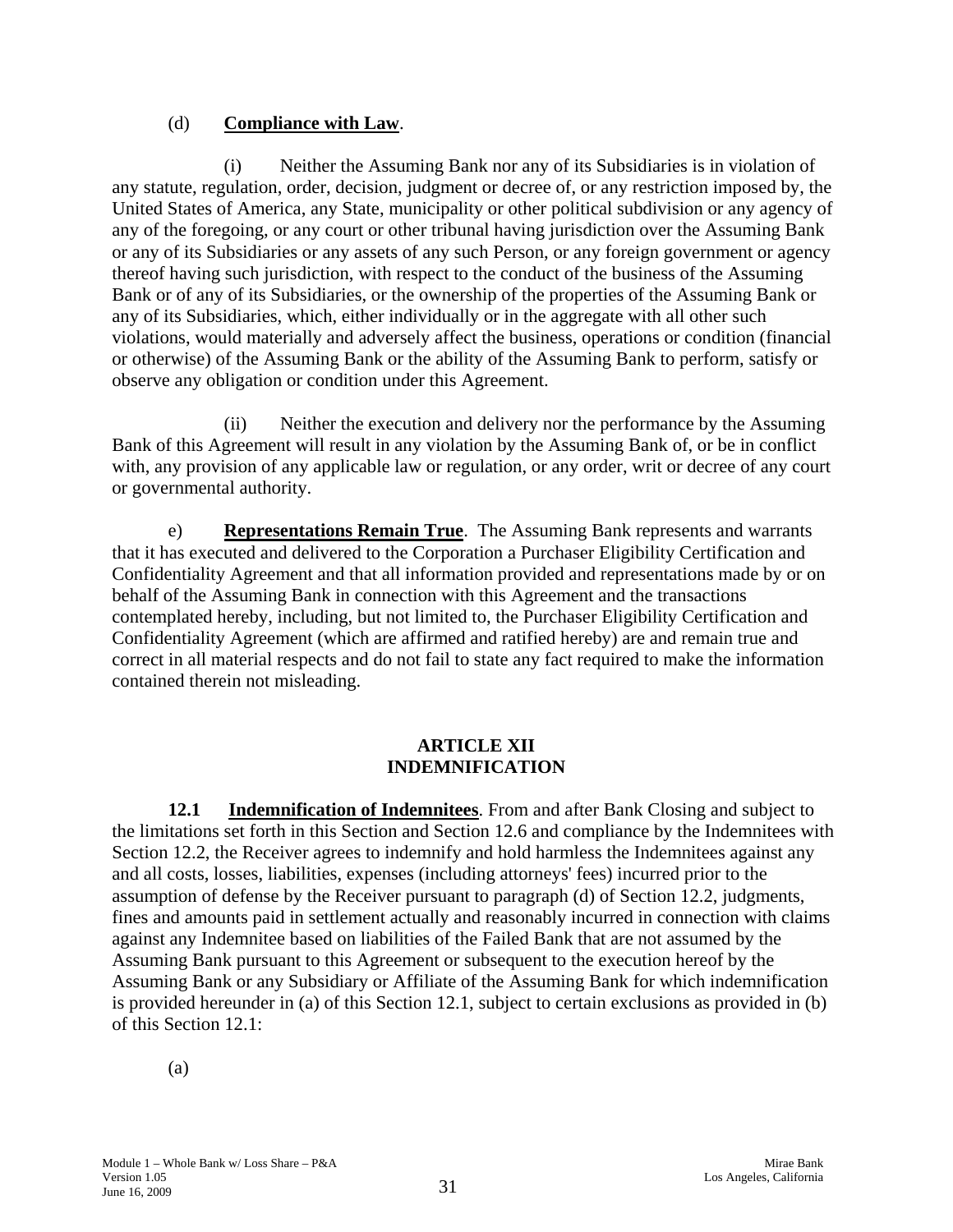(1) claims based on the rights of any shareholder or former shareholder as such of (x) the Failed Bank, or (y) any Subsidiary or Affiliate of the Failed Bank;

(2) claims based on the rights of any creditor as such of the Failed Bank, or any creditor as such of any director, officer, employee or agent of the Failed Bank, with respect to any indebtedness or other obligation of the Failed Bank arising prior to Bank Closing;

(3) claims based on the rights of any present or former director, officer, employee or agent as such of the Failed Bank or of any Subsidiary or Affiliate of the Failed Bank;

(4) claims based on any action or inaction prior to Bank Closing of the Failed Bank, its directors, officers, employees or agents as such, or any Subsidiary or Affiliate of the Failed Bank, or the directors, officers, employees or agents as such of such Subsidiary or Affiliate;

(5) claims based on any malfeasance, misfeasance or nonfeasance of the Failed Bank, its directors, officers, employees or agents with respect to the trust business of the Failed Bank, if any;

(6) claims based on any failure or alleged failure (not in violation of law) by the Assuming Bank to continue to perform any service or activity previously performed by the Failed Bank which the Assuming Bank is not required to perform pursuant to this Agreement or which arise under any contract to which the Failed Bank was a party which the Assuming Bank elected not to assume in accordance with this Agreement and which neither the Assuming Bank nor any Subsidiary or Affiliate of the Assuming Bank has assumed subsequent to the execution hereof;

(7) claims arising from any action or inaction of any Indemnitee, including for purposes of this Section 12.1(a)(7) the former officers or employees of the Failed Bank or of any Subsidiary or Affiliate of the Failed Bank that is taken upon the specific written direction of the Corporation or the Receiver, other than any action or inaction taken in a manner constituting bad faith, gross negligence or willful misconduct; and

(8) claims based on the rights of any depositor of the Failed Bank whose deposit has been accorded "withheld payment" status and/or returned to the Receiver or Corporation in accordance with Section 9.5 and/or has become an "unclaimed deposit" or has been returned to the Corporation or the Receiver in accordance with Section 2.3;

(b) provided, that, with respect to this Agreement, except for paragraphs (7) and (8) of Section 12.1(a), no indemnification will be provided under this Agreement for any:

(1) judgment or fine against, or any amount paid in settlement (without the written approval of the Receiver) by, any Indemnitee in connection with any action that seeks damages against any Indemnitee (a "counterclaim") arising with respect to any Asset and based on any action or inaction of either the Failed Bank, its directors, officers, employees or agents as such prior to Bank Closing, unless any such judgment, fine or amount paid in settlement exceeds the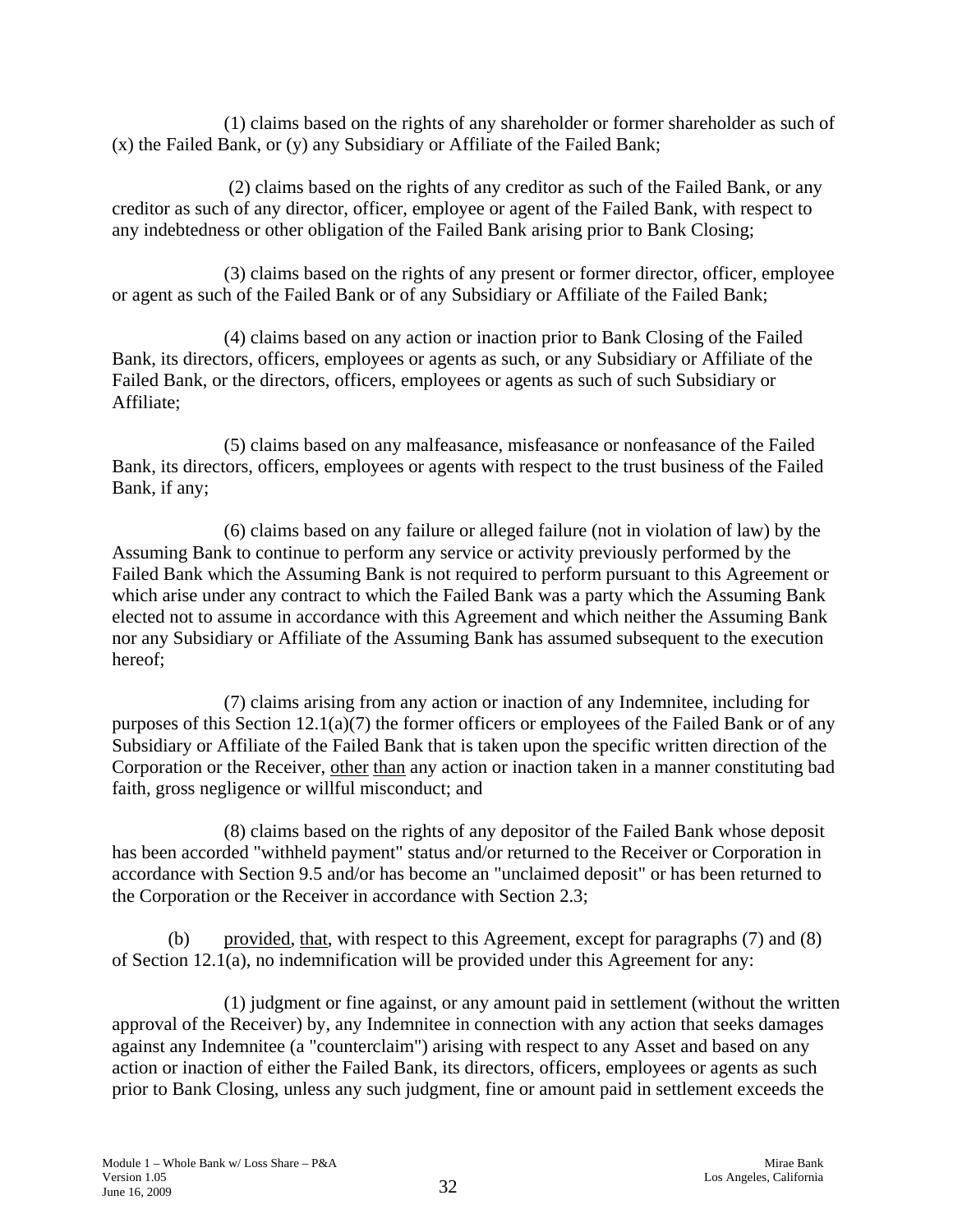greater of (i) the Repurchase Price of such Asset, or (ii) the monetary recovery sought on such Asset by the Assuming Bank in the cause of action from which the counterclaim arises; and in such event the Receiver will provide indemnification only in the amount of such excess; and no indemnification will be provided for any costs or expenses other than any costs or expenses (including attorneys' fees) which, in the determination of the Receiver, have been actually and reasonably incurred by such Indemnitee in connection with the defense of any such counterclaim; and it is expressly agreed that the Receiver reserves the right to intervene, in its discretion, on its behalf and/or on behalf of the Receiver, in the defense of any such counterclaim;

(2) claims with respect to any liability or obligation of the Failed Bank that is expressly assumed by the Assuming Bank pursuant to this Agreement or subsequent to the execution hereof by the Assuming Bank or any Subsidiary or Affiliate of the Assuming Bank;

(3) claims with respect to any liability of the Failed Bank to any present or former employee as such of the Failed Bank or of any Subsidiary or Affiliate of the Failed Bank, which liability is expressly assumed by the Assuming Bank pursuant to this Agreement or subsequent to the execution hereof by the Assuming Bank or any Subsidiary or Affiliate of the Assuming Bank;

(4) claims based on the failure of any Indemnitee to seek recovery of damages from the Receiver for any claims based upon any action or inaction of the Failed Bank, its directors, officers, employees or agents as fiduciary, agent or custodian prior to Bank Closing;

(5) claims based on any violation or alleged violation by any Indemnitee of the antitrust, branching, banking or bank holding company or securities laws of the United States of America or any State thereof;

(6) claims based on the rights of any present or former creditor, customer, or supplier as such of the Assuming Bank or any Subsidiary or Affiliate of the Assuming Bank;

(7) claims based on the rights of any present or former shareholder as such of the Assuming Bank or any Subsidiary or Affiliate of the Assuming Bank regardless of whether any such present or former shareholder is also a present or former shareholder of the Failed Bank;

(8) claims, if the Receiver determines that the effect of providing such indemnification would be to (i) expand or alter the provisions of any warranty or disclaimer thereof provided in Section 3.3 or any other provision of this Agreement, or (ii) create any warranty not expressly provided under this Agreement;

(9) claims which could have been enforced against any Indemnitee had the Assuming Bank not entered into this Agreement;

(10) claims based on any liability for taxes or fees assessed with respect to the consummation of the transactions contemplated by this Agreement, including without limitation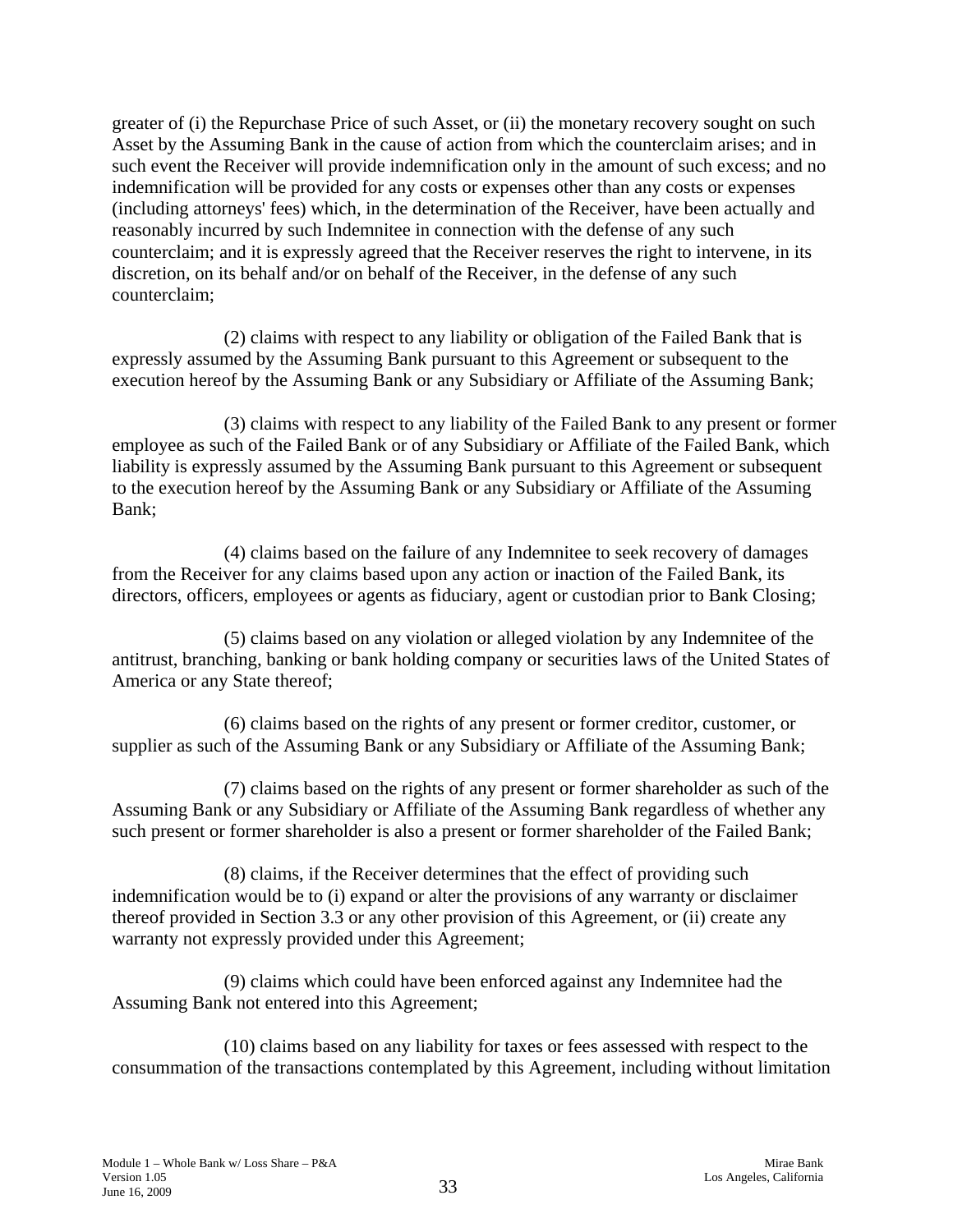any subsequent transfer of any Assets or Liabilities Assumed to any Subsidiary or Affiliate of the Assuming Bank;

(11) except as expressly provided in this Article XII, claims based on any action or inaction of any Indemnitee, and nothing in this Agreement shall be construed to provide indemnification for (i) the Failed Bank, (ii) any Subsidiary or Affiliate of the Failed Bank, or (iii) any present or former director, officer, employee or agent of the Failed Bank or its Subsidiaries or Affiliates; provided, that the Receiver, in its discretion, may provide indemnification hereunder for any present or former director, officer, employee or agent of the Failed Bank or its Subsidiaries or Affiliates who is also or becomes a director, officer, employee or agent of the Assuming Bank or its Subsidiaries or Affiliates;

(12) claims or actions which constitute a breach by the Assuming Bank of the representations and warranties contained in Article XI;

(13) claims arising out of or relating to the condition of or generated by an Asset arising from or relating to the presence, storage or release of any hazardous or toxic substance, or any pollutant or contaminant, or condition of such Asset which violate any applicable Federal, State or local law or regulation concerning environmental protection; and

(14) claims based on, related to or arising from any asset, including a loan, acquired or liability assumed by the Assuming Bank, other than pursuant to this Agreement.

**12.2 Conditions Precedent to Indemnification**. It shall be a condition precedent to the obligation of the Receiver to indemnify any Person pursuant to this Article XII that such Person shall, with respect to any claim made or threatened against such Person for which such Person is or may be entitled to indemnification hereunder:

(a) give written notice to the Regional Counsel (Litigation Branch) of the Corporation in the manner and at the address provided in Section 13.7 of such claim as soon as practicable after such claim is made or threatened; provided, that notice must be given on or before the date which is six (6) years from the date of this Agreement;

(b) provide to the Receiver such information and cooperation with respect to such claim as the Receiver may reasonably require;

(c) cooperate and take all steps, as the Receiver may reasonably require, to preserve and protect any defense to such claim;

(d) in the event suit is brought with respect to such claim, upon reasonable prior notice, afford to the Receiver the right, which the Receiver may exercise in its sole discretion, to conduct the investigation, control the defense and effect settlement of such claim, including without limitation the right to designate counsel and to control all negotiations, litigation, arbitration, settlements, compromises and appeals of any such claim, all of which shall be at the expense of the Receiver; provided, that the Receiver shall have notified the Person claiming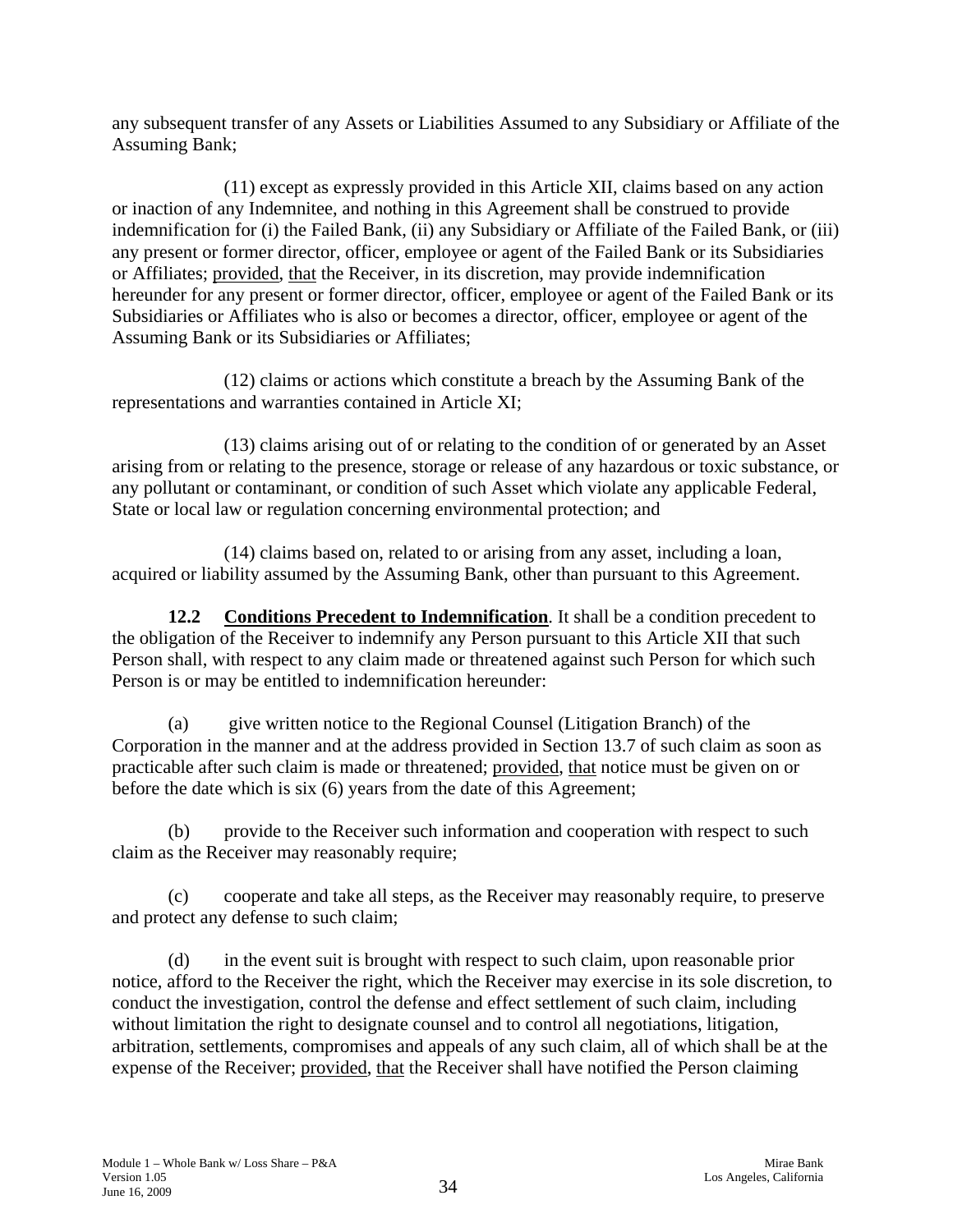indemnification in writing that such claim is a claim with respect to which the Person claiming indemnification is entitled to indemnification under this Article XII;

(e) not incur any costs or expenses in connection with any response or suit with respect to such claim, unless such costs or expenses were incurred upon the written direction of the Receiver; provided, that the Receiver shall not be obligated to reimburse the amount of any such costs or expenses unless such costs or expenses were incurred upon the written direction of the Receiver;

(f) not release or settle such claim or make any payment or admission with respect thereto, unless the Receiver consents in writing thereto, which consent shall not be unreasonably withheld; provided, that the Receiver shall not be obligated to reimburse the amount of any such settlement or payment unless such settlement or payment was effected upon the written direction of the Receiver; and

(g) take reasonable action as the Receiver may request in writing as necessary to preserve, protect or enforce the rights of the indemnified Person against any Primary Indemnitor.

**12.3 No Additional Warranty**. Nothing in this Article XII shall be construed or deemed to (i) expand or otherwise alter any warranty or disclaimer thereof provided under Section 3.3 or any other provision of this Agreement with respect to, among other matters, the title, value, collectibility, genuineness, enforceability or condition of any (x) Asset, or (y) asset of the Failed Bank purchased by the Assuming Bank subsequent to the execution of this Agreement by the Assuming Bank or any Subsidiary or Affiliate of the Assuming Bank, or (ii) create any warranty not expressly provided under this Agreement with respect thereto.

**12.4 Indemnification of Receiver and Corporation**. From and after Bank Closing, the Assuming Bank agrees to indemnify and hold harmless the Corporation and the Receiver and their respective directors, officers, employees and agents from and against any and all costs, losses, liabilities, expenses (including attorneys' fees), judgments, fines and amounts paid in settlement actually and reasonably incurred in connection with any of the following:

(a) claims based on any and all liabilities or obligations of the Failed Bank assumed by the Assuming Bank pursuant to this Agreement or subsequent to the execution hereof by the Assuming Bank or any Subsidiary or Affiliate of the Assuming Bank, whether or not any such liabilities subsequently are sold and/or transferred, other than any claim based upon any action or inaction of any Indemnitee as provided in paragraph (7) or (8) of Section 12.1(a); and

(b) claims based on any act or omission of any Indemnitee (including but not limited to claims of any Person claiming any right or title by or through the Assuming Bank with respect to Assets transferred to the Receiver pursuant to Section 3.4 or 3.6), other than any action or inaction of any Indemnitee as provided in paragraph (7) or (8) of Section 12.1(a).

**12.5 Obligations Supplemental**. The obligations of the Receiver, and the Corporation as guarantor in accordance with Section 12.7, to provide indemnification under this Article XII are to supplement any amount payable by any Primary Indemnitor to the Person indemnified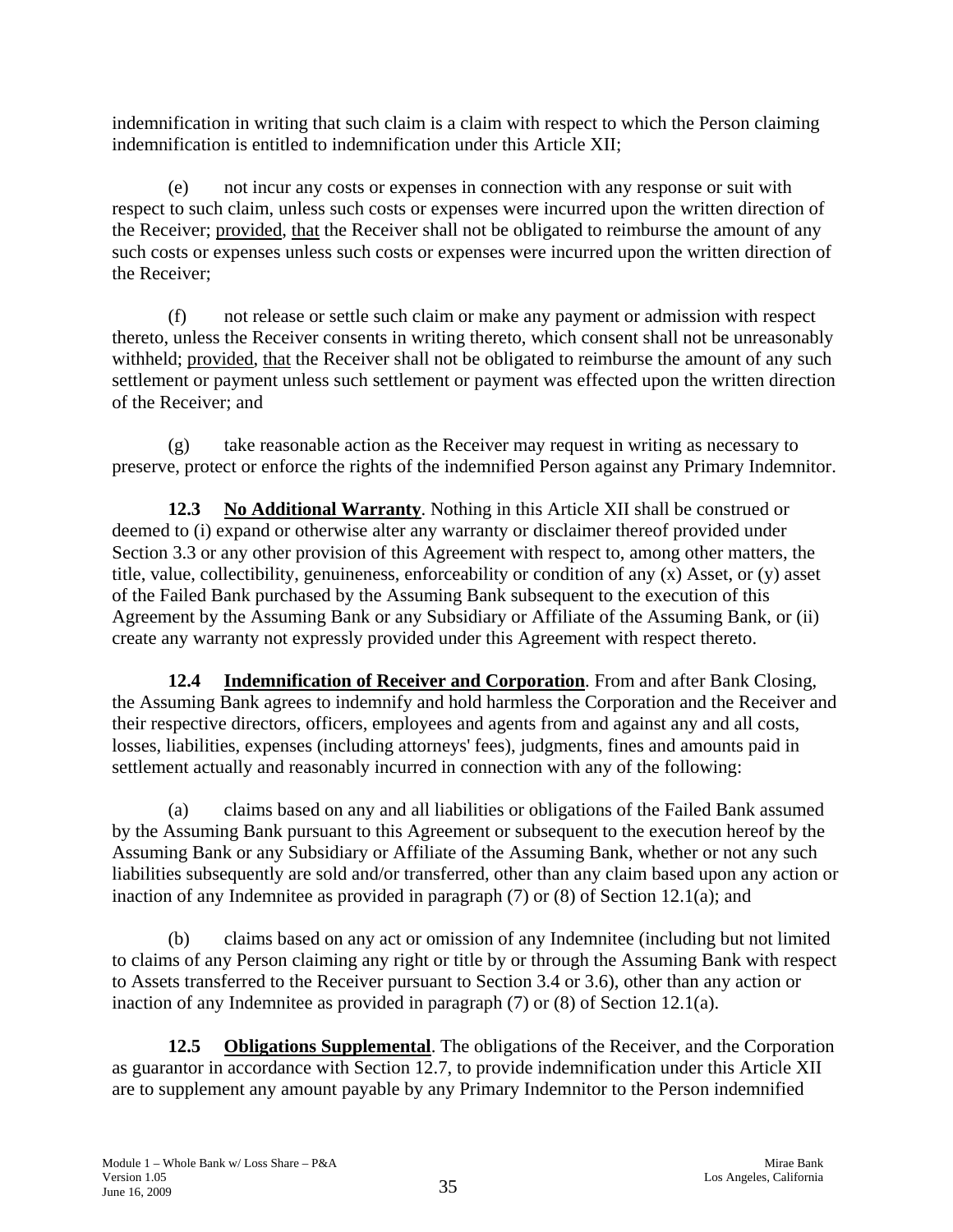under this Article XII. Consistent with that intent, the Receiver agrees only to make payments pursuant to such indemnification to the extent not payable by a Primary Indemnitor. If the aggregate amount of payments by the Receiver, or the Corporation as guarantor in accordance with Section 12.7, and all Primary Indemnitors with respect to any item of indemnification under this Article XII exceeds the amount payable with respect to such item, such Person being indemnified shall notify the Receiver thereof and, upon the request of the Receiver, shall promptly pay to the Receiver, or the Corporation as appropriate, the amount of the Receiver's (or Corporation's) payments to the extent of such excess.

**12.6 Criminal Claims**. Notwithstanding any provision of this Article XII to the contrary, in the event that any Person being indemnified under this Article XII shall become involved in any criminal action, suit or proceeding, whether judicial, administrative or investigative, the Receiver shall have no obligation hereunder to indemnify such Person for liability with respect to any criminal act or to the extent any costs or expenses are attributable to the defense against the allegation of any criminal act, unless (i) the Person is successful on the merits or otherwise in the defense against any such action, suit or proceeding, or (ii) such action, suit or proceeding is terminated without the imposition of liability on such Person.

**12.7 Limited Guaranty of the Corporation.** The Corporation hereby guarantees performance of the Receiver's obligation to indemnify the Assuming Bank as set forth in this Article XII. It is a condition to the Corporation's obligation hereunder that the Assuming Bank shall comply in all respects with the applicable provisions of this Article XII. The Corporation shall be liable hereunder only for such amounts, if any, as the Receiver is obligated to pay under the terms of this Article XII but shall fail to pay. Except as otherwise provided above in this Section 12.7, nothing in this Article XII is intended or shall be construed to create any liability or obligation on the part of the Corporation, the United States of America or any department or agency thereof under or with respect to this Article XII, or any provision hereof, it being the intention of the parties hereto that the obligations undertaken by the Receiver under this Article XII are the sole and exclusive responsibility of the Receiver and no other Person or entity.

**12.8 Subrogation.** Upon payment by the Receiver, or the Corporation as guarantor in accordance with Section 12.7, to any Indemnitee for any claims indemnified by the Receiver under this Article XII, the Receiver, or the Corporation as appropriate, shall become subrogated to all rights of the Indemnitee against any other Person to the extent of such payment.

### **ARTICLE XIII MISCELLANEOUS**

**13.1 Entire Agreement**. This Agreement embodies the entire agreement of the parties hereto in relation to the subject matter herein and supersedes all prior understandings or agreements, oral or written, between the parties.

**13.2 Headings**. The headings and subheadings of the Table of Contents, Articles and Sections contained in this Agreement, except the terms identified for definition in Article I and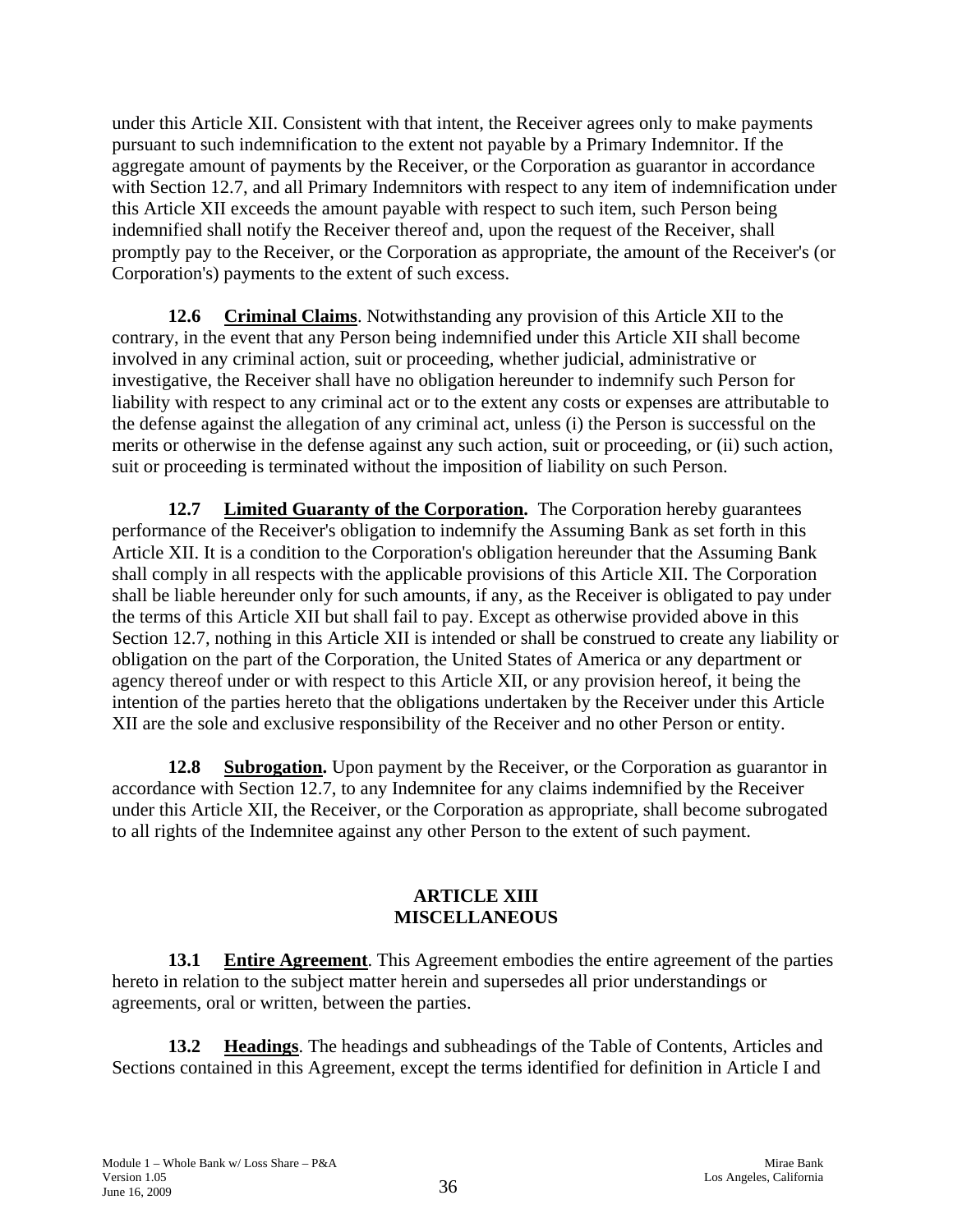elsewhere in this Agreement, are inserted for convenience only and shall not affect the meaning or interpretation of this Agreement or any provision hereof.

**13.3 Counterparts**. This Agreement may be executed in any number of counterparts and by the duly authorized representative of a different party hereto on separate counterparts, each of which when so executed shall be deemed to be an original and all of which when taken together shall constitute one and the same Agreement.

**13.4 GOVERNING LAW**. THIS AGREEMENT AND THE RIGHTS AND OBLIGATIONS HEREUNDER SHALL BE GOVERNED BY AND CONSTRUED IN ACCORDANCE WITH THE FEDERAL LAW OF THE UNITED STATES OF AMERICA, AND IN THE ABSENCE OF CONTROLLING FEDERAL LAW, IN ACCORDANCE WITH THE LAWS OF THE STATE IN WHICH THE MAIN OFFICE OF THE FAILED BANK IS LOCATED.

 **13.5 Successors**. All terms and conditions of this Agreement shall be binding on the successors and assigns of the Receiver, the Corporation and the Assuming Bank. Except as otherwise specifically provided in this Agreement, nothing expressed or referred to in this Agreement is intended or shall be construed to give any Person other than the Receiver, the Corporation and the Assuming Bank any legal or equitable right, remedy or claim under or with respect to this Agreement or any provisions contained herein, it being the intention of the parties hereto that this Agreement, the obligations and statements of responsibilities hereunder, and all other conditions and provisions hereof are for the sole and exclusive benefit of the Receiver, the Corporation and the Assuming Bank and for the benefit of no other Person.

**13.6 Modification; Assignment**. No amendment or other modification, rescission, release, or assignment of any part of this Agreement shall be effective except pursuant to a written agreement subscribed by the duly authorized representatives of the parties hereto.

**13.7 Notice**. Any notice, request, demand, consent, approval or other communication to any party hereto shall be effective when received and shall be given in writing, and delivered in person against receipt therefore, or sent by certified mail, postage prepaid, courier service, telex, facsimile transmission or email to such party (with copies as indicated below) at its address set forth below or at such other address as it shall hereafter furnish in writing to the other parties. All such notices and other communications shall be deemed given on the date received by the addressee.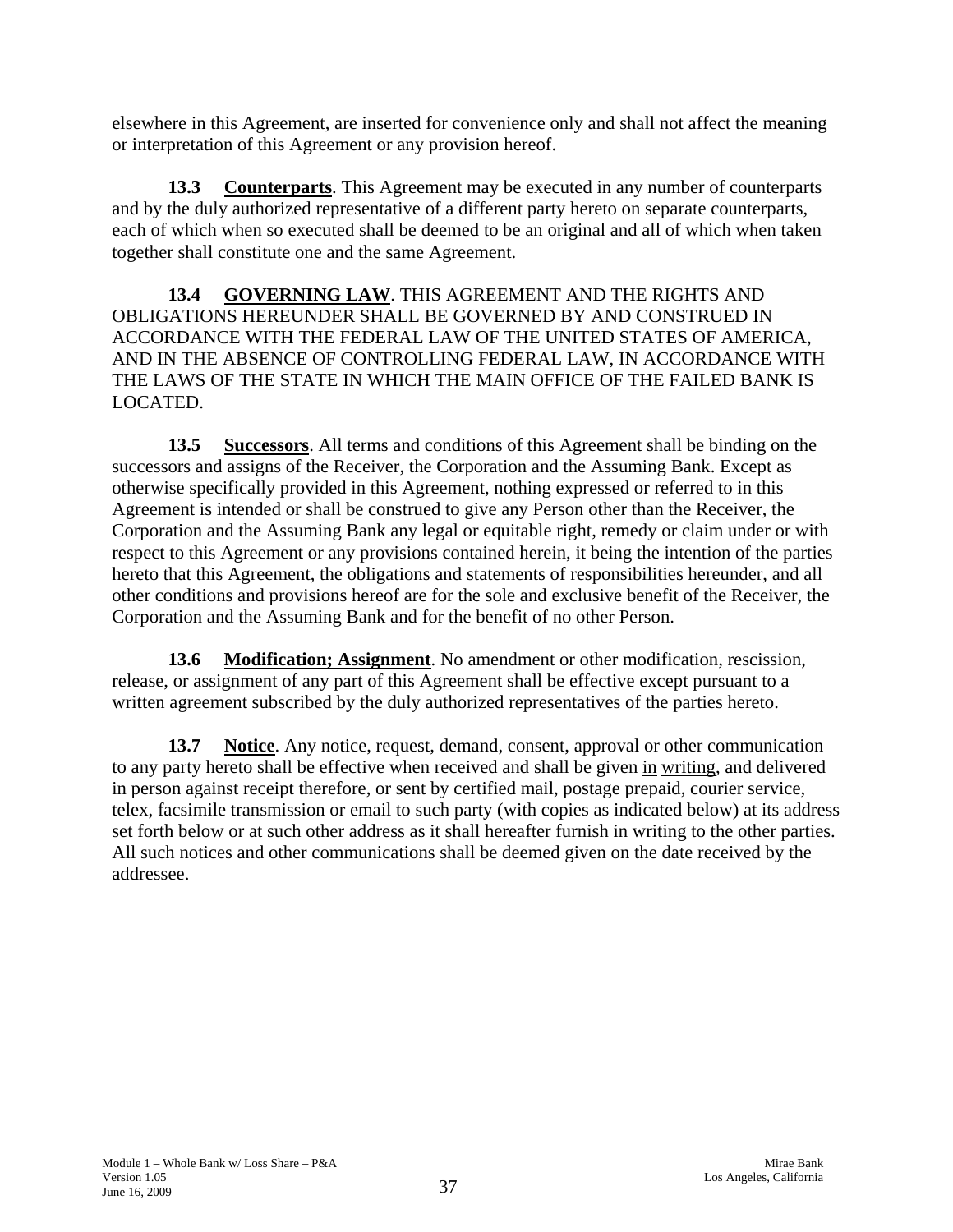#### **Assuming Bank**

Wilshire State Bank 3200 Wilshire Blvd. Suite 1400 Los Angeles, California 90010

Attention:  $\triangle$  lex  $\times$ with a copy to:  $\sqrt{\alpha} \alpha$   $\mu \alpha \in K$ ,  $\mu \alpha$  $S$ hico Blud.  $\mathcal{U}_I$ VIIS Mio 18/00.<br>1400 California 90010

#### **Receiver and Corporation**

Federal Deposit Insurance Corporation, Receiver of Mirae Bank 40 Pacifica Irvine, California 92618

Attention: Settlement Manager

with copy to: Federal Deposit Insurance Corporation Receiver of Mirae Bank 1601 Bryan St., Suite 1700 Dallas, Texas 75201 Attention: Regional Counsel (Litigation Branch)

#### **and with respect to notice under Article** XII:

Federal Deposit Insurance Corporation Receiver of Mirae Bank 1601 Bryan Street, Suite 1700 Dallas, Texas 75201 Attention: Regional Counsel (Litigation Branch)

**13.8 Manner of Payment.** All payments due under this Agreement shall be in lawful money of the United States of America in immediately available funds as each party hereto may specify to the other parties; provided, that in the event the Receiver or the Corporation is obligated to make any payment hereunder in the amount of \$25,000.00 or less, such payment may be made by check.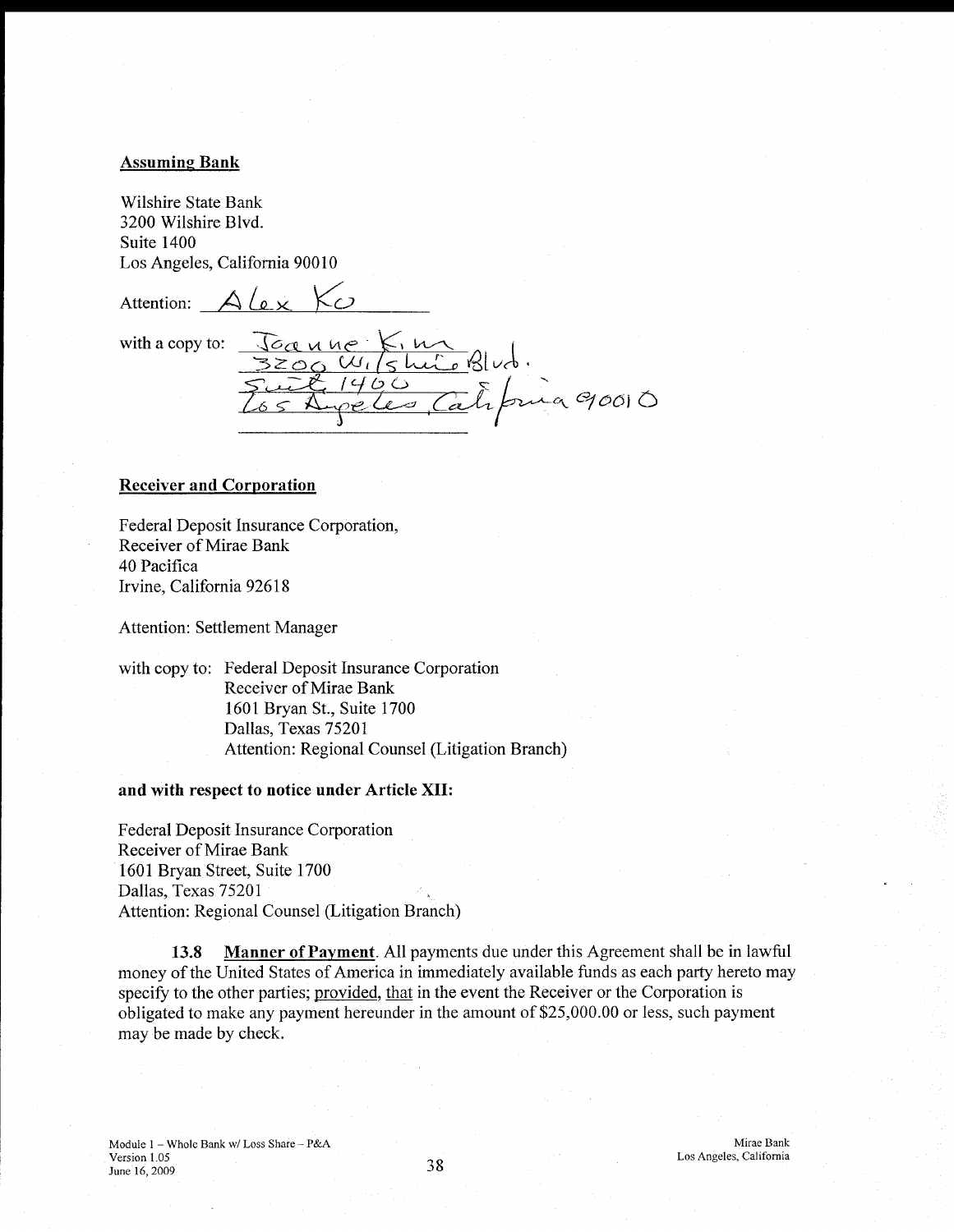**13.9 Costs, Fees and Expenses**. Except as otherwise specifically provided herein, each party hereto agrees to pay all costs, fees and expenses which it has incurred in connection with or incidental to the matters contained in this Agreement, including without limitation any fees and disbursements to its accountants and counsel; provided, that the Assuming Bank shall pay all fees, costs and expenses (other than attorneys' fees incurred by the Receiver) incurred in connection with the transfer to it of any Assets or Liabilities Assumed hereunder or in accordance herewith.

**13.10 Waiver**. Each of the Receiver, the Corporation and the Assuming Bank may waive its respective rights, powers or privileges under this Agreement; provided, that such waiver shall be in writing; and further provided, that no failure or delay on the part of the Receiver, the Corporation or the Assuming Bank to exercise any right, power or privilege under this Agreement shall operate as a waiver thereof, nor will any single or partial exercise of any right, power or privilege under this Agreement preclude any other or further exercise thereof or the exercise of any other right, power or privilege by the Receiver, the Corporation, or the Assuming Bank under this Agreement, nor will any such waiver operate or be construed as a future waiver of such right, power or privilege under this Agreement.

**13.11 Severability**. If any provision of this Agreement is declared invalid or unenforceable, then, to the extent possible, all of the remaining provisions of this Agreement shall remain in full force and effect and shall be binding upon the parties hereto.

**13.12 Term of Agreement**. This Agreement shall continue in full force and effect until the sixth (6th) anniversary of Bank Closing; provided, that the provisions of Section 6.3 and 6.4 shall survive the expiration of the term of this Agreement. Provided, however, the receivership of the Failed Bank may be terminated prior to the expiration of the term of this Agreement; in such event, the guaranty of the Corporation, as provided in and in accordance with the provisions of Section 12.7 shall be in effect for the remainder of the term. Expiration of the term of this Agreement shall not affect any claim or liability of any party with respect to any (i) amount which is owing at the time of such expiration, regardless of when such amount becomes payable, and (ii) breach of this Agreement occurring prior to such expiration, regardless of when such breach is discovered.

**13.13 Survival of Covenants, Etc.** The covenants, representations, and warranties in this Agreement shall survive the execution of this Agreement and the consummation of the transactions contemplated hereunder.

## **[Signature Page Follows]**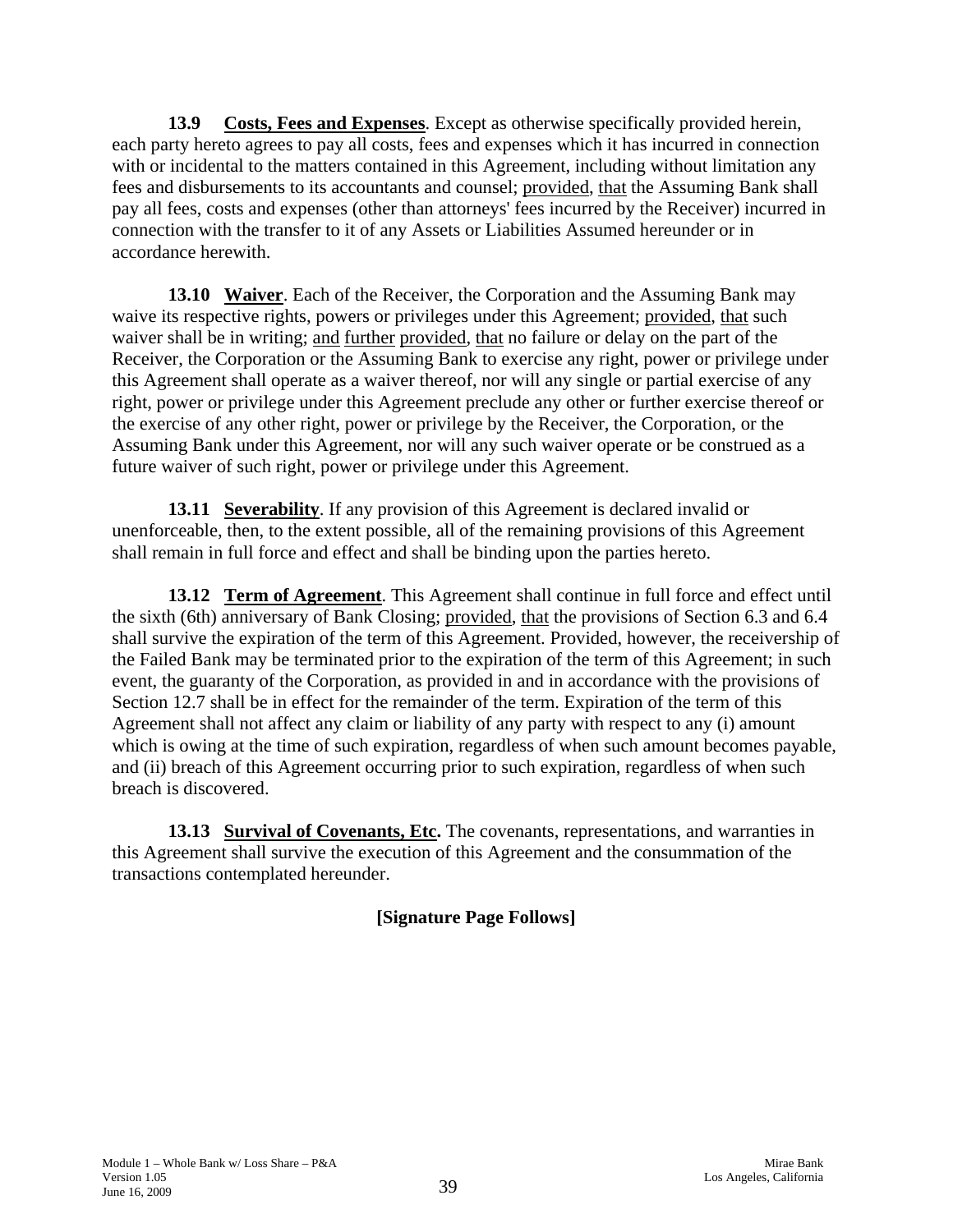**IN WITNESS WHEREOF,** the parties hereto have caused this Agreement to be executed by their duly authorized representatives as of the date first above written.

## **FEDERAL DEPOSIT INSURANCE CORPORATION, RECEIVER OF MIRAE BANK LOS ANGELES, CALIFORNIA**



TITLE: Receiver-in-Charge



# **FEDERAL DEPOSIT INSURANCE CORPORATION**



NAME: Martha C. Duncan

TITLE: Attorney-in-Fact

 $BY:$ 



#### **WILSHIRE STATE BANK**





Module I -Whole Bank w/ Loss Share- P&A Version 1.05 June 16, 2009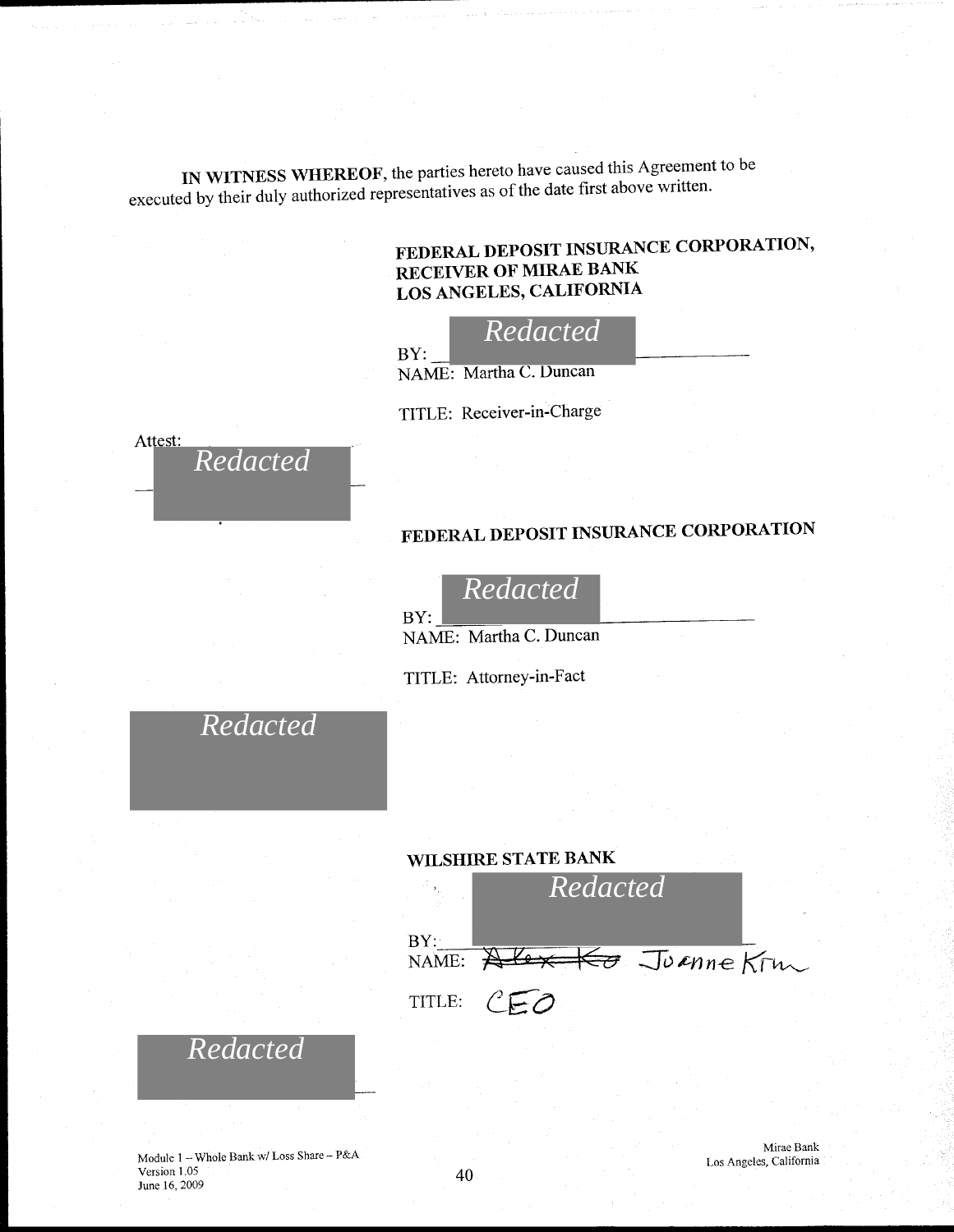**SCHEDULE 2.1 - Certain Liabilities Assumed by the Assuming Bank**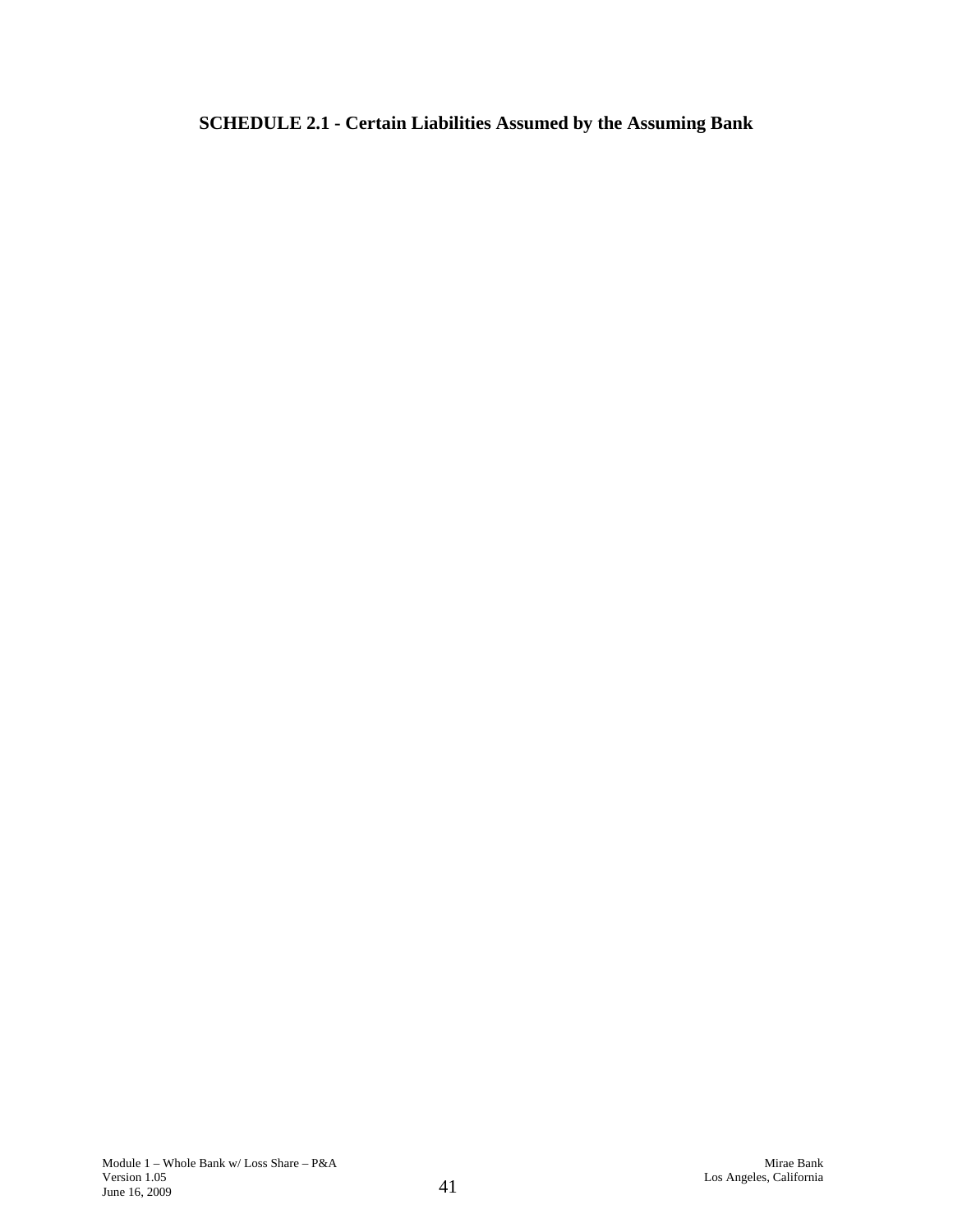#### **SCHEDULE 3.1 - Certain Assets Purchased**

#### **SEE ATTACHED LIST**

THE LIST(S) ATTACHED TO THIS SCHEDULE (OR SUBSCHEDULE(S)) AND THE **INFORMATION THEREIN, IS AS OF THE DATE OF THE MOST RECENT PERTINENT DATA MADE AVAILABLE TO THE ASSUMING BANK AS PART OF THE INFORMATION PACKAGE. IT WILL BE ADJUSTED TO REFLECT THE COMPOSITION AND BOOK VALUE OF THE LOANS AND ASSETS AS OF THE DATE OF BANK CLOSING. THE LIST(S) MAY NOT INCLUDE ALL LOANS AND ASSETS (E.G., CHARGED OFF LOANS). THE LIST(S) MAY BE REPLACED WITH A MORE ACCURATE LIST POST CLOSING.**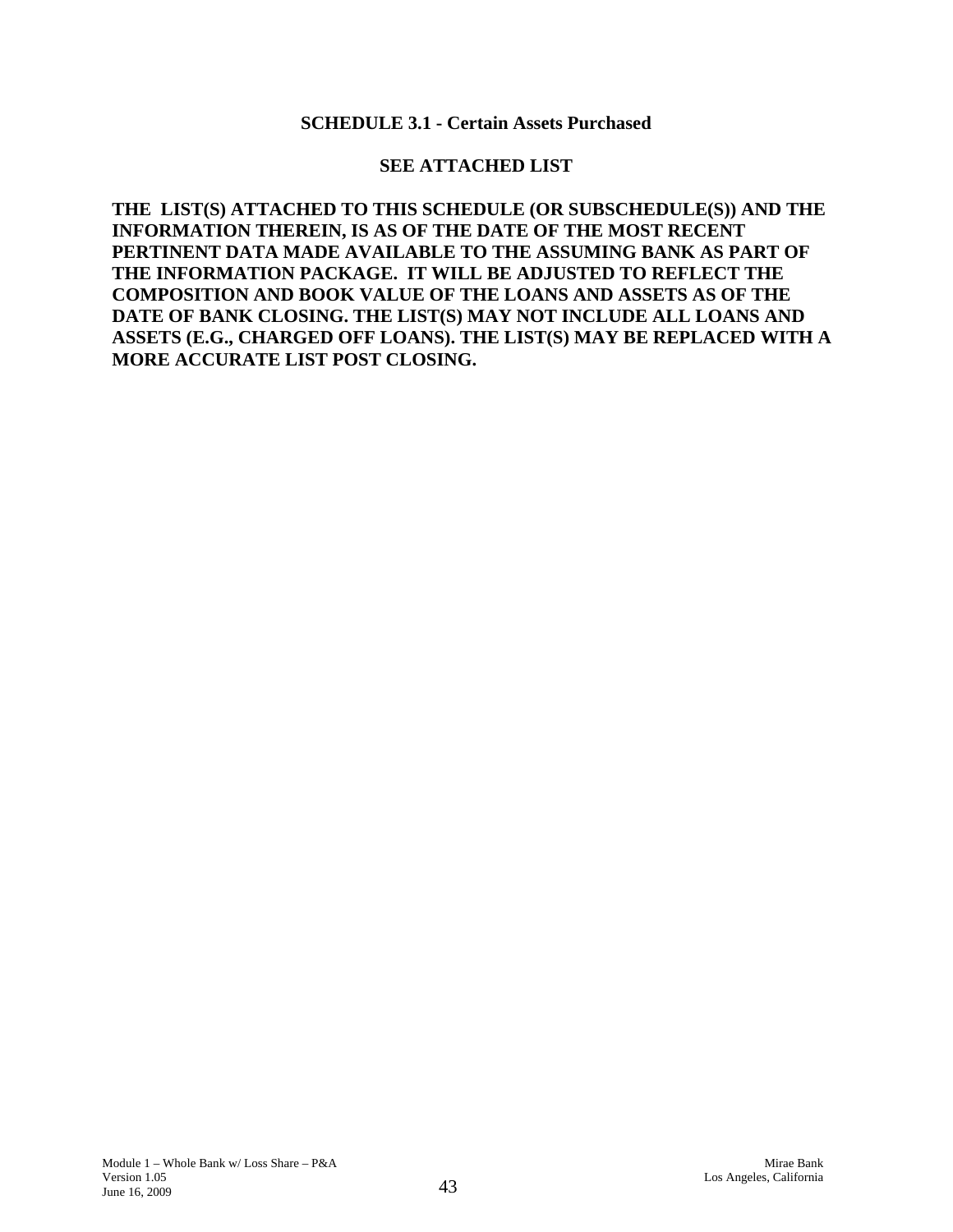## **SCHEDULE 3.1a – Subsidiary and Other Business Combination Entities Acquired**

### **SEE ATTACHED LIST**

## **THE LIST(S) ATTACHED TO THIS SCHEDULE (OR SUBSCHEDULE(S)) AND THE INFORMATION THEREIN, IS AS OF BANK CLOSING.**

**Name TIN Active/Inactive/Dissolved/Terminated** 

## **[THIS SCHEDULE IS TO BE REMOVED IF SCHEDULE IS NOT COMPLETED]**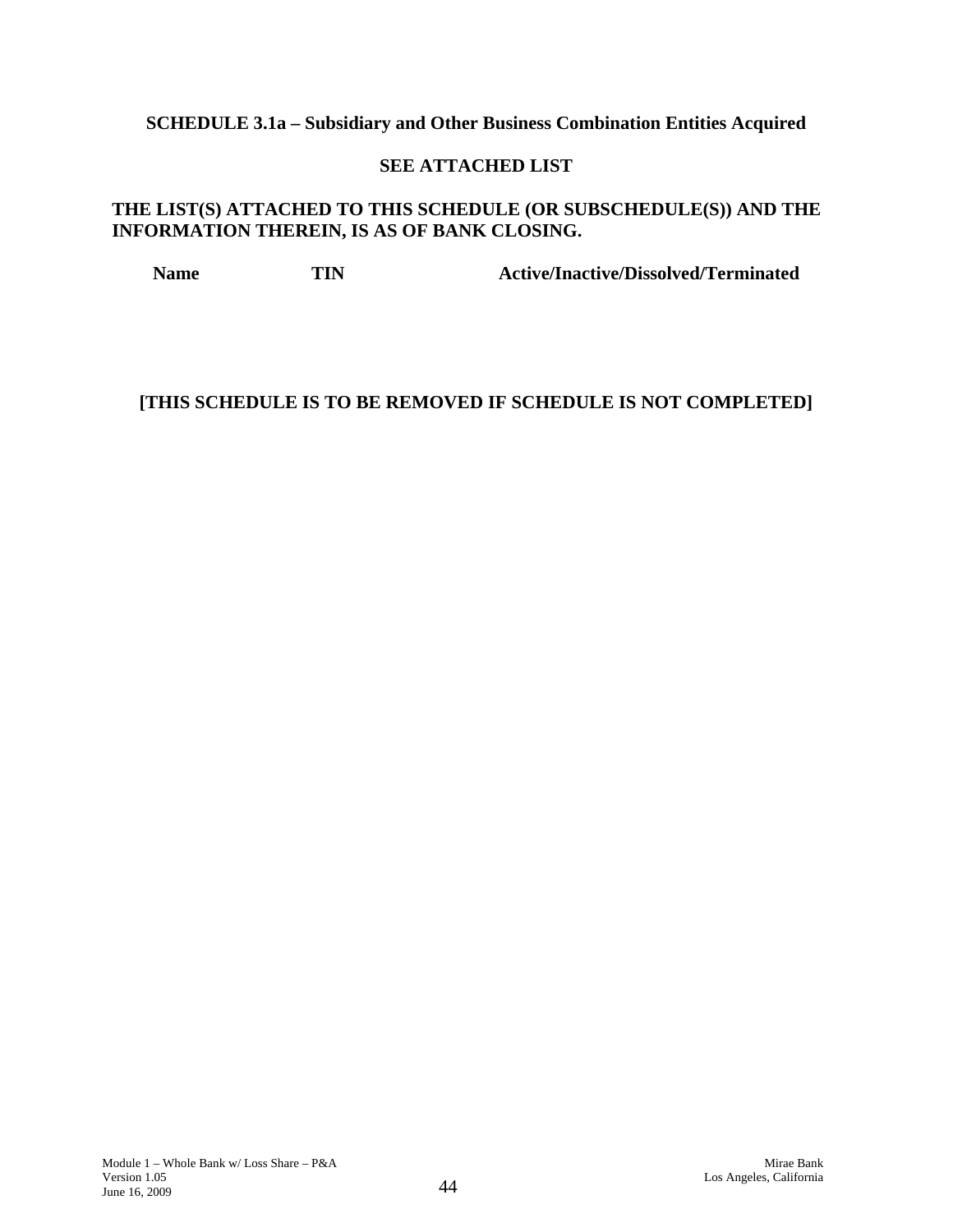## **SCHEDULE 3.2 - Purchase Price of Assets or assets**

| (a) | cash and receivables from depository<br>institutions, including cash items in the<br>process of collection, plus<br>interest thereon:                                                           | <b>Book Value</b>               |
|-----|-------------------------------------------------------------------------------------------------------------------------------------------------------------------------------------------------|---------------------------------|
| (b) | securities (exclusive of the capital stock of<br>Acquired Subsidiaries), plus interest<br>thereon:                                                                                              | As provided in Section 3.2(b)   |
| (c) | federal funds sold and repurchase<br>agreements, if any, including interest<br>thereon:                                                                                                         | <b>Book Value</b>               |
| (d) | Loans:                                                                                                                                                                                          | <b>Book Value</b>               |
| (e) | credit card business, if any, including all<br>outstanding extensions of credit and<br>offensive litigation, but excluding any class<br>action lawsuits related to the credit card<br>business: | <b>Book Value</b>               |
| (f) | Safe Deposit Boxes and related business,<br>safekeeping business and trust business, if<br>any:                                                                                                 | <b>Book Value</b>               |
| (g) | Records and other documents:                                                                                                                                                                    | <b>Book Value</b>               |
| (h) | capital stock of any Acquired Subsidiaries:                                                                                                                                                     | <b>Book Value</b>               |
| (i) | amounts owed to the Failed Bank by any                                                                                                                                                          | <b>Book Value</b>               |
| (j) | <b>Acquired Subsidiary:</b><br>assets securing Deposits of public money,<br>to the extent not otherwise purchased<br>hereunder:                                                                 | <b>Book Value</b>               |
| (k) | Overdrafts of customers:                                                                                                                                                                        | <b>Book Value</b>               |
| (1) | rights, if any, with respect to Qualified<br>Financial Contracts.                                                                                                                               | As provided in Section $3.2(c)$ |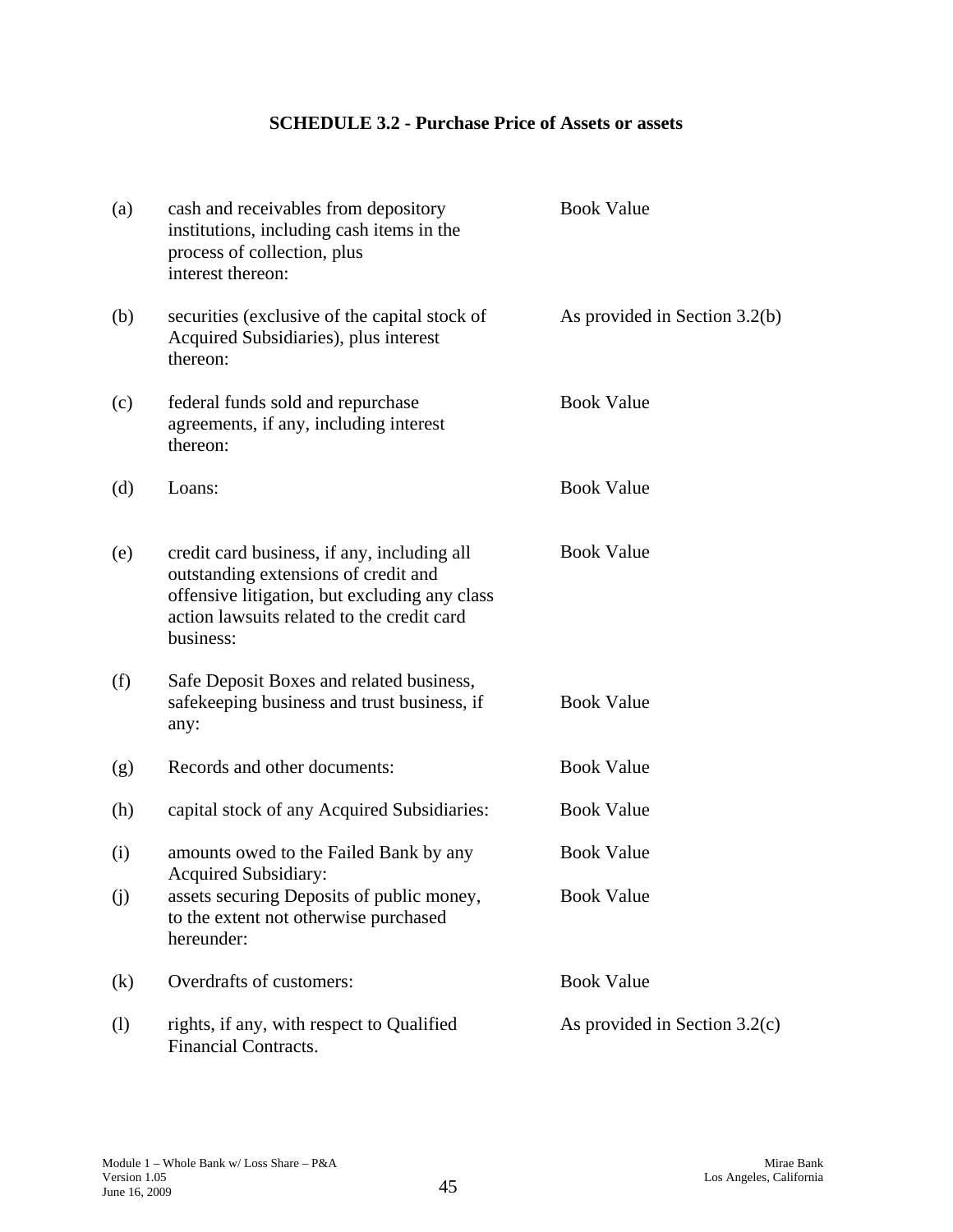(m) rights of the Failed Bank to provide Book Value mortgage servicing for others and to have mortgage servicing provided to the Failed Bank by others and related contracts.

## **assets subject to an option to purchase:**

| (a) | <b>Bank Premises:</b>    | Fair Market Value |
|-----|--------------------------|-------------------|
| (b) | Furniture and Equipment: | Fair Market Value |
| (c) | Fixtures:                | Fair Market Value |
| (d) | Other Equipment:         | Fair Market Value |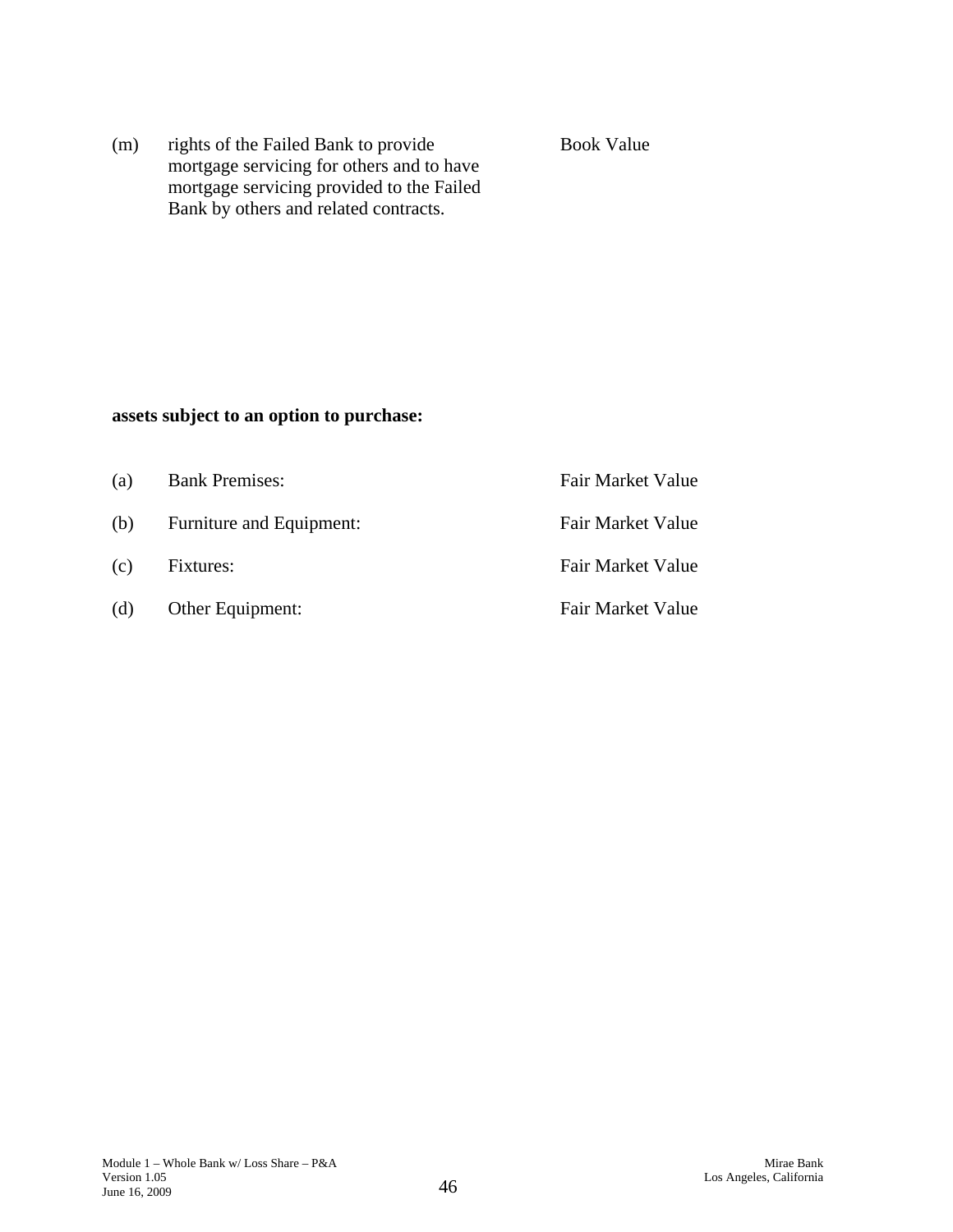## **SCHEDULE 3.5(l) – Excluded Private Label Asset-Backed Securities**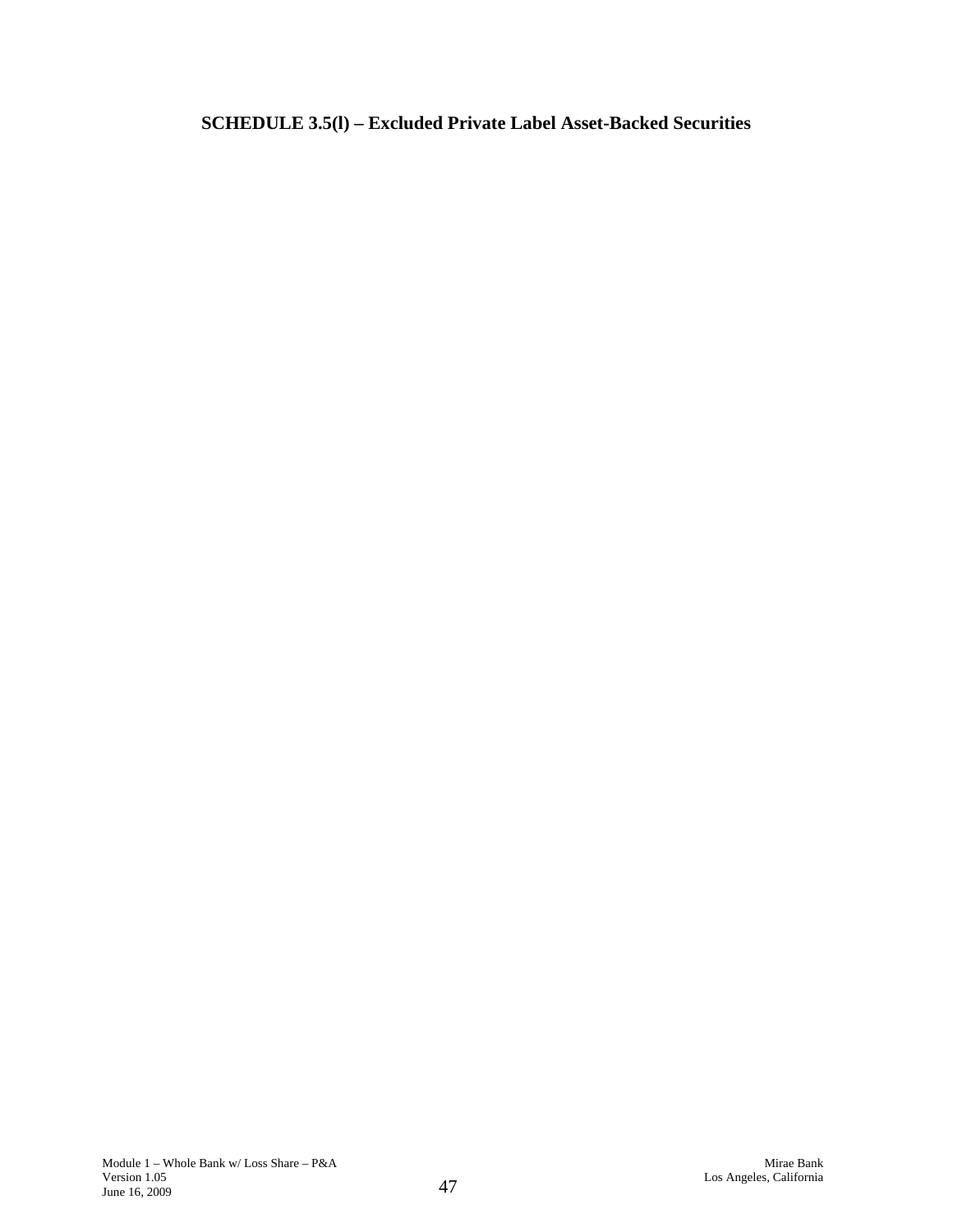## **SCHEDULE 4.15A**

## **LOANS SUBJECT TO LOSS SHARING UNDER THE SINGLE FAMILY SHARED-LOSS AGREEMENT**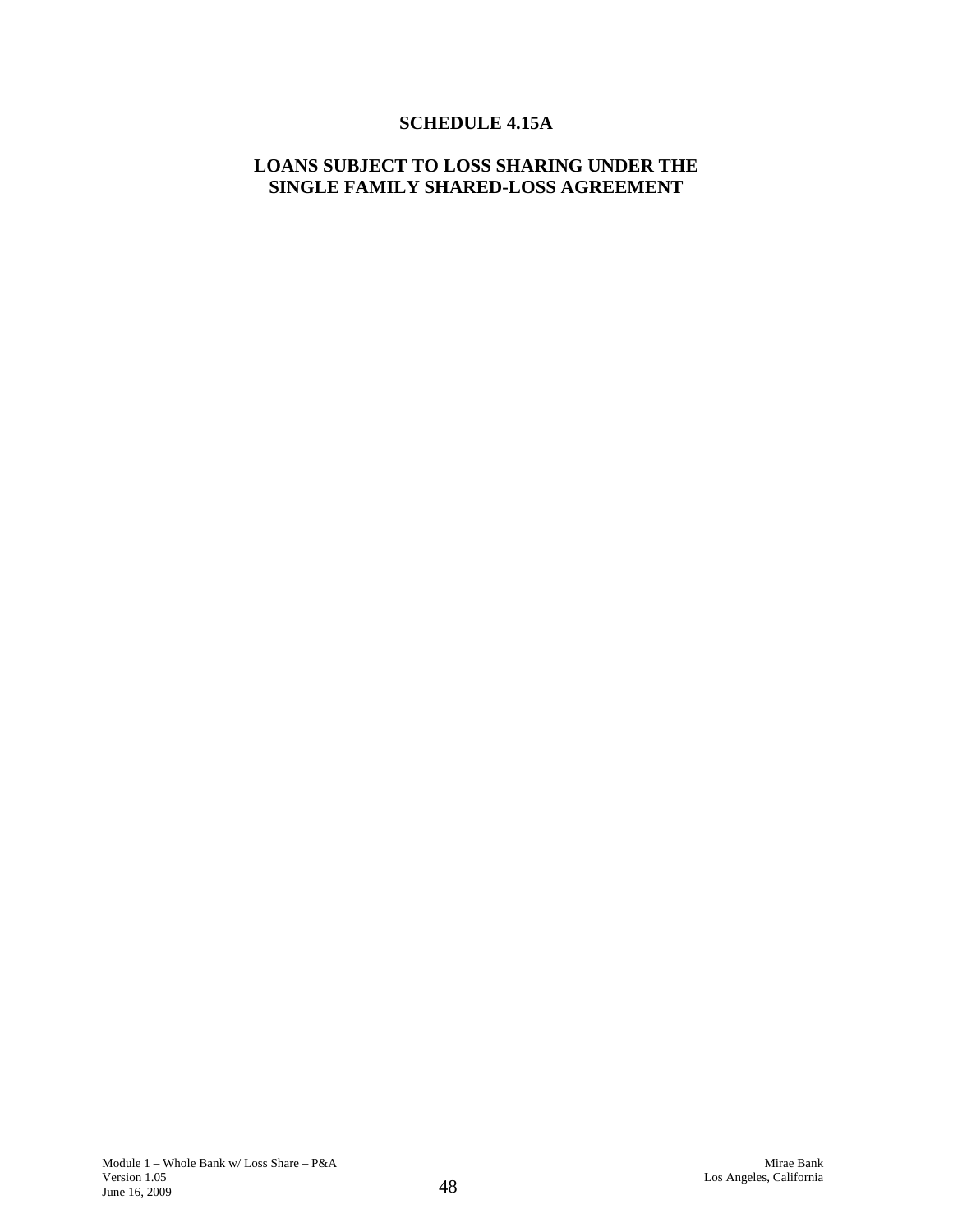## **SCHEDULE 4.15B**

## **LOANS SUBJECT TO LOSS SHARING UNDER THE NON-SINGLE FAMILY SHARED-LOSS AGREEMENT**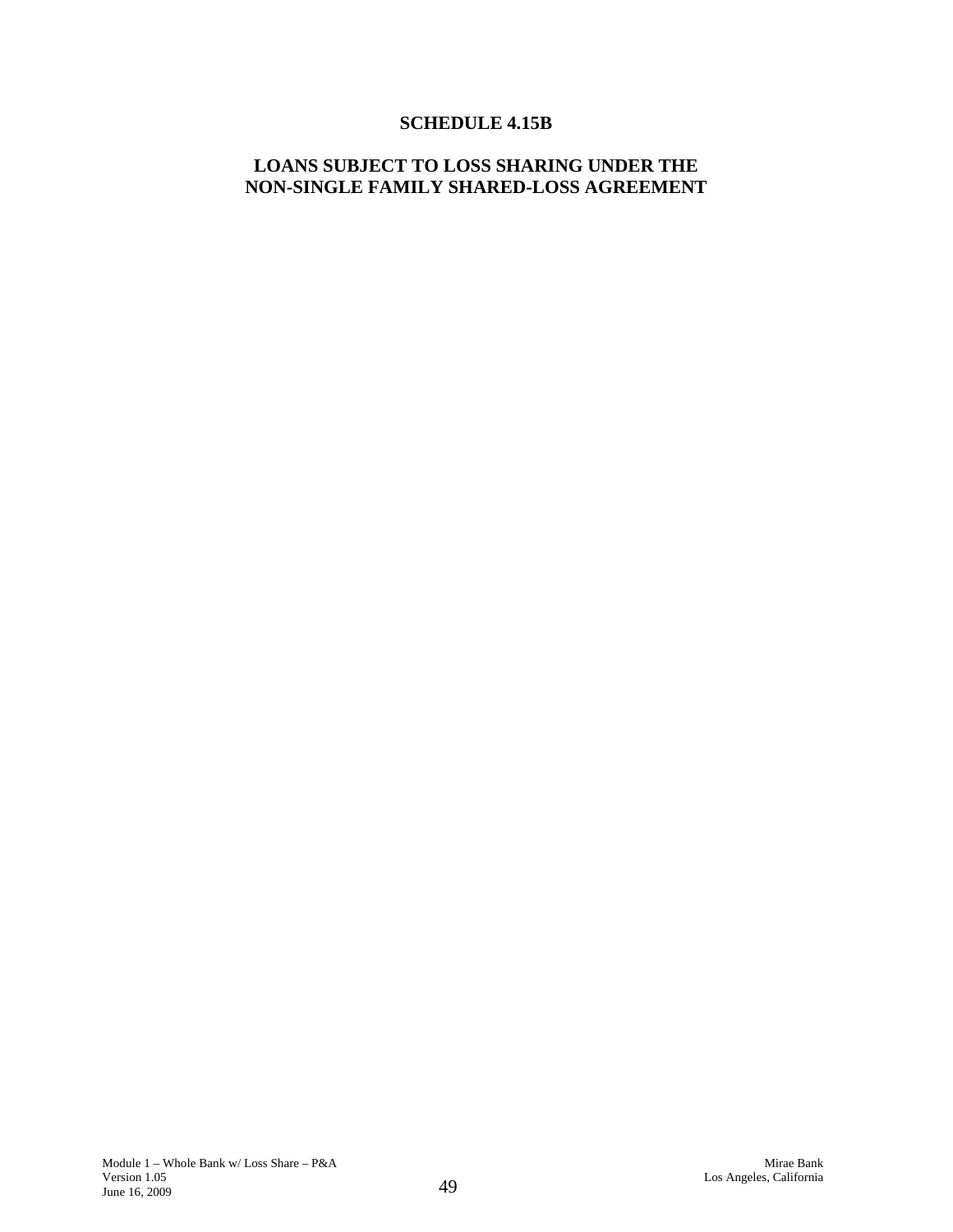## **SCHEDULE 7 -Accounts Excluded from Calculation of Deposit Franchise Bid Premium**

## **MIRAE Bank Los Angeles, California**

The accounts identified below will pass to the Assuming Bank (unless otherwise noted). When calculating the premium to be paid on Assumed Deposits in a P&A transaction, the FDIC will exclude the following categories of deposit accounts:

| <b>Category</b> | <b>Description</b>                                  | <b>Amount</b> |
|-----------------|-----------------------------------------------------|---------------|
|                 | <b>Non-DO Brokered Deposits</b>                     | \$0           |
|                 | <b>CDARS</b>                                        | \$6,211,115   |
| Ш               | <b>Market Place Deposits</b>                        |               |
|                 | Total deposits excluded from Calculation of premium | \$6.211.115   |
|                 |                                                     |               |

## **Category Description**

### **I Brokered Deposits**

Brokered deposit accounts are accounts for which the "depositor of record" is an agent, nominee, or custodian who deposits funds for a principal or principals to whom "pass-through" deposit insurance coverage may be extended. The FDIC separates brokered deposit accounts into 2 categories: 1) Depository Organization (DO) Brokered Deposits and 2) Non-Depository Organization (Non-DO) Brokered Deposits. This distinction is made by the FDIC to facilitate our role as Receiver and Insurer. These terms will not appear on other "brokered deposit" reports generated by the institution.

Non-DO Brokered Deposits pass to the Assuming Bank, but are excluded from Assumed Deposits when the deposit premium is calculated. Please see the attached "Schedule 7 Non-DO Broker Deposit Detail Report" for a listing of these accounts. This list will be updated post closing with balances as of Bank Closing date.

If this institution had any DO Brokered Deposits (Cede & Co as Nominee for DTC), they are **NOT** excluded from Assumed Deposits in this P&A transaction. A list of these accounts is provided on "Schedule 2.1 DO Brokered Deposit Detail Report".

#### **II CDARS**

CDARS deposits pass to the Assuming Bank, but are excluded from Assumed Deposits when the deposit premium is calculated.

Mirae Bank did participate in the CDARS program as of the date of the deposit download. If CDARS deposits are taken between the date of the deposit download and the Bank Closing Date, they will be identified post closing and made part of Schedule 7 to the P&A Agreement.

#### **III Market Place Deposits**

"Market Place Deposits" is a description given to deposits that may have been solicited via a money desk, internet subscription service (for example, Qwickrate), or similar programs.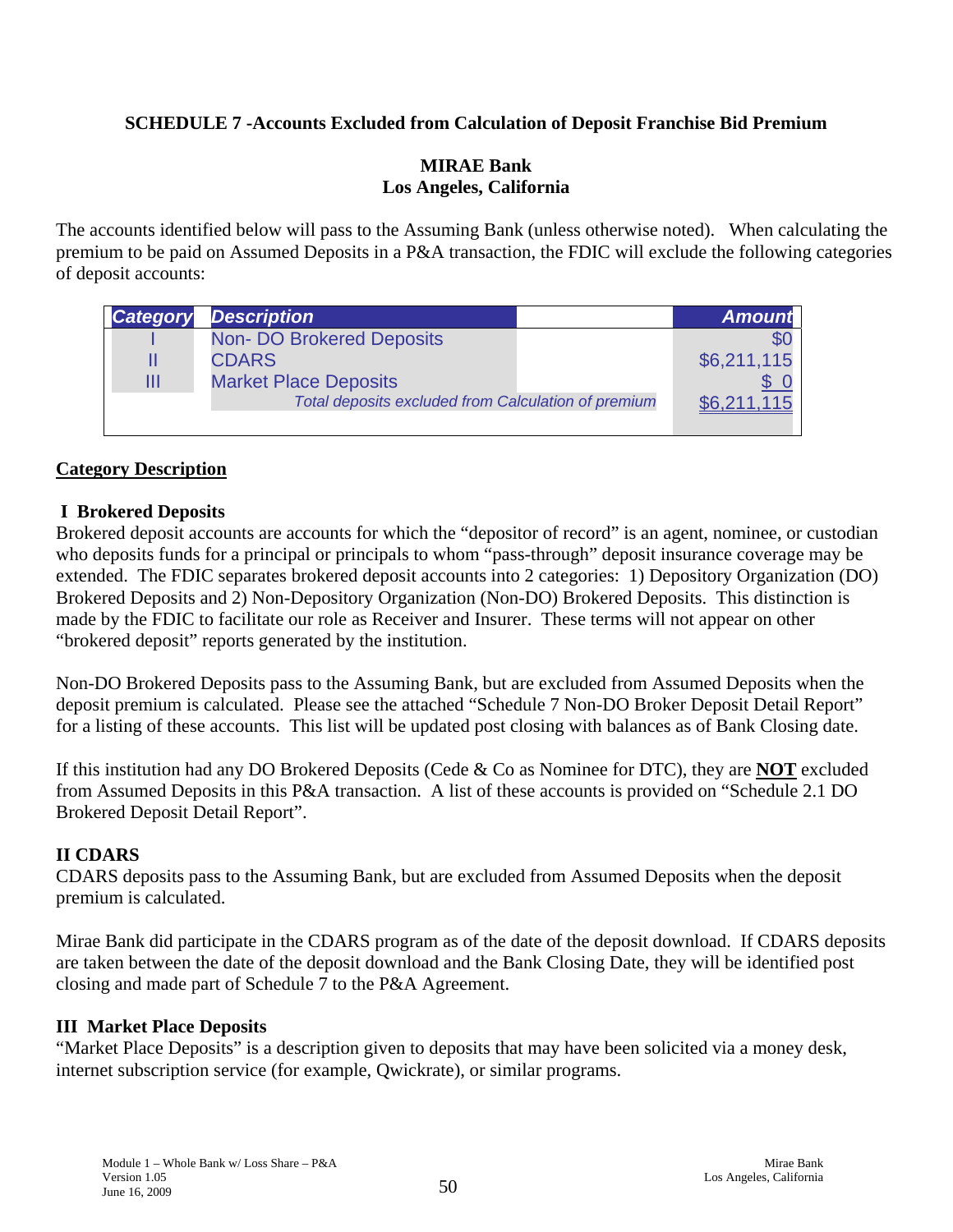Mirae Bank does **not** have Qwickrate deposits as identified above. The Qwickrate deposits are reported as time deposits in the Call Report

This schedule provides account categories and balances as of the date of the deposit download, or as indicated. The deposit franchise bid premium will be calculated using account categories and balances as of Bank Closing Date that are reflected in the general ledger or subsystem as described above. The final numbers for Schedule 7 will be provided post closing.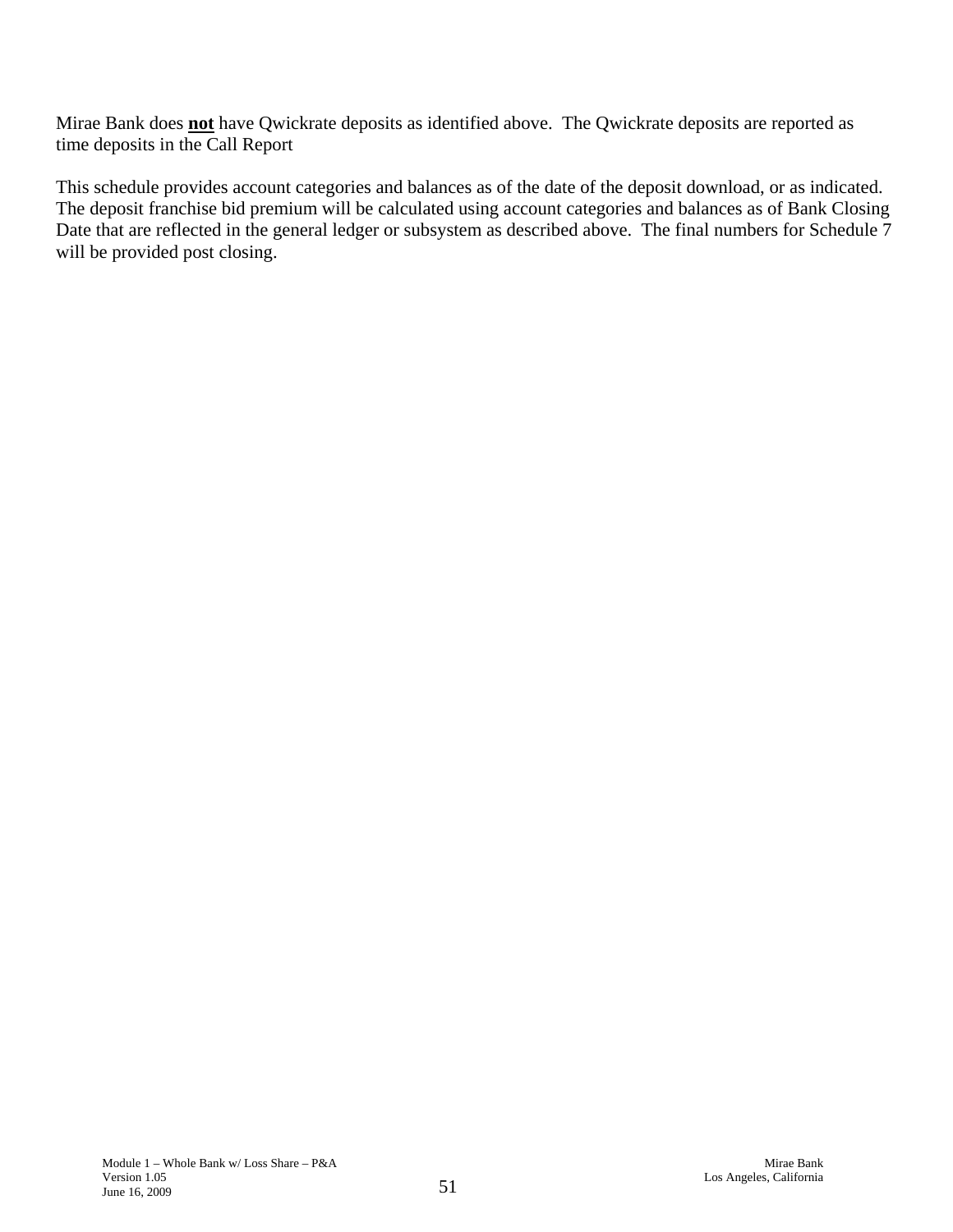## EXHIBIT 3.2(c) -- VALUATION OF CERTAIN QUALIFIED FINANCIAL CONTRACTS

#### A. Scope

Interest Rate Contracts - All interest rate swaps, forward rate agreements, interest rate futures, caps, collars and floors, whether purchased or written.

Option Contracts - All put and call option contracts, whether purchased or written, on marketable securities, financial futures, foreign currencies, foreign exchange or foreign exchange futures contracts.

Foreign Exchange Contracts - All contracts for future purchase or sale of foreign currencies, foreign currency or cross currency swap contracts, or foreign exchange futures contracts.

#### B. Exclusions

All financial contracts used to hedge assets and liabilities that are acquired by the Assuming Bank but are not subject to adjustment from Book Value.

### C. Adjustment

The difference between the Book Value and market value as of Bank Closing.

## D. Methodology

- 1. The price at which the Assuming Bank sells or disposes of Qualified Financial Contracts will be deemed to be the fair market value of such contracts, if such sale or disposition occurs at prevailing market rates within a predefined timetable as agreed upon by the Assuming Bank and the Receiver.
- 2. In valuing all other Qualified Financial Contracts, the following principles will apply:
	- (i) All known cash flows under swaps or forward exchange contracts shall be present valued to the swap zero coupon interest rate curve.
	- (ii) All valuations shall employ prices and interest rates based on the actual frequency of rate reset or payment.
	- (iii) Each tranche of amortizing contracts shall be separately valued. The total value of such amortizing contract shall be the sum of the values of its component tranches.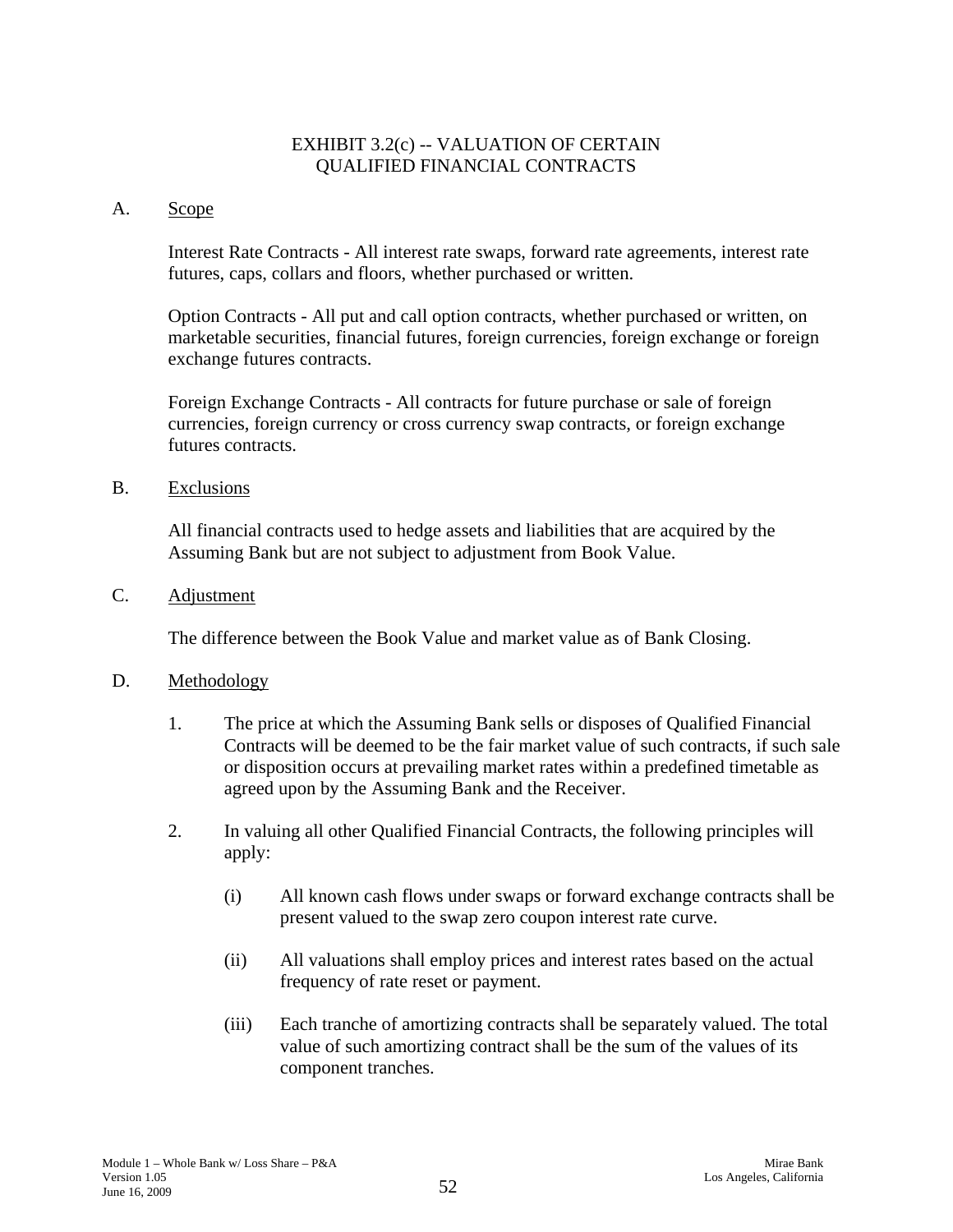- (iv) For regularly traded contracts, valuations shall be at the midpoint of the bid and ask prices quoted by customary sources (e.g., The Wall Street Journal, Telerate, Reuters or other similar source) or regularly traded exchanges.
- (v) For all other Qualified Financial Contracts where published market quotes are unavailable, the adjusted price shall be the average of the bid and ask price quotes from three (3) securities dealers acceptable to the Receiver and Assuming Bank as of Bank Closing. If quotes from securities dealers cannot be obtained, an appraiser acceptable to the Receiver and the Assuming Bank will perform a valuation based on modeling, correlation analysis, interpolation or other techniques, as appropriate.]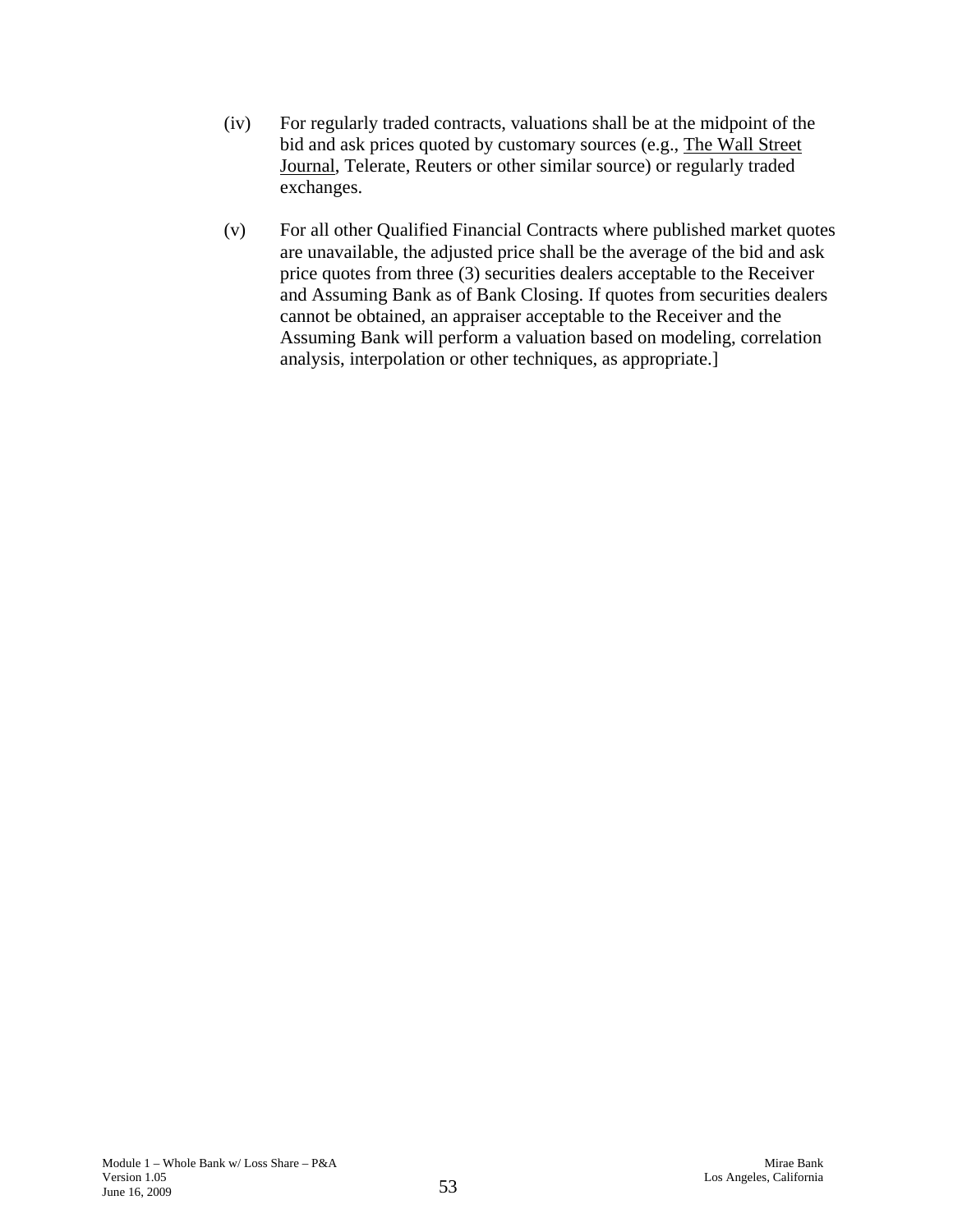### **EXHIBIT 4.13 INTERIM ASSET SERVICING ARRANGEMENT**

(a) With respect to each asset (or liability) designated from time to time by the Receiver to be serviced by the Assuming Bank pursuant to this Arrangement (such being designated as "Pool Assets"), during the term of this Arrangement, the Assuming Bank shall:

(i) Promptly apply payments received with respect to any Pool Assets;

(ii) Reverse and return insufficient funds checks;

(iii) Pay (A) participation payments to participants in Loans, as and when received; and (B) tax and insurance bills on Pool Assets as they come due, out of escrow funds maintained for purposes;

(iv) Maintain accurate records reflecting (A) the payment history of Pool Assets, with updated information received concerning changes in the address or identity of the obligors and (B) usage of data processing equipment and employee services with respect to servicing duties;

 (v) Send billing statements to obligors on Pool Assets to the extent that such statements were sent by the Failed Bank;

(vi) Send notices to obligors who are in default on Loans (in the same manner as the Failed Bank);

(vii) Send to the Receiver, Attn: Managing Liquidator, at the address provided in Section 13.7 of the Agreement, via overnight delivery: (A) on a weekly basis, weekly reports for the Pool Assets, including, without limitation, reports reflecting collections and the trial balances, transaction journals and loan histories for Pool Assets having activity, together with copies of (1) checks received, (2) insufficient funds checks returned, (3) checks for payment to participants or for taxes and insurance, (4) pay-off requests, (5) notices to defaulted obligors, and (6) data processing and employee logs and (B) any other reports, copies or information as may be periodically or from time to time requested;

(viii) Remit on a weekly basis to the Receiver, Attn: Division of Finance, Cashier Unit, Operations, at the address in (vii), via wire transfer to the account designated by the Receiver, all payments received on Pool Assets managed by the Assuming Bank or at such time and place and in such manner as may be directed by the Receiver;

(ix) prepare and timely file all information reports with appropriate tax authorities, and, if required by the Receiver, prepare and file tax returns and pay taxes due on or before the due date, relating to the Pool Assets; and

(x) provide and furnish such other services, operations or functions as may be required with regard to Pool Assets, including, without limitation, as may be required with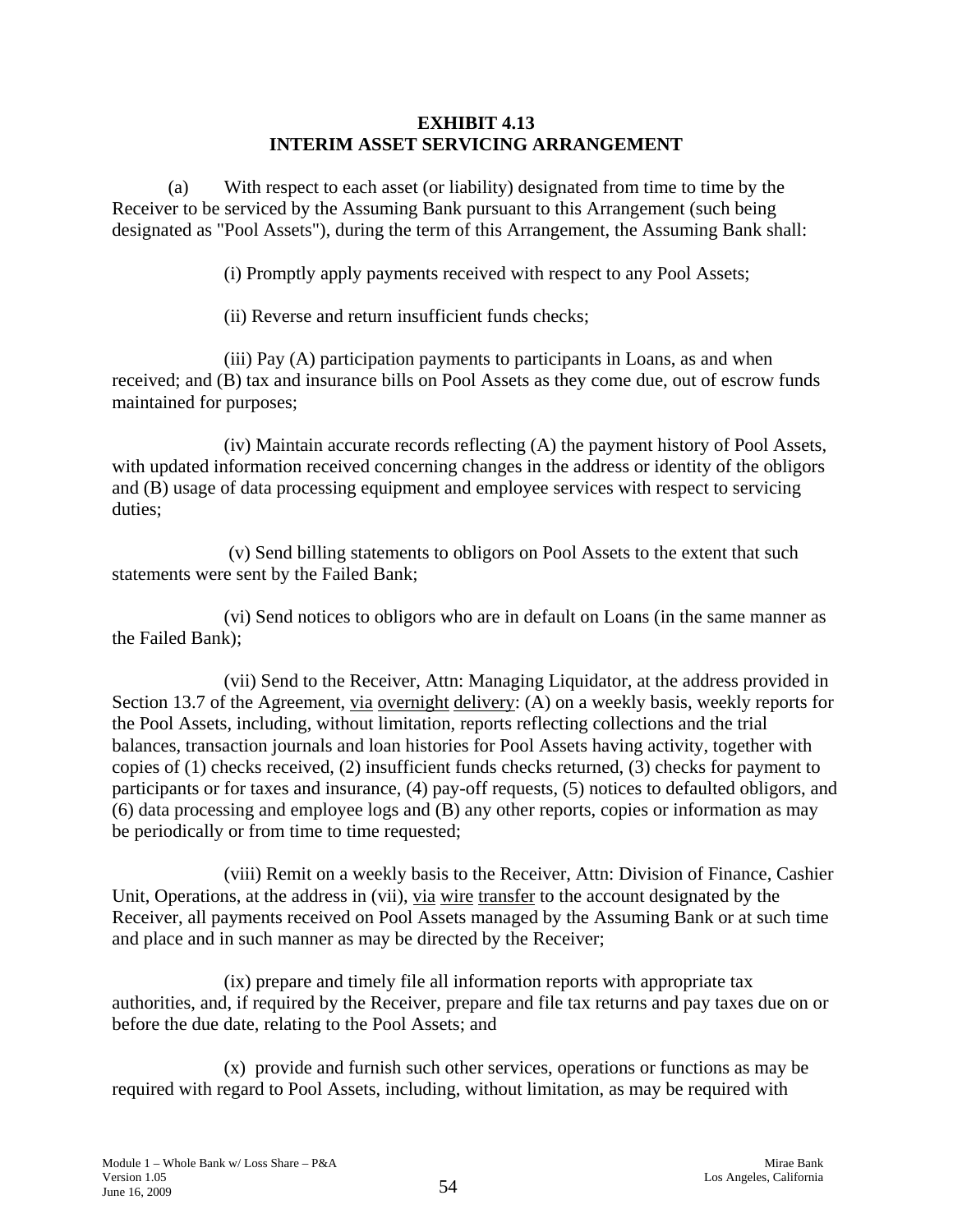regard to any business, enterprise or agreement which is a Pool Asset, all as may be required by the Receiver.

Notwithstanding anything to the contrary in this Section, the Assuming Bank shall not be required to initiate litigation or other collection proceedings against any obligor or any collateral with respect to any defaulted Loan. The Assuming Bank shall promptly notify the Receiver, at the address provided above in subparagraph (a)(vii), of any claims or legal actions regarding any Pool Asset.

(b) The Receiver agrees to reimburse the Assuming Bank for actual, reasonable and necessary expenses incurred in connection with the performance of duties pursuant to this Arrangement, including expenses of photocopying, postage and express mail, and data processing and employee services (based upon the number of hours spent performing servicing duties).

(c) The Assuming Bank shall provide the services described herein for an initial period of ninety (90) days after Bank Closing. At the option of the Receiver, exercisable by notice given not later than ten (10) days prior to the end of such initial period or a renewal period, the Assuming Bank shall continue to provide such services for such renewal period(s) as designated by the Receiver, up to the Settlement Date.

(d) At any time during the term of this Arrangement, the Receiver may, upon written notice to the Assuming Bank, remove one or more Pool Assets from the Pool, at which time the Assuming Bank's responsibility with respect thereto shall terminate.

(e) At the expiration of this Agreement or upon the termination of the Assuming Bank's responsibility with respect to any Pool Asset pursuant to paragraph (d) hereof, the Assuming Bank shall:

(i) deliver to the Receiver (or its designee) all of the Credit Documents and Pool Records relating to the Pool Assets; and

(ii) cooperate with the Receiver to facilitate the orderly transition of managing the Pool Assets to the Receiver (or its designee).

(f) At the request of the Receiver, the Assuming Bank shall perform such transitional services with regard to the Pool Assets as the Receiver may request. Transitional services may include, without limitation, assisting in any due diligence process deemed necessary by the Receiver and providing to the Receiver or its designee(s) (x) information and data regarding the Pool Assets, including, without limitation, system reports and data downloads sufficient to transfer the Pool Assets to another system or systems, and (y) access to employees of the Assuming Bank involved in the management of, or otherwise familiar with, the Pool Assets.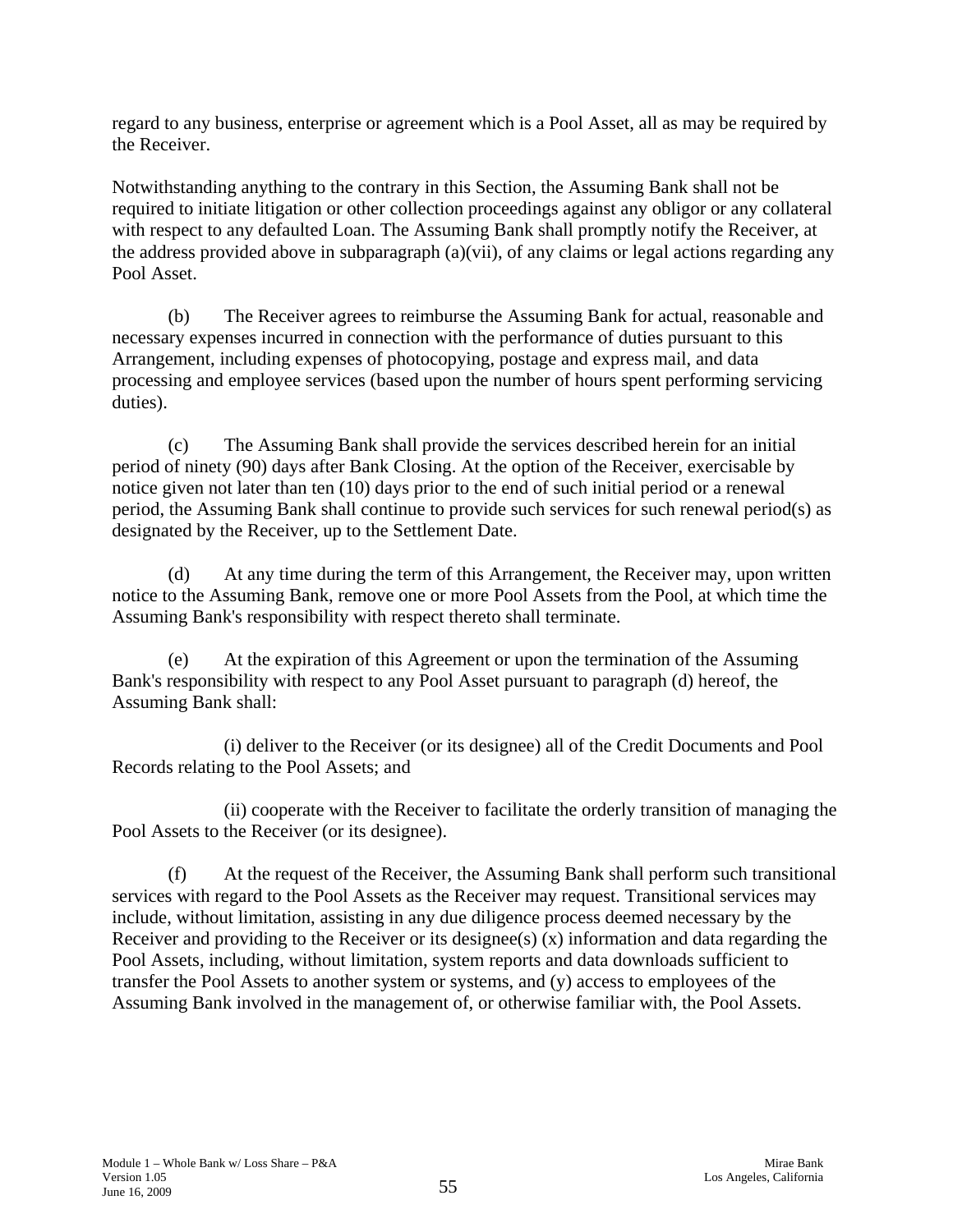#### **EXHIBIT 4.15A**

#### **SINGLE FAMILY SHARED-LOSS AGREEMENT**

This agreement for the reimbursement of loss sharing on certain single family residential mortgage loans (the "Single Family Shared-Loss Agreement") shall apply when the Assuming Bank purchases Single Family Shared-Loss Loans as that term is defined herein. The terms hereof shall modify and supplement, as necessary, the terms of the Purchase and Assumption Agreement to which this Single Family Shared-Loss Agreement is attached as Exhibit 4.15A and incorporated therein. To the extent any inconsistencies may arise between the terms of the Purchase and Assumption Agreement and this Single Family Shared-Loss Agreement with respect to the subject matter of this Single Family Shared-Loss Agreement, the terms of this Single Family Shared-Loss Agreement shall control. References in this Single Family Shared-Loss Agreement to a particular Section shall be deemed to refer to a Section in this Single Family Shared-Loss Agreement, unless the context indicates that it is intended to be a reference to a Section of the Purchase and Assumption Agreement.

### **ARTICLE I -- DEFINITIONS**

The capitalized terms used in this Single Family Shared-Loss Agreement that are not defined in this Single Family Shared-Loss Agreement are defined in the Purchase and Assumption Agreement. In addition to the terms defined above, defined below are certain additional terms relating to loss-sharing, as used in this Single Family Shared-Loss Agreement.

"**Accounting Records**" means the subsidiary system of record on which the loan history and balance of each Single Family Shared-Loss Loan is maintained; individual loan files containing either an original or copies of documents that are customary and reasonable with respect to loan servicing, including management and disposition of Other Real Estate; the records documenting alternatives considered with respect to loans in default or for which a default is reasonably foreseeable; records of loss calculations and supporting documentation with respect to line items on the loss calculations; and, monthly delinquency reports and other performance reports customarily utilized by the Assuming Bank in management of loan portfolios.

"**Accrued Interest**" means, with respect to Single Family Shared-Loss Loans, the amount of earned and unpaid interest at the note rate specified in the applicable loan documents, limited to 90 days.

**"Affiliate"** shall have the meaning set forth in the Purchase and Assumption Agreement; provided, that, for purposes of this Single Family Shared-Loss Agreement, no Third Party Servicer shall be deemed to be an Affiliate of the Assuming Bank.

"**Commencement Date**" means the first calendar day following the Bank

Closing.

**"Commercial Shared-Loss Agreement**" means the Commercial and Other Assets Shared-Loss Agreement attached to the Purchase and Assumption Agreement as Exhibit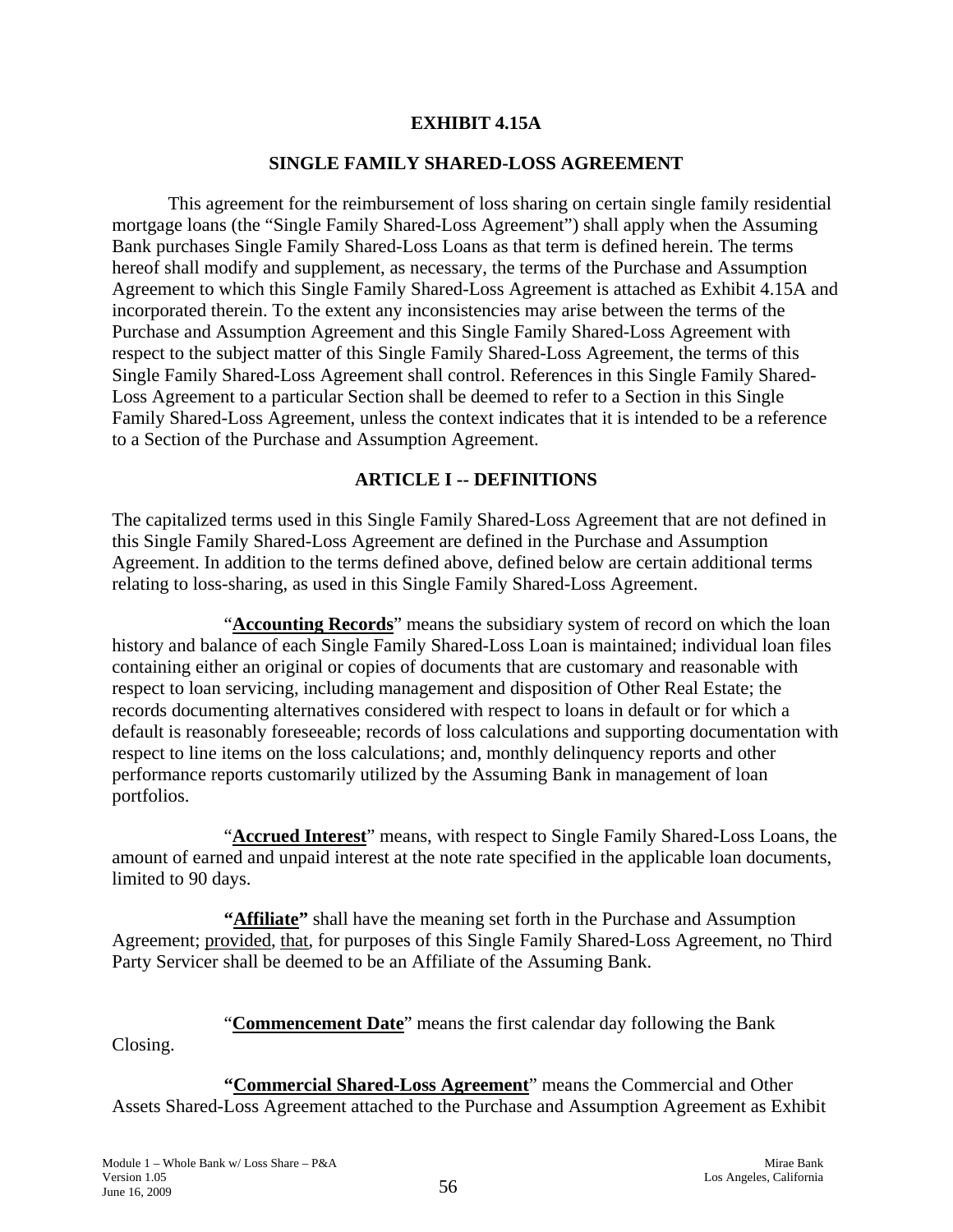4.15B.

"**Cumulative Loss Amount**" means the sum of the Monthly Loss Amounts less the sum of all Recovery Amounts.

"**Cumulative Shared-Loss Amount**" means the excess, if any, of the Cumulative Loss Amount over the First Loss Tranche.

"**Customary Servicing Procedures**" means procedures (including collection procedures) that the Assuming Bank (or, to the extent a Third Party Servicer is engaged, the Third Party Servicer) customarily employs and exercises in servicing and administering mortgage loans for its own accounts and the servicing procedures established by FNMA or FHLMC (as in effect from time to time), which are in accordance with accepted mortgage servicing practices of prudent lending institutions.

"**Deficient Valuation"** means the determination by a court in a bankruptcy proceeding that the value of the collateral is less than the amount of the loan in which case the loss will be the difference between the then unpaid principal balance (or the NPV of a modified loan that defaults) and the value of the collateral so established.

**"Examination Criteria"** means the loan classification criteria employed by, or any applicable regulations of, the Assuming Bank's Chartering Authority at the time such action is taken, as such criteria may be amended from time to time.

"**Home Equity Loans**" means loans or funded portions of lines of credit secured by mortgages on one-to four-family residences or stock of cooperative housing associations, where the Failed Bank did not have a first lien on the same property as collateral.

"**Final Shared-Loss Month**" means the calendar month in which the tenth anniversary of the Commencement Date occurs.

"**Final Shared-Loss Recovery Month**" means the calendar month in which the tenth anniversary of the Commencement Date occurs.

"**Foreclosure Loss**" means the loss realized when the Assuming Bank has completed the foreclosure on a Single Family Shared-Loss Loan and realized final recovery on the collateral through liquidation and recovery of all insurance proceeds. Each Foreclosure Loss shall be calculated in accordance with the form and methodology specified in Exhibit 2a or Exhibit 2a(1).

"**Investor-Owned Residential Loans**" means Loans, excluding advances made pursuant to Home Equity Loans, that are secured by mortgages on one- to four family residences or stock of cooperative housing associations that are not owner-occupied. These loans can be treated as Restructured Loans on a commercially reasonable basis and can be a restructured under terms separate from the Exhibit 5 standards. Please refer to Exhibit 2b for guidance in Calculation of Loss for Restructured Loans.

"**Loss**" means a Foreclosure Loss, Restructuring Loss, Short Sale Loss, Portfolio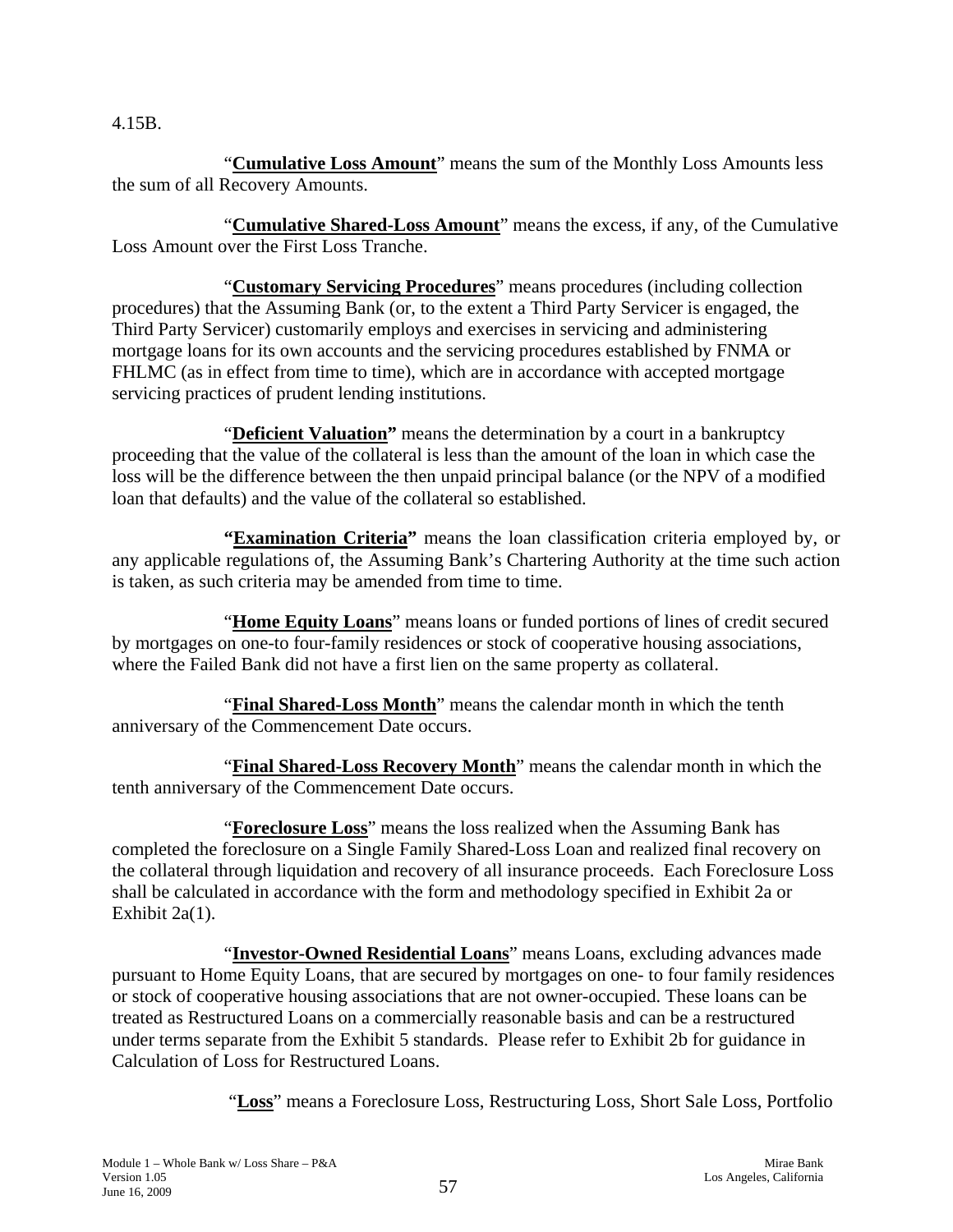Loss, Modification Default Loss or Deficient Valuation.

"**Loss Amount**" means the dollar amount of loss incurred and reported on the Monthly Certificate for a Single Family Shared-Loss Loan.

"**Modification Default Loss**" means the loss calculated in Exhibits 2a(1) and 2c(1) for single family loans modified under this part of the agreement that default and result in a foreclosure or short sale.

"**Modification Guidelines**" has the meaning provided in Section 2.1(a) of this Single Family Shared-Loss Agreement.

"**Monthly Certificate**" has the meaning provided in Section 2.1(b) of this Single Family Shared-Loss Agreement.

"**Monthly Loss Amount**" means the sum of all Foreclosure Losses, Restructuring Losses, Short Sale Losses, Portfolio Losses, Modification Default Losses and losses in connection with Deficient Valuations realized by the Assuming Bank for any Shared Loss Month.

"**Monthly Shared-Loss Amount**" means the change in the Cumulative Shared-Loss Amount from the beginning of each month to the end of each month.

**"Neutral Member**" has the meaning provided in Section 2. 1(f)(ii) of this Single Family Shared-Loss Agreement.

"**Portfolio Loss**" means the loss realized on either (i) a portfolio sale of Single Family Shared-Loss Loans in accordance with the terms of Article IV or (ii) the sale of a loan with the consent of the Receiver as provided in Section 2.7.

"**Recovery Amount**" means, with respect to any period prior to the Termination Date, the amount of collected funds received by the Assuming Bank that (i) are applicable against a Foreclosure Loss which has previously been paid to the Assuming Bank by the Receiver or (ii) gains realized from a Section 4.1 sale of Single Family Shared-Loss Loans for which the Assuming Bank has previously received a Restructuring Loss payment from the Receiver (iii) or any incentive payments from national programs paid to an investor or borrower on loans that have been modified or otherwise treated (short sale or foreclosure) in accordance with Exhibit 5.

"**Restructuring Loss**" means the loss on a modified or restructured loan measured by the difference between (a) the principal, Accrued Interest, tax and insurance advances, third party or other fees due on a loan prior to the modification or restructuring, and (b) the net present value of estimated cash flows on the modified or restructured loan, discounted at the Then-Current Interest Rate. Each Restructuring Loss shall be calculated in accordance with the form and methodology attached as Exhibit 2b, as applicable.

"**Restructured Loan**" means a Single Family Shared-Loss Loan for which the Assuming Bank has received a Restructuring Loss payment from the Receiver. This applies to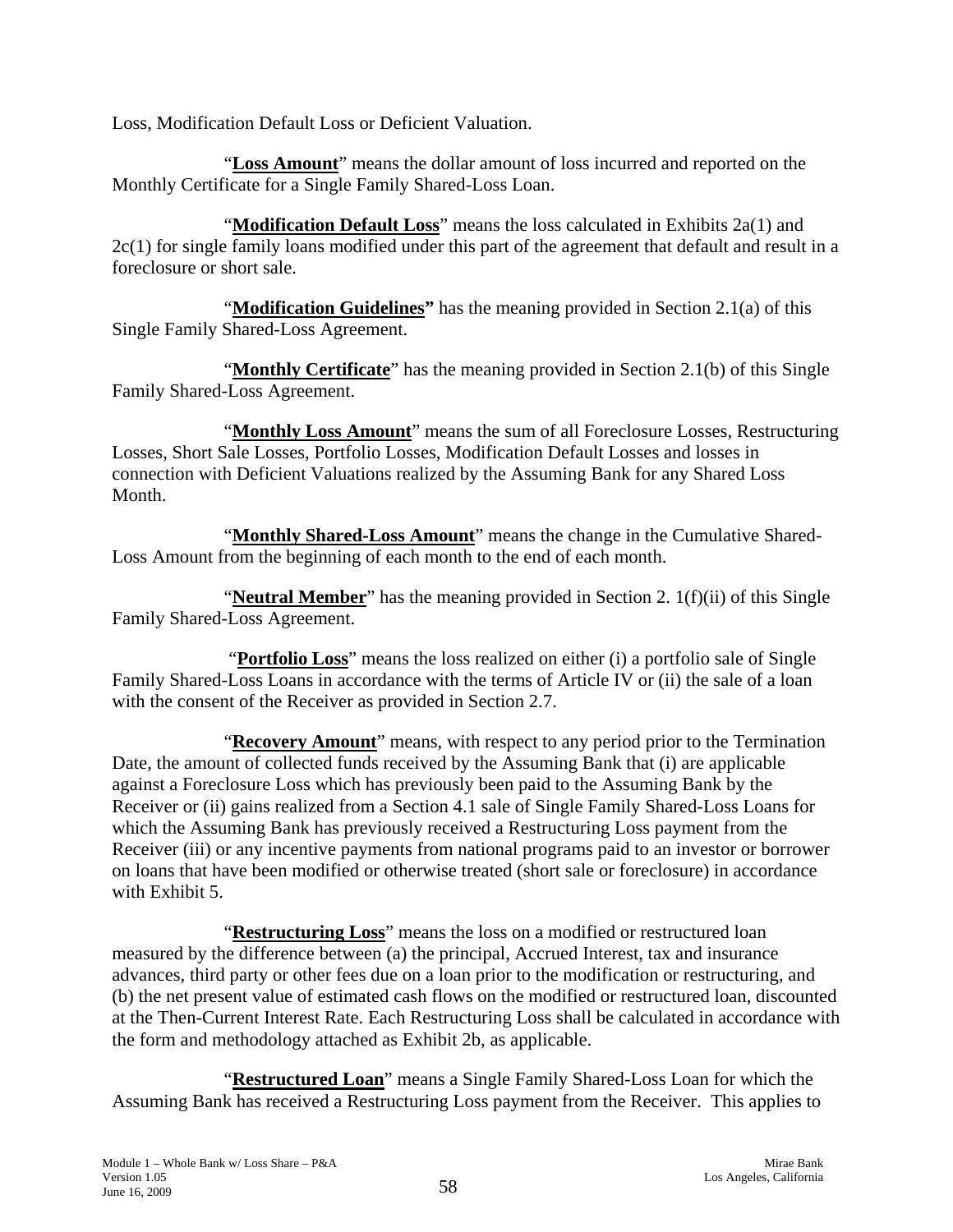owner occupied and investor owned residences.

"**Servicing Officer**" has the meaning provided in Section 2.1(b) of this Single Family Shared-Loss Agreement.

"**Shared Loss Payment Trigger**" means when the sum of the Cumulative Loss Amount under this Single Family Shared-Loss Agreement and the Shared-Loss Amount under the Commercial and Other Assets Shared-Loss Agreement, exceeds the First Loss Tranche. If the First Loss Tranche is zero or a negative number, the Shared Loss Payment Trigger shall be deemed to have been reached upon Bank Closing.

"**Shared-Loss Month**" means each calendar month between the Commencement Date and the last day of the month in which the tenth anniversary of the Commencement Date occurs, provided that, the first Shared-Loss Month shall begin on the Commencement Date and end on the last day of that month.

"**Short-Sale Loss**" means the loss resulting from the Assuming Bank's agreement with the mortgagor to accept a payoff in an amount less than the balance due on the loan (including the costs of any cash incentives to borrower to agree to such sale or to maintain the property pending such sale), further provided, that each Short-Sale Loss shall be calculated in accordance with the form and methodology specified in Exhibit 2c or Exhibit  $2c(1)$ .

"**Single Family Shared-Loss Loans**" means the single family one-to-four residential mortgage loans (whether owned by the Assuming Bank or any Subsidiary) identified on Schedule 4.15A of the Purchase and Assumption Agreement.

"**Stated Threshold**" means total losses under the shared loss agreements in the amount of \$83,000,000.00.

"**Termination Date**" means the last day of the Final Shared-Loss Recovery Month.

"**Then-Current Interest Rate**" means the most recently published Freddie Mac survey rate for 30-year fixed-rate loans.

"**Third Party Servicer**" means any servicer appointed from time to time by the Assuming Bank or any Affiliate of the Assuming Bank to service the Shared-Loss Loans on behalf of the Assuming Bank, the identity of which shall be given to the Receiver prior to or concurrent with the appointment thereof.

## **ARTICLE II -- SHARED-LOSS ARRANGEMENT**

## **2.1 Shared-Loss Arrangement.**

(a) **Loss Mitigation and Consideration of Alternatives**. For each Single Family Shared-Loss Loan in default or for which a default is reasonably foreseeable, the Assuming Bank shall undertake reasonable and customary loss mitigation efforts, in accordance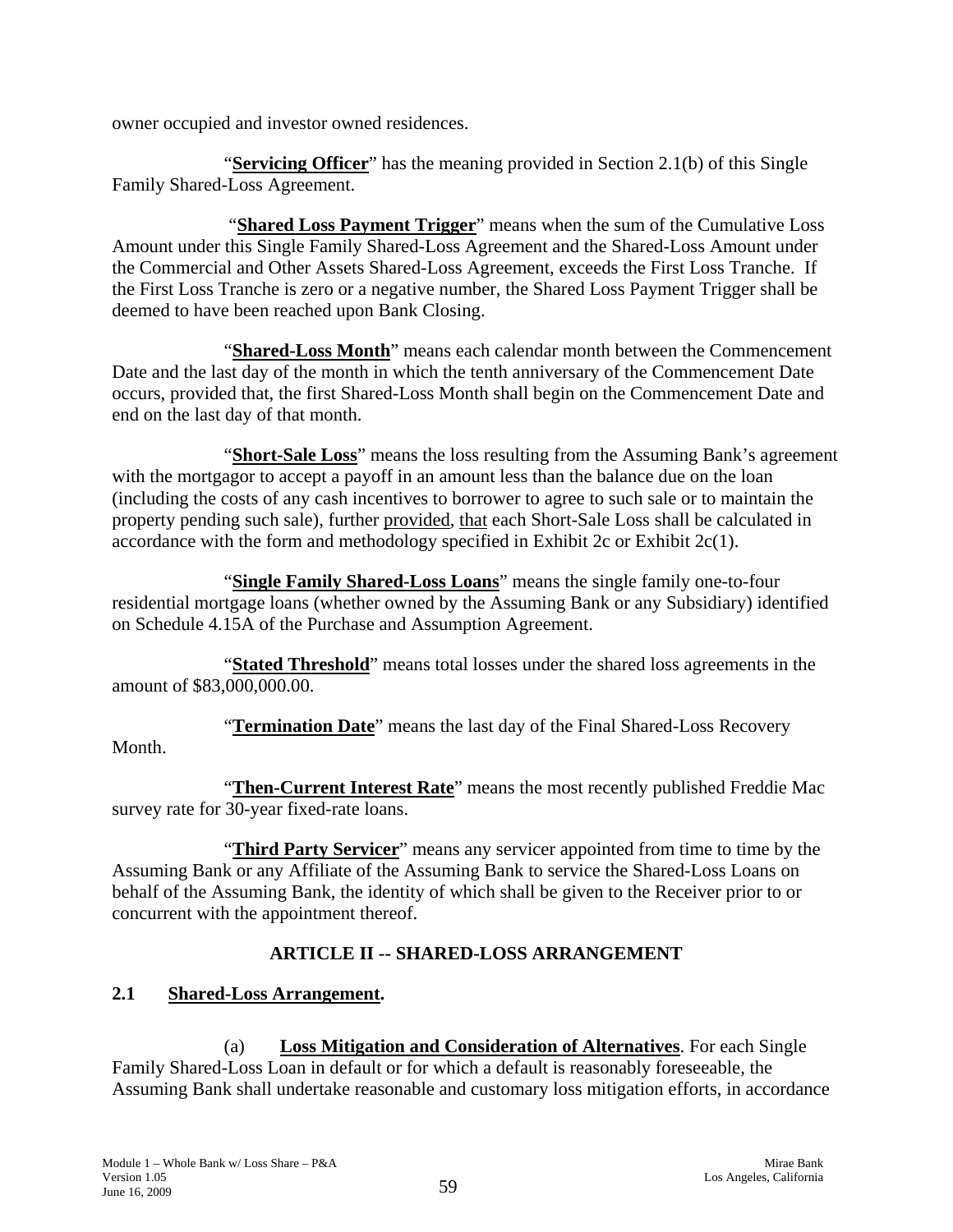with any of the following programs selected by Assuming Bank in its sole discretion, Exhibit 5 (FDIC Mortgage Loan Modification Program), the United States Treasury's Home Affordable Modification Program Guidelines or any other modification program approved by the United States Treasury Department, the Corporation, the Board of Governors of the Federal Reserve System or any other governmental agency (it being understood that the Assuming Bank can select different programs for the various Single Family Shared-Loss Loans) (such program chosen, the "Modification Guidelines"). After selecting the applicable Modification Guideline for any such Single Family Shared-Loss Loan, the Assuming Bank shall document its consideration of foreclosure, loan restructuring under such Modification Guideline chosen, and short-sale (if short-sale is a viable option) alternatives and shall select the alternative the Assuming Bank believes, based on its estimated calculations, will result in the least Loss. Losses on Home Equity Loans shall be shared under the charge-off policies of the Assuming Bank's Examination Criteria as if they were Single Family Shared-Loss Loans with respect to the calculation of the Stated Threshold. Assuming Bank shall retain its calculations of the estimated loss under each alternative, such calculations to be provided to the Receiver upon request. For the avoidance of doubt and notwithstanding anything herein to the contrary, (i) the Assuming Bank is not required to modify or restructure any Single Family Shared-Loss Loan on more than one occasion and (ii) the Assuming Bank is not required to consider any alternatives with respect to any Shared-Loss Loan in the process of foreclosure as of the Bank Closing and shall be entitled to continue such foreclosure measures and recover the Foreclosure Loss as provided herein, and (iii) the Assuming Bank shall have a transition period of up to 90 days after Bank Closing to implement the Modification Guidelines, during which time, the Assuming Bank may submit claims under such guidelines as may be in place at the Failed Bank.

## (b) **Monthly Certificates**.

Not later than fifteen (15) days after the end of each Shared-Loss Month, beginning with the month in which the Commencement Date occurs and ending in the month in which the tenth anniversary of the Commencement Date occurs, the Assuming Bank shall deliver to the Receiver a certificate, signed by an officer of the Assuming Bank involved in, or responsible for, the administration and servicing of the Single Family Shared-Loss Loans whose name appears on a list of servicing officers furnished by the Assuming Bank to the Receiver, (a "Servicing Officer") setting forth in such form and detail as the Receiver may reasonably specify (a "Monthly Certificate"):

 $(i)$  (A) a schedule substantially in the form of Exhibit 1 listing:

(i) each Single Family Shared-Loss Loan for which a Loss Amount (calculated in accordance with the applicable Exhibit) is being claimed, the related Loss Amount for each Single Family Shared-Loss Loan, and the total Monthly Loss Amount for all Single Family Shared-Loss Loans;

(ii) each Single Family Shared-Loss Loan for which a Recovery Amount was received, the Recovery Amount for each Single Family Shared-Loss Loan, and the total Recovery Amount for all Single Family Shared-Loss Loans;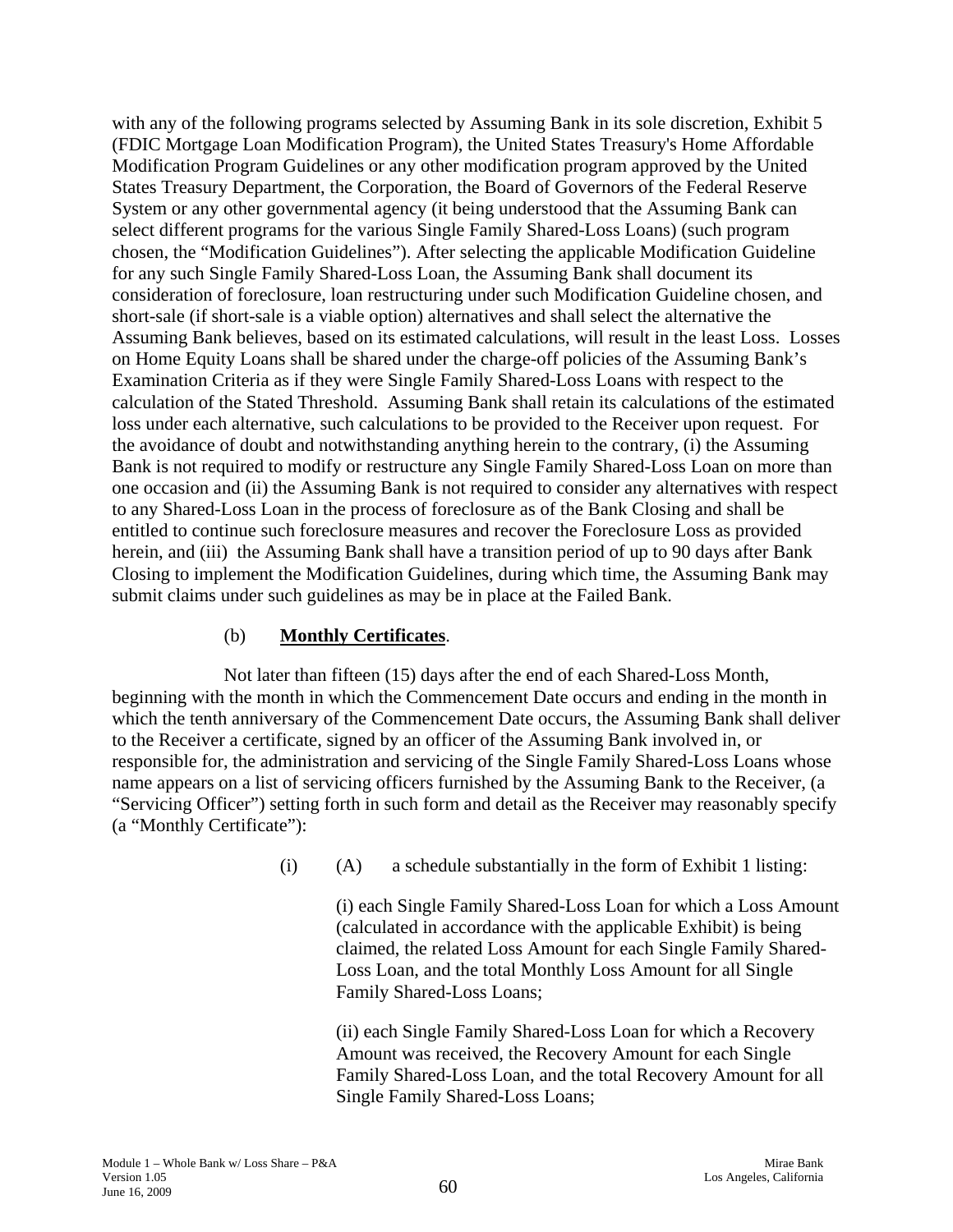(iii) the total Monthly Loss Amount for all Single Family Shared-Loss Loans minus the total monthly Recovery Amount for all Single Family Shared-Loss Loans;

(iv) the Cumulative Shared-Loss Amount as of the beginning and end of the month;

(v) the Monthly Shared Loss Amount;

(vi) the result obtained in (v) times 80%, or times 95% if the Stated Threshold has been reached, which in either case is the amount to be paid under Section 2.1(d) of this Single Family Shared-Loss Agreement by the Receiver to the Assuming Bank if the amount is a positive number, or by the Assuming Bank to the Receiver if the amount is a negative number;

- (ii) (B) for each of the Single Family Shared-Loss Loans for which a Loss is claimed for that Shared-Loss Month, a schedule showing the calculation of the Loss Amount using the form and methodology shown in Exhibit 2a, Exhibit 2b, or Exhibit 2c, as applicable.
- (iii) (C) For each of the Restructured Loans where a gain or loss is realized in a sale under Section 4.1 or 4.2, a schedule showing the calculation using the form and methodology shown in Exhibit 2d.
- (iv) (D) a portfolio performance and summary schedule substantially in the form shown in Exhibit 3.

(c) **Monthly Data Download**. Not later than fifteen (15) days after the end of each month, beginning with the month in which the Commencement Date occurs and ending with the Final Shared-Loss Recovery Month, Assuming Bank shall provide Receiver:

- $(v)$  (i) the servicing file in machine-readable format including but not limited to the following fields for each outstanding Single Family Shared-Loss Loan, as applicable:
	- (A) Loan number
	- (B) FICO score
	- (C) Origination date
	- (D) Original principal amount
	- (E) Maturity date
	- (F) Paid-to date
	- (G) Last payment date
	- (H) Loan status (bankruptcy, in foreclosure, etc.)
	- (I) Delinquency counters
	- (J) Current principal balance
	- (K) Current escrow account balance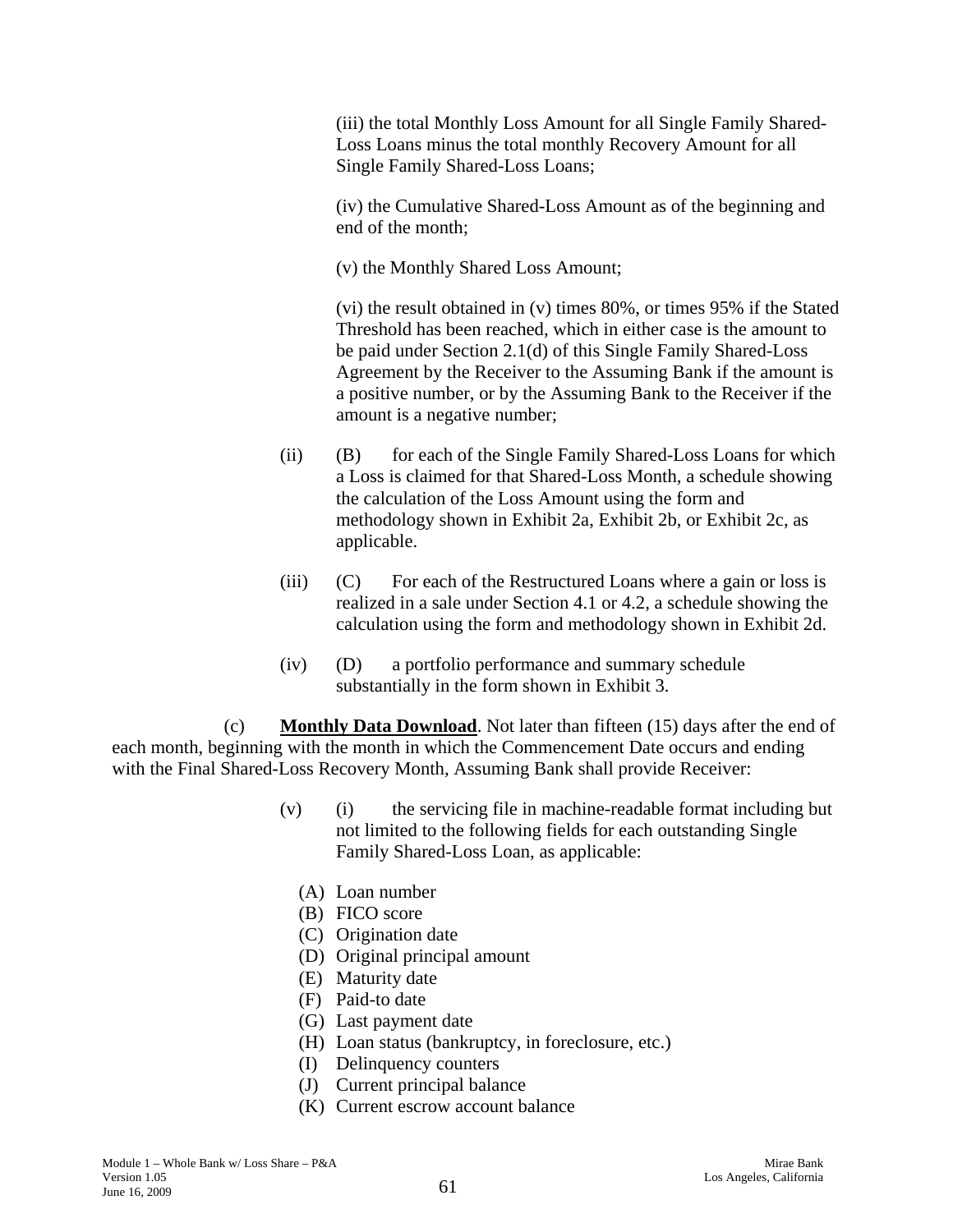- (L) Current Appraisal/BPO value
- (M) Current Appraisal/BPO date
- (N) Interest rate
- (O) Monthly principal and interest payment amount
- (P) Monthly escrow payment for taxes and insurance
- (Q) Interest rate type (fixed or adjustable)
- (R) If adjustable: index, margin, next interest rate reset date
- (S) Payment/Interest rate cap and/or floor
- (T) Underwriting type (Full doc, Alt Doc, No Doc)
- (U) Lien type  $(1<sup>st</sup>, 2<sup>nd</sup>)$
- (V) Amortization type (amortizing or I/O)
- (W) Property address, including city, state, zip code
- (X) A code indicating whether the Mortgaged Property is owner occupied
- (Y) Property type (single-family detached, condominium, duplex, etc.)
- (vi) (ii) An Excel file for ORE held as a result of foreclosure on a Single Family Shared-Loss Loan listing:
	- (A) Foreclosure date
	- (B) Unpaid loan principal balance
	- (C) Appraised value or BPO value, as applicable
	- (D) Projected liquidation date

Notwithstanding the foregoing, the Assuming Bank shall not be required to provide any of the foregoing information to the extent it is unable to do so as a result of the Failed Bank's or Receiver's failure to provide information required to produce the information set forth in this Section 2.1(c); provided, that the Assuming Bank shall, consistent with Customary Servicing Procedures seek to produce any such missing information or improve any inaccurate information previously provided to it.

#### (d) **Payments With Respect to Shared-Loss Assets**.

(i) **Losses Under the Stated Threshold**. After the Shared Loss Payment Trigger is reached, not later than fifteen (15) days after the date on which the Receiver receives the Monthly Certificate, the Receiver shall pay to the Assuming Bank, in immediately available funds, an amount equal to eighty percent (80%) of the Monthly Shared-Loss Amount reported on the Monthly Certificate. If the total Monthly Shared-Loss Amount reported on the Monthly Certificate is a negative number, the Assuming Bank shall pay to the Receiver in immediately available funds eighty percent (80%) of that amount.

(ii) **Losses in Excess of the Stated Threshold**. In the event that the sum of the Cumulative Loss Amount under this Single Family Shared-Loss Agreement and the Stated Loss Amount under the Commercial Shared-Loss Agreement meets or exceeds the Stated Threshold, the loss/recovery sharing percentages set forth herein shall change from 80/20 to 95/5 and thereafter the Receiver shall pay to the Assuming Bank, in immediately available funds, an amount equal to ninety-five percent (95%) of the Monthly Shared-Loss Amount reported on the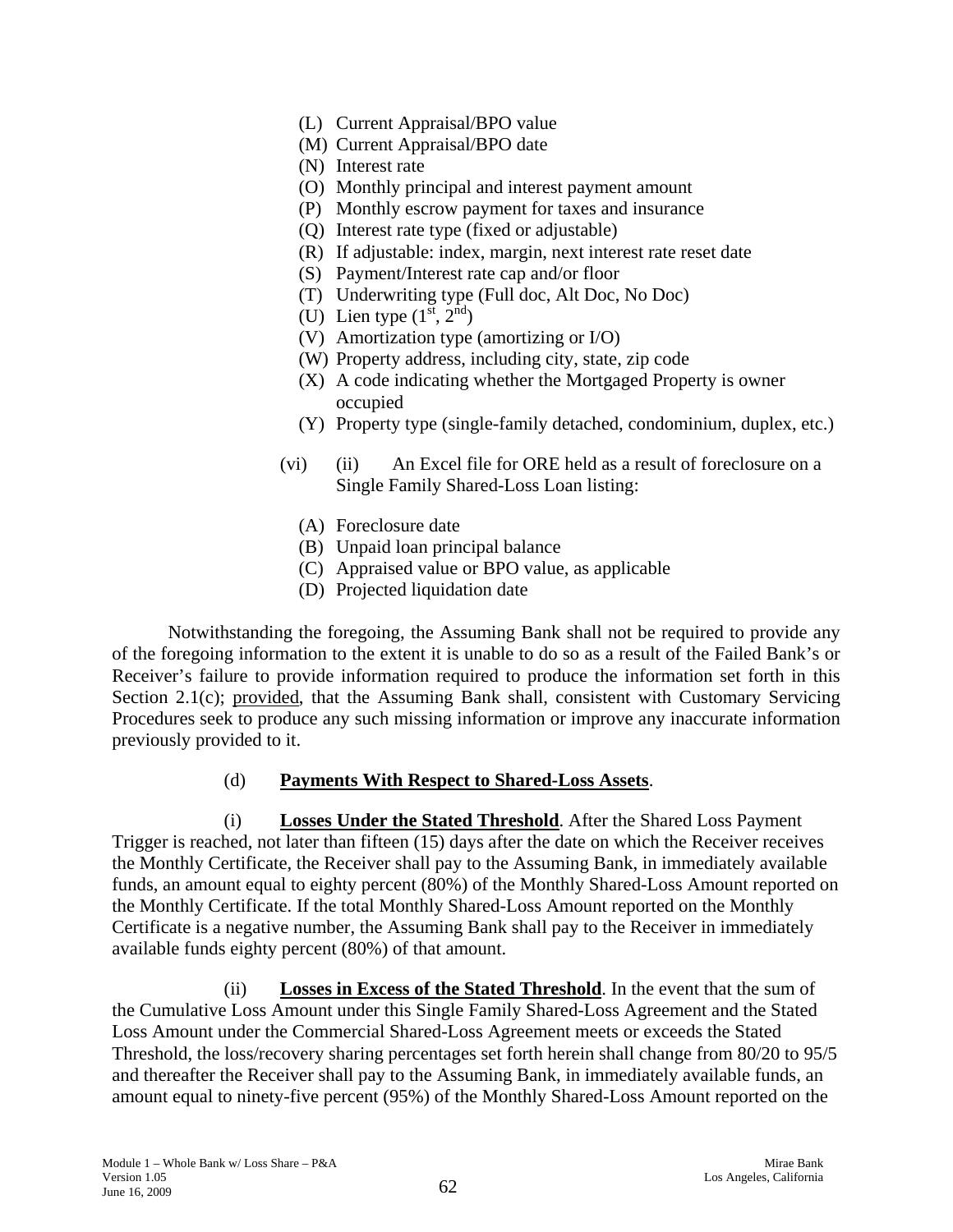Monthly Certificate. If the Monthly Shared-Loss Amount reported on the Monthly Certificate is a negative number, the Assuming Bank shall pay to the Receiver in immediately available funds ninety-five percent (95%) of that amount.

(e) **Limitations on Shared-Loss Payment**. The Receiver shall not be required to make any payments pursuant to Section 2.1(d) with respect to any Foreclosure Loss, Restructuring Loss, Short Sale Loss or Portfolio Loss that the Receiver determines, based upon the criteria set forth in this Single Family Shared-Loss Agreement (including the analysis and documentation requirements of Section 2.1(a)) or Customary Servicing Procedures, should not have been effected by the Assuming Bank; provided, however, (x) the Receiver must provide notice to the Assuming Bank detailing the grounds for not making such payment, (y) the Receiver must provide the Assuming Bank with a reasonable opportunity to cure any such deficiency and (z) (1) to the extent curable, if cured, the Receiver shall make payment with respect to the properly effected Loss, and (2) to the extent not curable, notwithstanding the foregoing, the Receiver shall make a payment as to all Losses (or portion of Losses) that were effected which would have been payable as a Loss if the Assuming Bank had properly effected such Loss. In the event that the Receiver does not make any payment with respect to Losses claimed pursuant to Section 2.1(d), the Receiver and Assuming Bank shall, upon final resolution, make the necessary adjustments to the Monthly Shared-Loss Amount for that Monthly Certificate and the payment pursuant to Section 2.1(d) above shall be adjusted accordingly.

(f) **Payments by Wire-Transfer**. All payments under this Single Family Shared-Loss Agreement shall be made by wire-transfer in accordance with the wire-transfer instructions on Exhibit 4.

## **2.2 Auditor Report; Right to Audit**

(a) Within ninety (90) days after the end of each calendar year during which the Receiver makes any payment to the Assuming Bank under this Single Family Shared-Loss Agreement, the Assuming Bank shall deliver to the Receiver a report signed by its independent public accountants stating that they have reviewed the terms of this Single Family Shared-Loss Agreement and that, in the course of their annual audit of the Assuming Bank's books and records, nothing has come to their attention suggesting that any computations required to be made by the Assuming Bank during such calendar year pursuant to this Article II were not made by the Assuming Bank in accordance herewith. In the event that the Assuming Bank cannot comply with the preceding sentence, it shall promptly submit to the Receiver corrected computations together with a report signed by its independent public accountants stating that, after giving effect to such corrected computations, nothing has come to their attention suggesting that any computations required to be made by the Assuming Bank during such year pursuant to this Article II were not made by the Assuming Bank in accordance herewith. In such event, the Assuming Bank and the Receiver shall make all such accounting adjustments and payments as may be necessary to give effect to each correction reflected in such corrected computations, retroactive to the date on which the corresponding incorrect computation was made.

(b) The Receiver or the FDIC in its corporate capacity ("Corporation") may perform an audit or audits to determine the Assuming Bank's compliance with the provisions of this Single Family Shared-Loss Agreement, including this Article II, by providing not less than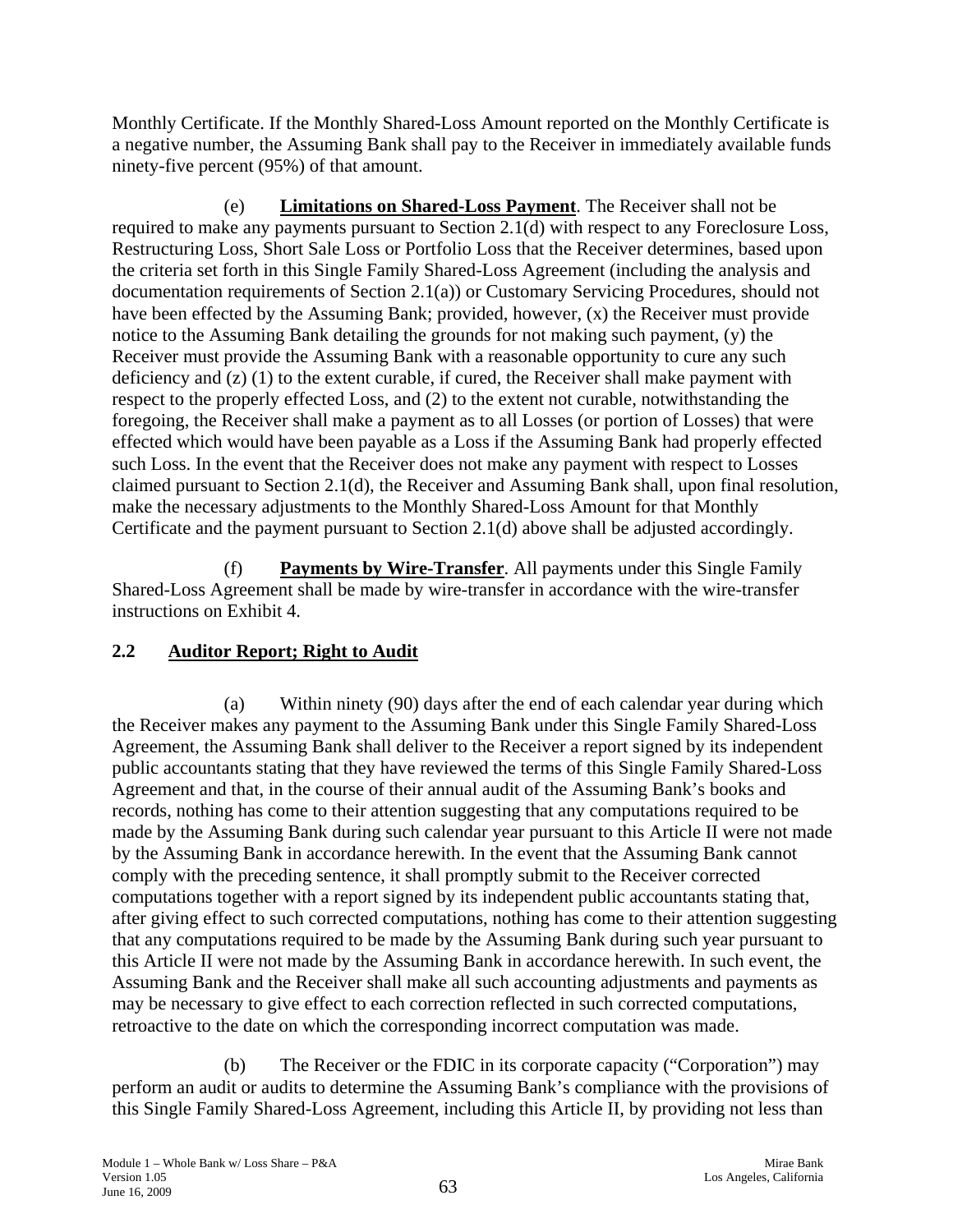ten (10) Business Days' prior written notice. Assuming Bank shall provide access to pertinent records and proximate working space in Assuming Bank's facilities. The scope and duration of any such audit shall be within the reasonable discretion of the Receiver or the Corporation, but shall in no event be administered in a manner that unreasonably interferes with the operation of the Assuming Bank's business. The Receiver or the Corporation, as the case may be, shall bear the expense of any such audit. In the event that any corrections are necessary as a result of such an audit or audits, the Assuming Bank and the Receiver shall make such accounting adjustments and payments as may be necessary to give retroactive effect to such corrections.

**2.3 Withholdings**. Notwithstanding any other provision in this Article II, the Receiver, upon the direction of the Director (or designee) of the Federal Deposit Insurance Corporation's Division of Resolutions and Receiverships, may withhold payment for any amounts included in a Monthly Certificate delivered pursuant to Section 2.1, if in its good faith and reasonable judgment there is a reasonable basis under the requirements of this Single Family Shared-Loss Agreement for denying the eligibility of an item for which reimbursement or payment is sought under such Section. In such event, the Receiver shall provide a written notice to the Assuming Bank detailing the grounds for withholding such payment. At such time as the Assuming Bank demonstrates to the satisfaction of the Receiver, in its reasonable judgment, that the grounds for such withholding of payment, or portion of payment, no longer exist or have been cured, then the Receiver shall pay the Assuming Bank the amount withheld which the Receiver determines is eligible for payment, within fifteen (15) Business Days.

**2.4 Books and Records**. The Assuming Bank shall at all times during the term of this Single Family Shared-Loss Agreement keep books and records sufficient to ensure and document compliance with the terms of this Single Family Shared-Loss Agreement, including but not limited to (a) documentation of alternatives considered with respect to defaulted loans or loans for which default is reasonably foreseeable, (b) documentation showing the calculation of loss for claims submitted to the Receiver, (c) retention of documents that support each line item on the loss claim forms, and (d) documentation with respect to the Recovery Amount on loans for which the Receiver has made a loss-share payment

**2.5 Information**. The Assuming Bank shall promptly provide to the Receiver such other information, including but not limited to, financial statements, computations, and bank policies and procedures, relating to the performance of the provisions of this Single Family Shared-Loss Agreement, as the Receiver may reasonably request from time to time.

**2.6 Tax Ruling**. The Assuming Bank shall not at any time, without the Receiver's prior written consent, seek a private letter ruling or other determination from the Internal Revenue Service or otherwise seek to qualify for any special tax treatment or benefits associated with any payments made by the Receiver pursuant to this Single Family Shared-Loss Agreement.

**2.7 Sale of Single Family Shared-Loss Loans**. The Receiver shall be relieved of its obligations with respect to a Single Family Shared-Loss Loan upon payment of a Foreclosure Loss amount or a Short Sale Loss amount with respect to such Single Family Shared-Loss Loan or upon the sale of a Single Family Shared-Loss Loan by Assuming Bank to a person or entity that is not an Affiliate; provided, however, that if the Receiver consents to the sale of any such Single Family Shared-Loss Loan, any loss on such sale shall be a Portfolio Loss. The Assuming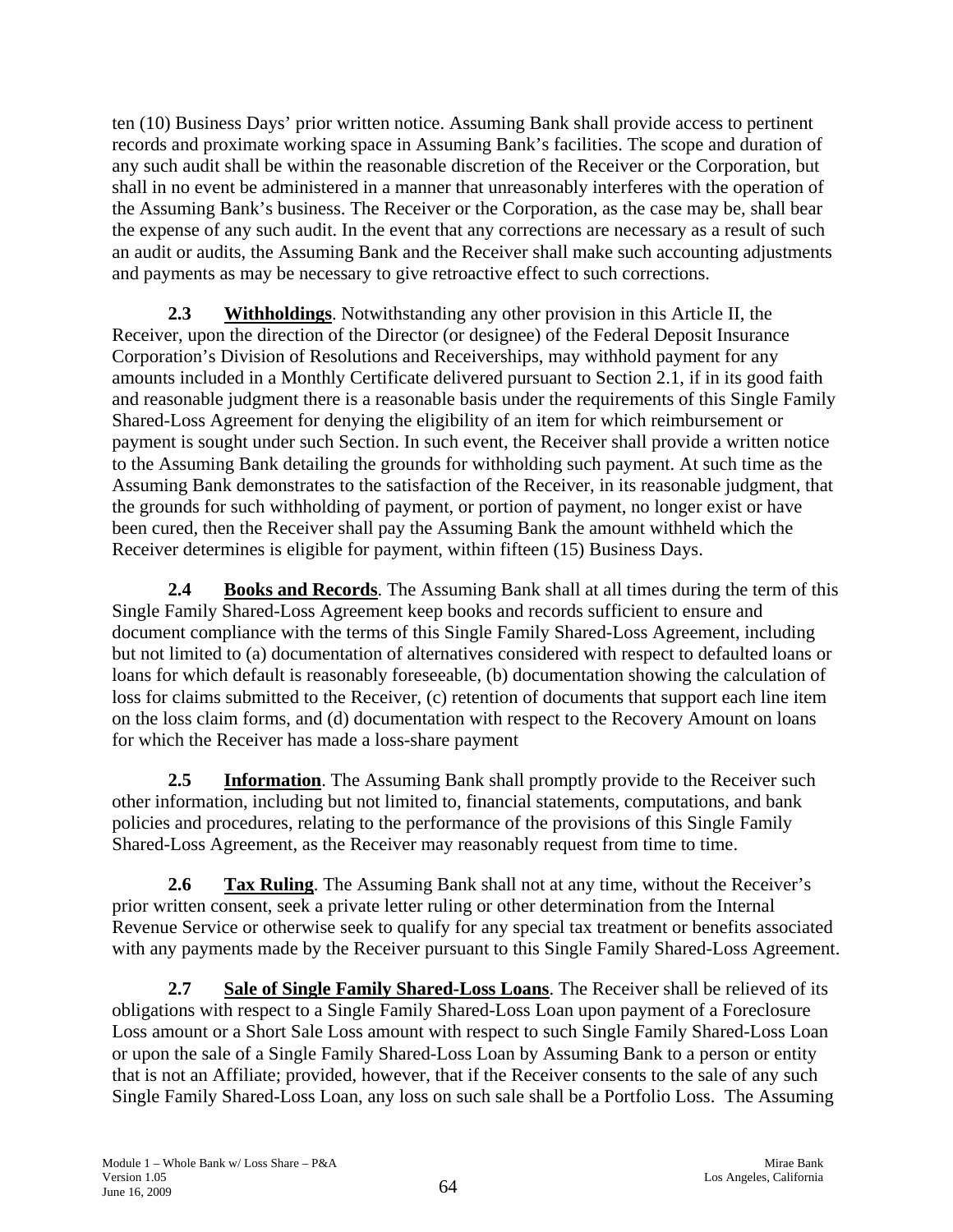Bank shall provide the Receiver with timely notice of any such sale. Notwithstanding the foregoing, a sale of the Single Family Shared-Loss Loan, for purposes of this Section 2.7, shall not be deemed to have occurred as the result of (i) any change in the ownership or control of Assuming Bank or the transfer of any or all of the Single Family Shared-Loss Loan(s) to any Affiliate of Assuming Bank, (ii) a merger by Assuming Bank with or into any other entity, (iii) a sale by Assuming Bank of all or substantially all of its assets.

## **ARTICLE III - RULES REGARDING THE ADMINISTRATION OF SINGLE FAMILY SHARED-LOSS LOANS**

**3.1 Agreement with Respect to Administration**. The Assuming Bank shall (and shall cause any of its Affiliates to which the Assuming Bank transfers any Single Family Shared-Loss Loans to) manage, administer, and collect the Single Family Shared-Loss Loans while owned by the Assuming Bank or any Affiliate thereof during the term of this Single Family Shared-Loss Agreement in accordance with the rules set forth in this Article III. The Assuming Bank shall be responsible to the Receiver in the performance of its duties hereunder and shall provide to the Receiver such reports as the Receiver reasonably deems advisable, including but not limited to the reports required by Sections 2.1, 2.2 and 3.3 hereof, and shall permit the Receiver to monitor the Assuming Bank's performance of its duties hereunder.

**3.2** Duties of the Assuming Bank. (a) In performance of its duties under this Article III, the Assuming Bank shall:

(i) manage and administer each Single Family Shared-Loss Loan in accordance with Assuming Bank's usual and prudent business and banking practices and Customary Servicing Procedures;

(ii) exercise its best business judgment in managing, administering and collecting amounts owed on the Single Family Shared-Loss Loans;

(iii) use commercially reasonable efforts to maximize Recoveries with respect to Losses on Single Family Shared-Loss Loans without regard to the effect of maximizing collections on assets held by the Assuming Bank or any of its Affiliates that are not Single Family Shared-Loss Loans;

(iv) retain sufficient staff (in Assuming Bank's discretion) to perform its duties hereunder; and

(v) other than as provided in Section 2.1(a), comply with the terms of the Modification Guidelines for any Single Family Shared-Loss Loans meeting the requirements set forth therein. For the avoidance of doubt, the Assuming Bank may propose exceptions to Exhibit 5 (the FDIC Loan Modification Program) for a group of Loans with similar characteristics, with the objectives of (1) minimizing the loss to the Assuming Bank and the FDIC and (2) maximizing the opportunity for qualified homeowners to remain in their homes with affordable mortgage payments.

(b) Any transaction with or between any Affiliate of the Assuming Bank with respect to any Single Family Shared-Loss Loan including, without limitation, the execution of any contract pursuant to which any Affiliate of the Assuming Bank will manage, administer or collect any of the Single Family Shared-Loss Loans will be provided to FDIC for informational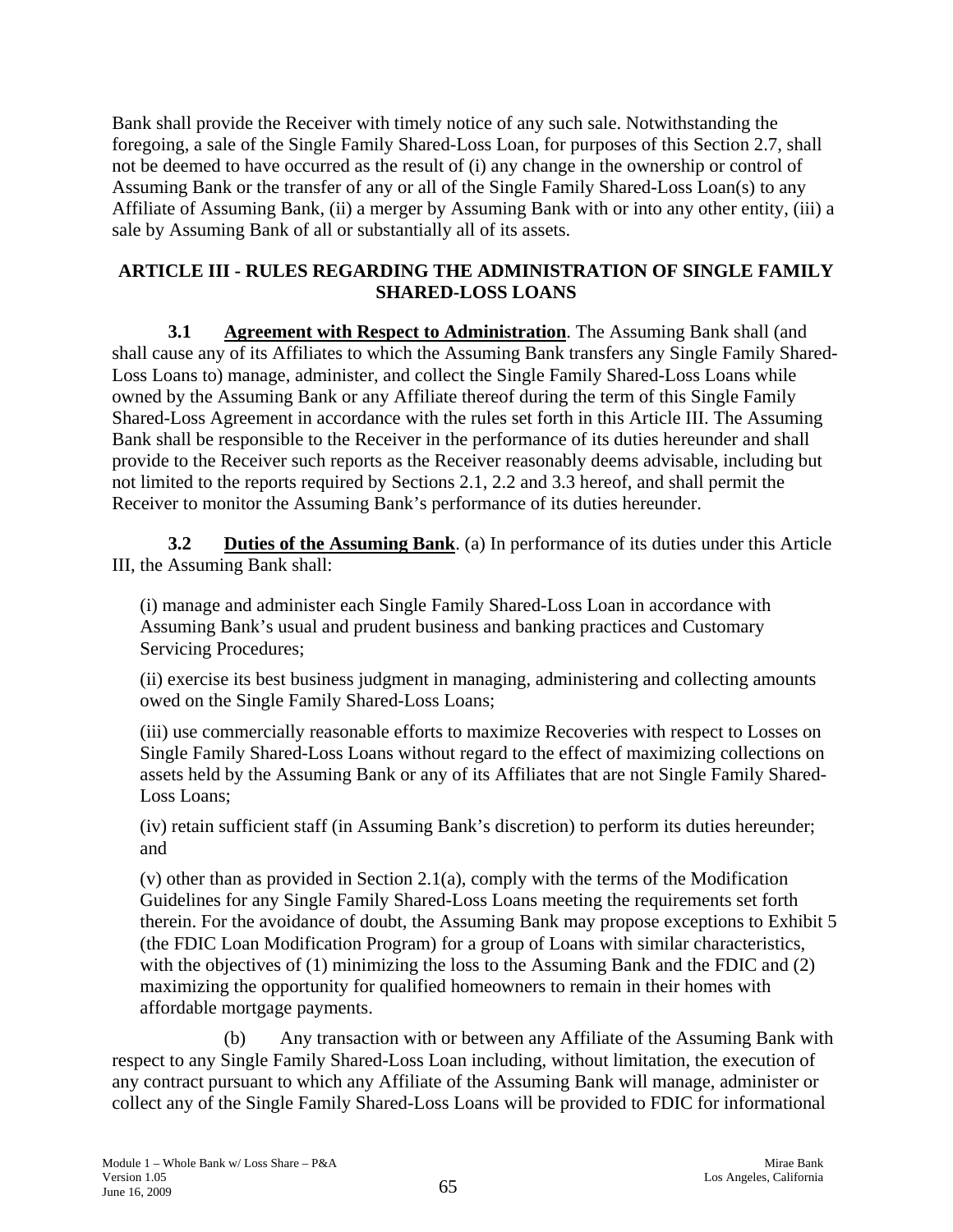purposes and if such transaction is not entered into on an arm's length basis on commercially reasonable terms such transaction shall be subject to the prior written approval of the Receiver.

**3.3 Shared-Loss Asset Records and Reports**. The Assuming Bank shall establish and maintain such records as may be appropriate to account for the Single Family Shared-Loss Loans in such form and detail as the Receiver may reasonably require, and to enable the Assuming Bank to prepare and deliver to the Receiver such reports as the Receiver may from time to time request regarding the Single Family Shared-Loss Loans and the Monthly Certificates required by Section 2.1 of this Single Family Shared-Loss Agreement.

## **3.4 Related Loans**.

(a) Assuming Bank shall use its best efforts to determine which loans are "Related Loans", as hereinafter defined. The Assuming Bank shall not manage, administer or collect any "Related Loan" in any manner that would have the effect of increasing the amount of any collections with respect to the Related Loan to the detriment of the Single Family Shared-Loss Loan to which such loan is related. A "Related Loan" means any loan or extension of credit held by the Assuming Bank at any time on or prior to the end of the Final Shared-Loss Month that is made to an Obligor of a Single Family Shared-Loss Loan.

(b) The Assuming Bank shall prepare and deliver to the Receiver with the Monthly Certificates for the calendar months ending June 30 and December 31, a schedule of all Related Loans on the Accounting Records of the Assuming Bank as of the end of each such semi-annual period.

**3.5 Legal Action; Utilization of Special Receivership Powers**. The Assuming Bank shall notify the Receiver in writing (such notice to be given in accordance with Article V below and to include all relevant details) prior to utilizing in any legal action any special legal power or right which the Assuming Bank derives as a result of having acquired an asset from the Receiver, and the Assuming Bank shall not utilize any such power unless the Receiver shall have consented in writing to the proposed usage. The Receiver shall have the right to direct such proposed usage by the Assuming Bank and the Assuming Bank shall comply in all respects with such direction. Upon request of the Receiver, the Assuming Bank will advise the Receiver as to the status of any such legal action. The Assuming Bank shall immediately notify the Receiver of any judgment in litigation involving any of the aforesaid special powers or rights.

**3.6** Third Party Servicer. The Assuming Bank may perform any of its obligations and/or exercise any of its rights under this Single Family Shared-Loss Agreement through or by one or more Third Party Servicers, who may take actions and make expenditures as if any such Third Party Servicer was the Assuming Bank hereunder (and, for the avoidance of doubt, such expenses incurred by any such Third Party Servicer on behalf of the Assuming Bank shall be included in calculating Losses to the extent such expenses would be included in such calculation if the expenses were incurred by Assuming Bank); provided, however, that the use thereof by the Assuming Bank shall not release the Assuming Bank of any obligation or liability hereunder.

# **ARTICLE IV – PORTFOLIO SALE**

# **4.1 Assuming Bank Portfolio Sales of Remaining Single Family Shared-Loss**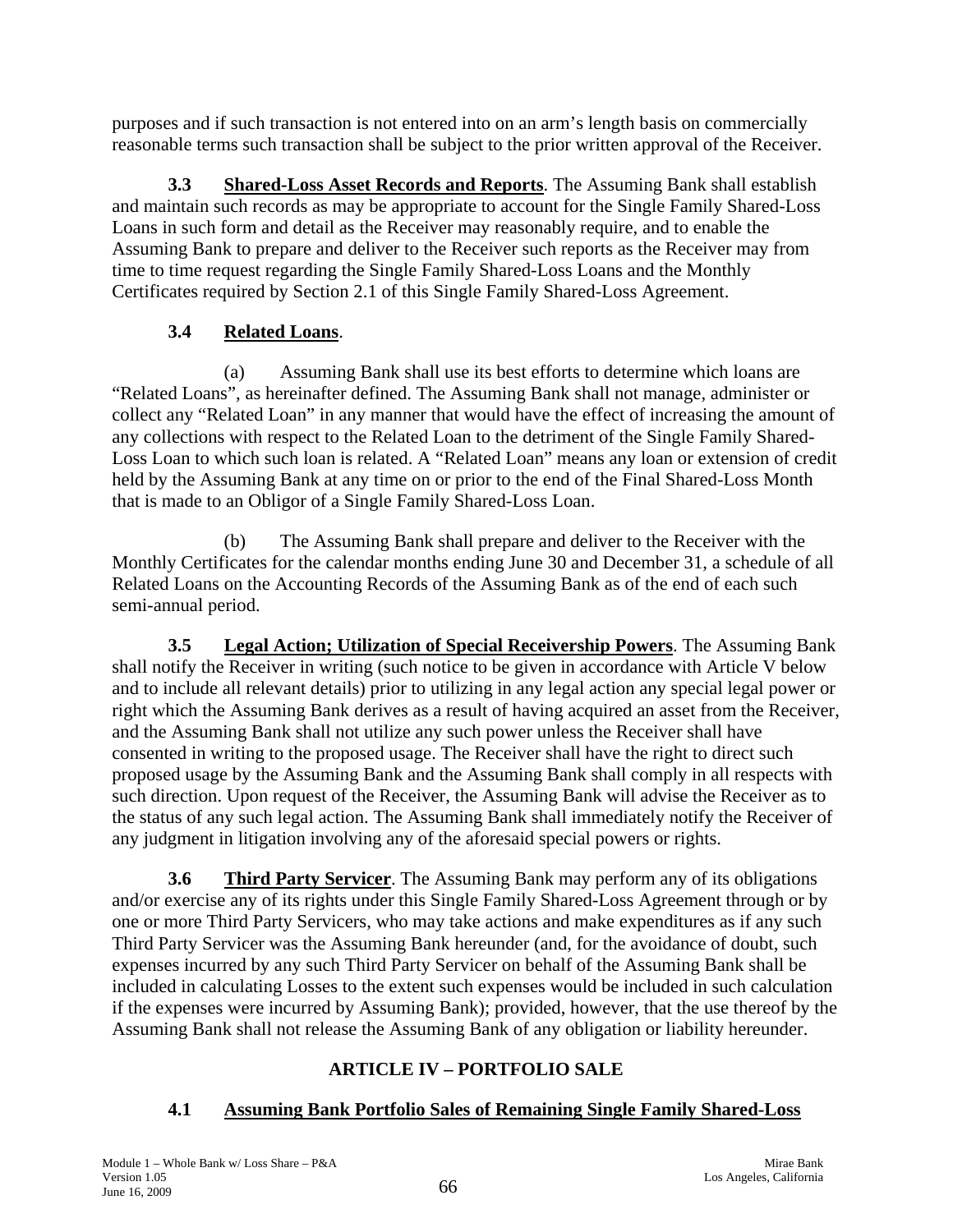**Loans**. The Assuming Bank shall have the right with the concurrence of the Receiver to liquidate for cash consideration, from time to time in one or more transactions, all or a portion of Single Family Shared-Loss Loans held by the Assuming Bank at any time prior to the Termination Date ("Portfolio Sales"). If the Assuming Bank exercises its option under this Section 4.1, it must give thirty (30) days notice in writing to the Receiver setting forth the details and schedule for the Portfolio Sale which shall be conducted by means of sealed bid sales to third parties, not including any of the Assuming Bank's affiliates, contractors, or any affiliates of the Assuming Bank's contractors. Sales of Restructured Loans shall be sold in a separate pool from Single Family Shared-Loss Loans not restructured. The Receiver's review of the Assuming Bank's proposed Portfolio Sale will be considered in a timely fashion and approval will not be unreasonably withheld, delayed or conditioned.

## **4.2 Assuming Bank's Liquidation of Remaining Single Family Shared-Loss**

**Loans**. In the event that the Assuming Bank does not conduct a Portfolio Sale pursuant to Section 4.1, the Receiver shall have the right, exercisable in its sole and absolute discretion, to require the Assuming Bank to liquidate for cash consideration, any Single Family Shared-Loss Loans held by the Assuming Bank at any time after the date that is six months prior to the Termination Date. If the Receiver exercises its option under this Section 4.2, it must give notice in writing to the Assuming Bank, setting forth the time period within which the Assuming Bank shall be required to liquidate the Single Family Shared-Loss Loans. The Assuming Bank will comply with the Receiver's notice and must liquidate the Single Family Shared-Loss Loans as soon as reasonably practicable by means of sealed bid sales to third parties, not including any of the Assuming Bank's affiliates, contractors, or any affiliates of the Assuming Bank's contractors. The selection of any financial advisor or other third party broker or sales agent retained for the liquidation of the remaining Single Family Shared-Loss Loans pursuant to this Section shall be subject to the prior approval of the Receiver, such approval not to be unreasonably withheld, delayed or conditioned.

**4.3 Calculation of Sale Gain or Loss**. For Single Family Shared-Loss Loans that are not Restructured Loans gain or loss on the sales under Section 4.1 or Section 4.2 will be calculated as the sale price received by the Assuming Bank less the unpaid principal balance of the remaining Single Family Shared-Loss Loans. For any Restructured Loan included in the sale gain or loss on sale will be calculated as (a) the sale price received by the Assuming Bank less (b) the net present value of estimated cash flows on the Restructured Loan that was used in the calculation of the related Restructuring Loss plus (c) Loan principal payments collected by the Assuming Bank from the date the Loan was restructured to the date of sale. (See Exhibit 2d for example calculation).

## **ARTICLE V -- LOSS-SHARING NOTICES GIVEN TO RECEIVER AND PURCHASER**

All notices, demands and other communications hereunder shall be in writing and shall be delivered by hand, or overnight courier, receipt requested, addressed to the parties as follows:

| If to Receiver, to: | <b>Federal Deposit Insurance Corporation as Receiver</b> |
|---------------------|----------------------------------------------------------|
|                     | for Mirae Bank                                           |
|                     | Division of Resolutions and Receiverships                |
|                     | 550 17th Street, N.W.                                    |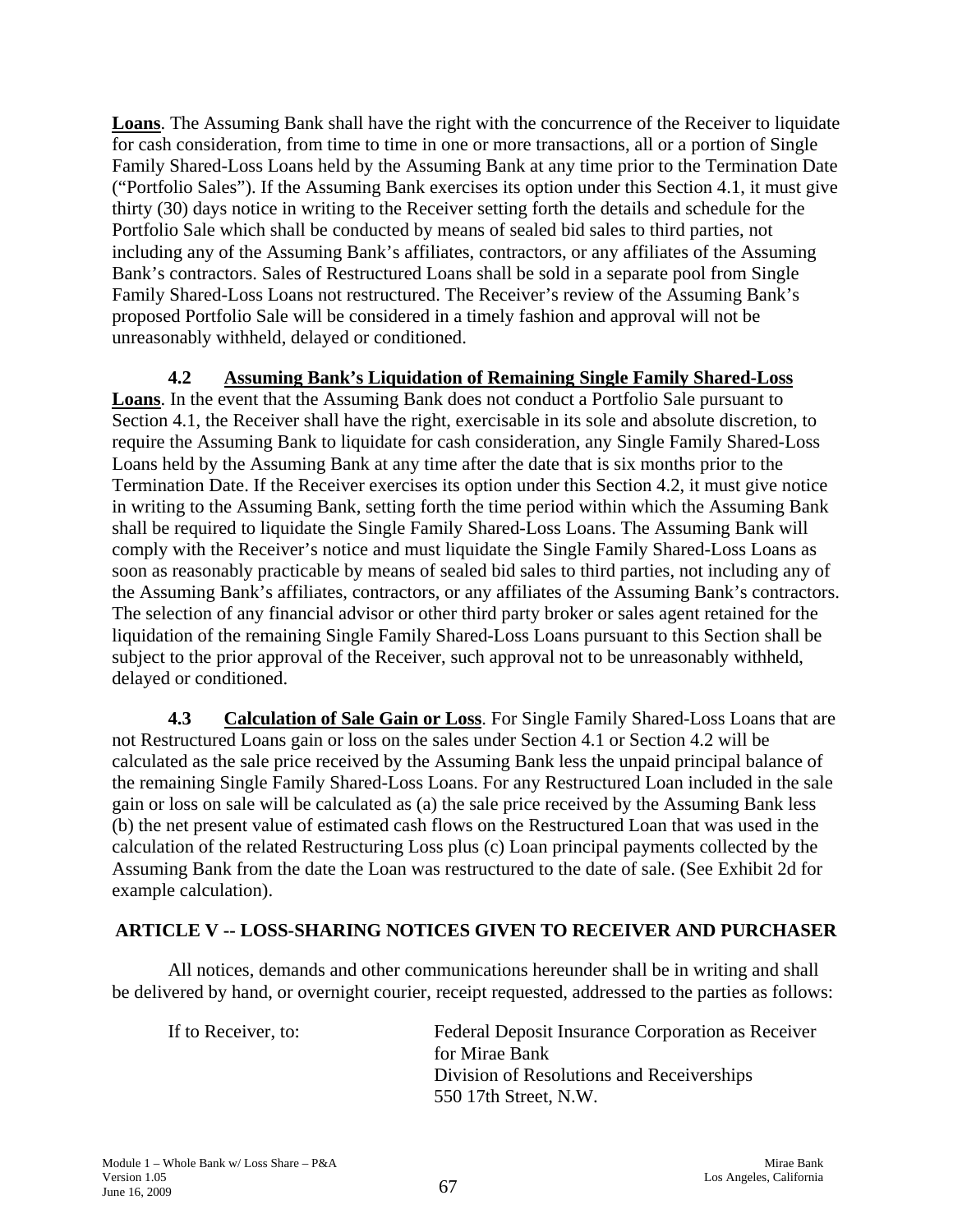Washington, D.C. 20429 Attention: Ralph Malami, Manager, Capital Markets

with a copy to: Federal Deposit Insurance Corporation as Receiver for Mirae Bank RoomE7056 3501 Fairfax Drive, Arlington, VA 2226 Attn: Special Issues Unit

With respect to a notice under Section 3.5 of this Single Family Shared-Loss Agreement, copies of such notice shall be sent to:

> Federal Deposit Insurance Corporation Legal Division 1601 Bryan St. Dallas, Texas 75201 Attention: Regional Counsel (Litigation Branch)

If to Assuming Bank, to:

Wilshire State Bank 3200 Wilshire Blvd. Suite 1400 Los Angeles, California 90010

Attention:  $\bigwedge$   $\bigwedge$ with a copy to:  $Jocenne$ Len à 90010

Such Persons and addresses may be changed from time to time by notice given pursuant to the provisions ofthis Article V. Any notice, demand or other communication delivered pursuant to the provisions of this Article IV shall be deemed to have been given on the date actually received.

### ARTICLE VI-- MISCELLANEOUS

6.1. Expenses. Except as otherwise expressly provided herein, all costs and expenses incurred by or on behalf ofa party hereto in connection with this Single Family Shared-Loss Agreement shall be borne by such party whether or not the transactions contemplated herein shall be consummated.

6.2 Successors and Assigns; Specific Performance. All terms and provisions of this Single Family Shared-Loss Agreement shall be binding upon and shall inure to the benefit of the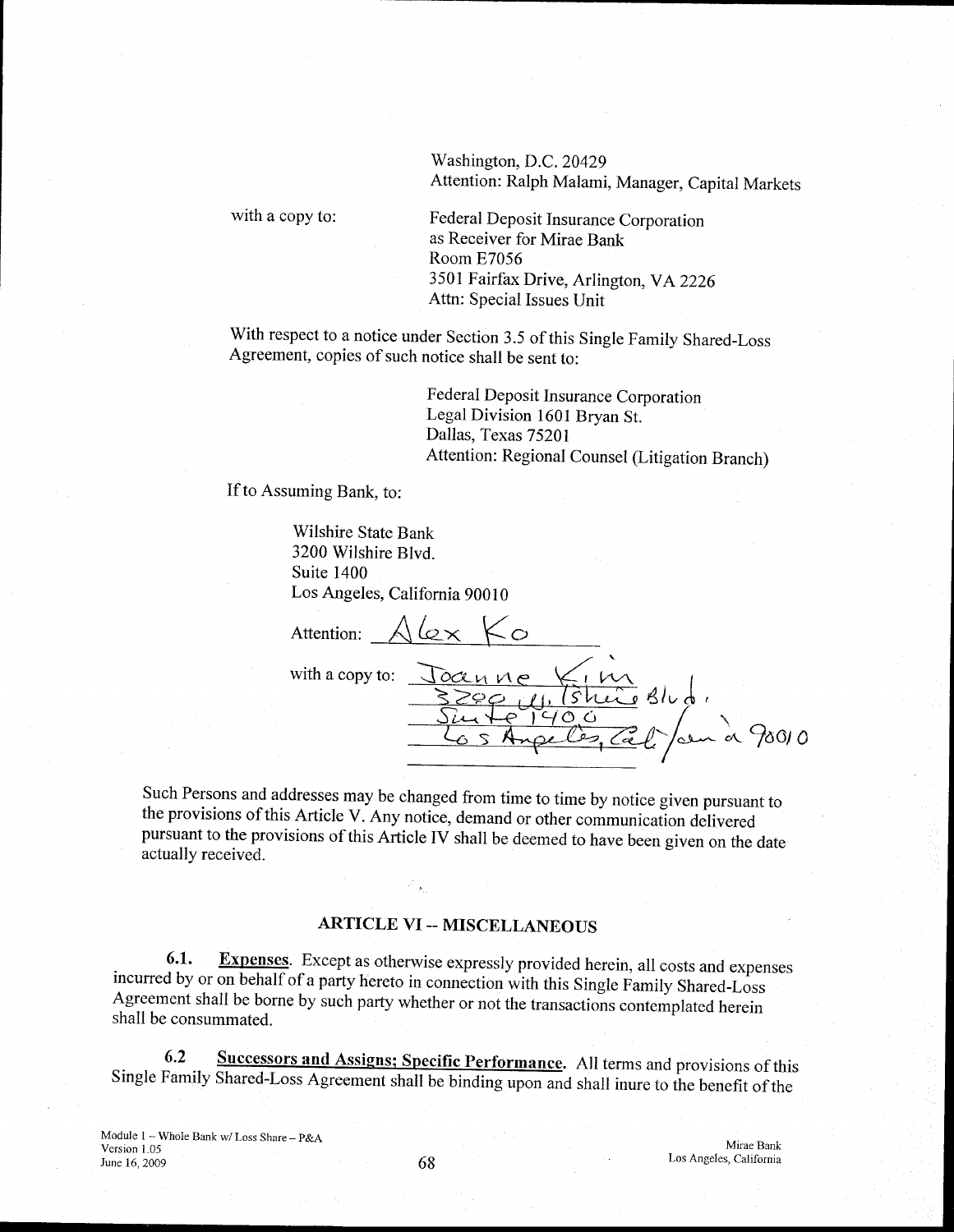parties hereto only; provided, however, that, Receiver may assign or otherwise transfer this Single Family Shared-Loss Agreement (in whole or in part) to the Federal Deposit Insurance Corporation in its corporate capacity without the consent of Assuming Bank. Notwithstanding anything to the contrary contained in this Single Family Shared-Loss Agreement, except as is expressly permitted in this Section 6.2, Assuming Bank may not assign or otherwise transfer this Single Family Shared-Loss Agreement (in whole or in part) without the prior written consent of the Receiver, which consent may be granted or withheld by the Receiver in its sole discretion, and any attempted assignment or transfer in violation of this provision shall be void *ab initio.*  For the avoidance of doubt, a merger or consolidation of the Assuming Bank with and into another financial institution, the sale of all or substantially all of the assets of the Assuming Bank to another financial institution constitutes the transfer of this Single Family Shared-Loss Agreement which requires the consent of the Receiver. No Loss shall be recognized as a result of any accounting adjustments that are made due to any such merger, consolidation or sale consented to by the FDIC.

**6.3 Governing Law**. This Single Family Shared-Loss Agreement shall be construed in accordance with federal law, or, if there is no applicable federal law, the laws of the State of New York, without regard to any rule of conflict of law that would result in the application of the substantive law of any jurisdiction other than the State of New York.

**6.4 WAIVER OF JURY TRIAL**. EACH PARTY HERETO HEREBY IRREVOCABLY AND UNCONDITIONALLY WAIVES ALL RIGHT TO TRIAL BY JURY IN OR TO HAVE A JURY PARTICIPATE IN RESOLVING ANY DISPUTE, ACTION, PROCEEDING OR COUNTERCLAIM, WHETHER SOUNDING IN CONTRACT, TORT OR OTHERWISE, ARISING OUT OF OR RELATING TO OR IN CONNECTION WITH THIS SINGLE FAMILY SHARED-LOSS AGREEMENT OR ANY OF THE TRANSACTIONS CONTEMPLATED HEREBY.

**6.5 Captions**. All captions and headings contained in this Single Family Shared-Loss Agreement are for convenience of reference only and do not form a part of, and shall not affect the meaning or interpretation of, this Single Family Shared-Loss Agreement.

**6.6 Entire Agreement; Amendments**. This Single Family Shared-Loss Agreement, along with the Commercial Shared-Loss Agreement and the Purchase and Assumption Agreement, including the Exhibits and any other documents delivered pursuant hereto or thereto, embody the entire agreement of the parties with respect to the subject matter hereof, and supersede all prior representations, warranties, offers, acceptances, agreements and understandings, written or oral, relating to the subject matter herein. This Single Family Shared-Loss Agreement may be amended or modified or any provision thereof waived only by a written instrument signed by both parties or their respective duly authorized agents.

**6.7 Severability**. Whenever possible, each provision of this Single Family Shared-Loss Agreement shall be interpreted in such manner as to be effective and valid under applicable law, but if any provision of this Single Family Shared-Loss Agreement is held to be prohibited by or invalid, illegal or unenforceable under applicable law, such provision shall be construed and enforced as if it had been more narrowly drawn so as not to be prohibited, invalid, illegal or unenforceable, and the validity, legality and enforceability of the remainder of such provision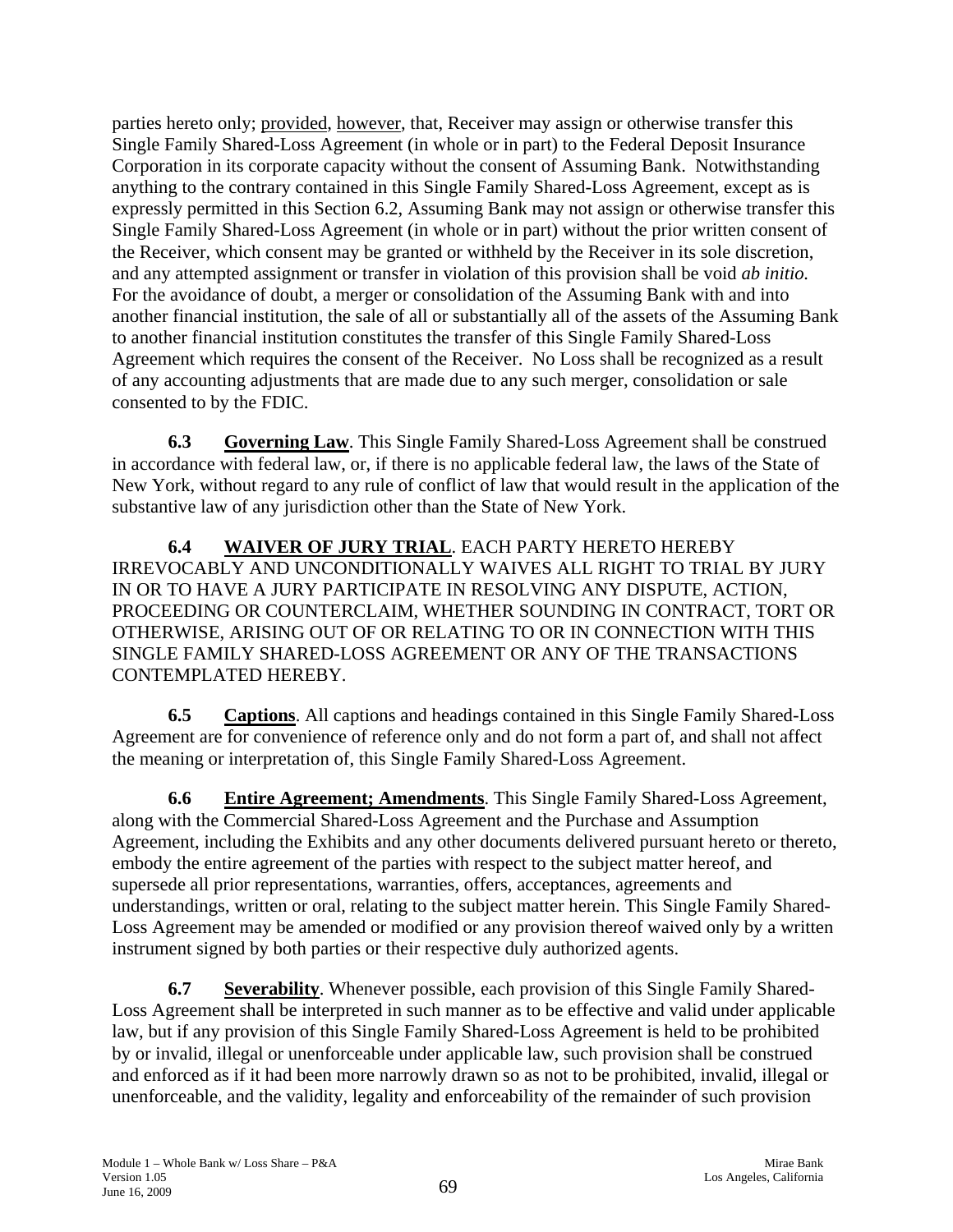and the remaining provisions of this Single Family Shared-Loss Agreement shall not in any way be affected or impaired thereby.

**6.8 No Third Party Beneficiary.** This Single Family Shared-Loss Agreement and the Exhibits hereto are for the sole and exclusive benefit of the parties hereto and their respective permitted successors and permitted assigns and there shall be no other third party beneficiaries, and nothing in this Single Family Shared-Loss Agreement or the Exhibits shall be construed to grant to any other Person any right, remedy or Claim under or in respect of this Single Family Shared-Loss Agreement or any provision hereof.

# **6.9 Reserved.**

**6.10 Consent**. Except as otherwise provided herein, when the consent of a party is required herein, such consent shall not be unreasonably withheld or delayed.

**6.11 Rights Cumulative.** Except as otherwise expressly provided herein, the rights of each of the parties under this Single Family Shared-Loss Agreement are cumulative, may be exercised as often as any party considers appropriate and are in addition to each such party's rights under the Purchase and Sale Agreement and any of the related agreements or under law. Except as otherwise expressly provided herein, any failure to exercise or any delay in exercising any of such rights, or any partial or defective exercise of such rights, shall not operate as a waiver or variation of that or any other such right.

# **ARTICLE VII DISPUTE RESOLUTION**

# **Section 7.1 Dispute Resolution Procedures.**

(a) In the event a dispute arises about the interpretation, application, calculation of Loss, or calculation of payments or otherwise with respect to this Single Family Shared-Loss Agreement ("SF Shared-Loss Dispute Item"), then the Receiver and the Assuming Bank shall make every attempt in good faith to resolve such items within sixty (60) days following the receipt of a written description of the SF Shared-Loss Dispute Item, with notification of the possibility of taking the matter to arbitration (the date on which such 60-day period expires, or any extension of such period as the parties hereto may mutually agree to in writing, herein called the "Resolution Deadline Date"). If the Receiver and the Assuming Bank resolve all such items to their mutual satisfaction by the Resolution Deadline Date, then within thirty (30) days following such resolution, any payment arising out such resolution shall be made arising from the settlement of the SF Shared-Loss Dispute.

(b) If the Receiver and the Assuming Bank fail to resolve any outstanding SF Shared-Loss Dispute Items by the Resolution Deadline Date, then either party may notify the other of its intent to submit the SF Shared-Loss Dispute Item to arbitration pursuant to the provisions of this Article VII. Failure of either party to notify the other of its intent to submit any unresolved SF Shared-Loss Dispute Item to arbitration within thirty (30) days following the Resolution Deadline Date (the date on which such thirty (30) day period expires is herein called the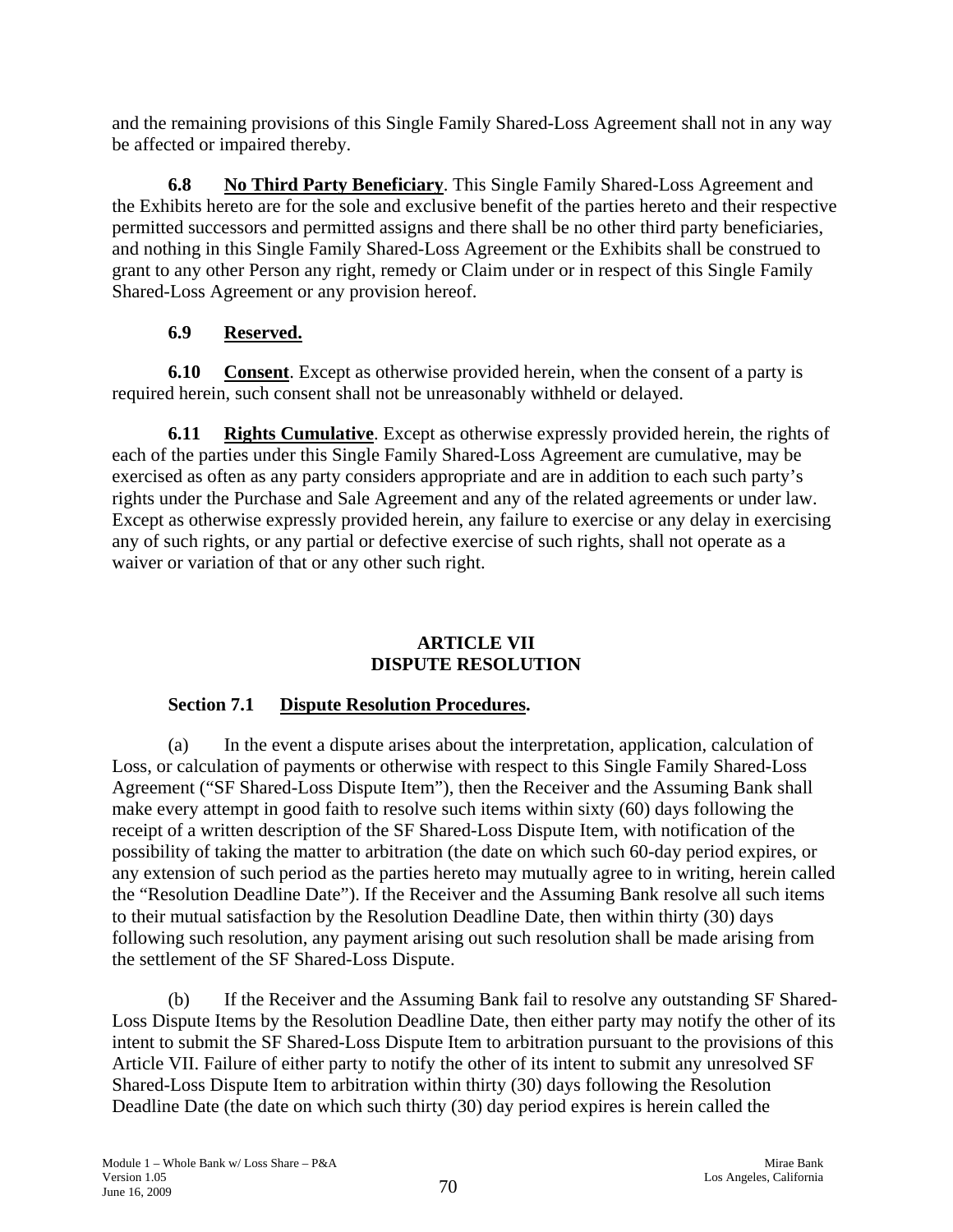"Arbitration Deadline Date") shall be deemed an acceptance of such SF Shared-Loss Dispute not submitted to arbitration, as well as a waiver of the submitting party's right to dispute such nonsubmitted SF Shared-Loss Dispute Item but not a waiver of any similar claim which may arise in the future.

(c) If a SF Shared-Loss Dispute Item is submitted to arbitration, it shall be governed by the rules of the American Arbitration Association (the "AAA"), except as otherwise provided herein. Either party may submit a matter for arbitration by delivering a notice, prior to the Arbitration Deadline Date, to the other party in writing setting forth:

> (i) A brief description of each SF Shared-Loss Dispute Item submitted for arbitration;

(ii) A statement of the moving party's position with respect to each SF Shared-Loss Dispute Item submitted for arbitration;

(iii) The value sought by the moving party, or other relief requested regarding each SF Shared-Loss Dispute Item submitted for arbitration, to the extent reasonably calculable; and

(iv) The name and address of the arbiter selected by the moving party (the "Moving Arbiter"), who shall be a neutral, as determined by the AAA.

Failure to adequately include any information above shall not be deemed to be a waiver of the parties right to arbitrate so long as after notification of such failure the moving party cures such failure as promptly as reasonably practicable.

(d) The non-moving party shall, within thirty (30) days following receipt of a notice of arbitration pursuant to this Section 6.1, deliver a notice to the moving party setting forth:

> (i) The name and address of the arbiter selected by the non-moving party (the "Respondent Arbiter"), who shall be a neutral, as determined by the AAA;

> (ii) A statement of the position of the respondent with respect to each Dispute Item; and

> (iii) The ultimate resolution sought by the respondent or other relief, if any, the respondent deems is due the moving party with respect to each SF Shared-Loss Dispute Item.

Failure to adequately include any information above shall not be deemed to be a waiver of the non-moving party's right to defend such arbitration so long as after notification of such failure the non-moving party cures such failure as promptly as reasonably practicable

(e) The Moving Arbiter and Respondent Arbiter shall select a third arbiter from a list furnished by the American Arbitration Association (the "AAA"). In accordance with the rules of the AAA, the three (3) arbiters shall constitute the arbitration panel for resolution of each SF Loss-Share Dispute Item. The concurrence of any two (2) arbiters shall be deemed to be the decision of the arbiters for all purposes hereunder. The arbitration shall proceed on such time schedule and in accordance with the Rules of Commercial Arbitration of the AAA then in effect, as modified by this Section 7.1. The arbitration proceedings shall take place at such location as the parties thereto may mutually agree, but if they cannot agree, then they will take place at the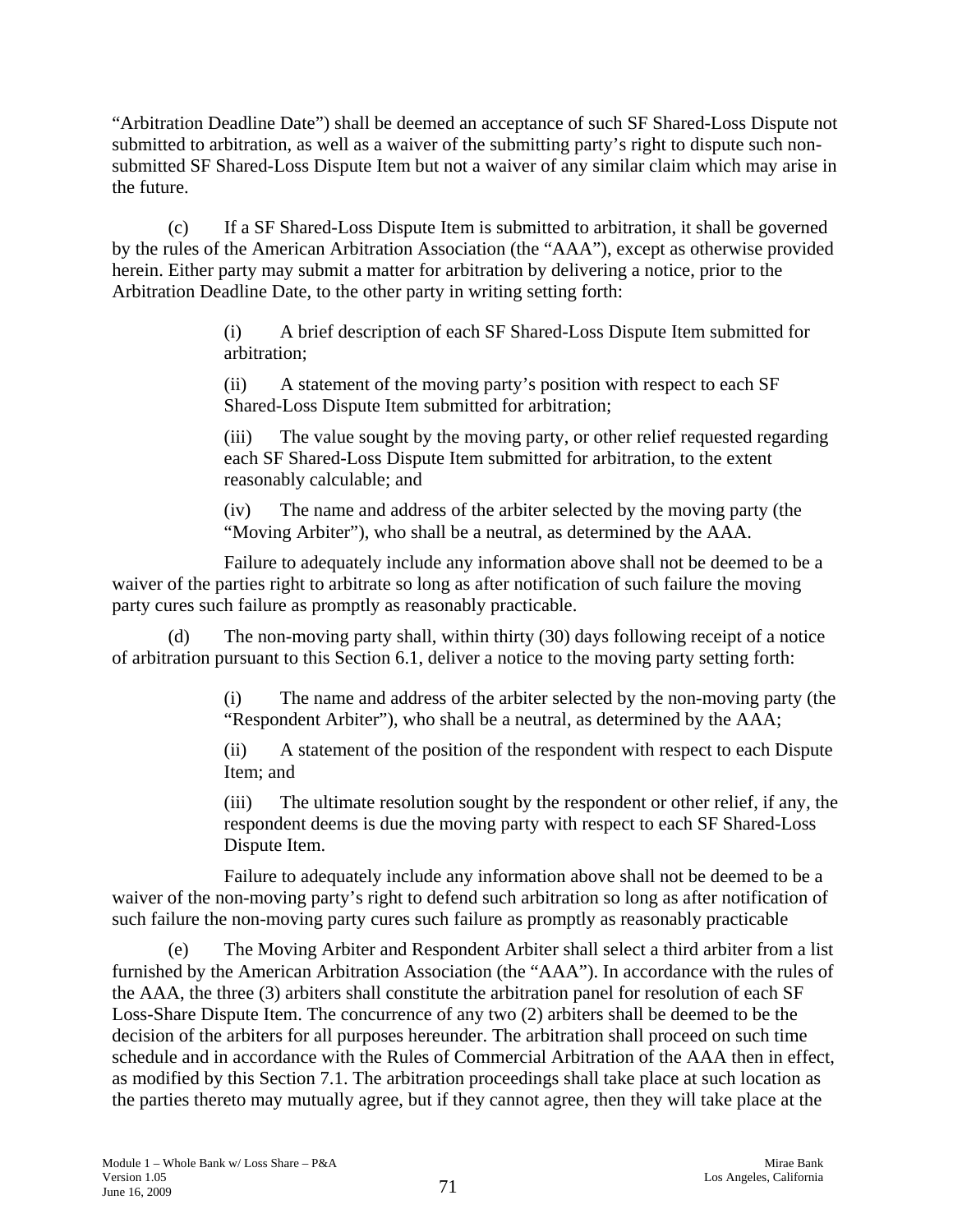offices of the Corporation in Washington, DC, or Arlington, Virginia.

(f) The Receiver and Assuming Bank shall facilitate the resolution of each outstanding SF Shared-Loss Dispute Item by making available in a prompt and timely manner to one another and to the arbiters for examination and copying, as appropriate, all documents, books, and records under their respective control and that would be discoverable under the Federal Rules of Civil Procedure.

(g) The arbiters designated pursuant to subsections (c), (d) and (e) hereof shall select, with respect to each Dispute Item submitted to arbitration pursuant to this Section 7.1, either (i) the position and relief submitted by the Assuming Bank with respect to each SF Shared-Loss Dispute Item, or (ii) the position and relief submitted by the Receiver with respect to each SF Shared-Loss Dispute Item, in either case as set forth in its respective notice of arbitration. The arbiters shall have no authority to select a value for each Dispute Item other than the determination set forth in Section 7.1(c) and Section 7.1(d). The arbitration shall be final, binding and conclusive on the parties.

(h) Any amounts ultimately determined to be payable pursuant to such award shall bear interest at the Settlement Interest Rate from and including the date specified for the arbiters decisions specified in this Section 7.1, without regard to any extension of the finality of such award, to but not including the date paid. All payments required to be made under this Section 7.1 shall be made by wire transfer.

(i) For the avoidance of doubt, to the extent any notice of a SF Shared-Loss Dispute Item(s) is provided prior to the Termination Date, the terms of this Single Family Shared-Loss Agreement shall remain in effect with respect to the Single Family Shared-Loss Loans that are the subject of such SF Shared-Loss Dispute Item(s) until such time as any such dispute is finally resolved.

**Section 7.2 Fees and Expenses of Arbiters.** The aggregate fees and expenses of the arbiters shall be shall be borne equally by the parties. The parties shall the aggregate fees and expenses within thirty (30) days after receipt of the written decision of the arbiters (unless the arbiters agree in writing on some other payment schedule).

Exhibit 1

# **Monthly Certificate**

# **SEE FOLLOWING PAGE**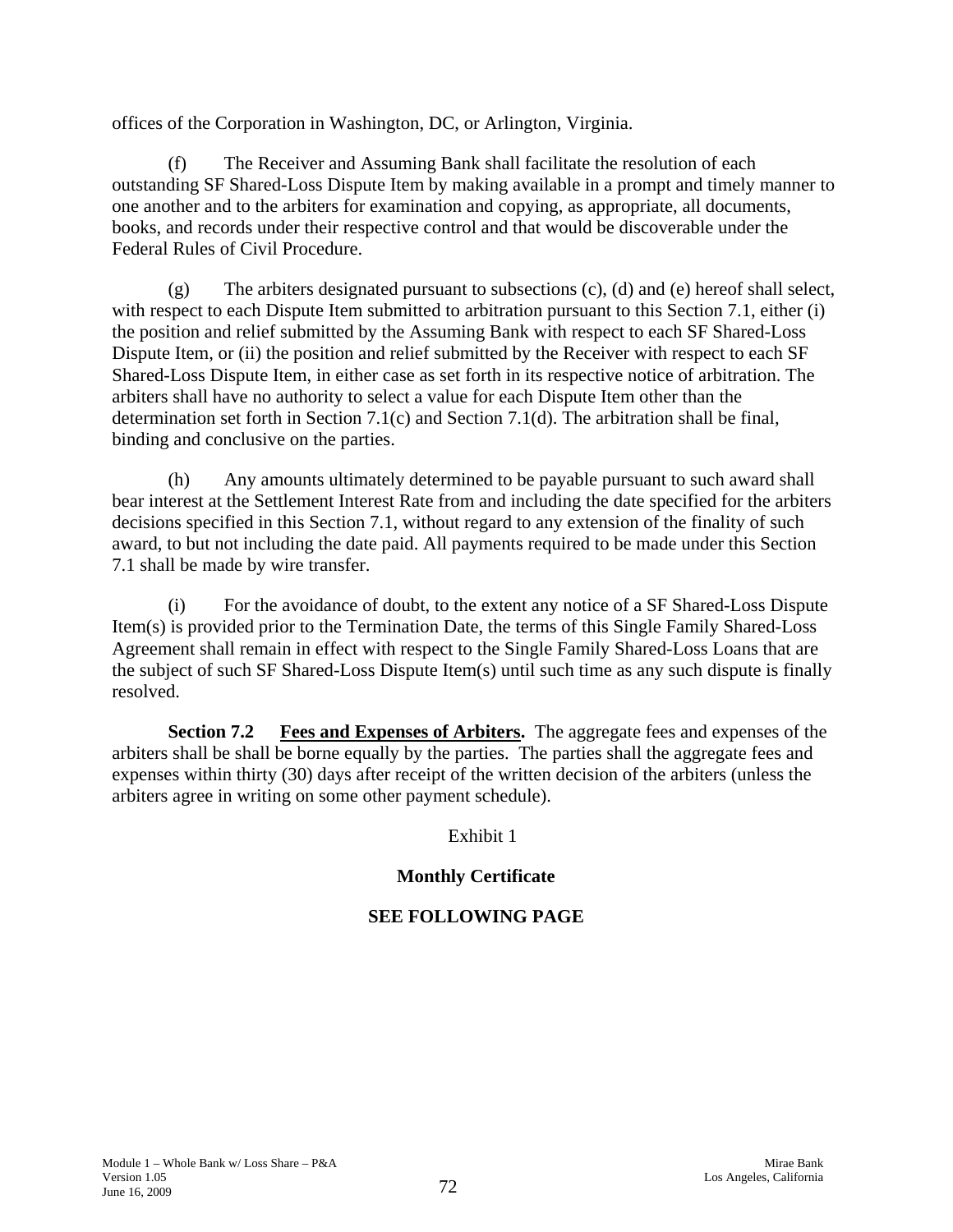| <b>PART 1 - CURRENT MONTH NET LOSS</b> |                      |            |                                   |                             |                             |
|----------------------------------------|----------------------|------------|-----------------------------------|-----------------------------|-----------------------------|
|                                        |                      |            |                                   |                             |                             |
|                                        |                      |            | <b>Specify loss type</b>          |                             |                             |
| <b>MONTH ENDED:</b>                    | [input report month] |            | as Foreclosure,<br>or Short-Sale. |                             |                             |
| <b>Losses</b>                          |                      |            |                                   |                             |                             |
|                                        |                      | Loss       |                                   |                             |                             |
| Loan No.                               | Loss Type            | Amount     |                                   |                             |                             |
|                                        |                      |            |                                   |                             |                             |
|                                        |                      |            |                                   |                             |                             |
|                                        |                      |            |                                   |                             |                             |
|                                        |                      |            |                                   | <b>Loss Amount</b>          | <b>Loss Month is</b>        |
|                                        |                      |            |                                   | is the amount               | the reporting               |
| <b>TOTAL</b>                           |                      | XX         | A                                 | of Loss                     | month in<br>which the       |
|                                        |                      |            |                                   | incurred and<br>reported on | Loss was                    |
|                                        |                      |            |                                   | the loan in a               | reported.                   |
| <b>Recoveries</b>                      |                      |            |                                   | ×                           |                             |
|                                        |                      | Recovery   | $Loss \nightharpoonup$            | Loss                        |                             |
| Loan No.                               |                      | Amount     | Amount                            | Month                       |                             |
|                                        |                      |            |                                   |                             |                             |
|                                        |                      |            |                                   |                             |                             |
|                                        |                      |            |                                   |                             |                             |
|                                        |                      |            |                                   |                             |                             |
|                                        |                      |            |                                   |                             |                             |
|                                        |                      |            |                                   |                             |                             |
| <b>TOTAL</b>                           |                      | XX         | $\mathsf B$                       |                             |                             |
|                                        |                      |            |                                   |                             |                             |
| <b>Net Losses</b>                      |                      | XX         | $C = A - B$                       |                             |                             |
| (Recoveries)                           |                      |            |                                   |                             |                             |
|                                        |                      |            |                                   |                             |                             |
|                                        |                      |            |                                   |                             | If Col. D minus Col. E is   |
|                                        |                      |            |                                   |                             | less than zero, enter zero. |
| <b>PART 2 - FIRST LOSS TEST</b>        |                      |            |                                   |                             |                             |
|                                        |                      |            |                                   | Col. D - Col.               |                             |
|                                        |                      | Col. D     | Col. E                            | Е                           |                             |
|                                        |                      | Cumulative |                                   | Cumulative                  |                             |
|                                        |                      | Loss       | First Loss                        | Shared-Loss                 |                             |
|                                        |                      | Amount     | Tranche                           | Amount                      |                             |
|                                        |                      |            |                                   |                             |                             |
| Balance, beginning of month            |                      | XX         | XX                                | XX                          | $\mathsf F$                 |
| Current month Net Losses (from Part 1) |                      | XX         |                                   |                             |                             |
| Balance, end of month                  |                      | XX         | XX                                | XX                          | G                           |
|                                        |                      |            |                                   |                             |                             |
|                                        |                      |            |                                   |                             |                             |
| Shared Loss Amount                     |                      |            |                                   | XX                          | $G - F$                     |
| Times Loss Share percentage            |                      |            |                                   | 80%                         |                             |
|                                        |                      |            |                                   |                             |                             |
| Amount due from (to) FDIC as Receiver  |                      |            |                                   | <u>XX</u>                   |                             |
|                                        |                      |            |                                   |                             |                             |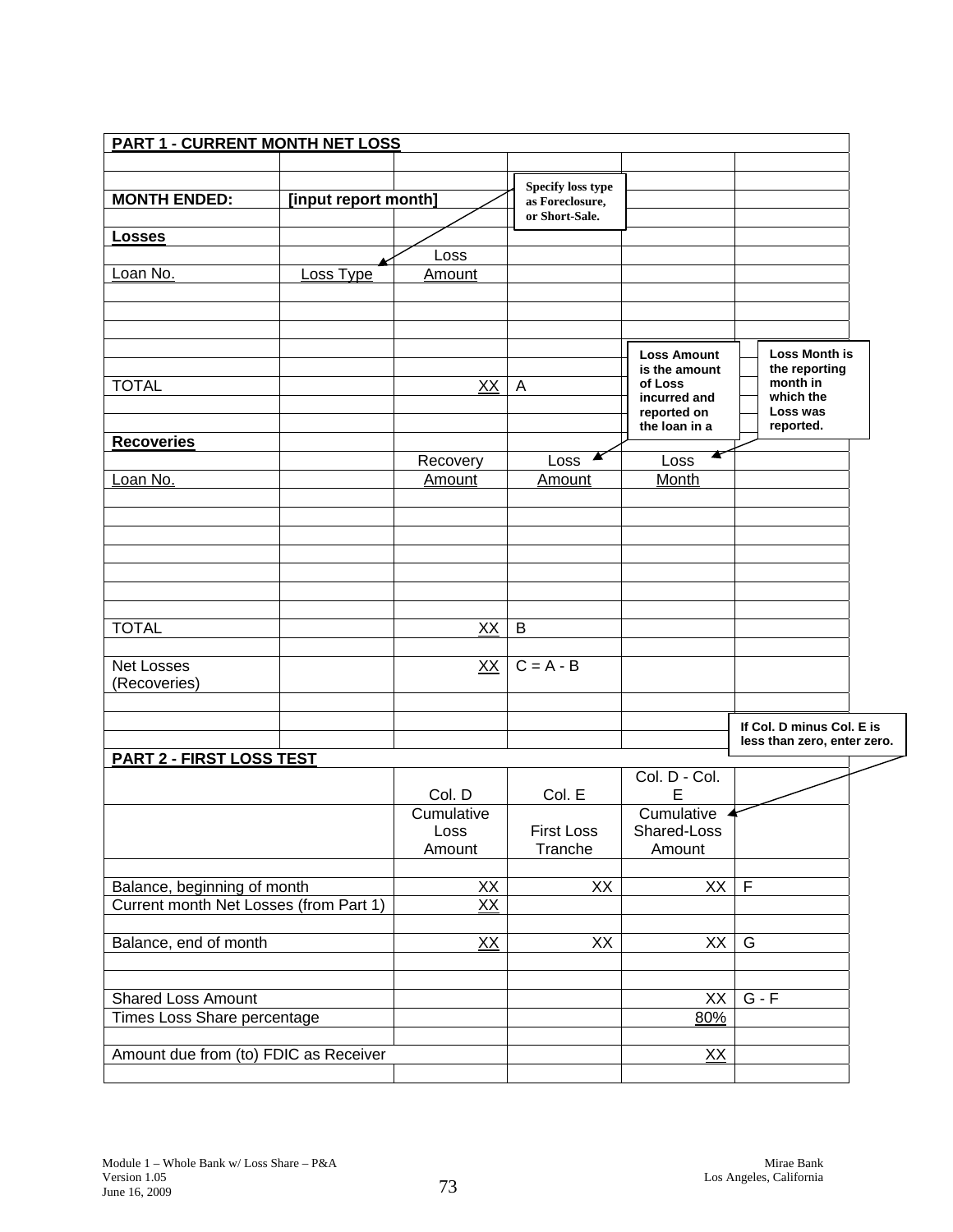| Pursuant to Section 2.1 of the Single Family Shared-Loss Agreement, the undersigned hereby certifies |  |  |  |  |
|------------------------------------------------------------------------------------------------------|--|--|--|--|
| the information on this Certificate is true, complete and correct.                                   |  |  |  |  |
| <b>OFFICER SIGNATURE</b>                                                                             |  |  |  |  |
| <b>TITLE</b><br><b>OFFICER NAME:</b>                                                                 |  |  |  |  |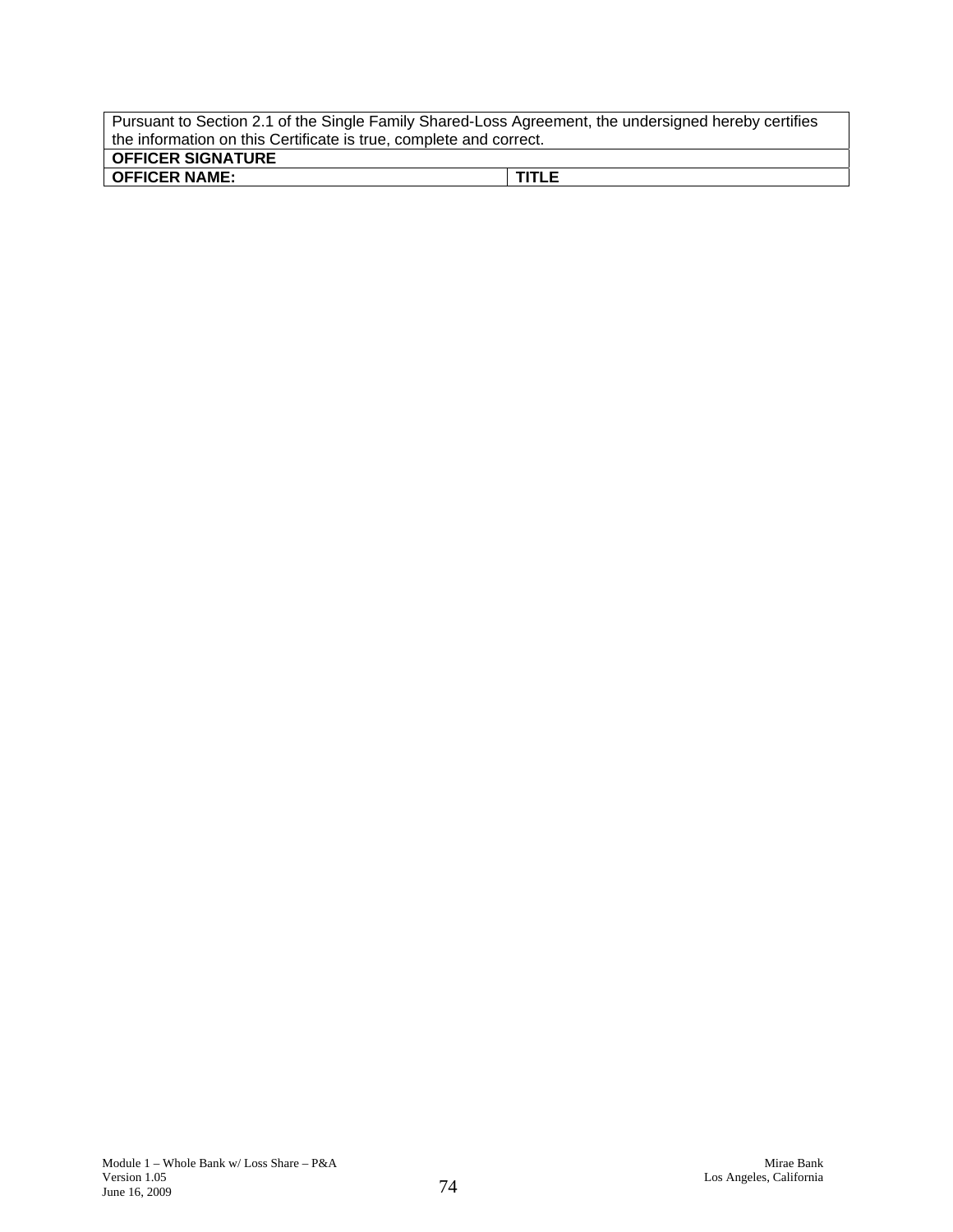## **Exhibit 2a**

This exhibit contains three versions of the loss share calculation for foreclosure, plus explanatory notes.

### **Exhibit 2a(1) CALCULATION OF FORECLOSURE LOSS Foreclosure Occurred Prior to Loss Share Agreement**

|    | 1 Shared-Loss Month<br>2 Loan no:<br>3 REO #              | May-09<br>364574<br>621 |
|----|-----------------------------------------------------------|-------------------------|
|    | 4 Foreclosure date                                        | 12/18/08                |
|    | 5 Liquidation date                                        | 4/12/09                 |
|    | 6 Note Interest rate                                      | 8.100%                  |
|    | 7 Most recent BPO                                         | 228,000                 |
|    | 8 Most recent BPO date                                    | 1/21/09                 |
|    | <b>Foreclosure Loss calculation</b>                       |                         |
|    | 9 Book value at date of Loss Share agreement              | 244,900                 |
|    | Accrued interest, limited to 90 days or days from failure |                         |
|    | 10 to sale, whichever is less                             | 3,306                   |
|    | 11 Costs incurred after Loss Share agreement in place:    |                         |
| 12 | Attorney's fees                                           | 0                       |
|    | Foreclosure costs, including title search, filing fees,   |                         |
|    | 13 advertising, etc.                                      | 0                       |
| 14 | Property protection costs, maint. and repairs             | 6,500                   |
| 15 | Tax and insurance advances                                | 0                       |
|    | <b>Other Advances</b>                                     |                         |
| 16 | Appraisal/Broker's Price Opinion fees                     | 0                       |
| 17 | Inspections                                               | 0                       |
| 18 | Other                                                     | 0                       |
|    | 19 Gross balance recoverable by Purchaser                 | 254,706                 |
|    | <b>Cash Recoveries:</b>                                   |                         |
|    | 20 Net liquidation proceeds (from HUD-1 settl stmt)       | 219,400                 |
|    | 21 Hazard Insurance proceeds                              | 0                       |
|    | 22 Mortgage Insurance proceeds                            | 0                       |
|    | 23 T & I escrow account balances, if positive             | 0                       |
|    | 24 Other credits, if any (itemize)                        | 0                       |
| 25 | <b>Total Cash Recovery</b>                                | 219,400                 |
|    | 26 Loss Amount                                            | 35,306                  |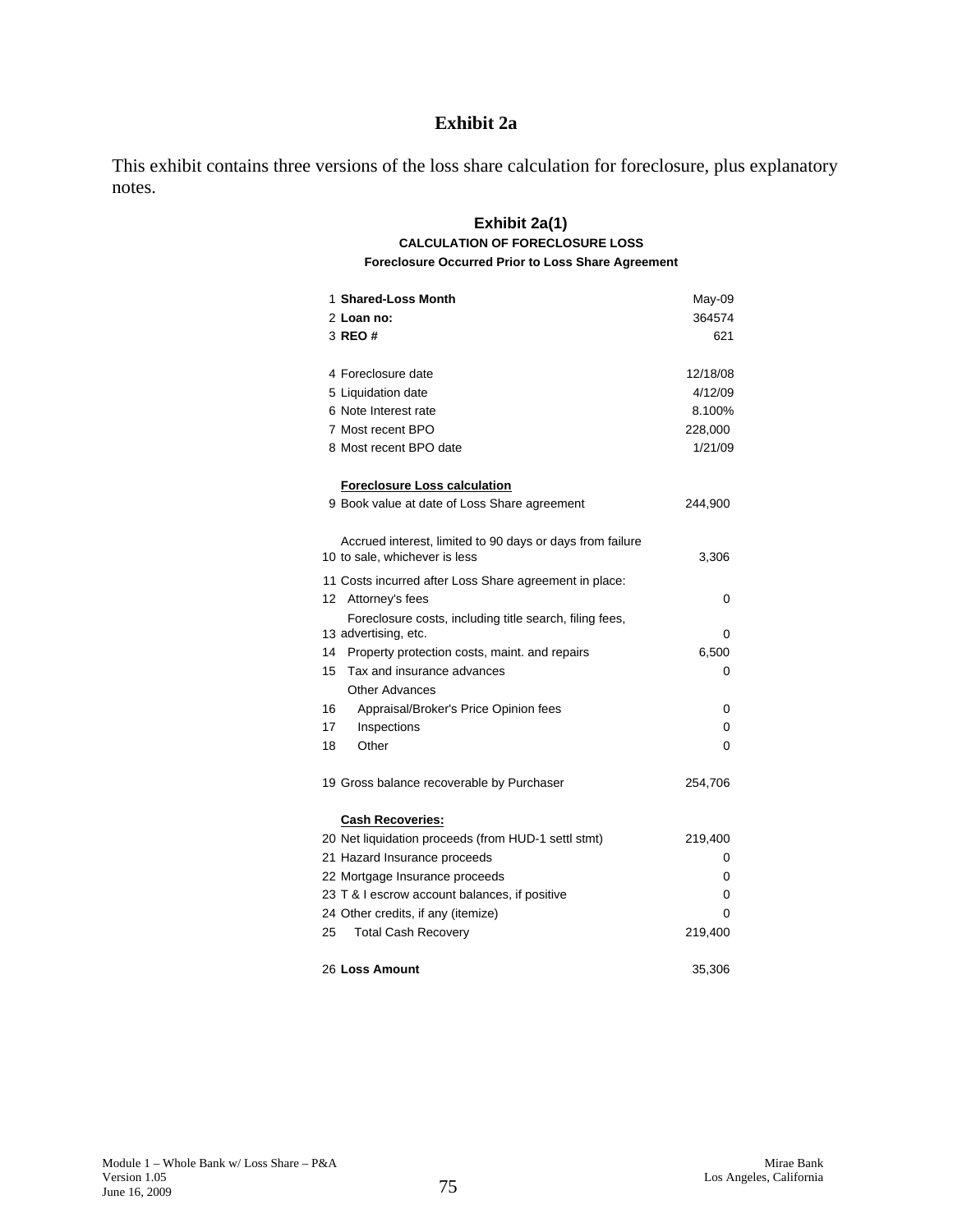### **Exhibit 2a(2)**

### **CALCULATION OF FORECLOSURE LOSS**

#### **No Preceeding Loan Mod under Loss Share**

| 1 Shared-Loss Month                                                             | May-09  |
|---------------------------------------------------------------------------------|---------|
| 2 Loan no:                                                                      | 292334  |
| 3 REO #                                                                         | 477     |
| 4 Interest paid-to-date                                                         | 4/30/08 |
| 5 Foreclosure date                                                              | 1/15/09 |
| 6 Liquidation date                                                              | 4/12/09 |
| 7 Note Interest rate                                                            | 8.000%  |
| 8 Owner occupied?                                                               | Yes     |
| 9 If owner-occupied:                                                            |         |
| 10<br>Borrower current gross annual income                                      | 42,000  |
| 11<br>Estimated NPV of loan mod                                                 | 195,000 |
| 12 Most recent BPO                                                              | 235,000 |
| 13 Most recent BPO date                                                         | 1/21/09 |
| <b>Foreclosure Loss calculation</b>                                             |         |
| 16 Loan Principal balance after last paid installment                           | 300,000 |
| 17 Accrued interest, limited to 90 days                                         | 6,000   |
| 18 Attorney's fees                                                              | 0       |
| Foreclosure costs, including title search, filing fees,<br>19 advertising, etc. | 4,000   |
| 20 Property protection costs, maint. and repairs                                | 5,500   |
| 21 Tax and insurance advances                                                   | 1,500   |
| <b>Other Advances</b>                                                           |         |
| 22<br>Appraisal/Broker's Price Opinion fees                                     | 0       |
| 23<br>Inspections                                                               | 50      |
| 24<br>Other                                                                     | 0       |
| 25 Gross balance recoverable by Purchaser                                       | 317,050 |
| <b>Cash Recoveries:</b>                                                         |         |
| 26 Net liquidation proceeds (from HUD-1 settl stmt)                             | 205,000 |
| 27 Hazard Insurance proceeds                                                    | 0       |
| 28 Mortgage Insurance proceeds                                                  | 0       |
| 29 T & I escrow account balances, if positive                                   | 0       |
| 30 Other credits, if any (itemize)                                              | 0       |
| 31<br><b>Total Cash Recovery</b>                                                | 205,000 |
| 32 Loss Amount                                                                  | 112,050 |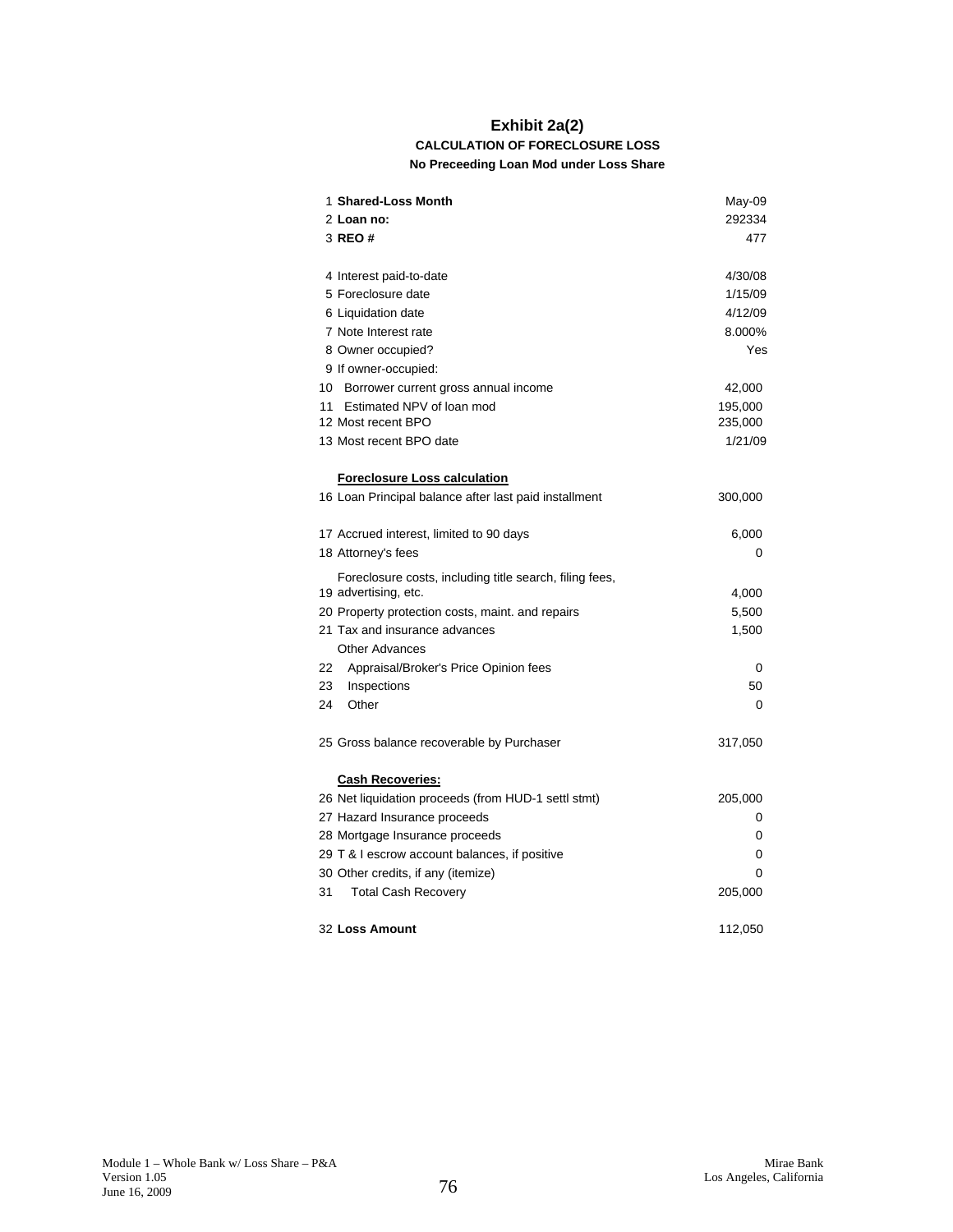## **Exhibit 2a(3)**

#### **CALCULATION OF FORECLOSURE LOSS Foreclosure after a Covered Loan Mod**

| 1 Shared-Loss Month                                                  | May-09  |
|----------------------------------------------------------------------|---------|
| 2 Loan no:                                                           | 138554  |
| 3 REO #                                                              | 843     |
|                                                                      |         |
| 4 Loan mod date                                                      | 1/17/08 |
| 5 Interest paid-to-date                                              | 4/30/08 |
| 6 Foreclosure date                                                   | 1/15/09 |
| 7 Liquidation date                                                   | 4/12/09 |
| 8 Note Interest rate                                                 | 4.000%  |
| 9 Most recent BPO                                                    | 210,000 |
| 10 Most recent BPO date                                              | 1/20/09 |
|                                                                      |         |
| <b>Foreclosure Loss calculation</b>                                  |         |
| 11 NPV of projected cash flows at loan mod                           | 285,000 |
| 12 Less: Principal payments between loan mod and deliquency          | 2,500   |
| 13 Plus:                                                             |         |
| Attorney's fees<br>14                                                | 0       |
| Foreclosure costs, including title search, filing fees, advertising, |         |
| 15 etc.                                                              | 4,000   |
| 16<br>Property protection costs, maint. and repairs                  | 7,000   |
| 17<br>Tax and insurance advances                                     | 2,000   |
| 18<br><b>Other Advances</b>                                          |         |
| 19 Appraisal/Broker's Price Opinion fees                             | 0       |
| 20<br>Inspections                                                    | 0       |
| 21<br>Other                                                          | 0       |
|                                                                      |         |
| 22 Gross balance recoverable by Purchaser                            | 295,500 |
| <b>Cash Recoveries:</b>                                              |         |
| 23 Net liquidation proceeds (from HUD-1 settl stmt)                  | 201,000 |
| 24 Hazard Insurance proceeds                                         | 0       |
| 25 Mortgage Insurance proceeds                                       | 0       |
| 26 T & I escrow account balances, if positive                        | 0       |
| 27 Other credits, if any (itemize)                                   | 0       |
| 28<br><b>Total Cash Recovery</b>                                     | 201,000 |
|                                                                      |         |
| 29 Loss Amount                                                       | 94,500  |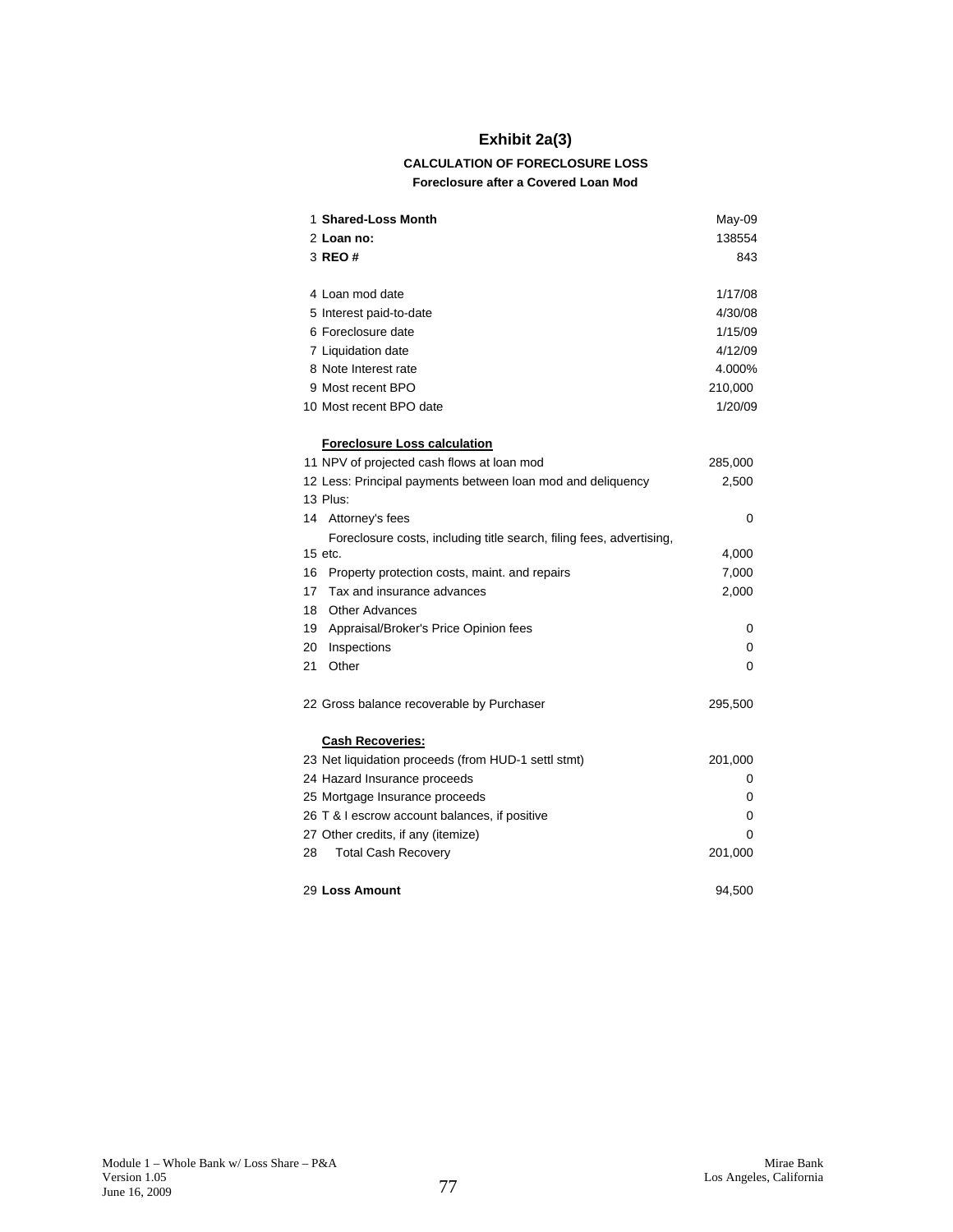## **Notes to Exhibit 2a (foreclosure)**

- 1. The data shown are for illustrative purpose. The figures will vary for actual restructurings.
- 2. The covered loss is the difference between the gross balance recoverable by Purchaser and the total cash recovery. There are three methods of calculation for covered losses from foreclosures, depending upon the circumstances. They are shown below:
	- a. If foreclosure occurred prior to the beginning of the Loss Share agreement, use Exhibit 2a(1). This version uses the book value of the REO as the starting point for the covered loss.
	- b. If foreclosure occurred after the Loss Share agreement was in place, and if the loan was not restructured when the Loss Share agreement was in place, use Exhibit 2a(2). This version uses the unpaid balance of the loan as of the last payment as the starting point for the covered loss.
	- c. If the loan was restructured when the Loss Share agreement was in place, and then foreclosure occurred, use Exhibit 2a(3). This version uses the Net Present Value (NPV) of the modified loan as the starting point for the covered loss.
- 3. For Exhibit  $2a(1)$ , the gross balance recoverable by the purchaser is calculated as the sum of lines  $9 - 18$ ; it is shown in line 19. For Exhibit 2a(2), the gross balance recoverable by the purchaser is calculated as the sum of lines  $16 - 24$ ; it is shown in line 25. For Exhibit 2a(3), the gross balance recoverable by the purchaser is calculated as line 11 minus line 12 plus lines  $13 - 21$ ; it is shown in line 22.
- 4. For Exhibit 2a(1), the total cash recovery is calculated as the sum of lines  $20 24$ ; it is shown in line 25. For Exhibit 2a(2), the total cash recovery is calculated as the sum of lines  $26 - 30$ ; it is shown in line 31. For Exhibit 2a(3), the total cash recovery is calculated as the sum of lines  $23 - 27$ ; it is shown in line 28.
- 5. Reasonable and customary third party attorney's fees and expenses incurred by or on behalf of Assuming Bank in connection with any enforcement procedures, or otherwise with respect to such loan, are reported under Attorney's fees.
- 6. Assuming Bank's (or Third Party Servicer's) reasonable and customary out-of-pocket costs paid to either a third party or an affiliate (if affiliate is pre-approved by the FDIC) for foreclosure, property protection and maintenance costs, repairs, assessments, taxes, insurance and similar items are treated as part of the gross recoverable balance, to the extent they are not paid from funds in the borrower's escrow account. Allowable costs are limited to amounts per Freddie Mac and Fannie Mae guidelines (as in effect from time to time), where applicable, provided that this limitation shall not apply to costs or expenses relating to environmental conditions.
- 7. Do not include late fees, prepayment penalties, or any similar lender fees or charges by the Failed Bank or Assuming Bank to the loan account, any allocation of Assuming Bank's servicing costs, or any allocations of Assuming Bank's general and administrative (G&A) or other operating costs.
- 8. If Exhibit  $2a(3)$  is used, then no accrued interest may be included as a covered loss. Otherwise, the amount of accrued interest that may be included as a covered loss is limited to the minimum of:
	- a. 90 days
	- b. The number of days that the loan is delinquent when the property was sold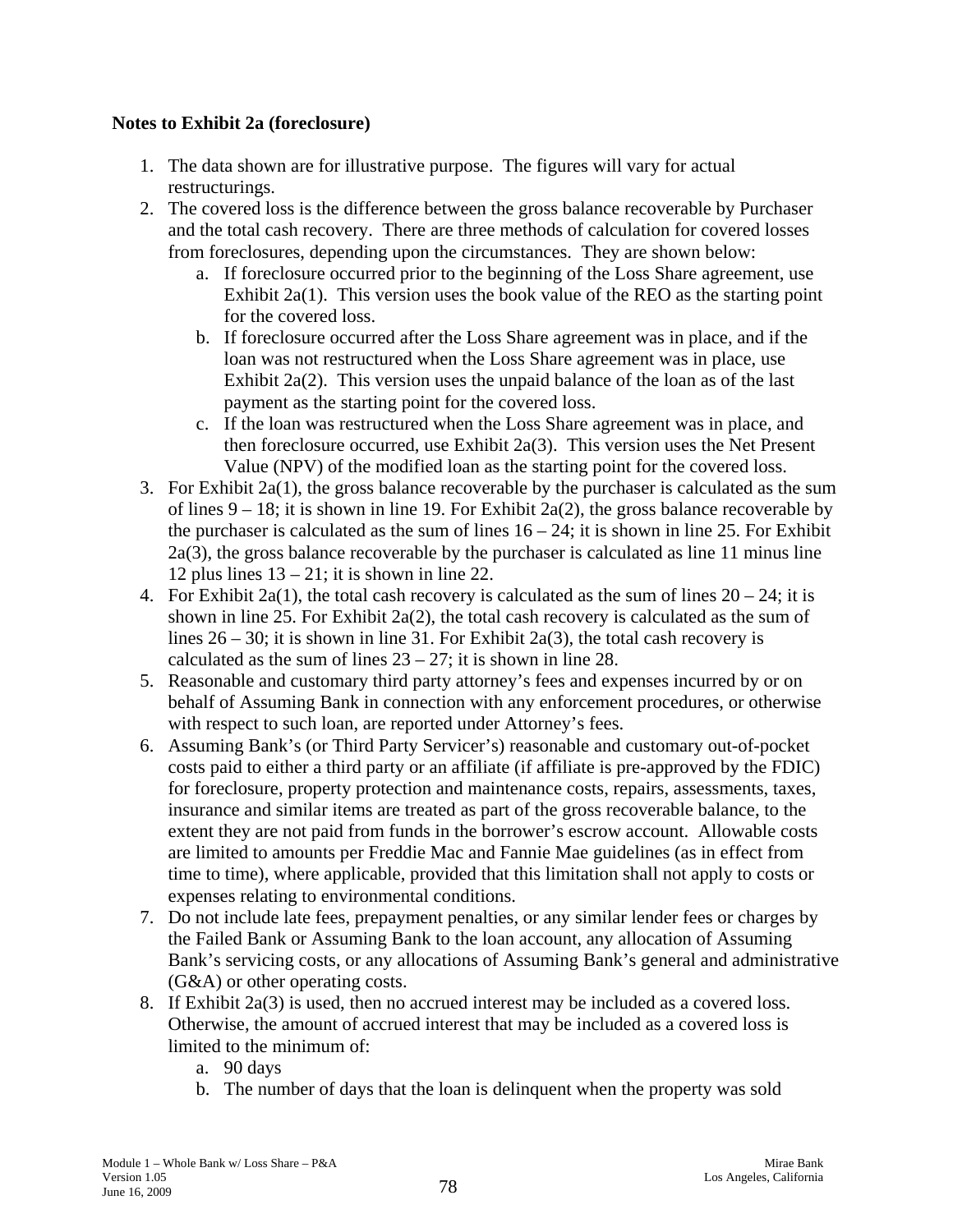c. The number of days between the resolution date and the date when the property was sold

To calculate accrued interest, apply the note interest rate that would have been in effect if the loan were performing to the principal balance after application of the last payment made by the borrower.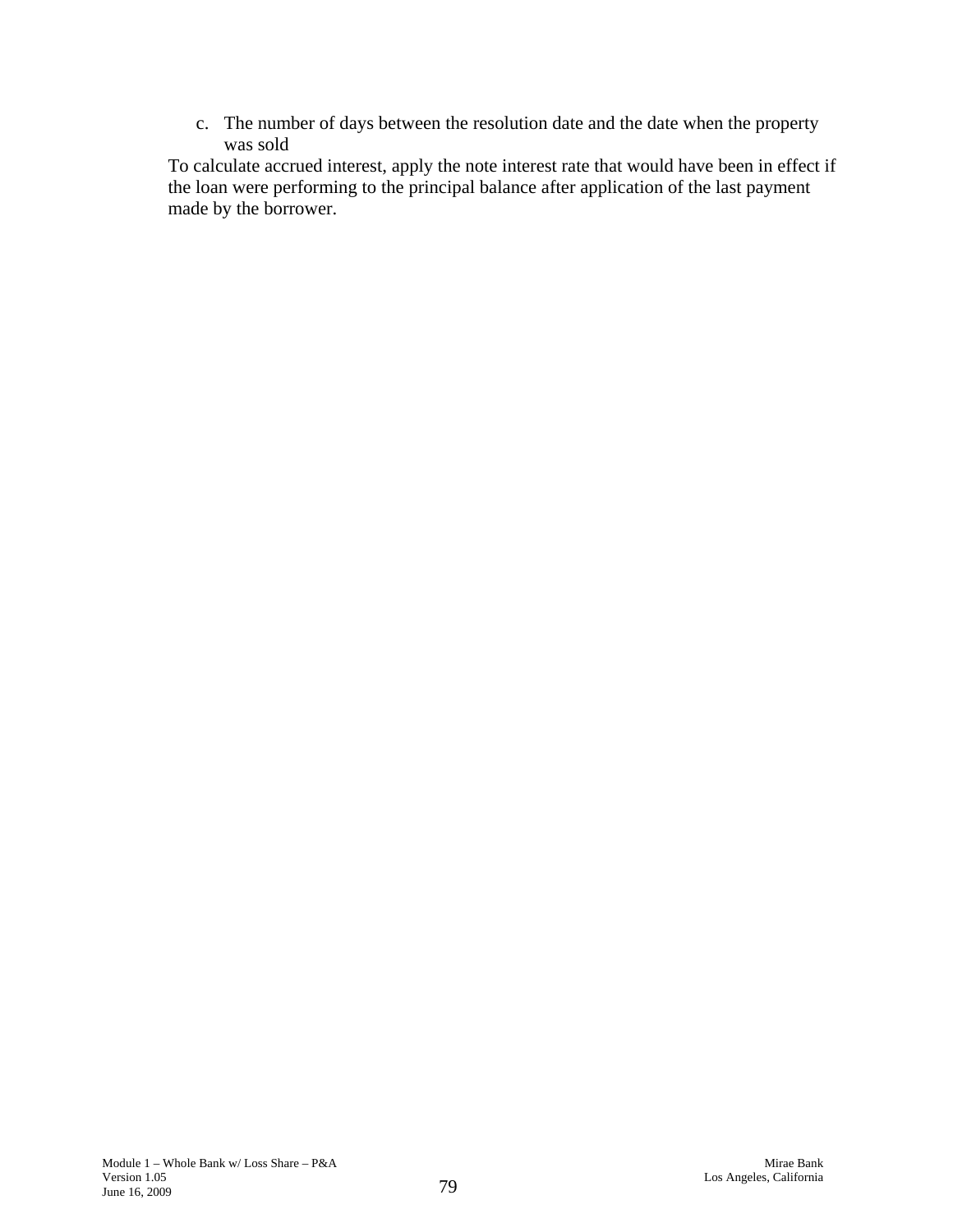# **Exhibit 2b**

This exhibit contains the loss share calculation for restructuring (loan mod), plus explanatory notes.

### **Exhibit 2b CALCULATION OF RESTRUCTURING LOSS**

|                                                         |    | 1 Shared-Loss Month                                   | May-09                    |
|---------------------------------------------------------|----|-------------------------------------------------------|---------------------------|
|                                                         |    | 2 Loan no:                                            | 123456                    |
|                                                         |    | <b>Loan before Restructuring</b>                      |                           |
|                                                         |    | 3 Original loan amount                                | 500,000                   |
|                                                         |    | 4 Current unpaid principal balance                    | 450,000                   |
|                                                         |    | 5 Remaining term                                      | 298                       |
|                                                         |    | 6 Interest rate                                       | 7.500%                    |
|                                                         |    | 7 Interest Paid-To-Date                               | 2/29/08                   |
|                                                         |    | 8 Monthly payment - P&I                               | 3,333                     |
|                                                         |    | 9 Monthly payment - T&I                               | 1,000                     |
|                                                         |    | 10 Total monthly payment                              | 4,333                     |
|                                                         |    | 11 Loan type (fixed-rate, ARM, I/O, Option ARM, etc.) | <b>Option ARM</b>         |
|                                                         |    | 12 Borrower current annual income                     | 82,000                    |
|                                                         |    | <b>Terms of Modified/Restructured Loan</b>            |                           |
|                                                         |    | 13 Closing date on modified/restructured loan         | 4/19/09                   |
|                                                         |    | 14 New Principal balance                              | 461,438                   |
|                                                         |    | 15 Remaining term                                     | 313                       |
|                                                         |    | 16 Interest rate                                      | 3.500%                    |
|                                                         |    | 17 Monthly payment - P&I                              | 1,346                     |
|                                                         |    | 18 Monthly payment - T&I                              | 800                       |
|                                                         |    | 19 Total monthly payment                              | 2,146                     |
|                                                         |    | 20 Loan type (fixed-rate, ARM, I/O, Option ARM, etc.) | IO Hybrid                 |
|                                                         |    | 21 Lien type (1st, 2nd)                               | 1st                       |
|                                                         |    | If adjustable:                                        |                           |
|                                                         | 22 | Initial interest rate                                 | 3.500%                    |
|                                                         | 23 | Term - initial interest rate                          | 60 Months                 |
|                                                         |    | 24 Initial payment amount                             | 2,146                     |
|                                                         |    | 25 Term-initial payment amount                        | 60 Months                 |
|                                                         |    | 26 Negative amortization?                             | No                        |
|                                                         |    | 27 Rate reset frequency after first adjustment        | 6 Months                  |
|                                                         |    | 28 Next reset date                                    | 5/1/14                    |
|                                                         |    | 29 Index                                              | <b>LIBOR</b>              |
|                                                         |    | 30 Margin                                             | 2.750%                    |
|                                                         |    | 31 Cap per adjustment                                 | 2.000%                    |
|                                                         |    | 32 Lifetime Cap                                       | 9.500%                    |
|                                                         |    | 33 Floor                                              | 2.750%                    |
|                                                         |    | 34 Front end DTI                                      | 31%                       |
|                                                         |    | 35 Back end DTI                                       | 45%                       |
|                                                         |    | <b>Restructuring Loss Calculation</b>                 |                           |
|                                                         |    | 36 Loan Principal balance before restructuring        | 450,000                   |
|                                                         |    | 37 Accrued interest, limited to 90 days               | 8,438                     |
|                                                         |    | 38 Tax and insurance advances                         | 3,000                     |
|                                                         |    | 39 3rd party fees due                                 |                           |
|                                                         |    | 40 Total loan balance due before restructuring        | 461,438                   |
|                                                         |    | Assumptions for NPV Calculation, Restructured Loan:   |                           |
|                                                         |    | 41 Discount rate for projected cash flows             | 5.530%                    |
|                                                         |    | 42 Loan prepayment in full                            | 120 Months                |
|                                                         |    | 43 NPV of projected cash flows                        | 403,000                   |
|                                                         |    | 44 Loss Amount                                        | 58,438                    |
| Module 1 – Whole Bank w/ Loss Share – P&A<br>$\sin 105$ |    |                                                       | Mirae Bank<br>$C-1$ : $C$ |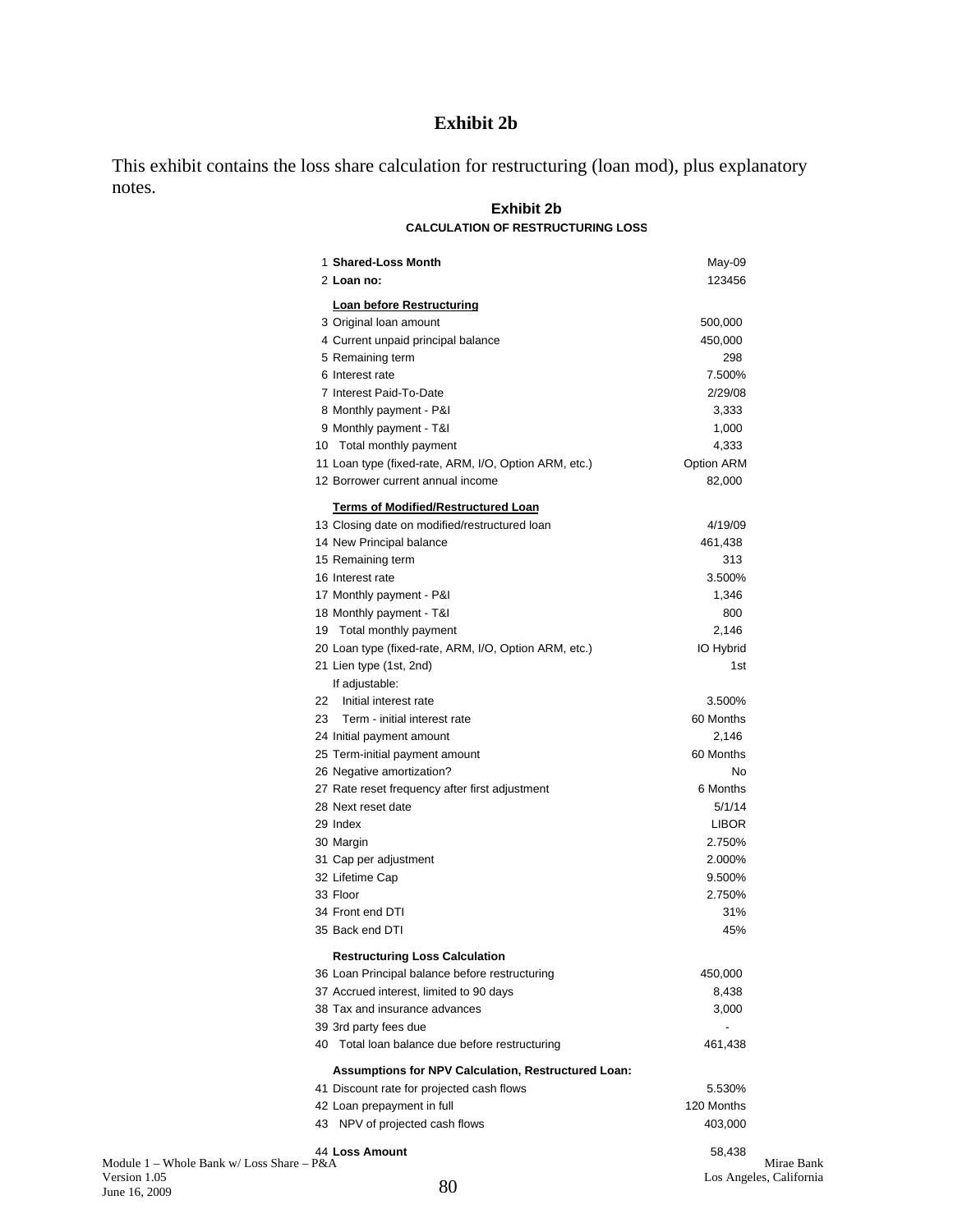## **Notes to Exhibit 2b (restructuring)**

- 1. The data shown are for illustrative purpose. The figures will vary for actual restructurings.
- 2. For purposes of loss sharing, losses on restructured loans are calculated as the difference between:
	- a. The principal, accrued interest, advances due on the loan, and allowable  $3<sup>rd</sup>$  party fees prior to restructuring (lines 36-39), and
	- b. The Net Present Value (NPV) of the estimated cash flows (line 43). The cash flows should assume no default or prepayment for 10 years, followed by prepayment in full at the end of 10 years (120 months).
- 3. For owner-occupied residential loans, the NPV is calculated using the most recently published Freddie Mac survey rate on 30-year fixed rate loans as of the restructure date.
- 4. For investor owned or non-owner occupied residential loans, the NPV is calculated using commercially reasonable rate on 30-year fixed rate loans as of the restructure date.
- 5. If the new loan is an adjustable-rate loan, interest rate resets and related cash flows should be projected based on the index rate in effect at the date of the loan restructuring. If the restructured loan otherwise provides for specific charges in monthly P&I payments over the term of the loan, those changes should be reflected in the projected cash flows. Assuming Bank must retain supporting schedule of projected cash flows as required by Section 2.1 of the Single Family Shared-Loss Agreement and provide it to the FDIC if requested for a sample audit.
- 6. Do not include late fees, prepayment penalties, or any similar lender fees or charges by the Failed Bank or Assuming Bank to the loan account, any allocation of Assuming Bank's servicing costs, or any allocations of Assuming Bank's general and administrative (G&A) or other operating costs.
- 7. The amount of accrued interest that may be added to the balance of the loan is limited to the minimum of:
	- a. 90 days
	- b. The number of days that the loan is delinquent at the time of restructuring

c. The number of days between the resolution date and the restructuring To calculate accrued interest, apply the note interest rate that would have been in effect if the loan were performing to the principal balance after application of the last payment made by the borrower.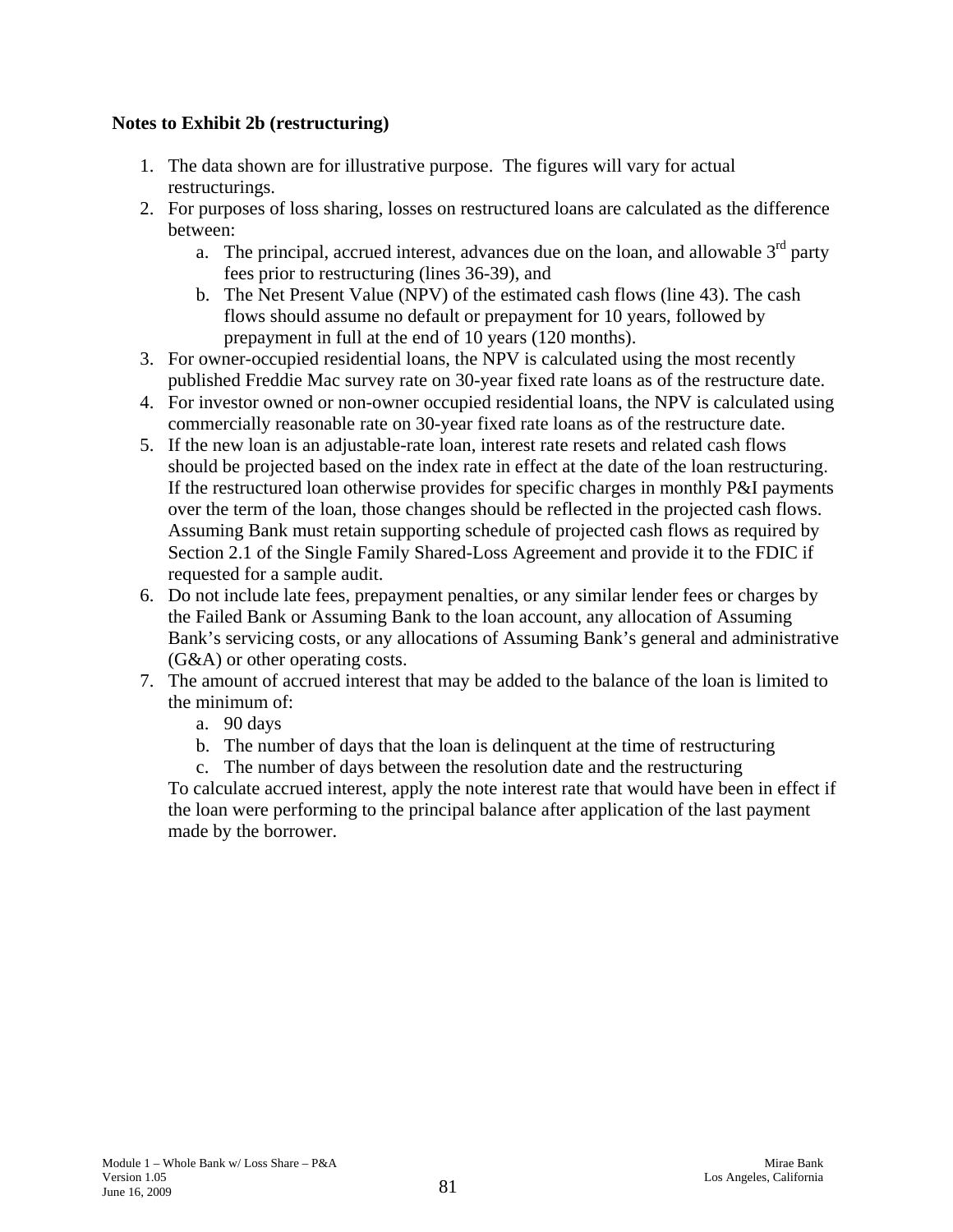## **Exhibit 2c**

This exhibit contains two versions of the loss share calculation for short sales, plus explanatory notes.

### **Exhibit 2c(1) CALCULATION OF LOSS FOR SHORT SALE LOANS No Preceeding Loan Mod under Loss Share**

| 1 Shared-Loss Month:                      | May-09  |
|-------------------------------------------|---------|
| 2 Loan #                                  | 58776   |
| 3 RO #                                    | 542     |
|                                           |         |
| 4 Interest paid-to-date                   | 7/31/08 |
| 5 Short Payoff Date                       | 4/17/09 |
| 6 Note Interest rate                      | 7.750%  |
| 7 Owner occupied?                         | Yes     |
| If so:                                    |         |
| Borrower current gross annual income<br>8 | 38,500  |
| Estimated NPV of loan mod<br>9            | 200,000 |
| 10 Most recent BPO                        | 380,000 |
| 11 Most recent BPO date                   | 1/31/06 |
|                                           |         |
| <b>Short-Sale Loss calculation</b>        |         |
| 12 Loan Principal balance                 | 375,000 |
|                                           |         |
| 13 Accrued interest, limited to 90 days   | 7,266   |
| 14 Attorney's fees                        | 0       |
| 15 Tax and insurance advances             | 0       |
| 16 3rd party fees due                     | 2,800   |
| 17 Incentive to borrower                  | 2,000   |
| 18 Gross balance recoverable by Purchaser | 387,066 |
|                                           |         |
| 19 Amount accepted in Short-Sale          | 255,000 |
| 20 Hazard Insurance                       | 0       |
| 21 Mortgage Insurance                     | 0       |
|                                           |         |
| 22 Total Cash Recovery                    | 255,000 |
|                                           |         |
| 23 Loss Amount                            | 132,066 |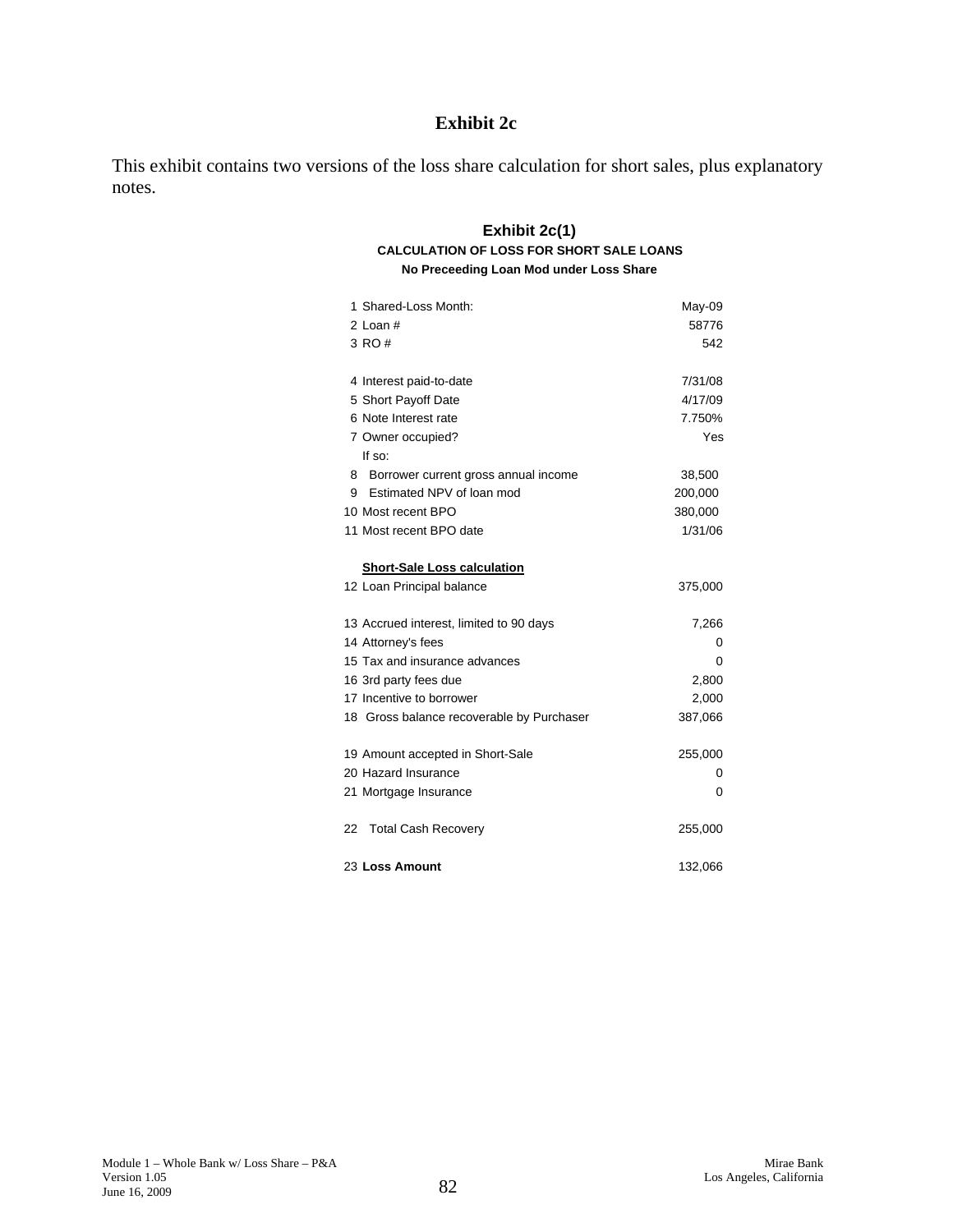### **Exhibit 2c(2) CALCULATION OF LOSS FOR SHORT SALE LOANS Short Sale after a Covered Loan Mod**

| 1 Shared-Loss Month:                                        | May-09  |
|-------------------------------------------------------------|---------|
| 2 Loan $#$                                                  | 20076   |
| 3 REO #                                                     | 345     |
|                                                             |         |
| 4 Loan mod date                                             | 5/12/08 |
| 5 Interest paid-to-date                                     | 9/30/08 |
| 6 Short Payoff Date                                         | 4/2/09  |
| 7 Note Interest rate                                        | 7.500%  |
| 8 Most recent BPO                                           | 230,000 |
| 9 Most recent BPO date                                      | 1/21/09 |
|                                                             |         |
| <b>Short-Sale Loss calculation</b>                          |         |
| 11 NPV of projected cash flows at loan mod                  | 311,000 |
| 12 Less: Principal payments between loan mod and deliquency | 1,000   |
| Plus:                                                       |         |
| 13<br>Attorney's fees                                       | 0       |
| Tax and insurance advances<br>14                            | 1,500   |
| 15<br>3rd party fees due                                    | 2,600   |
| Incentive to borrower<br>16                                 | 3,500   |
| 17 Gross balance recoverable by Purchaser                   | 317,600 |
|                                                             |         |
| 18 Amount accepted in Short-Sale                            | 234,000 |
| 19 Hazard Insurance                                         | 0       |
| 20 Mortgage Insurance                                       | 0       |
|                                                             |         |
| <b>Total Cash Recovery</b><br>21                            | 234,000 |
|                                                             |         |
| 22 Loss Amount                                              | 83,600  |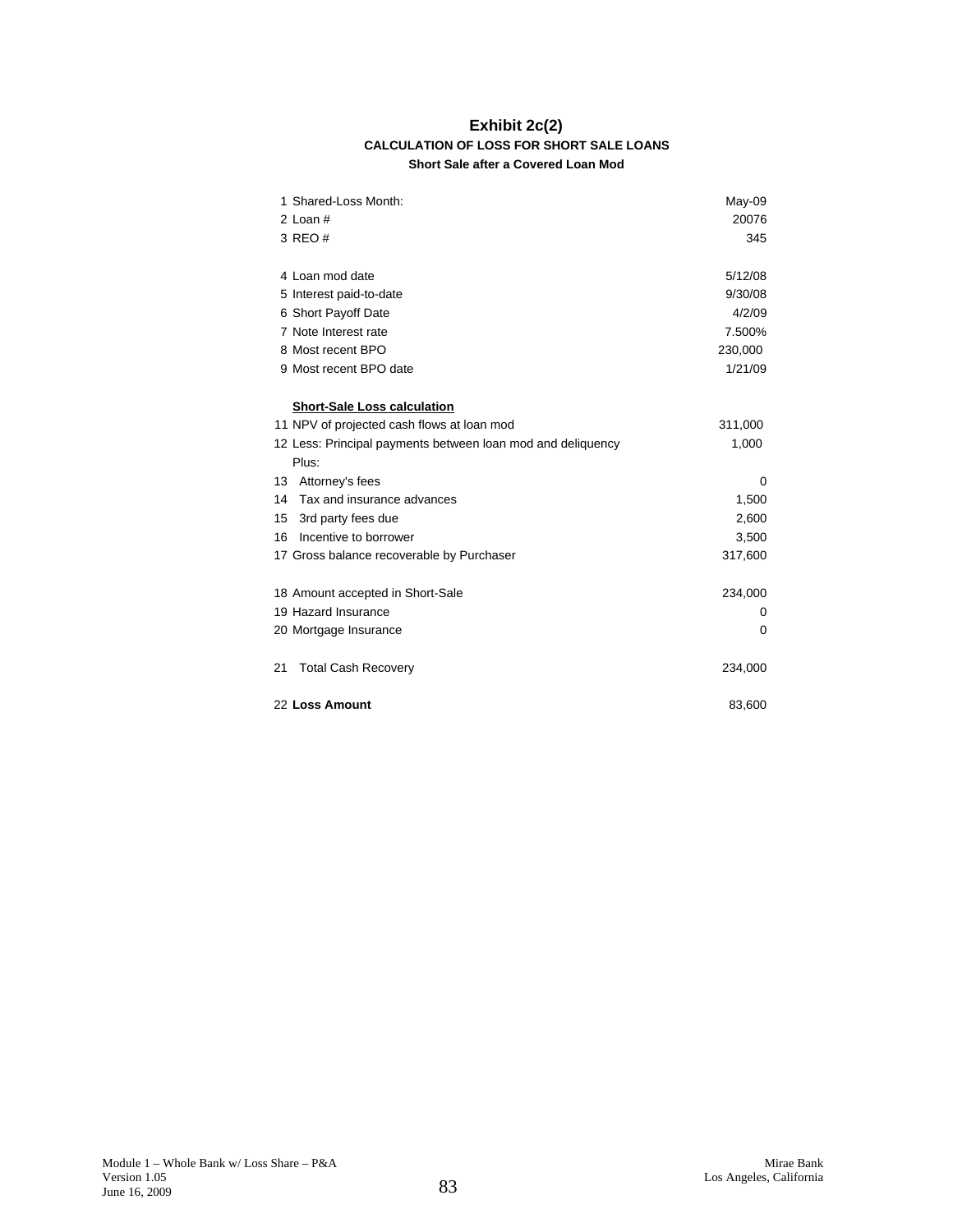## **Notes to Exhibit 2c (short sale)**

- 1. The data shown are for illustrative purpose. The figures will vary for actual short sales.
- 2. The covered loss is the difference between the gross balance recoverable by Purchaser and the total cash recovery. There are two methods of calculation for covered losses from short sales, depending upon the circumstances. They are shown below:
	- a. If the loan was restructured when the Loss Share agreement was in place, and then the short sale occurred, use Exhibit  $2c(2)$ . This version uses the Net Present Value (NPV) of the modified loan as the starting point for the covered loss.
	- b. Otherwise, use Exhibit  $2c(1)$ . This version uses the unpaid balance of the loan as of the last payment as the starting point for the covered loss.
- 3. For Exhibit  $2c(1)$ , the gross balance recoverable by the purchaser is calculated as the sum of lines  $12 - 17$ ; it is shown in line 18. For Exhibit 2a(2), the gross balance recoverable by the purchaser is calculated as line 11 minus line 12 plus lines 13 – 16; it is shown in line 17.
- 4. For Exhibit 2c(1), the total cash recovery is calculated as the sum of lines  $19 21$ ; it is shown in line 22. For Exhibit  $2c(2)$ , the total cash recovery is calculated as the sum of lines  $18 - 20$ ; it is shown in line 21.
- 5. Reasonable and customary third party attorney's fees and expenses incurred by or on behalf of Assuming Bank in connection with any enforcement procedures, or otherwise with respect to such loan, are reported under Attorney's fees.
- 6. Do not include late fees, prepayment penalties, or any similar lender fees or charges by the Failed Bank or Assuming Bank to the loan account, any allocation of Assuming Bank's servicing costs, or any allocations of Assuming Bank's general and administrative (G&A) or other operating costs.
- 7. If Exhibit  $2c(2)$  is used, then no accrued interest may be included as a covered loss. Otherwise, the amount of accrued interest that may be included as a covered loss is limited to the minimum of:
	- d. 90 days
	- e. The number of days that the loan is delinquent when the property was sold
	- f. The number of days between the resolution date and the date when the property was sold

To calculate accrued interest, apply the note interest rate that would have been in effect if the loan were performing to the principal balance after application of the last payment made by the borrower.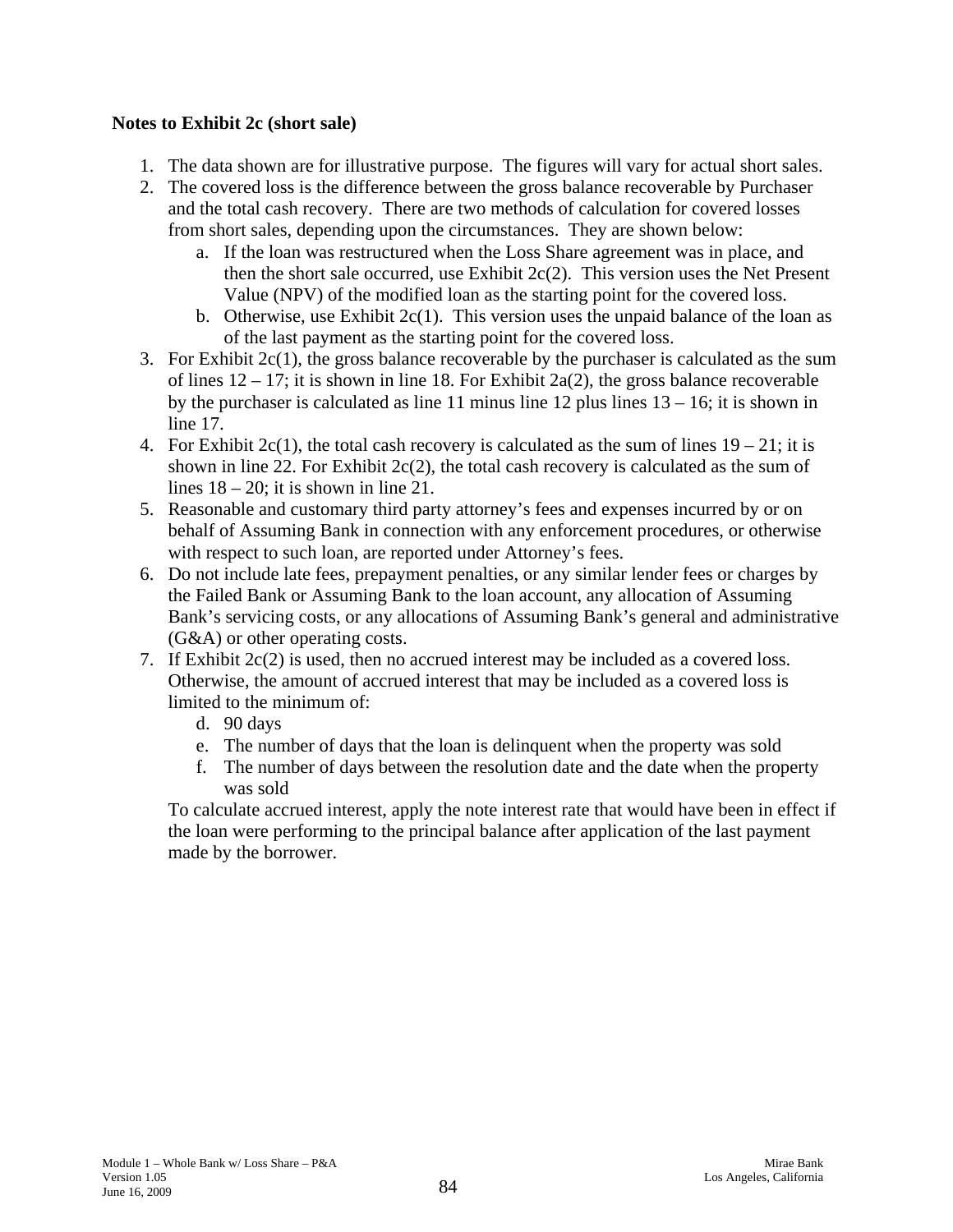# **Exhibit 2d**

| <b>Shared-Loss Month:</b>                                                                                                                                                                                 |     |                    |         |
|-----------------------------------------------------------------------------------------------------------------------------------------------------------------------------------------------------------|-----|--------------------|---------|
| Loan no.:                                                                                                                                                                                                 |     | [input loan no.)   |         |
|                                                                                                                                                                                                           |     |                    |         |
|                                                                                                                                                                                                           |     |                    |         |
| <b>NOTE</b>                                                                                                                                                                                               |     |                    |         |
| The calculation of recovery on a loan for which a Restructuring Loss has been paid will only apply if the                                                                                                 |     |                    |         |
| loan is sold.                                                                                                                                                                                             |     |                    |         |
|                                                                                                                                                                                                           |     |                    |         |
| <b>EXAMPLE CALCULATION</b>                                                                                                                                                                                |     |                    |         |
|                                                                                                                                                                                                           |     |                    |         |
| <b>Restructuring Loss Information</b>                                                                                                                                                                     |     |                    |         |
| Loan principal balance before restructuring                                                                                                                                                               |     | \$200,000          | A       |
| NPV, restructured loan                                                                                                                                                                                    |     | 165,000            | B       |
| Loss on restructured loan                                                                                                                                                                                 |     | \$35,000           | $A - B$ |
| Times FDIC applicable loss share % (80% or 95%)                                                                                                                                                           |     | 80%                |         |
| Loss share payment to purchaser                                                                                                                                                                           |     | \$28,000           | C       |
|                                                                                                                                                                                                           |     |                    |         |
| Calculation - Recovery amount due to Receiver                                                                                                                                                             |     |                    |         |
| Loan sales price                                                                                                                                                                                          |     | \$190,000          |         |
| NPV of restructured loan at mod date                                                                                                                                                                      |     | 165,000            |         |
| Gain - step 1                                                                                                                                                                                             |     | 25,000             | D       |
| <b>PLUS</b>                                                                                                                                                                                               |     |                    |         |
| Loan UPB after restructuring                                                                                                                                                                              | (1) | 200,000<br>192,000 |         |
| Loan UPB at liquidation date<br>Gain - step 2 (principal collections after restructuring)                                                                                                                 |     | 8,000              | Е       |
| Recovery amount                                                                                                                                                                                           |     | 33,000             | $D + E$ |
| Times FDIC loss share %                                                                                                                                                                                   |     | 80%                |         |
| <b>Recovery due to FDIC</b>                                                                                                                                                                               |     | \$26,400           | F       |
|                                                                                                                                                                                                           |     |                    |         |
| Net loss share paid to purchaser $(C - F)$                                                                                                                                                                |     | \$<br>1,600        |         |
|                                                                                                                                                                                                           |     |                    |         |
| <b>Proof Calculation</b>                                                                                                                                                                                  | (2) |                    |         |
| Loan principal balance                                                                                                                                                                                    |     | \$200,000          | G       |
|                                                                                                                                                                                                           |     |                    |         |
| Principal collections on loan                                                                                                                                                                             |     | 8,000              |         |
| Sales price for loan                                                                                                                                                                                      |     | 190,000            |         |
| Total collections on loan                                                                                                                                                                                 |     | 198,000            | H       |
| Net loss on loan                                                                                                                                                                                          |     | \$<br>2,000        | G – H   |
| Times FDIC applicable loss share % (80% or 95%)                                                                                                                                                           |     | 80%                |         |
| Loss share payment to purchaser                                                                                                                                                                           |     | 1,600<br>\$        |         |
|                                                                                                                                                                                                           |     |                    |         |
|                                                                                                                                                                                                           |     |                    |         |
| (1) This example assumes that the FDIC loan modification program as shown in Exhibit 5 is applied and<br>the loan restructuring does not result in a reduction in the loan principal balance due from the |     |                    |         |
| borrower.                                                                                                                                                                                                 |     |                    |         |
| (2) This proof calculation is provided to illustrate the concept and the Assuming Bank is not required to                                                                                                 |     |                    |         |
| provide this with its Recovery calculations.                                                                                                                                                              |     |                    |         |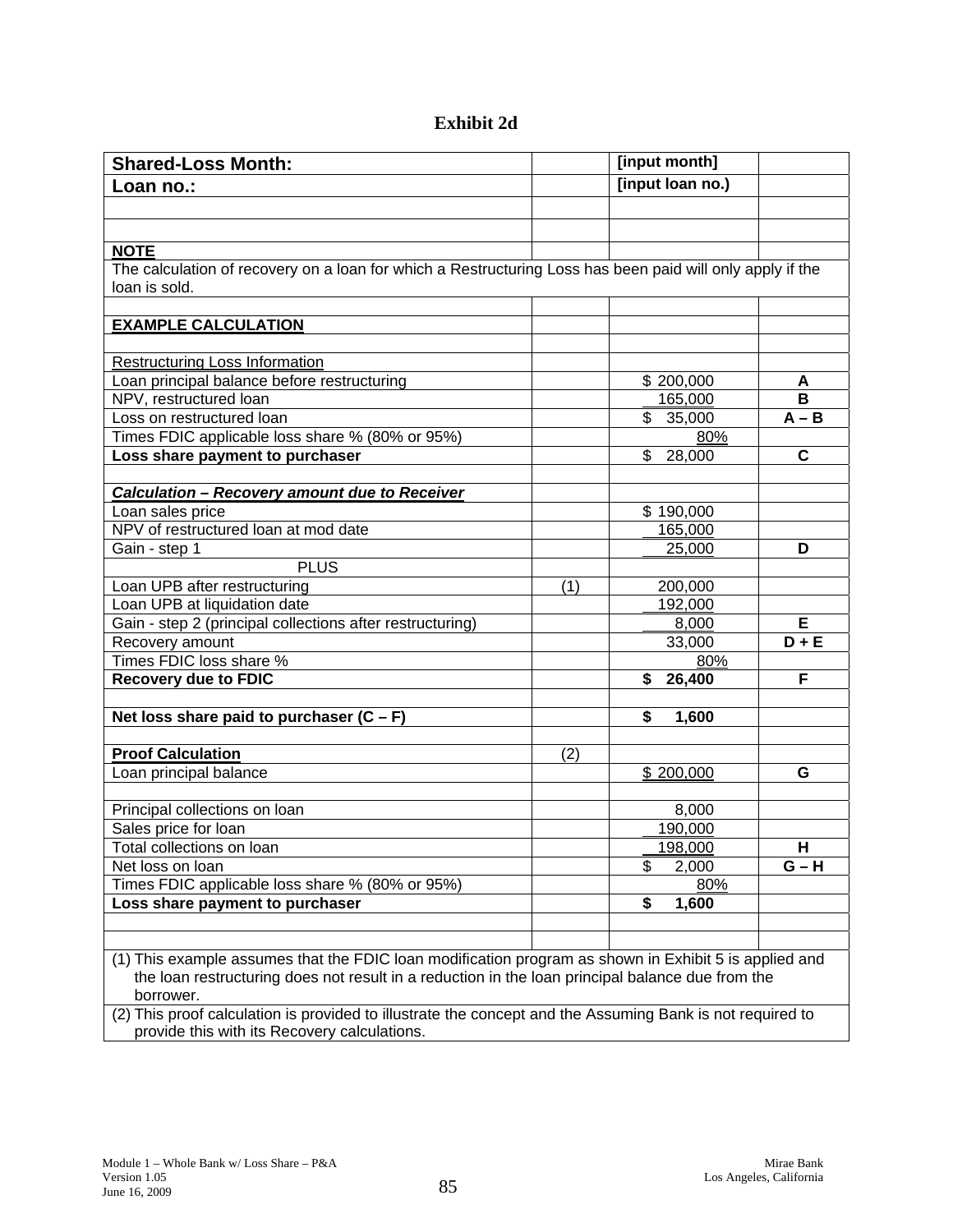| <b>SHARED-LOSS LOANS</b><br>PORTFOLIO PERFORMANCE AND SUMMARY SCHEDULE |                      |    |                  |  |
|------------------------------------------------------------------------|----------------------|----|------------------|--|
| <b>MONTH ENDED:</b>                                                    | [input report month] |    |                  |  |
|                                                                        |                      |    |                  |  |
|                                                                        |                      |    |                  |  |
| <b>POOL SUMMARY</b>                                                    |                      |    |                  |  |
|                                                                        | $\#$                 | \$ |                  |  |
| Loans at Sale Date                                                     | XX                   | XX |                  |  |
|                                                                        |                      |    |                  |  |
| Loans as of this month-end                                             | XX                   | XX |                  |  |
| <b>STATED THRESHOLD TRACKING</b>                                       | $\#$                 | \$ |                  |  |
| <b>Stated Threshold amount</b>                                         |                      |    | A                |  |
|                                                                        |                      |    |                  |  |
| Cumulative loss payments, prior month                                  |                      |    |                  |  |
| Loss payment for current month                                         |                      |    |                  |  |
| Cumulative loss payment, this month                                    |                      |    |                  |  |
| Cumulative Commercial & Other Loans Net Charge-Offs                    |                      |    |                  |  |
|                                                                        |                      |    | B                |  |
| Remaining to Stated Threshold                                          |                      |    | $A - B$          |  |
|                                                                        |                      |    |                  |  |
|                                                                        |                      |    | Percent of Total |  |
| <b>PORTFOLIO PERFORMANCE STATUS</b>                                    | $\#$                 | \$ | $\#$             |  |
| Current                                                                |                      |    |                  |  |
| $30 - 59$ days past due                                                |                      |    |                  |  |
| $60 - 89$ days past due                                                |                      |    |                  |  |
| $90 - 119$ days past due                                               |                      |    |                  |  |
| 120 and over days past due                                             |                      |    |                  |  |
| In foreclosure                                                         |                      |    |                  |  |
| <b>ORE</b>                                                             |                      |    |                  |  |
| Total                                                                  |                      |    |                  |  |
|                                                                        |                      |    |                  |  |
| Memo Item:                                                             |                      |    |                  |  |
| Loans in process of restructuring - total                              |                      |    |                  |  |
| Loans in bankruptcy                                                    |                      |    |                  |  |
|                                                                        |                      |    |                  |  |
| Loans in process of restructuring by delinguency status                |                      |    |                  |  |
| Current                                                                |                      |    |                  |  |
| 30 - 59 days past due                                                  |                      |    |                  |  |
| 60 - 89 days past due                                                  |                      |    |                  |  |
| 90 - 119 days past due                                                 |                      |    |                  |  |
| 120 and over days past due In foreclosure                              |                      |    |                  |  |
| Total                                                                  |                      |    |                  |  |
|                                                                        |                      |    |                  |  |

# **Exhibit 3 Portfolio Performance and Summary Schedule**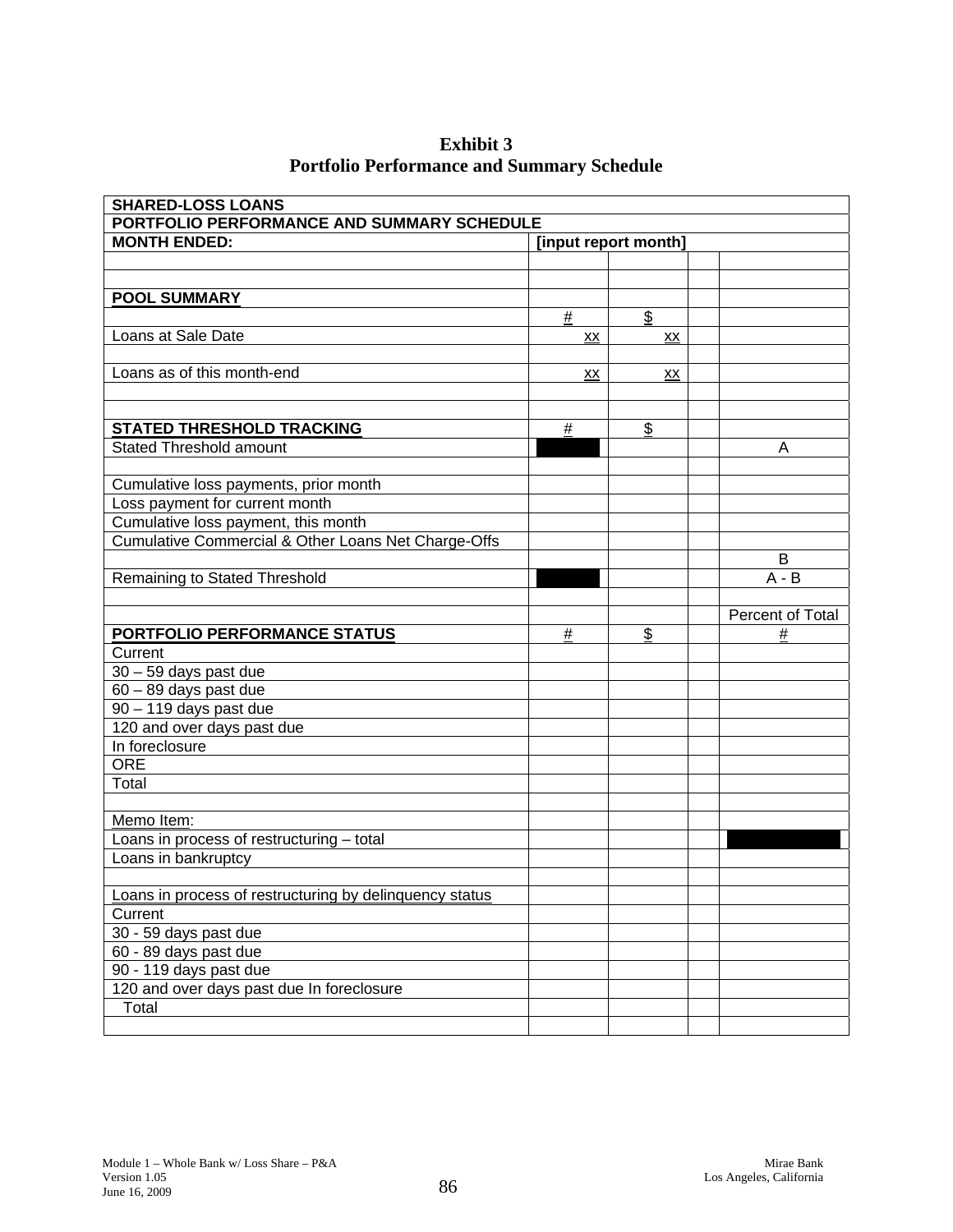| List of Loans Paid Off During Month    |                      |  |  |
|----------------------------------------|----------------------|--|--|
|                                        | Principal            |  |  |
| Loan #                                 | <b>Balance</b>       |  |  |
|                                        |                      |  |  |
| <b>List of Loans Sold During Month</b> |                      |  |  |
|                                        |                      |  |  |
|                                        | Principal<br>Balance |  |  |
| Loan #                                 |                      |  |  |
|                                        |                      |  |  |
|                                        |                      |  |  |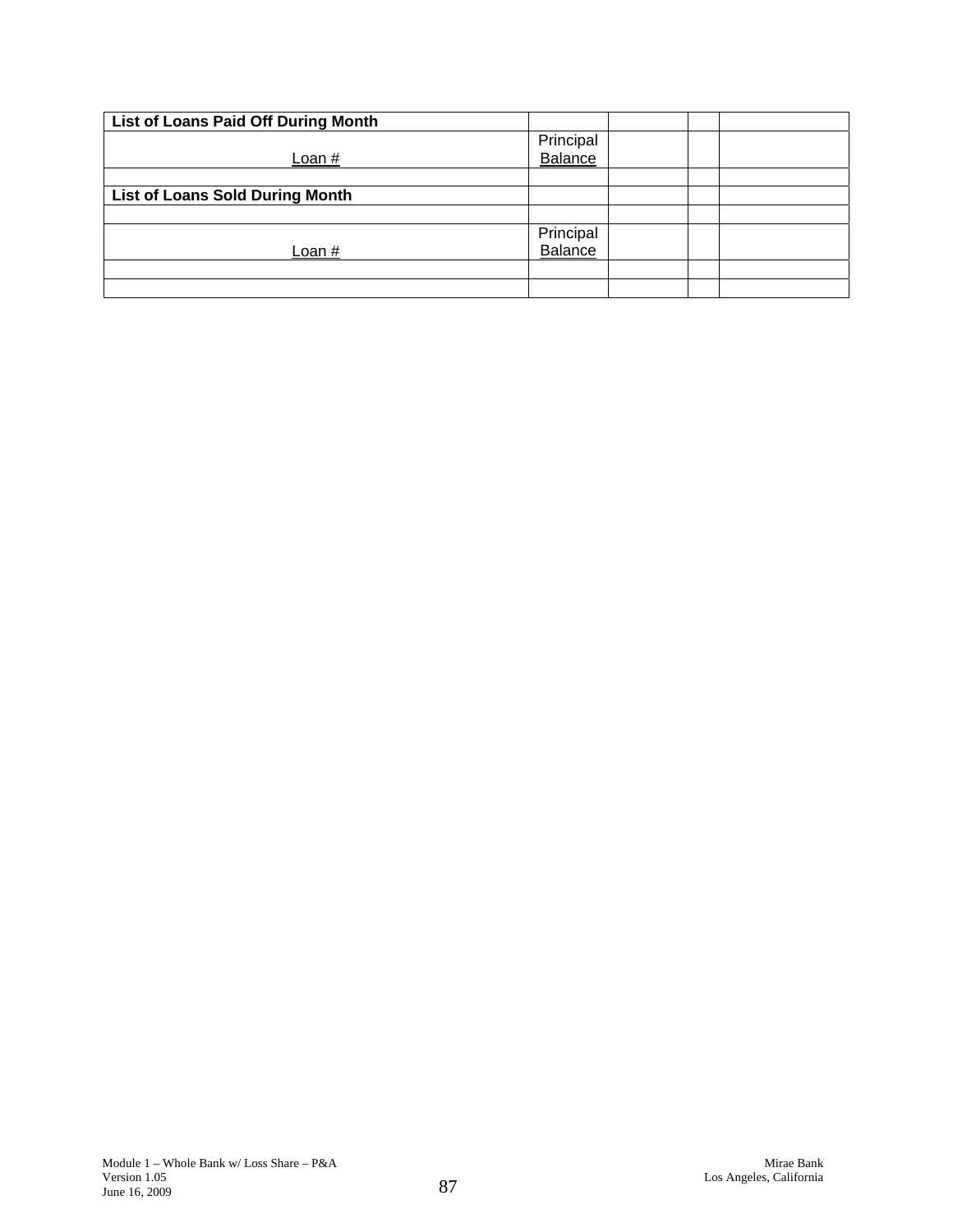## **Exhibit 4 Wire Transfer Instructions**

# **PURCHASER WIRING INSTRUCTIONS**

| <b>BANK RECEIVING WIRE</b>            |  |
|---------------------------------------|--|
|                                       |  |
| <b>9 DIGIT ABA ROUTING NUMBER</b>     |  |
|                                       |  |
| <b>ACCOUNT NUMBER</b>                 |  |
|                                       |  |
| <b>NAME OF ACCOUNT</b>                |  |
|                                       |  |
| <b>ATTENTION TO WHOM</b>              |  |
| <b>PURPOSE OF WIRE</b>                |  |
|                                       |  |
| FDIC RECEIVER WIRING INSTRUCTIONS     |  |
|                                       |  |
| <b>BANK RECEIVING WIRE</b>            |  |
|                                       |  |
| <b>SHORT NAME</b>                     |  |
|                                       |  |
| <b>ADDRESS OF BANK RECEIVING WIRE</b> |  |
|                                       |  |
| <b>9 DIGIT ABA ROUTING NUMBER</b>     |  |
|                                       |  |
| <b>ACCOUNT NUMBER</b>                 |  |
|                                       |  |
| <b>NAME OF ACCOUNT</b>                |  |
| <b>ATTENTION TO WHOM</b>              |  |
|                                       |  |
| <b>PURPOSE OF WIRE</b>                |  |
|                                       |  |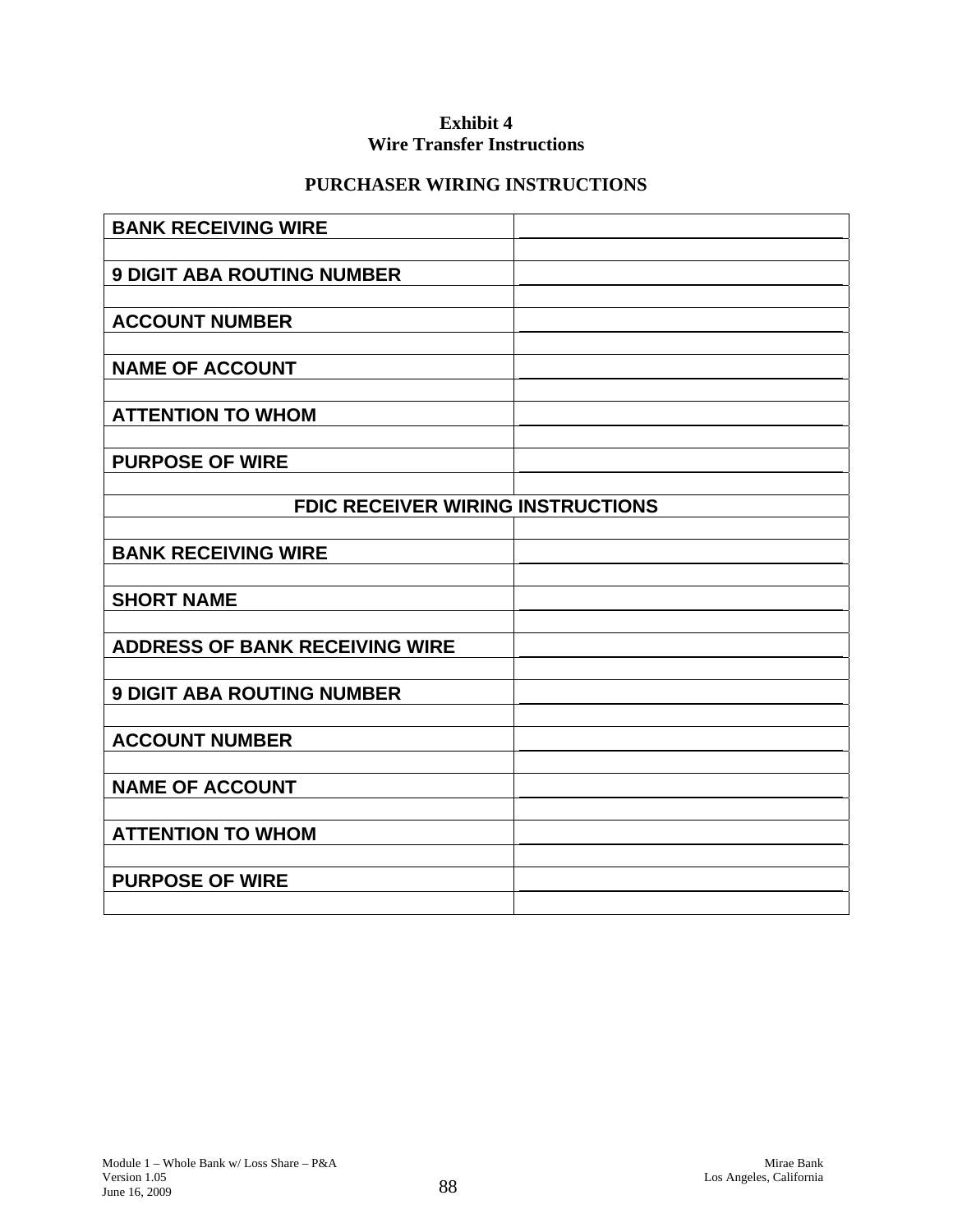# **EXHIBIT 5**

# **FDIC MORTGAGE LOAN MODIFICATION PROGRAM**

## **Objective**

The objective of this FDIC Mortgage Loan Modification Program ("Program") is to modify the terms of certain residential mortgage loans so as to improve affordability, increase the probability of performance, allow borrowers to remain in their homes and increase the value of the loans to the FDIC and assignees. The Program provides for the modification of Qualifying Loans (as defined below) by reducing the borrower's monthly housing debt to income ratio ("DTI Ratio") to no more than 31% at the time of the modification and eliminating adjustable interest rate and negative amortization features.

## Qualifying Mortgage Loans

In order for a mortgage loan to be a Qualifying Loan it must meet all of the following criteria, which must be confirmed by the lender:

- The collateral securing the mortgage loan is owner-occupied and the owner's primary residence; and
- The mortgagor has a first priority lien on the collateral; and
- Either the borrower is at least 60 days delinquent or a default is reasonably foreseeable.

## Modification Process

The lender shall undertake a review of its mortgage loan portfolio to identify Qualifying Loans. For each Qualifying Loan, the lender shall determine the net present value of the modified loan and, if it will exceed the net present value of the foreclosed collateral upon disposition, then the Qualifying Loan shall be modified so as to reduce the borrower's monthly DTI Ratio to no more than 31% at the time of the modification. To achieve this, the lender shall use a combination of interest rate reduction, term extension and principal forbearance, as necessary.

The borrower's monthly DTI Ratio shall be a percentage calculated by dividing the borrower's monthly income by the borrower's monthly housing payment (including principal, interest, taxes and insurance). For these purposes, (1) the borrower's monthly income shall be the amount of the borrower's (along with any co-borrowers') documented and verified gross monthly income, and (2) the borrower's monthly housing payment shall be the amount required to pay monthly principal and interest plus one-twelfth of the then current annual amount required to pay real property taxes and homeowner's insurance with respect to the collateral.

In order to calculate the monthly principal payment, the lender shall capitalize to the outstanding principal balance of the Qualifying Loan the amount of all delinquent interest, delinquent taxes, past due insurance premiums, third party fees and (without duplication) escrow advances (such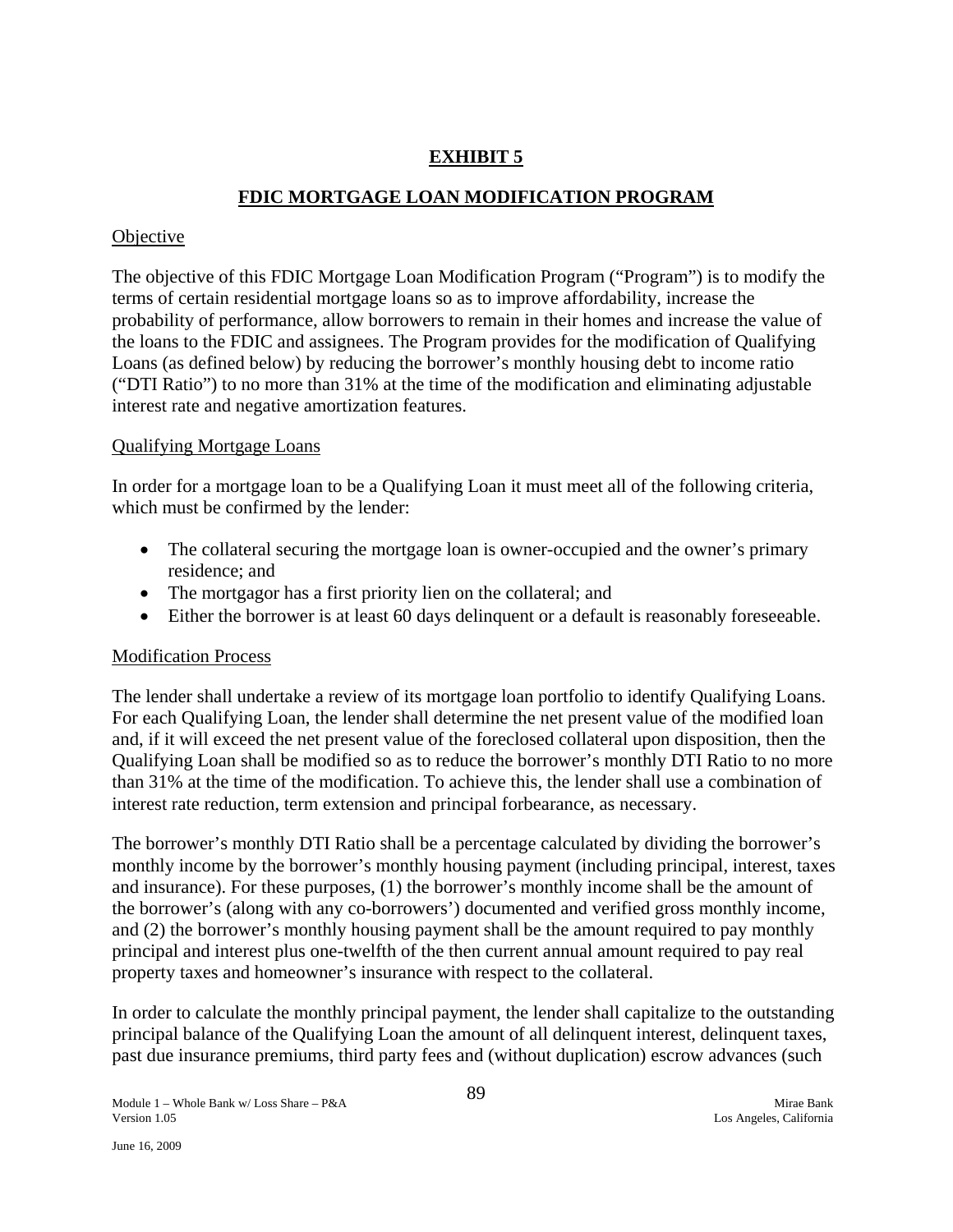amount, the "Capitalized Balance").

In order to achieve the goal of reducing the DTI Ratio to 31%, the lender shall take the following steps in the following order of priority with respect to each Qualifying Loan:

- 1. Reduce the interest rate to the then current Freddie Mac Survey Rate for 30-year fixed rate mortgage loans, and adjust the term to 30 years.
- 2. If the DTI Ratio is still in excess of 31%, reduce the interest rate further, but no lower than 3%, until the DTI ratio of 31% is achieved.
- 3. If the DTI Ratio is still in excess of 31% after adjusting the interest rate to 3%, extend the remaining term of the loan by 10 years.
- 4. If the DTI Ratio is still in excess of 31%, calculate a new monthly payment (the "Adjusted Payment Amount") that will result in the borrower's monthly DTI Ratio not exceeding 31%. After calculating the Adjusted Payment Amount, the lender shall bifurcate the Capitalized Balance into two portions – the amortizing portion and the non-amortizing portion. The amortizing portion of the Capitalized Balance shall be the mortgage amount that will fully amortize over a 40-year term at an annual interest rate of 3% and monthly payments equal to the Adjusted Payment Amount. The nonamortizing portion of the Capitalized Balance shall be the difference between the Capitalized Balance and the amortizing portion of the Capitalized Balance. If the amortizing portion of the Capitalized Balance is less than 75% of the current estimated value of the collateral, then the lender may choose not to restructure the loan. If the lender chooses to restructure the loan, then the lender shall forbear on collecting the non-amortizing portion of the Capitalized Balance, and such amount shall be due and payable only upon the earlier of (i) maturity of the modified loan, (ii) a sale of the property or (iii) a pay-off or refinancing of the loan. No interest shall be charged on the non-amortizing portion of the Capitalized Balance, but repayment shall be secured by a first lien on the collateral.

## Special Note:

The net present value calculation used to determine whether a loan should be modified based on the modification process above is distinct and different from the net present value calculation used to determine the covered loss if the loan is modified. Please refer only to the net present value calculation described in this exhibit for the modification process, with its separate assumptions, when determining whether to provide a modification to a borrower. Separate assumptions may include, without limitation, Assuming Bank's determination of a probability of default without modification, a probability of default with modification, home price forecasts, prepayment speeds, and event timing. These assumptions are applied to different projected cash flows over the term of the loan, such as the projected cash flow of the loan performing or defaulting without modification and the projected cash flow of the loan performing or defaulting with modification.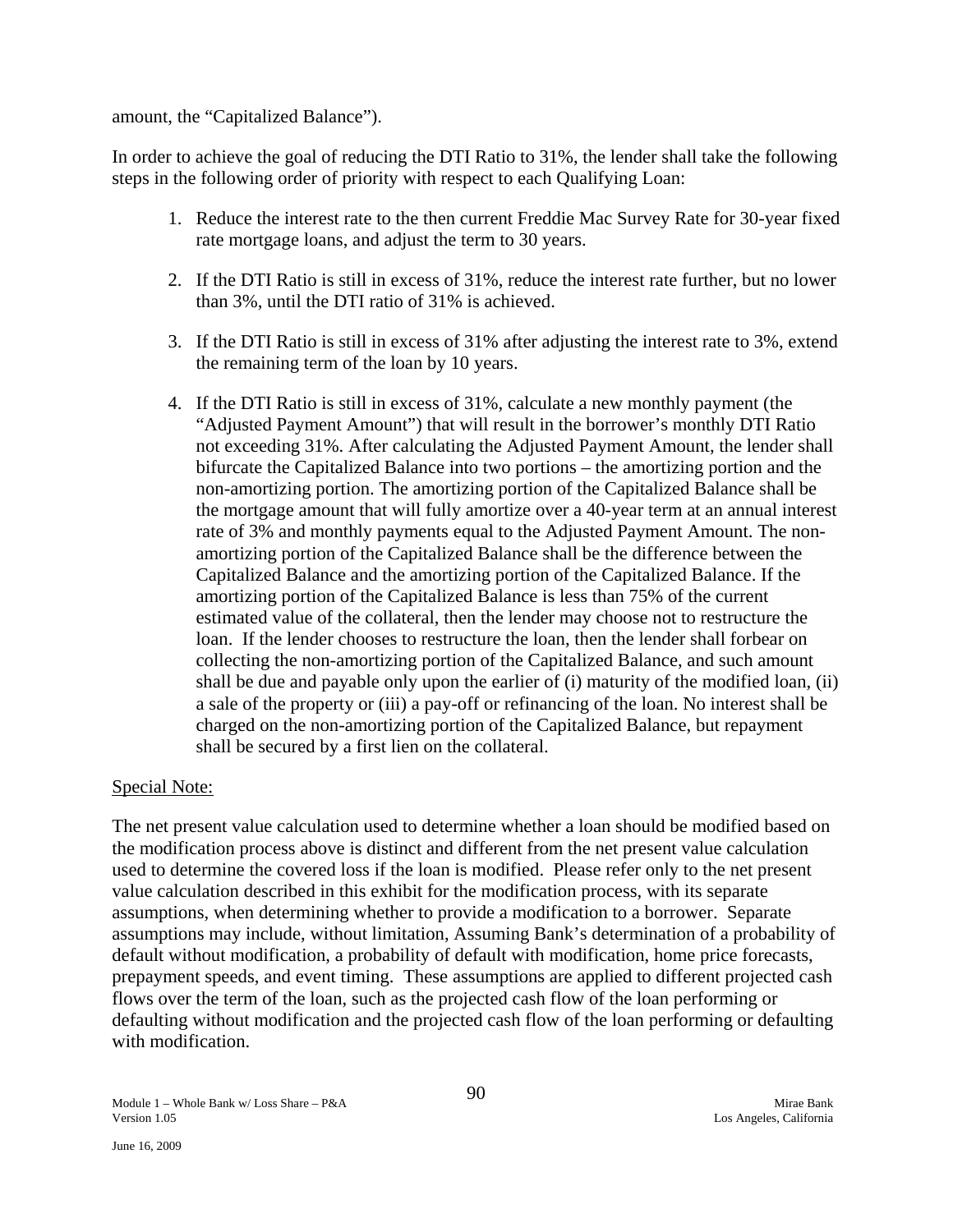change, the net present value calculation for determining the covered loss remains constant. By contrast, the net present value for determining the covered loss is based on a 10 year period. While the assumptions in the net present value calculation used in the modification process may change, the net present value calculation for determining the covered loss remains constant. Model of the present value calculation for determining the covered loss remains constant.  $91$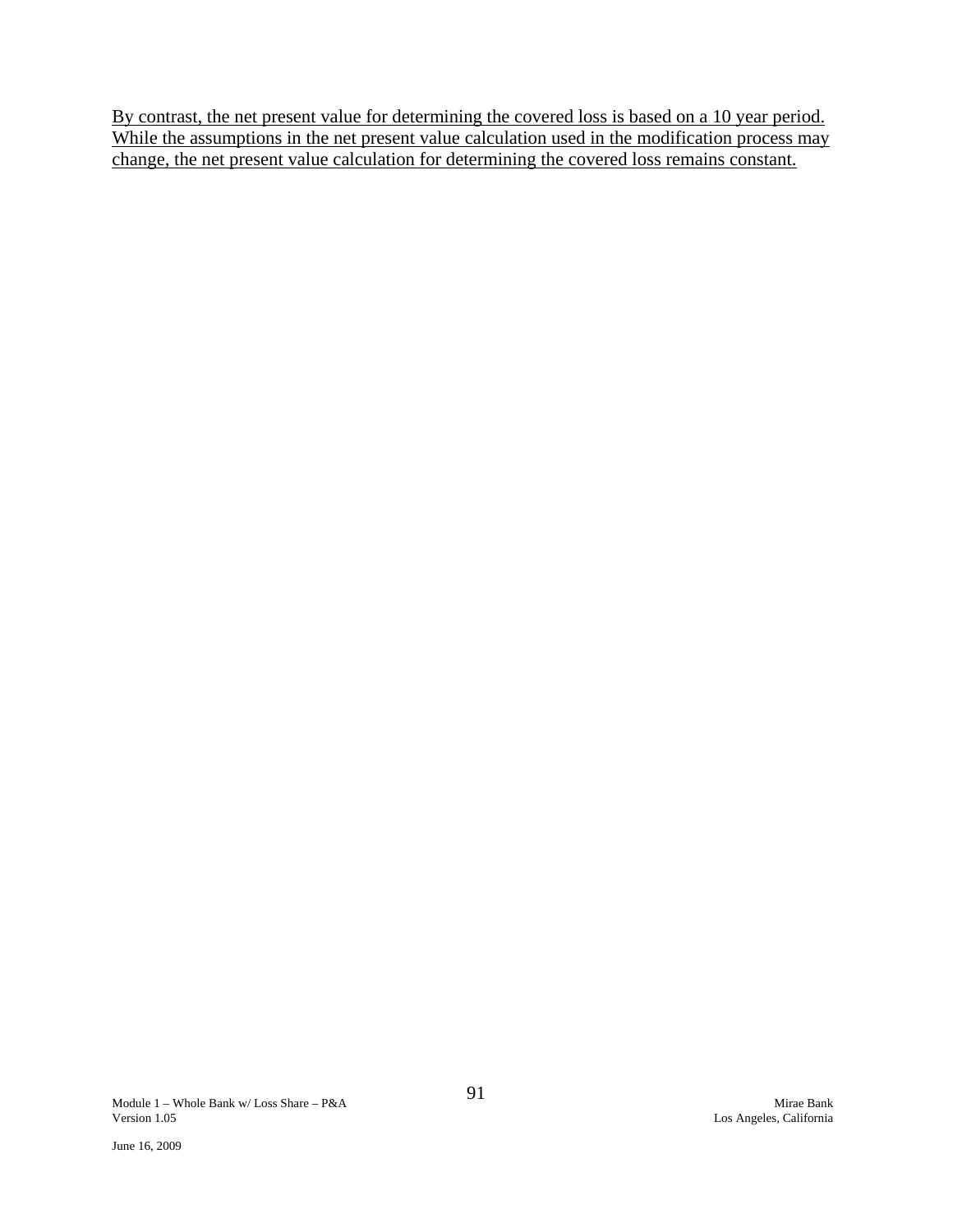### **EXHIBIT 4.15B**

### **COMMERCIAL AND OTHER ASSETS SHARED-LOSS AGREEMENT**

This agreement for reimbursement of loss sharing expenses on certain loans and other assets (the "Commercial Shared-Loss Agreement") shall apply when the Assuming Bank purchases Shared-Loss Assets as that term is defined herein. The terms hereof shall modify and supplement, as necessary, the terms of the Purchase and Assumption Agreement to which this Commercial Shared-Loss Agreement is attached as Exhibit 4.15B and incorporated therein. To the extent any inconsistencies may arise between the terms of the Purchase and Assumption Agreement and this Commercial Shared-Loss Agreement with respect to the subject matter of this Commercial Shared-Loss Agreement, the terms of this Commercial Shared-Loss Agreement shall control. References in this Commercial Shared-Loss Agreement to a particular Section shall be deemed to refer to a Section in this Commercial Shared-Loss Agreement unless the context indicates that a Section of the Purchase and Assumption Agreement is intended.

## **ARTICLE I -- DEFINITIONS**

Capitalized terms used in this Commercial Shared-Loss Agreement that are not defined in this Commercial Shared-Loss Agreement are defined in the Purchase and Assumption Agreement In addition to the terms defined above, defined below are certain additional terms relating to loss-sharing, as used in this Commercial Shared-Loss Agreement.

**"AAA"** means the American Arbitration Association as provided in Section 2.1(f)(iii) of this Commercial Shared-Loss Agreement.

**"Accrued Interest"** means, with respect to any Shared-Loss Loan, Permitted Advance or Shared-Loss Loan Commitment Advance at any time, the amount of earned and unpaid interest, taxes, credit life and/or disability insurance premiums (if any) payable by the Obligor accrued on or with respect to such Shared-Loss Loan, Permitted Advance or Shared-Loss Loan Commitment Advance, all as reflected on the Accounting Records of the Failed Bank or the Assuming Bank (as applicable); provided, that Accrued Interest shall not include any amount that accrues on or with respect to any Shared-Loss Loan, Permitted Advance or Shared-Loss Loan Commitment Advance after that Asset has been placed on non-accrual or nonperforming status by either the Failed Bank or the Assuming Bank (as applicable).

**"Additional ORE"** means Shared-Loss Loans that become Other Real Estate after Bank Closing Date.

**"Affiliate"** shall have the meaning set forth in the Purchase and Assumption Agreement; provided, that, for purposes of this Commercial Shared-Loss Agreement, no Third Party Servicer shall be deemed to be an Affiliate of the Assuming Bank.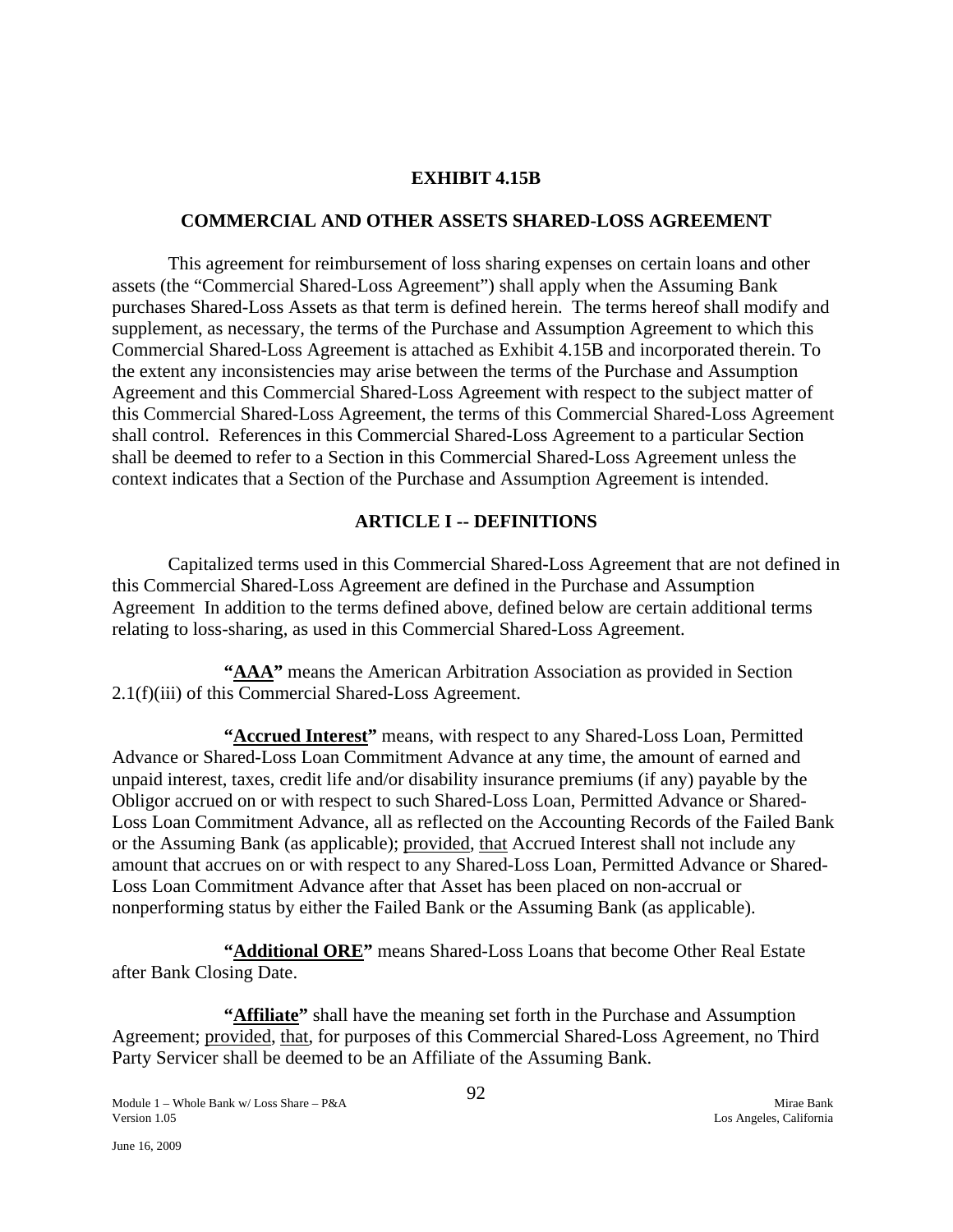**"Applicable Anniversary of the Commencement Date"** means the fifth (5th) anniversary of the Commencement Date.

**"Calendar Quarter"** means a quarterly period (a) for the first such period, beginning on the Commencement Date and ending on the last calendar day of either March, June, September or December, whichever is the first to occur after the Commencement Date, and (b) for quarterly periods thereafter, beginning on the first calendar day of the calendar month immediately after the month that ended the prior period and ending on the last calendar day of each successive three-calendar-month period thereafter (i.e., each March, June, September and December, starting in the applicable order depending on the ending date of first such period) of any year.

**"Capitalized Expenditures"** means those expenditures that (i) would be capitalized under generally accepted accounting principles, and (ii) are incurred with respect to Shared-Loss Loans, Other Real Estate, Additional ORE or Subsidiary ORE. Capitalized Expenditures shall not include expenses related to environmental conditions including, but not limited to, remediation, storage or disposal of any hazardous or toxic substances or any pollutant or contaminant.

**"Charge-Offs"** means, with respect to any Shared-Loss Assets for any period, an amount equal to the aggregate amount of loans or portions of loans classified as "Loss" under the Examination Criteria, including (a) charge-offs of (i) the principal amount of such assets net of unearned interest (including write-downs associated with Other Real Estate, Additional ORE, Subsidiary ORE or loan modification(s)) (ii) Accrued Interest, and (iii) Capitalized Expenditures plus (b) Pre-Charge-Off Expenses incurred on the respective Shared-Loss Loans, all as effected by the Assuming Bank during such period and reflected on the Accounting Records of the Assuming Bank; provided, that: (i) the aggregate amount of Accrued Interest (including any reversals thereof) for the period after Bank Closing that shall be included in determining the amount of Charge-Offs for any Shared-Loss Loan shall not exceed ninety (90) days' Accrued Interest; (ii) no Charge-Off shall be taken with respect to any anticipated expenditure by the Assuming Bank until such expenditure is actually incurred; (iii) any financial statement adjustments made in connection with the purchase of any Assets pursuant to this Purchase and Assumption Agreement or any future purchase, merger, consolidation or other acquisition of the Assuming Bank shall not constitute "Charge-Offs"; and (iv) except for Portfolio Sales or any other sales or dispositions consented to by the Receiver, losses incurred on the sale or other disposition of Shared-Loss Assets to any Person (other than the sale or other disposition of Other Real Estate, Additional ORE or Subsidiary ORE to a Person other than an Affiliate of the Assuming Bank which is conducted in a commercially reasonable and prudent manner) shall not constitute Charge-Offs.

**"Commencement Date"** means the first calendar day following Bank Closing.

**"Consumer Loans"** means Loans to individuals for household, family and other personal expenditures (including United States and/or State-guaranteed student loans and

93 Module 1 – Whole Bank w/ Loss Share – P&A Mirae Bank Version 1.05 Los Angeles, California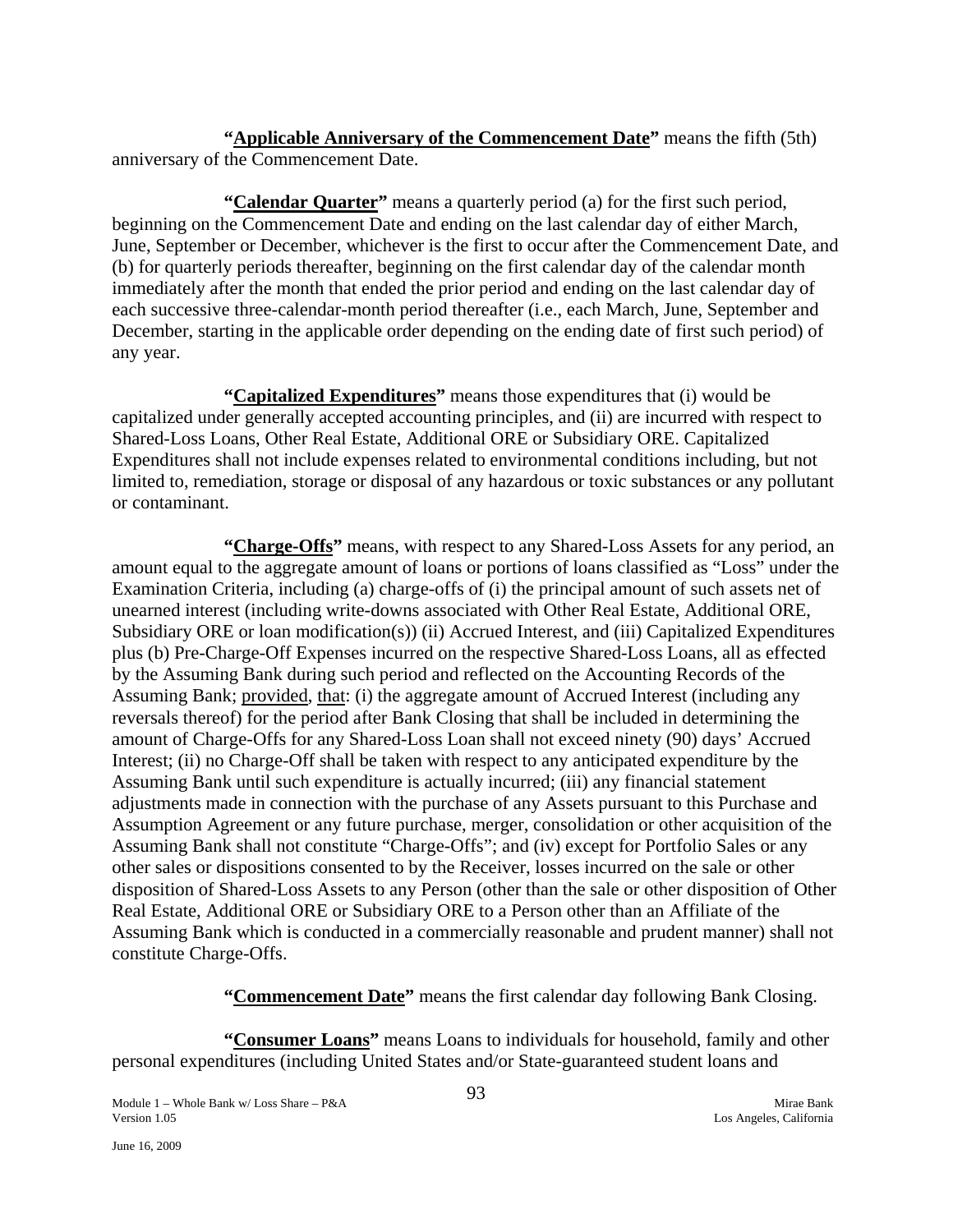extensions of credit pursuant to a credit card plan or debit card plan).

**"Environmental Assessment"** means an assessment of the presence, storage or release of any hazardous or toxic substance, pollutant or contaminant with respect to the collateral securing a Shared-Loss Loan that has been fully or partially charged off.

**"Examination Criteria"** means the loan classification criteria employed by, or any applicable regulations of, the Assuming Bank's Chartering Authority at the time such action is taken, as such criteria may be amended from time to time.

**"Failed Bank Charge-Offs/Write-Downs"** means, with respect to any Shared-Loss Asset, an amount equal to the aggregate amount of reversals or charge-offs of Accrued Interest and charge-offs and write-downs of principal effected by the Failed Bank with respect to that Shared-Loss Asset as reflected on the Accounting Records of the Failed Bank.

**"Fair Value"** means the fair value of a Shared Loss MTM Asset as determined in accordance with FAS 157 as in effect on Bank Closing.

**"FDIC Party"** has the meaning provided in Section 2.1(f)(ii) of this Commercial Shared-Loss Agreement.

**"Net Charge-Offs"** means, with respect to any period, an amount equal to the aggregate amount of Charge-Offs for such period less the amount of Recoveries for such period.

 Commercial Shared-Loss Agreement. **"Neutral Member"** has the meaning provided in Section 2.1(f)(ii) of this

**"New Shared-Loss Loans"** means loans that would otherwise be subject to loss sharing under this Commercial Shared-Loss Agreement that were originated after the Information Package Date and before Bank Closing.

**"Notice of Dispute"** has the meaning provided in Section 2.1(f)(iii) of this Commercial Shared-Loss Agreement.

**"ORE Subsidiary"** means any Subsidiary of the Assuming Bank that engages solely in holding, servicing, managing or liquidating interests of a type described in clause (A) of the definition of "Other Real Estate," which interests have arisen from the collection or settlement of a Shared-Loss Loan.

**"Other Real Estate"** means all of the following (including any of the following fully or partially charged off the books and records of the Failed Bank or the Assuming Bank) that (i) are owned by the Failed Bank as of Bank Closing and are purchased pursuant to the Purchase and Assumption Agreement or (ii) have arisen subsequent to Bank Closing from the collection or settlement by the Assuming Bank of a Shared-Loss Loan: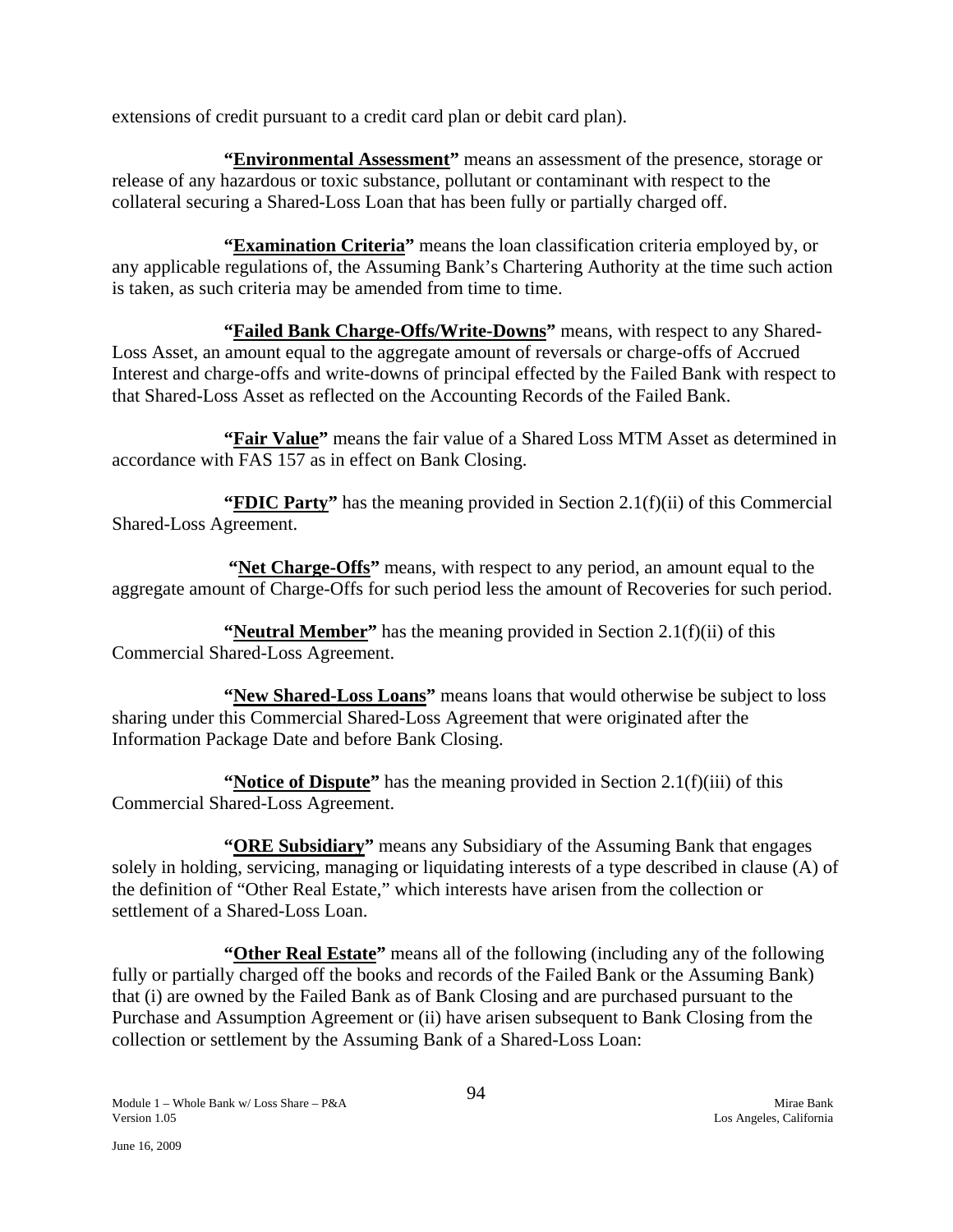(A) all interests in real estate (other than Bank Premises and Fixtures), including but not limited to mineral rights, leasehold rights, condominium and cooperative interests, air rights and development rights; and

(B) all other assets (whether real or personal property) acquired by foreclosure or in full or partial satisfaction of judgments or indebtedness.

**"Permitted Advance"** means an advance of funds by the Assuming Bank with respect to a Shared-Loss Loan, or the making of a legally binding commitment by the Assuming Bank to advance funds with respect to a Shared-Loss Loan, that (i) in the case of such an advance, is actually made, and, in the case of such a commitment, is made and all of the proceeds thereof actually advanced, within one (1) year after the Commencement Date, (ii) does not cause the sum of (A) the book value of such Shared-Loss Loan as reflected on the Accounting Records of the Assuming Bank after any such advance has been made by the Assuming Bank plus (B) the unfunded amount of any such commitment made by the Assuming Bank related thereto, to exceed 110% of the Book Value of such Shared-Loss Loan, (iii) is not made with respect to a Shared-Loss Loan with respect to which (A) there exists a related Shared-Loss Loan Commitment or (B) the Assuming Bank has taken a Charge-Off and (iv) is made in good faith, is supported at the time it is made by documentation in the Credit Files and conforms to and is in accordance with the applicable requirements set forth in Article III of this Commercial Shared-Loss Agreement and with the then effective written internal credit policy guidelines of the Assuming Bank; provided, that the limitations in subparagraphs (i), (ii) and (iii) of this definition shall not apply to any such action (other than to an advance or commitment related to the remediation, storage or final disposal of any hazardous or toxic substance, pollutant or contaminant) that is taken by Assuming Bank in its reasonable discretion to preserve or secure the value of the collateral for such Shared-Loss Loan.

**"Permitted Amendment"** means, with respect to any Shared-Loss Loan Commitment or Shared-Loss Loan, any amendment, modification, renewal or extension thereof, or any waiver of any term, right, or remedy thereunder, made by the Assuming Bank in good faith and otherwise in accordance with the applicable requirements set forth in Article III of this Commercial Shared-Loss Agreement and the then effective written internal credit policy guidelines of the Assuming Bank; provided, that:

(i) with respect to a Shared-Loss Loan Commitment or a Shared-Loss Loan that is not a revolving line of credit, no such amendment, modification, renewal, extension, or waiver, except as allowed under the definition of Permitted Advance, shall operate to increase the amount of principal (A) then remaining available to be advanced by the Assuming Bank under the Shared-Loss Loan Commitment or (B) then outstanding under the Shared-Loss Loan;

(ii) with respect to a Shared-Loss Loan Commitment or a Shared-Loss Loan that is a revolving line of credit, no such amendment, modification, renewal, extension, or waiver, except as allowed under the definition of Permitted Advance, shall operate to increase the maximum amount of principal authorized as of Bank Closing to be outstanding at any one time under the underlying revolving line of credit relationship with the debtor (regardless of the extent to which

95 Module 1 – Whole Bank w/ Loss Share – P&A Mirae Bank Version 1.05 Los Angeles, California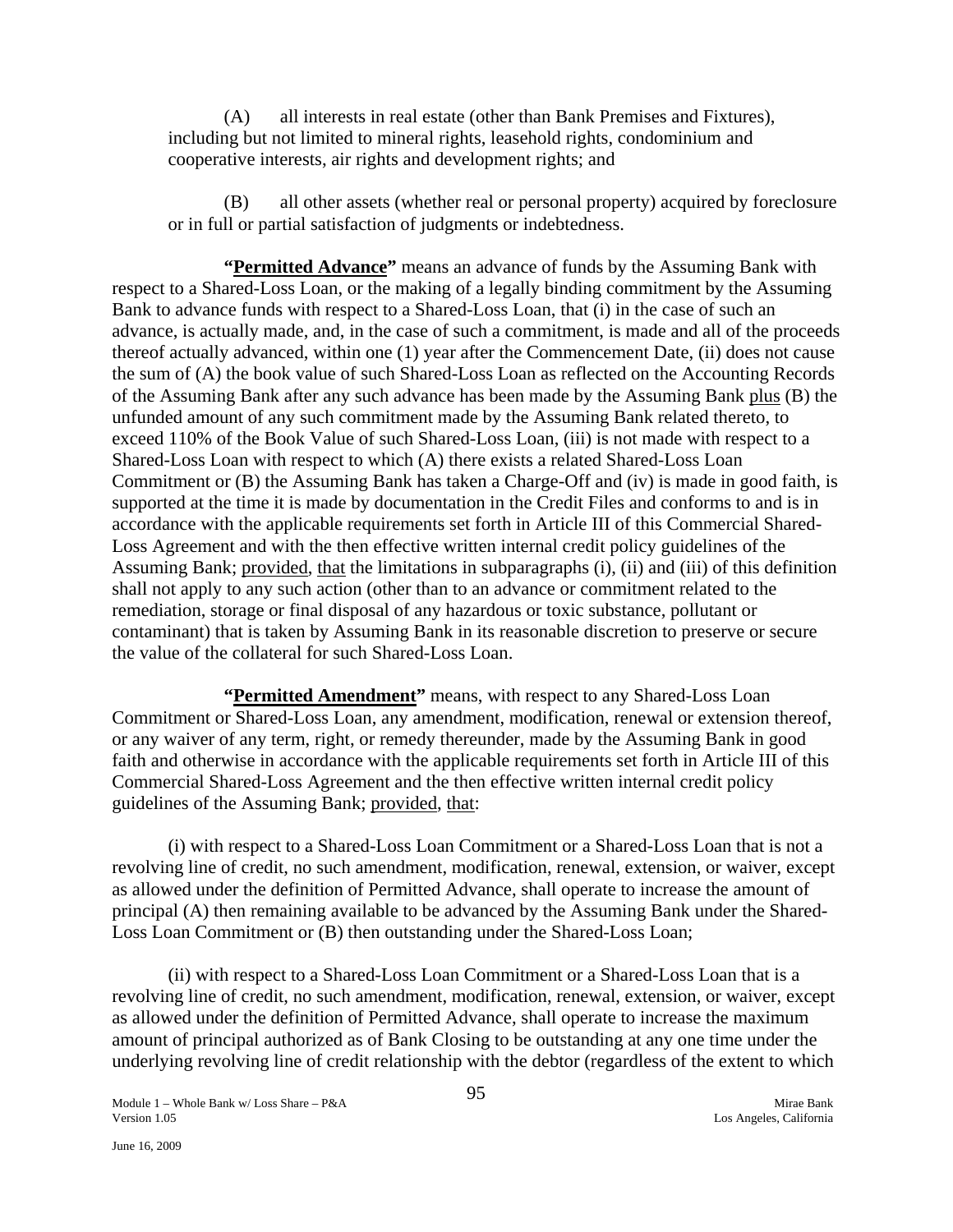such revolving line of credit may have been funded as of Bank Closing or may subsequently have been funded and/or repaid); and

(iii) no such amendment, modification, renewal, extension or waiver shall extend the term of such Shared-Loss Loan Commitment or Shared-Loss Loan beyond the end of the final Shared-Loss Quarter unless the term of such Shared-Loss Loan Commitment or Shared-Loss Loan as existed on Bank Closing was beyond the end of the final Shared-Loss Quarter, in which event no such amendment, modification, renewal, extension or waiver shall extend such term beyond the term as existed as of Bank Closing.

"**Pre-Charge-Off Expenses"** means those expenses incurred in the usual and prudent management of a Shared-Loss Loan that would qualify as a Reimbursable Expense or Recovery Expense if incurred after a Charge-Off of the related Shared-Loss Asset had occurred.

**"Quarterly Certificate"** has the meaning provided in Section 2.1(a)(i) of this Commercial Shared-Loss Agreement.

**"Recoveries"** (I)(A) In addition to any sums to be applied as Recoveries pursuant to subparagraph (II) below, "Recoveries" means, with respect to any period, the sum of (without duplication):

**Shared-Loss Quarter; plus** (i) the amount of collections during such period by the Assuming Bank on Charge-Offs of Shared-Loss Assets effected by the Assuming Bank prior to the end of the final

(ii) the amount of collections during such period by the Assuming Bank on Failed Bank Charge-Offs/Write-Downs; plus

(iii) the amount of gain on any sale or other disposition during such period by the Assuming Bank of Shared Loss Loans, Other Real Estate, Additional ORE or Subsidiary ORE (provided, that the amount of any such gain included in Recoveries shall not exceed the aggregate amount of the related Failed Bank Charge-Offs/Write-Downs and Charge-Offs taken and any related Reimbursable Expenses and Recovery Expenses); plus

(iv) the amount of collections during such period by the Assuming Bank of any Reimbursable Expenses or Recovery Expenses; plus

(v) the amount of any fee or other consideration received by the Assuming Bank during or prior to such period in connection with any amendment, modification, renewal, extension, refinance, restructure, commitment or other similar action taken by the Assuming Bank with respect to a Shared-Loss Asset with respect to which there exists a Failed Bank Charge-Off/Write-Down or a Shared-Loss Loan as to which a Charge-Off has been effected by the Assuming Bank during or prior to such period (provided, that the amount of any such fee or other consideration included in Recoveries shall not exceed the aggregate amount of the related Failed Bank Charge-Offs/Write-Downs and Charge-Offs taken and any related Reimbursable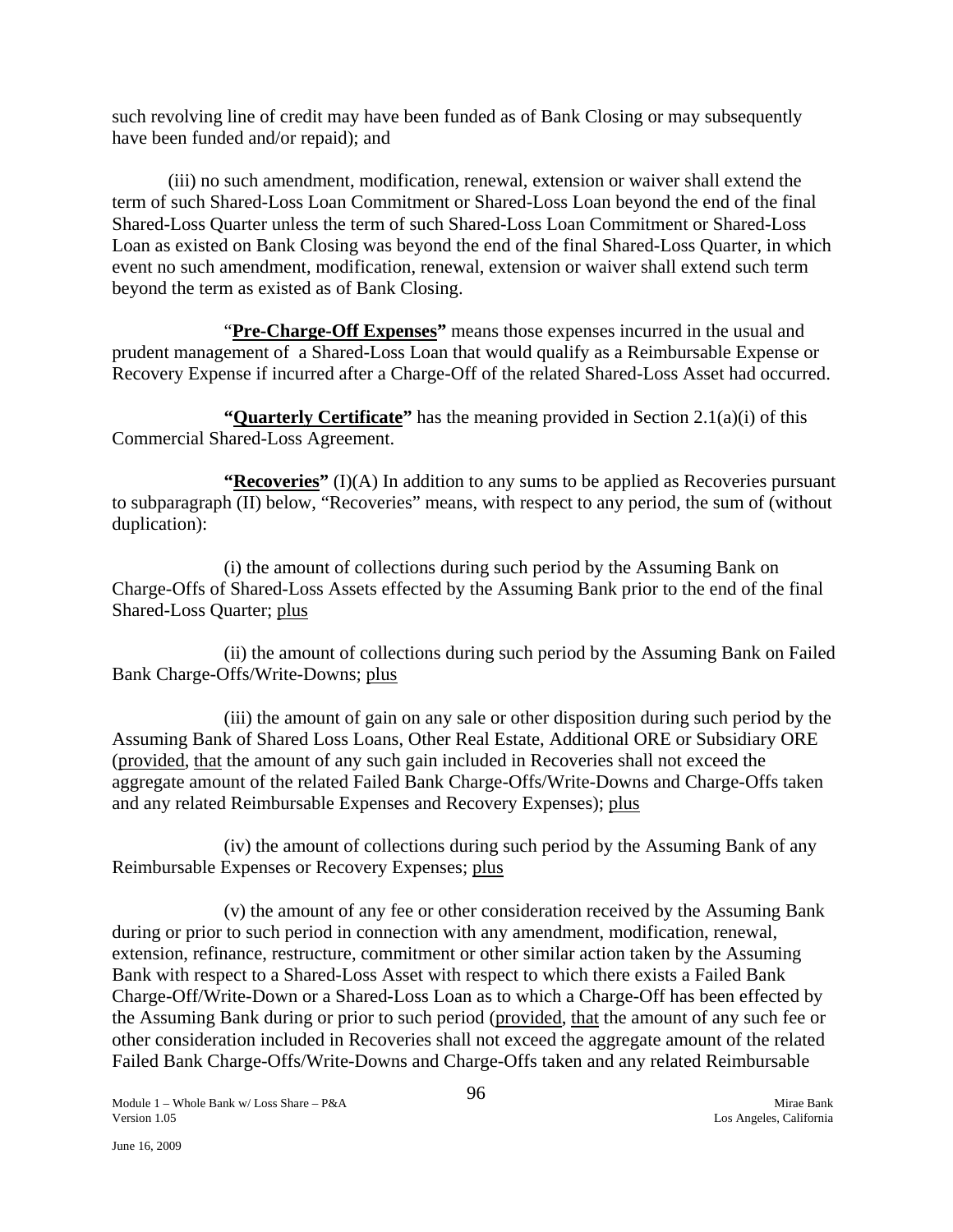Expenses and Recovery Expenses).

(I)(B) For the purpose of determining the amounts to be applied as Recoveries pursuant to subparagraph (I)(A) above, the Assuming Bank shall apply amounts received on the Assets that are not otherwise applied to reduce the book value of principal of a Shared-Loss Loan (or, in the case of Other Real Estate, Additional ORE, Subsidiary ORE and Capitalized Expenditures, that are not otherwise applied to reduce the book value thereof) in the following order: first to Charge-Offs and Failed Bank Charge-Offs/Write Downs; then to Reimbursable Expenses and Recovery Expenses; then to interest income; and then to other expenses incurred by the Assuming Bank.

(II) If there occurs an amendment, modification, renewal, extension, refinance, restructure, commitment, sale or other similar action with respect to a Shared-Loss Loan as to which there exists a Failed Bank Charge-Off/Write Down or as to which a Charge-Off has been effected by the Assuming Bank during or prior to such period, and if, as a result of such occurrence, the Assuming Bank recognizes any interest income for financial accounting purposes on that Shared-Loss Loan, then "Recoveries" shall also include the portion of the total amount of any such interest income recognized by the Assuming Bank which is derived by multiplying:

(A) the total amount of any such interest income recognized by the Assuming Bank during such period with respect to that Shared-Loss Loan as described above, by

(B) a fraction, the numerator of which is the aggregate principal amount (excluding reversals or charge-offs of Accrued Interest) of all such Failed Bank Charge-Offs/Write-Downs and Charge-Offs effected by the Assuming Bank with respect to that Shared-Loss Loan plus the principal amount of that Shared-Loss Loan that has not yet been chargedoff but has been placed on nonaccrual status, all of which occurred at any time prior to or during the period in which the interest income referred to in subparagraph  $(II)(A)$ immediately above was recognized, and the denominator of which is the total amount of principal indebtedness (including all such prior Failed Bank Charge-Offs/Write-Downs and Charge-Offs as described above) due from the Obligor on that Shared-Loss Loan as of the end of such period;

provided, however, that the amount of any interest income included as Recoveries for a particular Shared-Loss Loan shall not exceed the aggregate amount of (a) Failed Bank Charge-Offs/Write-Downs, (b) Charge-Offs effected by the Assuming Bank during or prior to the period in which the amount of Recoveries is being determined, plus (c) any Reimbursable Expenses and Recovery Expenses paid to the Assuming Bank pursuant to this Commercial Shared-Loss Agreement during or prior to the period in which the amount of Recoveries is being determined, all with respect to that particular Shared-Loss Loan; and, provided, further, that any collections on any such Shared-Loss Loan that are not applied to reduce book value of principal or recognized as interest income shall be applied pursuant to subparagraph (I) above.

(III) Notwithstanding subparagraphs (I) and (II) above, the term "Recoveries" shall not include: (a) any amounts paid to the Assuming Bank by the Receiver pursuant to Section 2.1 of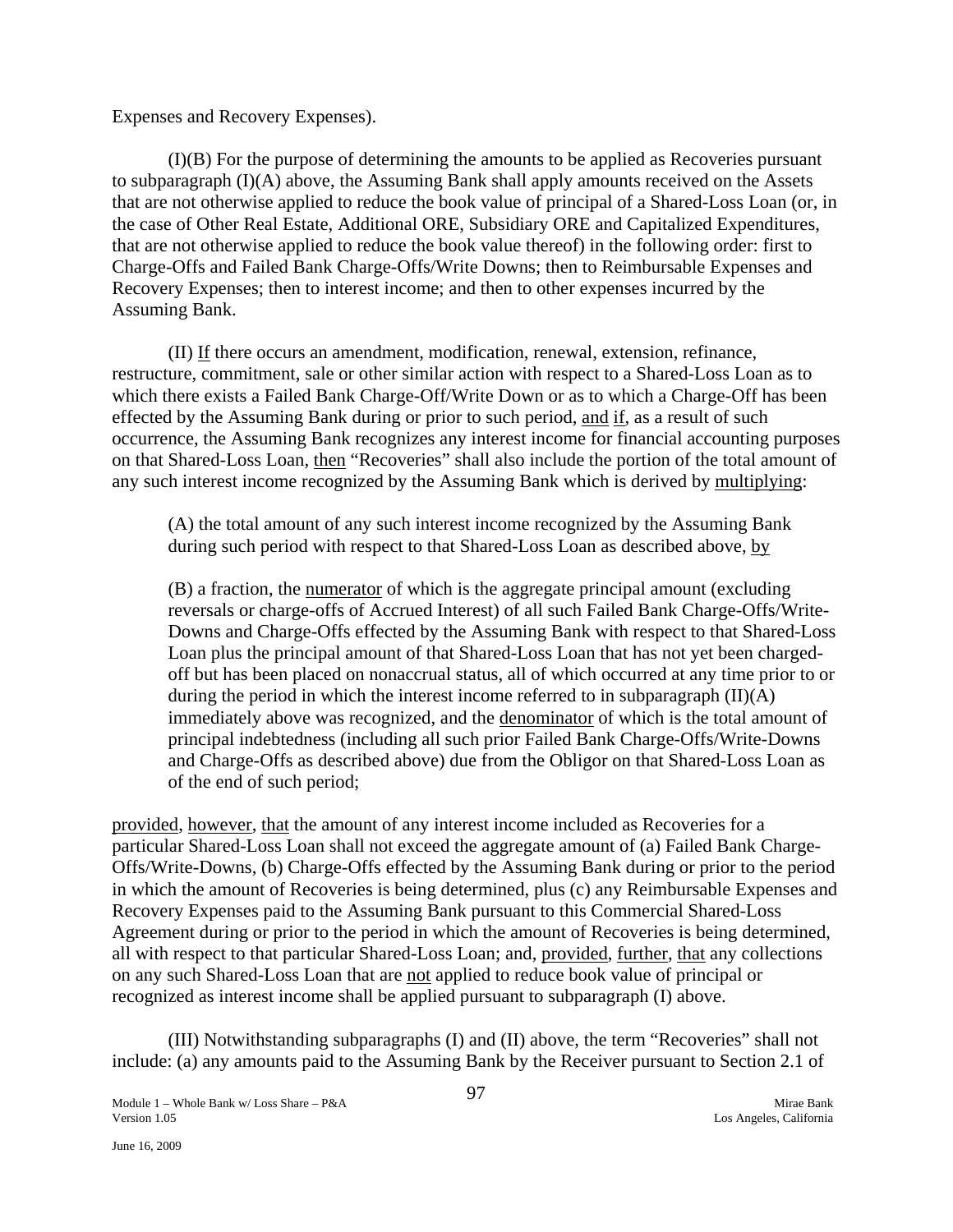this Commercial Shared-Loss Agreement, (b) amounts received with respect to Charge-Offs effected by the Assuming Bank after the final Shared-Loss Quarter, (c) after the final Shared-Loss Quarter, income received by the Assuming Bank from the operation of, and any gains recognized by the Assuming Bank on the disposition of, Other Real Estate, Additional ORE or Subsidiary ORE (such income and gains being hereinafter together referred to as "ORE Income"), except to the extent that aggregate ORE Income exceeds the aggregate expenses paid to third parties by or on behalf of the Assuming Bank after the final Shared-Loss Quarter to manage, operate and maintain Other Real Estate, Additional ORE or Subsidiary ORE (such expenses being hereinafter referred to as "ORE Expenses"). In determining the extent aggregate ORE Income exceeds aggregate ORE Expenses for any Recovery Quarter as set forth immediately above in subparagraph (c), the Assuming Bank will subtract (i) ORE Expenses paid to third parties during such Recovery Quarter (provided, that, in the case of the final Recovery Quarter only, the Assuming Bank will subtract ORE Expenses paid to third parties from the beginning of the final Recovery Quarter up to the date the Assuming Bank is required to deliver the final Quarterly Certificate pursuant to this Commercial Shared-Loss Agreement) from (ii) ORE Income received during such Recovery Quarter, to calculate net ORE income ("Net ORE Income") for that Recovery Quarter. If the amount of Net ORE Income so calculated for a Recovery Quarter is positive, such amount shall be reported as Recoveries on the Quarterly Certificate for such Recovery Quarter. If the amount of Net ORE Income so calculated for a Recovery Quarter is negative ("Net ORE Loss Carryforward"), such amount shall be added to any ORE Expenses paid to third parties in the next succeeding Recovery Quarter, which sum shall then be subtracted from ORE Income for that next succeeding Recovery Quarter, for the purpose of determining the amount of Net ORE Income (or, if applicable, Net ORE Loss Carryforward) for that next succeeding Recovery Quarter. If, as of the end of the final Recovery Quarter, a Net ORE Loss Carryforward exists, then the amount of the Net ORE Loss Carryforward that does not exceed the aggregate amount of Net ORE Income reported as Recoveries on Quarterly Certificates for all Recovery Quarters may be included as a Recovery Expense on the Quarterly Certificate for the final Recovery Quarter.

**"Recovery Amount"** has the meaning provided in Section 2.1(b)(ii) of this Commercial Shared-Loss Agreement.

**"Recovery Expenses"** means, for any Recovery Quarter, the amount of actual, reasonable and necessary out-of-pocket expenses (other than Capitalized Expenditures) paid to third parties (other than Affiliates of the Assuming Bank) by or on behalf of the Assuming Bank, as limited by Sections 3.2(c) and (d) of Article III to this Commercial Shared-Loss Agreement, to recover amounts owed with respect to (i) any Shared-Loss Asset as to which a Charge-Off was effected prior to the end of the final Shared-Loss Quarter (provided that such amounts were incurred no earlier than the date the first Charge-Off on such Shared-Loss Asset could have been reflected on the Accounting Records of the Assuming Bank), and (ii) Failed Bank Charge-Offs/Write-Downs (including, in each case, all costs and expenses related to an Environmental Assessment and any other costs or expenses related to any environmental conditions with respect to the Shared-Loss Assets (it being understood that any remediation expenses for any such pollutant or contaminant are not recoverable if in excess of \$200,000 per Shared-Loss Asset, without the Assuming Bank having obtained the prior consent of the Receiver for such

Module 1 – Whole Bank w/Loss Share – P&A 98 Mirae Bank Mirae Bank Version 1.05 Los Angeles, California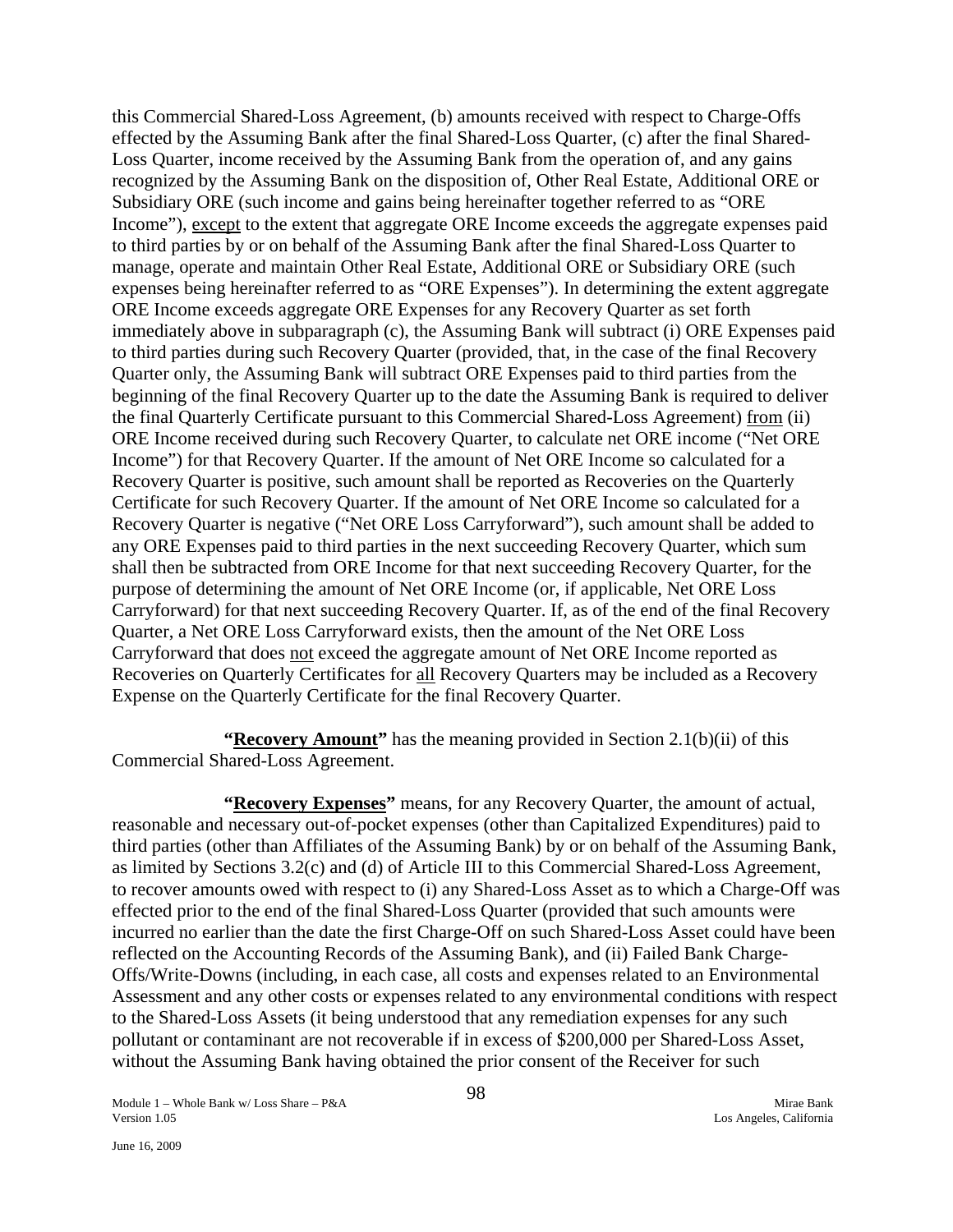expenses); provided, that, so long as income with respect to a Shared-Loss Loan is being prorated pursuant to the arithmetical formula in subsection (II) of the definition of "Recoveries", the term "Recovery Expenses" shall not include that portion of any such expenses paid during such Recovery Quarter to recover any amounts owed on that Shared-Loss Loan that is derived by:

subtracting (1) the product derived by <u>multiplying</u>:

(A) the total amount of any such expenses paid by or on behalf of the Assuming Bank during such Recovery Quarter with respect to that Shared-Loss Loan, by

(B) a fraction, the numerator of which is the aggregate principal amount (excluding reversals or charge-offs of Accrued Interest) of all such Failed Bank Charge-Offs/Write-Downs and Charge-Offs effected by the Assuming Bank with respect to that Shared-Loss Loan plus the principal amount of that Shared-Loss Loan that has not yet been charged-off but has been placed on nonaccrual status, all of which occurred at any time prior to or during the period in which the interest income referred to in subparagraph  $(II)(A)$  of the definition of "Recoveries" was recognized, and the denominator of which is the total amount of principal indebtedness (including all such prior Failed Bank Charge-Offs/Write-Downs and Charge-Offs as described above) due from the Obligor on that Shared-Loss Loan as of the end of such period;

from (2) the total amount of any such expenses paid during that Recovery Quarter with respect to that Shared-Loss Loan.

**"Recovery Quarter"** has the meaning provided in Section 2.1(a)(ii) of this Commercial Shared-Loss Agreement.

**"Reimbursable Expenses"** means, for any Shared-Loss Quarter, the amount of actual, reasonable and necessary out-of-pocket expenses (other than Capitalized Expenditures), paid to third parties (other than Affiliates of the Assuming Bank) by or on behalf of the Assuming Bank, as limited by Sections 3.2(c) and (d) of Article III of this Commercial Shared-Loss Agreement, to:

(i) recover amounts owed with respect to any Shared-Loss Asset as to which a Charge-Off has been effected prior to the end of the final Shared-Loss Quarter (provided that such amounts were incurred no earlier than the date the first Charge-Off on such Shared-Loss Asset could have been reflected on the Accounting Records of the Assuming Bank) and recover amounts owed with respect to Failed Bank Charge-Offs/Write-Downs (including, in each case, all costs and expenses related to an Environmental Assessment and any other costs or expenses related to any environmental conditions with respect to the Shared-Loss Assets (it being understood that any such remediation expenses for any such pollutant or contaminant are not recoverable if in excess of \$200,000 per Shared-Loss Asset, without the Assuming Bank having obtained the prior consent of the Receiver for such expenses); provided, that, so long as income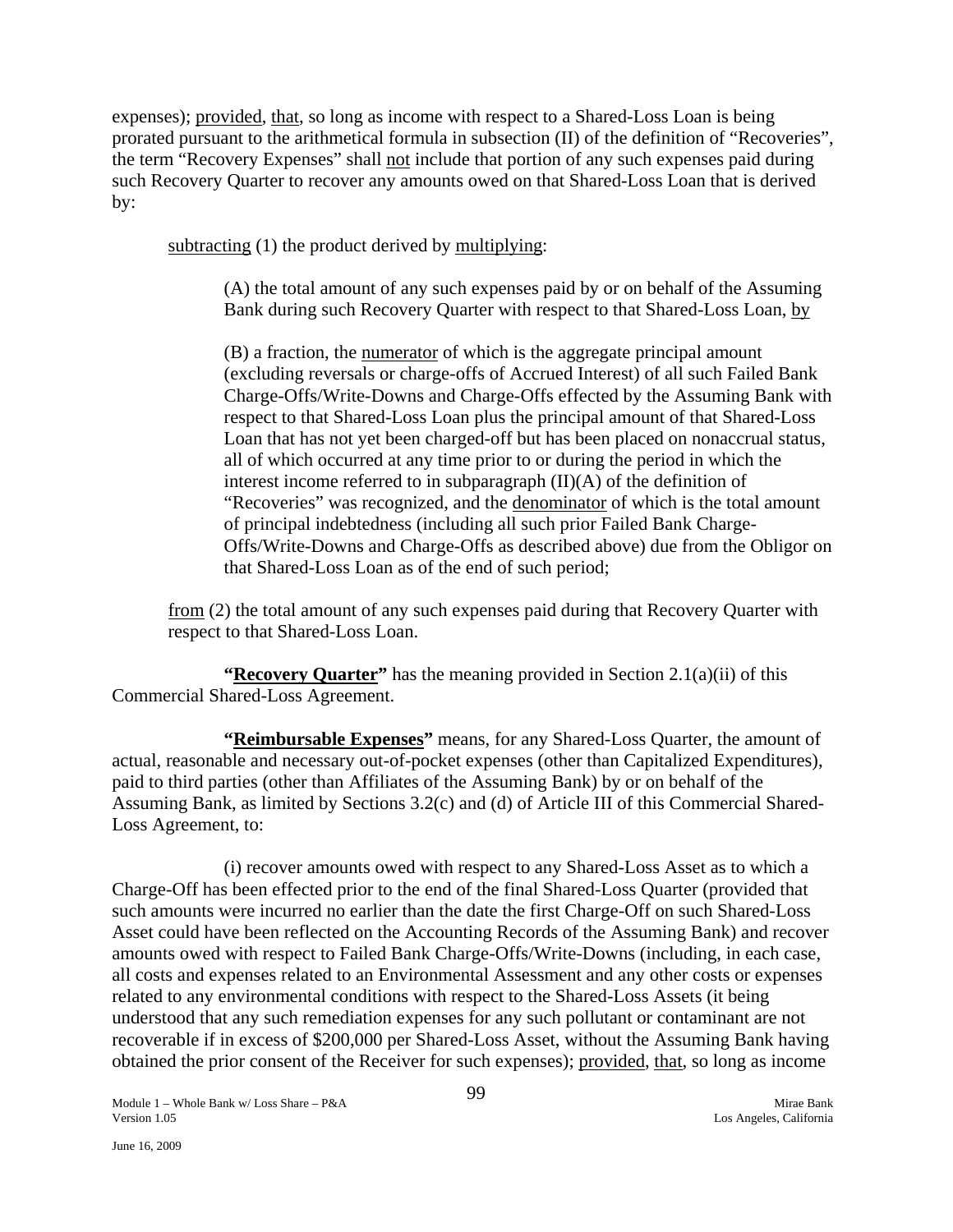with respect to a Shared-Loss Loan is being pro-rated pursuant to the arithmetical formula in subsection (II) of the definition of "Recoveries", the term "Reimbursable Expenses" shall not include that portion of any such expenses paid during such Shared-Loss Quarter to recover any amounts owed on that Shared-Loss Loan that is derived by:

subtracting (1) the product derived by multiplying:

(A) the total amount of any such expenses paid by or on behalf of the Assuming Bank during such Shared-Loss Quarter with respect to that Shared-Loss Loan, by

(B) a fraction, the numerator of which is the aggregate principal amount (excluding reversals or charge-offs of Accrued Interest) of all such Failed Bank Charge-Offs/Write-Downs and Charge-Offs effected by the Assuming Bank with respect to that Shared-Loss Loan plus the principal amount of that Shared-Loss Loan that has not yet been charged-off but has been placed on nonaccrual status, all of which occurred at any time prior to or during the period in which the interest income referred to in subparagraph  $(II)(A)$  of the definition of "Recoveries" was recognized, and the denominator of which is the total amount of principal indebtedness (including all such prior Failed Bank Charge-Offs/Write-Downs and Charge-Offs as described above) due from the Obligor on that Shared-Loss Loan as of the end of such period;

from (2) the total amount of any such expenses paid during that Shared-Loss Quarter with respect to that Shared-Loss Loan; and

(ii) manage, operate or maintain Other Real Estate, Additional ORE or Subsidiary ORE less the amount of any income received by the Assuming Bank during such Shared-Loss Quarter with respect to such Other Real Estate, Additional ORE or Subsidiary ORE (which resulting amount under this clause (ii) may be negative).

**"Review Board"** has the meaning provided in Section 2.1(f)(i) of this Commercial Shared-Loss Agreement.

**"Shared-Loss Amount"** has the meaning provided in Section 2.1(b)(i) of this Commercial Shared-Loss Agreement.

**"Shared-Loss Asset Repurchase Price"** means, with respect to any Shared-Loss Asset, the principal amount thereof plus any other fees or penalties due from an Obligor (including, subject to the limitations discussed below, the amount of any Accrued Interest) stated on the Accounting Records of the Assuming Bank, as of the date as of which the Shared-Loss Asset Repurchase Price is being determined (regardless, in the case of a Shared-Loss Loan, of the Legal Balance thereof) plus all Reimbursable Expenses and Recovery Expenses incurred up to and through the date of consummation of purchase of such Shared-Loss Asset; provided, that (i) in the case of a Shared-Loss Loan there shall be excluded from such amount the amount of any Accrued Interest accrued on or with respect to such Shared-Loss Loan prior to the ninety

 $100$  Module 1 – Whole Bank w/Loss Share – P&A  $100$ Version 1.05 Los Angeles, California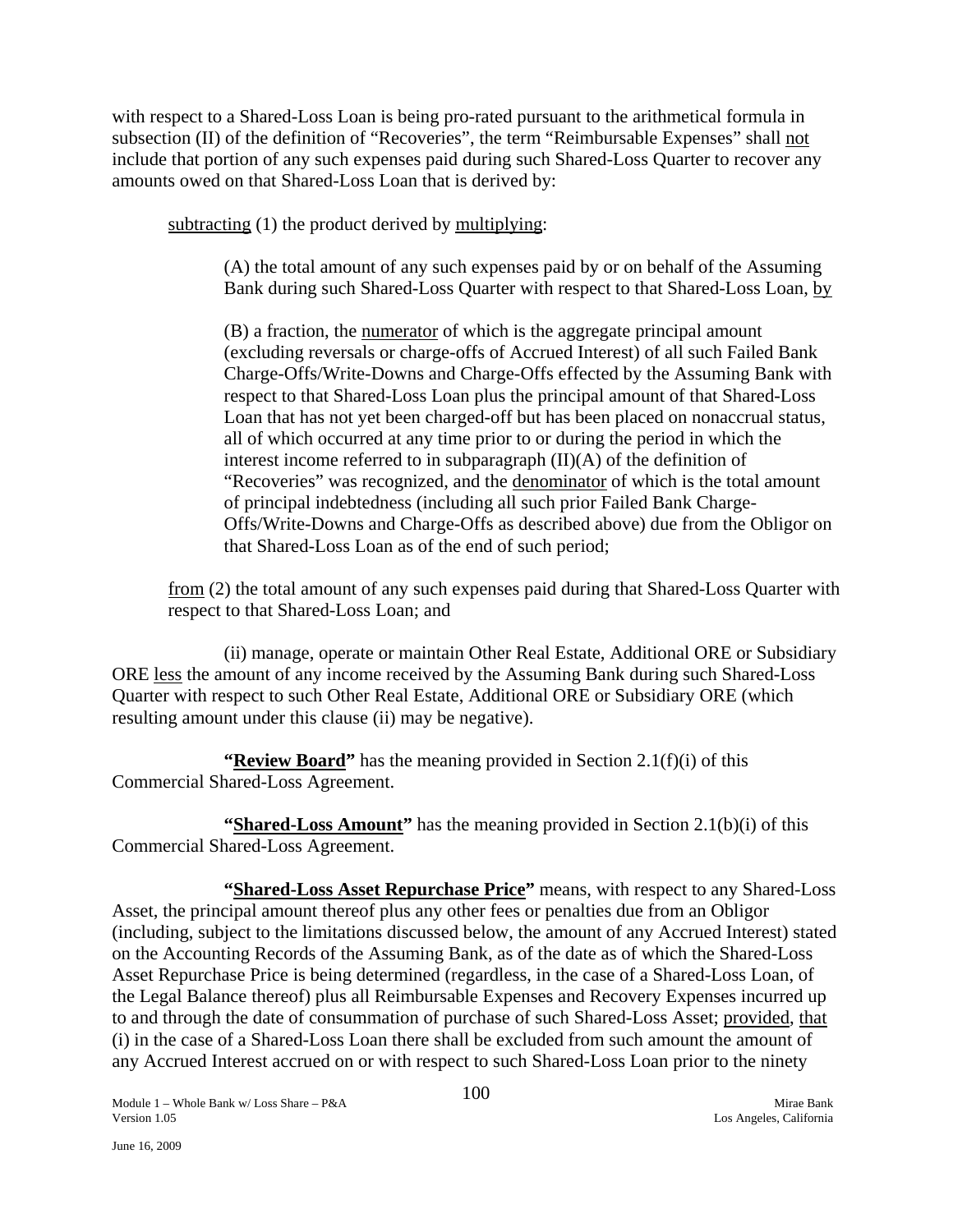(90)-day period ending on the day prior to the purchase date determined pursuant to Sections 2.1(e)(i) or 2.1(e)(iii) of this Commercial Shared-Loss Agreement, except to the extent such Accrued Interest was included in the Book Value of such Shared-Loss Loan, and (ii) any collections on a Shared-Loss Loan received by the Assuming Bank after the purchase date applicable to such Shared-Loss Loan shall be applied (without duplication) to reduce the Shared-Loss Asset Repurchase Price of such Shared-Loss Loan on a dollar-for-dollar basis. For purposes of determining the amount of unpaid interest which accrued during a given period with respect to a variable-rate Shared-Loss Loan, all collections of interest shall be deemed to be applied to unpaid interest in the chronological order in which such interest accrued.

**"Shared-Loss Assets"** means Shared-Loss Loans, Other Real Estate purchased by the Assuming Bank, Additional ORE, Subsidiary ORE and Capitalized Expenditures, but does not include Shared Loss MTM Assets.

## **"Shared-Loss Loan Commitment"** means:

(i) any Commitment to make a further extension of credit or to make a further advance with respect to an existing Shared-Loss Loan; and

(ii) any Shared-Loss Loan Commitment (described in subparagraph (i) immediately preceding) with respect to which the Assuming Bank has made a Permitted Amendment.

**"Shared-Loss Loan Commitment Advance"** means an advance pursuant to a Shared-Loss Loan Commitment with respect to which the Assuming Bank has not made a Permitted Advance.

## **"Shared-Loss Loans"** means:

(i)(A) Loans purchased by the Assuming Bank pursuant to the Purchase and Assumption Agreement set forth on Exhibit 4.15(b) to the Purchase and Assumption Agreement, (B) New Shared-Loss Loans purchased by the Assuming Bank pursuant to the Purchase and Assumption Agreement, (C) Permitted Advances and (D) Shared-Loss Loan Commitment Advances, if any; provided, that Shared-Loss Loans shall not include Loans, New Shared-Loss Loans, Permitted Advances and Shared-Loss Loan Commitment Advances with respect to which an Acquired Subsidiary, or a constituent Subsidiary thereof, is an Obligor; (E) Loans owned by any Subsidiary which are not Shared-Loss Loans under the Single Family Shared-Loss Agreement; and (F) Consumer Loans; and

(ii) any Shared-Loss Loans (described in subparagraph (i) immediately preceding) with respect to which the Assuming Bank has made a Permitted Amendment.

"**Shared-Loss MTM Assets"** means those securities and other assets listed on Exhibit  $4.15(C)$ .

**"Shared-Loss Payment Trigger"** means when the sum of the Cumulative Loss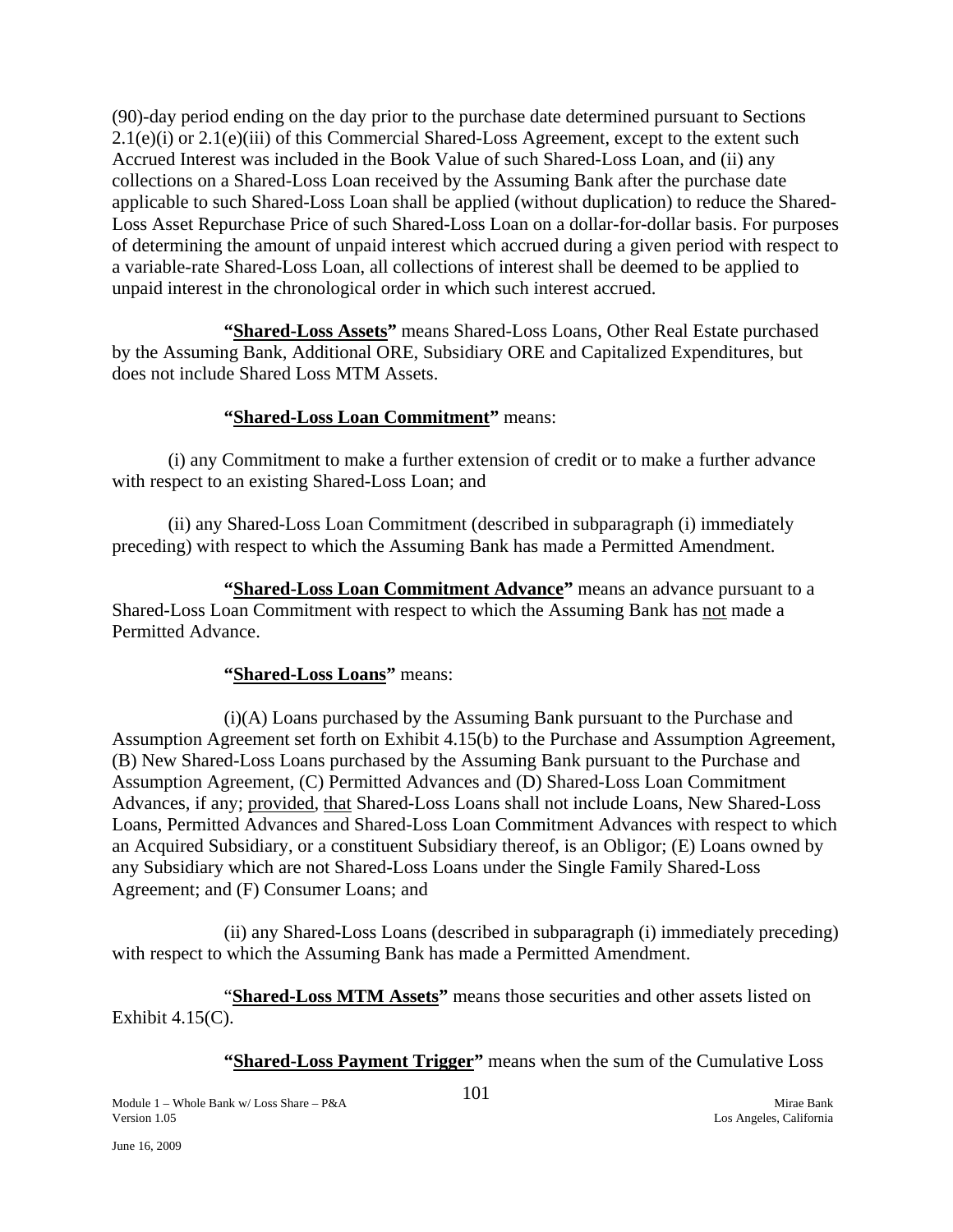Amount under the Single Family Shared-Loss Agreement and the cumulative Net Charge-Offs under this Commercial Shared-Loss Agreement, exceeds the First Loss Tranche. If the First Loss Tranche is zero or a negative number, the Shared-Loss Payment Trigger shall be deemed to have been reached upon Bank Closing.

**"Shared-Loss Quarter"** has the meaning provided in Section 2.1(a)(i) of this Commercial Shared-Loss Agreement.

**"Stated Threshold"** means total losses under the shared loss agreements in the amount of \$83,000,000.00.

**"Subsidiary ORE"** means all assets owned by ORE Subsidiaries that would constitute Additional ORE if such assets were on the books of the Assuming Bank.

**"Termination Date"** means the eighth (8th) anniversary of the Commencement

Date.

**"Third Party Servicer"** means any servicer appointed from time to time by the Assuming Bank or any Affiliate of the Assuming Bank to service the Shared-Loss Assets on behalf of the Assuming bank, the identity of which shall be given to the Receiver prior to or concurrent with the appointment thereof.

# **ARTICLE II** -- **SHARED-LOSS ARRANGEMENT**

# **2.1 Shared-Loss Arrangement.**

**(a) Quarterly Certificates.** (i) Not later than thirty (30) days after the end of each Calendar Quarter from and including the initial Calendar Quarter to and including the Calendar Quarter in which the Applicable Anniversary of the Commencement Date falls (each of such Calendar Quarters being referred to herein as a "Shared-Loss Quarter"), the Assuming Bank shall deliver to the Receiver a certificate, signed by the Assuming Bank's chief executive officer and its chief financial officer, setting forth in such form and detail as the Receiver may specify (a "Quarterly Certificate"):

> (A) the amount of Charge-Offs, the amount of Recoveries and the amount of Net Charge-Offs (which amount may be negative) during such Shared-Loss Quarter with respect to the Shared-Loss Assets (and for Recoveries, with respect to the Assets for which a charge-off was effected by the Failed Bank prior to Bank Closing); and

(B) the aggregate amount of Reimbursable Expenses (which amount may be negative) during such Shared-Loss Quarter; and

(C) net realized loss on the Shared Loss MTM Assets determined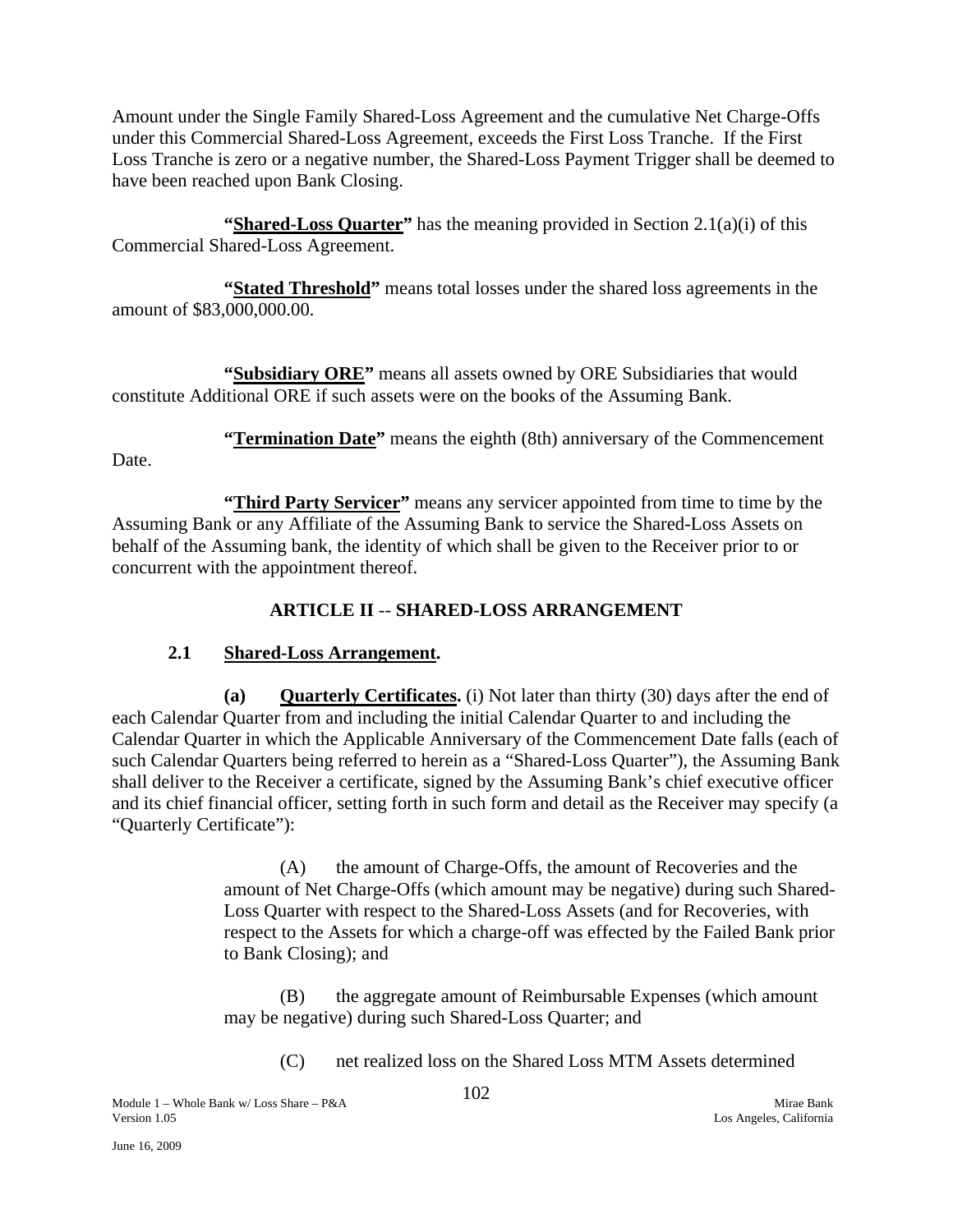pursuant to FAS 115, expressed as a positive number (MTM Net Realized Loss), or net realized gain on the Shared Loss MTM assets, expressed as a negative number (MTM Net Realized Gain); and

(D) any other than temporary impairment of the Shared Loss MTM Assets, determined pursuant to FAS 115, expressed as a positive number ("OTTI Loss") or reversals of OTTI Loss, expressed as a negative number (for the avoidance of doubt, normal and customary unrealized mark-to-market changes by reason of the application of fair value accounting do not qualify for loss sharing payments).

(ii) Not later than thirty (30) days after the end of each Calendar Quarter from and including the first Calendar Quarter following the final Shared-Loss Quarter to and including the Calendar Quarter in which the Termination Date falls (each of such Calendar Quarters being referred to herein as a "Recovery Quarter"), the Assuming Bank shall deliver to the Receiver a Quarterly Certificate setting forth, in such form and detail as the Receiver may specify

> (A) the amount of Recoveries and Recovery Expenses during such Recovery Quarter. On the Quarterly Certificate for the first Recovery Quarter only, the Assuming Bank may report as a separate item, in such form and detail as the Receiver may specify, the aggregate amount of any Reimbursable Expenses that: (a) were incurred prior to or during the final Shared-Loss Quarter, and (b) had not been included in any Quarterly Certificate for any Shared-Loss Quarter because they had not been actually paid by or on behalf of the Assuming Bank (in accordance with the terms of this Commercial Shared-Loss Agreement) during any Shared-Loss Quarter and (c) were actually paid by or on behalf of the Assuming Bank (in accordance with the terms of this Commercial Shared-Loss Agreement) during the first Recovery Quarter; and

(B) net realized gain on the Shared Loss MTM Assets.

## **(b) Payments With Respect to Shared-Loss Assets.**

(i) For purposes of this Section 2.1(b), the Assuming Bank shall initially record the Shared-Loss Assets on its Accounting Records at Book Value, and initially record the Shared Loss MTM Assets on its Accounting Records at Fair Value, and adjust such amounts as such values may change after the Bank Closing. If the amount of all Net Charge-Offs during any Shared-Loss Quarter plus Reimbursable Expenses, plus MTM Net Realized Gain or MTM Net Realized Loss, plus OTTI Loss during such Shared-Loss Quarter (the "Shared-Loss Amount") is positive, then, except as provided in Sections 2.1(c) and (e) below, and subject to the provisions of Section 2.1(b)(vi) below, not later than fifteen (15) days after the date on which the Receiver receives the Quarterly Certificate with respect to such Shared-Loss Quarter, the Receiver shall pay to the Assuming Bank an amount equal to eighty percent (80%) of the Shared-Loss Amount for such Shared-Loss Quarter. If the Shared-Loss Amount during any Shared-Loss Quarter is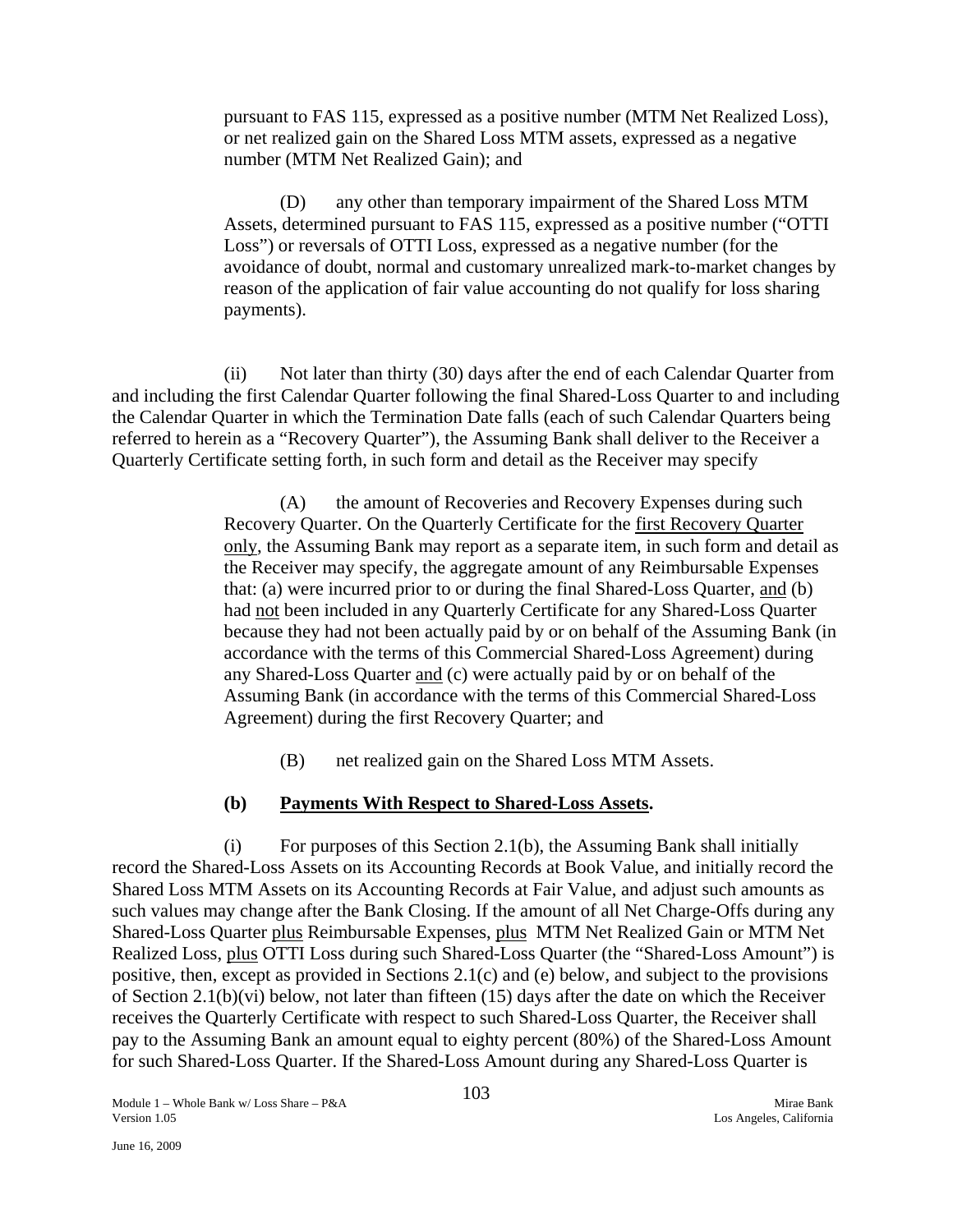negative, the Assuming Bank shall pay to the Receiver an amount equal to eighty percent (80%) of the Shared-Loss Amount for such Shared-Loss Quarter, which payment shall be delivered to the Receiver together with the Quarterly Certificate for such Shared-Loss Quarter. When the cumulative Shared-Loss Amounts for all Shared-Loss Quarters plus the Cumulative Loss Amount under the Single Family Shared-Loss Agreement equals or exceeds the Stated Threshold, the Receiver shall pay to the Assuming Bank an amount equal to ninety-five percent ((95%) of the Shared-Loss Amount for each Shared-Loss Quarter, until such time as the cumulative Shared-Loss Amount for all Shared-Loss Quarters is less than the Stated Threshold, when the percentage shall revert back to eighty percent  $(80\%)$ .

(ii) If the amount of gross Recoveries during any Recovery Quarter less Recovery Expenses during such Recovery Quarter plus net realized gains or reversals of OTTI Loss on Shared Loss MTM Assets (the "Recovery Amount") is positive, then, simultaneously with its delivery of the Quarterly Certificate with respect to such Recovery Quarter, the Assuming Bank shall pay to the Receiver an amount equal to eighty percent (80%) of the Recovery Amount for such Recovery Quarter. If the Recovery Amount is negative, then such negative amount shall be subtracted from the amount of gross Recoveries during the next succeeding Recovery Quarter in determining the Recovery Amount in such next succeeding Recovery Quarter; provided, that this Section 2.1(b)(ii) shall operate successively in the event that the Recovery Amount (after giving effect to this Section 2.1(b)(ii)) in such next succeeding Recovery Quarter is negative. The Assuming Bank shall specify, in the Quarterly Certificate for the final Recovery Quarter, the aggregate amount for all Recovery Quarters only, as of the end of, and including, the final Recovery Quarter of (A) Recoveries plus net realized gains or reversals of OTTI Loss on Shared Loss MTM Assets ("Aggregate Recovery Period Recoveries"), (B) Recovery Expenses ("Aggregate Recovery Expenses"), and (C) only those Recovery Expenses that have been actually "offset" against Aggregate Recovery Period Recoveries (including those so "offset" in that final Recovery Quarter) ("Aggregate Offset Recovery Expenses"); as used in this sentence, the term "offset" means the amount that has been applied to reduce gross Recoveries in any Recovery Quarter pursuant to the methodology set forth in this Section 2.1(b)(ii). If, at the end of the final Recovery Quarter the amount of Aggregate Recovery Expenses exceeds the amount of Aggregate Recovery Period Recoveries, the Receiver shall have no obligation to pay to the Assuming Bank all or any portion of such excess. Subsequent to the Assuming Bank's calculation of the Recovery Amount (if any) for the final Recovery Quarter, the Assuming Bank shall also show on the Quarterly Certificate for the final Recovery Quarter the results of the following three mathematical calculations: (i) Aggregate Recovery Period Recoveries minus Aggregate Offset Recovery Expenses; (ii) Aggregate Recovery Expenses minus Aggregate Offset Recovery Expenses; and (iii) the lesser of the two amounts calculated in (i) and (ii) immediately above ("Additional Recovery Expenses") multiplied by 80% (the amount so calculated in (iii) being defined as the "Additional Recovery Expense Amount"). If the Additional Recovery Expense Amount is greater than zero, then the Assuming Bank may request in the Quarterly Certificate for the final Recovery Quarter that the Receiver reimburse the Assuming Bank the amount of the Additional Recovery Expense Amount and the Receiver shall pay to the Assuming Bank the Additional Recovery Expense Amount within fifteen (15) days after the date on which the Receiver receives that Quarterly Certificate. On the Quarterly Certificate for the final Recovery Quarter only, the Assuming Bank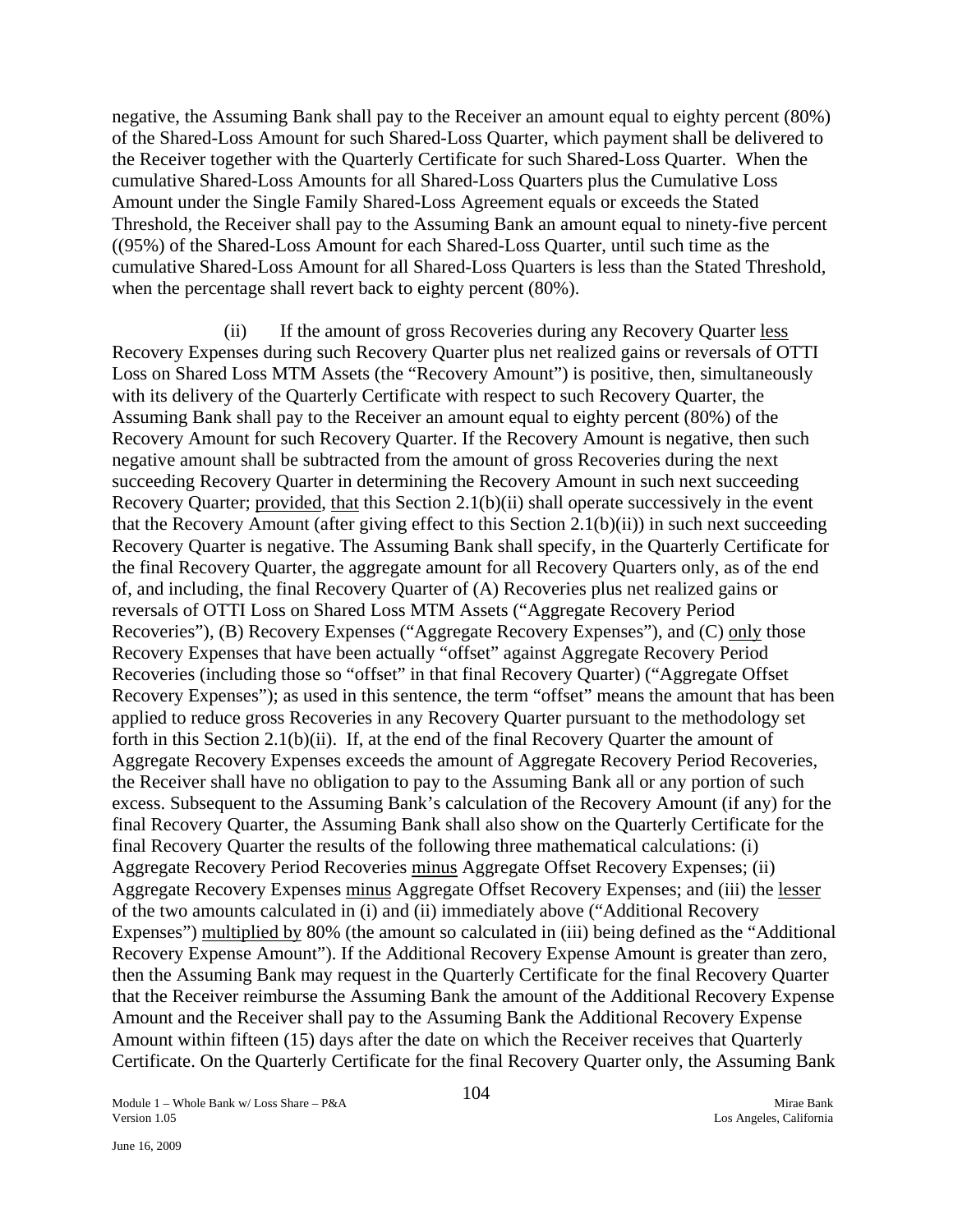may include, in addition to any Recovery Expenses for that Recovery Quarter that were paid by or on behalf of the Assuming Bank in that Recovery Quarter, those Recovery Expenses that: (a) were incurred prior to or during the final Recovery Quarter, and (b) had not been included in any Quarterly Certificate for any Recovery Quarter because they had not been actually paid by or on behalf of the Assuming Bank (in accordance with the terms of this Commercial Shared-Loss Agreement) during any Recovery Quarter, and (c) were actually paid by or on behalf of the Assuming Bank (in accordance with the terms of this Commercial Shared-Loss Agreement) prior to the date the Assuming Bank is required to deliver that final Quarterly Certificate to the Receiver under the terms of Section 2.1(a)(ii).

(iii) With respect to each Shared-Loss Quarter and Recovery Quarter, collections by or on behalf of the Assuming Bank on any charge-off effected by the Failed Bank prior to Bank Closing on an Asset other than a Shared-Loss Asset or Shared-Loss MTM Assets shall be reported as Recoveries under this Section 2.1 only to the extent such collections exceed the Book Value of such Asset, if any. For any Shared-Loss Quarter or Recovery Quarter in which collections by or on behalf of the Assuming Bank on such Asset are applied to both Book Value and to a charge-off effected by the Failed Bank prior to Bank Closing, the amount of expenditures incurred by or on behalf of the Assuming Bank attributable to the collection of any such Asset, that shall be considered a Reimbursable Expense or a Recovery Expense under this Section 2.1 will be limited to a proportion of such expenditures which is equal to the proportion derived by dividing (A) the amount of collections on such Asset applied to a charge-off effected by the Failed Bank prior to Bank Closing, by (B) the total collections on such Assets.

(iv) If the Assuming Bank has duly specified an amount of Reimbursable Expenses on the Quarterly Certificate for the first Recovery Quarter as described above in the last sentence of Section 2.1(a)(ii), then, not later than fifteen (15) days after the date on which the Receiver receives that Quarterly Certificate, the Receiver shall pay to the Assuming Bank an amount equal to eighty percent (80%) (or, if the Cumulative Loss Amount under the Single Family Shared-Loss Agreement plus the cumulative Shared-Loss Amount for all Shared-Loss Quarters equals or exceeds the Stated Threshold, ninety-five percent (95%)) of the amount of such Reimbursable Expenses.

(v) If the First Loss Tranche as determined under the Purchase and Assumption Agreement is a positive number, Receiver has no obligation to make payment for any Shared Loss Quarters until the Shared-Loss Payment Trigger is satisfied.

**(c) Limitation on Shared-Loss Payment.** The Receiver shall not be required to make any payments pursuant to this Section 2.1 with respect to any Charge-Off of a Shared-Loss Asset that the Receiver or the Corporation determines, based upon the Examination Criteria, should not have been effected by the Assuming Bank; provided, (x) the Receiver must provide notice to the Assuming Bank detailing the grounds for not making such payment, (y) the Receiver must provide the Assuming Bank with a reasonable opportunity to cure any such deficiency and (z) (1) to the extent curable, if cured, the Receiver shall make payment with respect to any properly effected Charge-Off and (2) to the extent not curable, the Receiver shall make a payment as to all Charge-Offs (or portion of Charge-Offs) that were effected which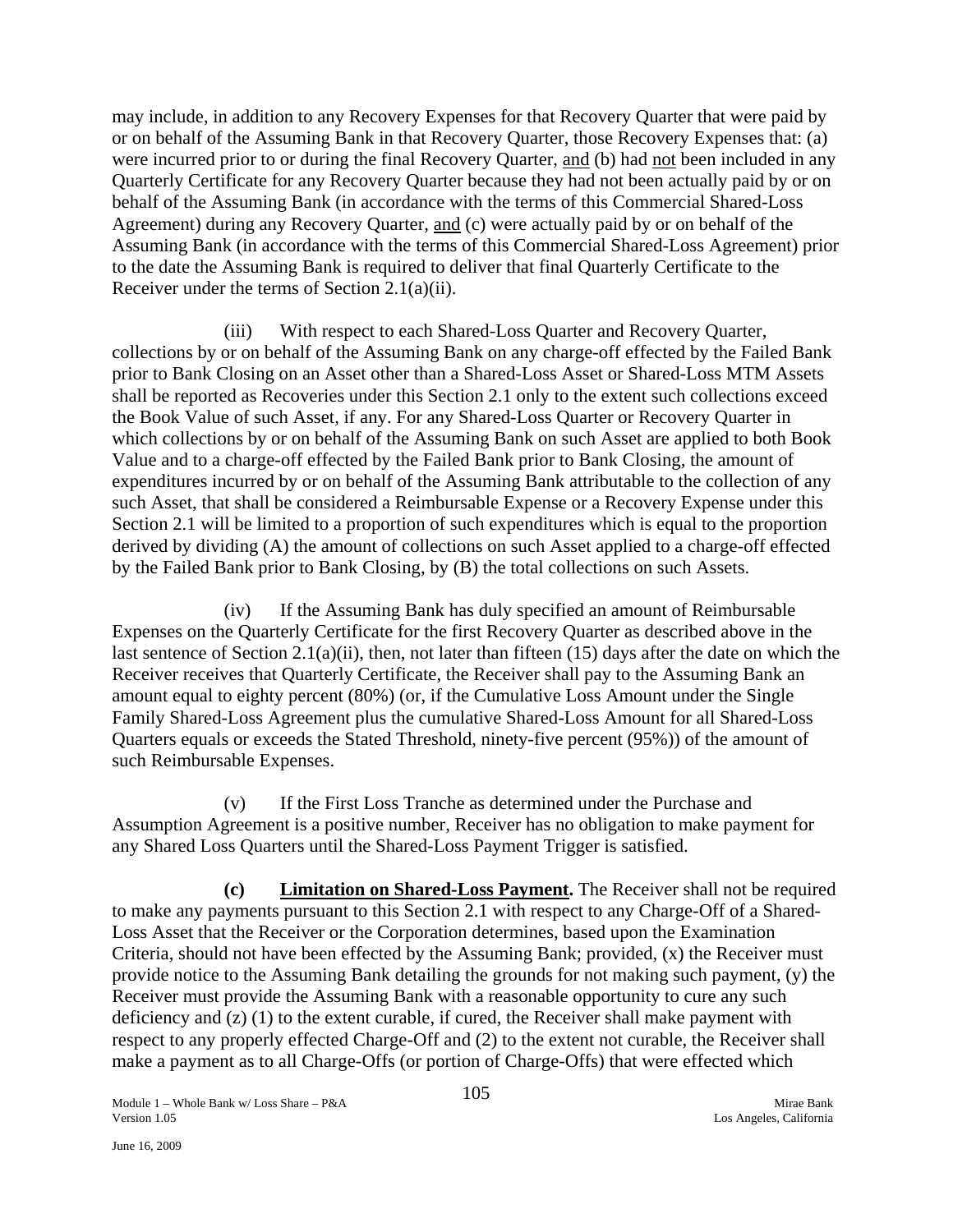would have been payable as a Charge-Off if the Assuming Bank had properly effected such Charge-Off. In the event that the Receiver does not make any payments with respect to any Charge-Off of a Shared-Loss Asset pursuant to this Section 2.1 or determines that a payment was improperly made, the Assuming Bank and the Receiver shall, upon final resolution, make such accounting adjustments and payments as may be necessary to give retroactive effect to such corrections.

Loan to the detriment of such Shared-Loss Asset to which such loan is related; provided, that **(d) Sale of, or Additional Advances or Amendments with Respect to, Shared-Loss Loans and Administration of Related Loans.** No Shared-Loss Loan shall be treated as a Shared-Loss Asset pursuant to this Section 2.1 (i) if the Assuming Bank sells or otherwise transfers such Shared-Loss Loan or any interest therein (whether with or without recourse) to any Person, (ii) after the Assuming Bank makes any additional advance, commitment or increase in the amount of a commitment with respect to such Shared-Loss Loan that does not constitute a Permitted Advance or a Shared-Loss Loan Commitment Advance, (iii) after the Assuming Bank makes any amendment, modification, renewal or extension to such Shared-Loss Loan that does not constitute a Permitted Amendment, or (iv) after the Assuming Bank has managed, administered or collected any "Related Loan" (as such term is defined in Section 3.4 of Article III of this Commercial Shared-Loss Agreement) in any manner which would have the effect of increasing the amount of any collections with respect to the Related any such Shared-Loss Loan that has been the subject of Charge-Offs prior to the taking of any action described in clause (i), (ii), or (iii) or (iv) of this Section 2.1(d) by the Assuming Bank shall be treated as a Shared-Loss Asset pursuant to this Section 2.1 solely for the purpose of treatment of Recoveries on such Charge-Offs until such time as the amount of Recoveries with respect to such Shared-Loss Asset equals such Charge-Offs.

#### **(e) Option to Purchase.**

(i) In the event that the Assuming Bank determines that there is a substantial likelihood that continued efforts to collect a Shared-Loss Asset or an Asset for which a chargeoff was effected by the Failed Bank with, in either case, a Legal Balance of \$500,000 or more on the Accounting Records of the Assuming Bank will result in an expenditure, after Bank Closing, of funds by on behalf of the Assuming Bank to a third party for a specified purpose (the expenditure of which, in its best judgment, will maximize collections), which do not constitute Reimbursable Expenses or Recovery Expenses, and such expenses will exceed ten percent (10%) of the then book value thereof as reflected on the Accounting Records of the Assuming Bank, the Assuming Bank shall (i) promptly so notify the Receiver and (ii) request that such expenditure be treated as a Reimbursable Expense or Recovery Expense for purposes of this Section 2.1. (Where the Assuming Bank determines that there is a substantial likelihood that the previously mentioned situation exists with respect to continued efforts to collect a Shared-Loss Asset or an Asset for which a charge-off was effected by the Failed Bank with, in either case, a Legal Balance of less than \$1,000,000 on the Accounting Records of the Assuming Bank, the Assuming Bank may so notify the Receiver and request that such expenditure be treated as a Reimbursable Expense or Recovery Expense.) Within thirty (30) days after its receipt of such a notice, the Receiver will advise the Assuming Bank of its consent or denial, that such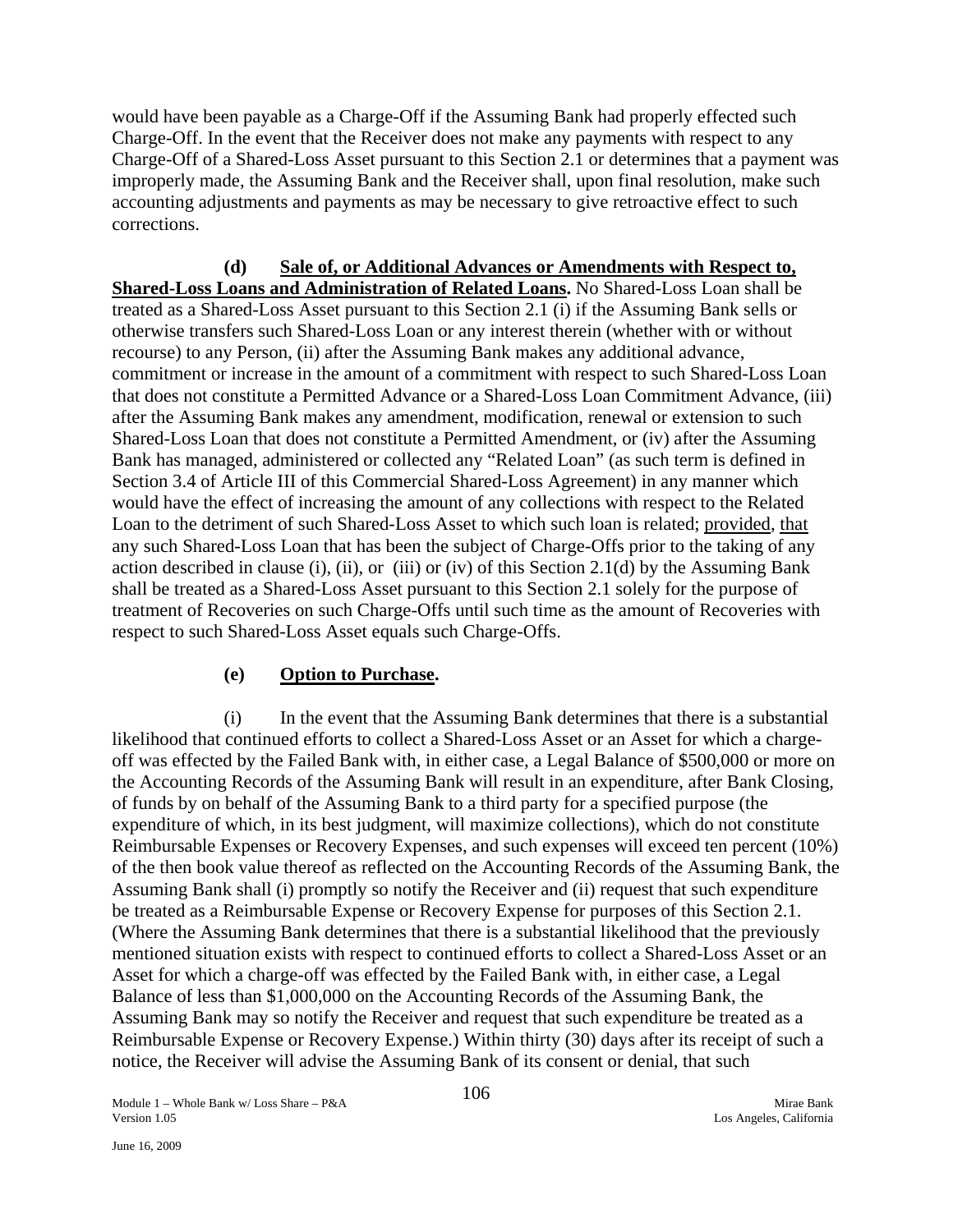expenditures shall be treated as a Reimbursable Expense or Recovery Expense, as the case may be. Notwithstanding the failure of the Receiver to give its consent with respect to such expenditures, the Assuming Bank shall continue to administer such Shared-Loss Asset in accordance with Section 2.2, except that the Assuming Bank shall not be required to make such expenditures. At any time after its receipt of such a notice and on or prior to the Termination Date the Receiver shall have the right to purchase such Shared-Loss Asset or Asset as provided in Section 2.1(e)(iii), notwithstanding any consent by the Receiver with respect to such expenditure.

(ii) During the period prior to the Termination Date, the Assuming Bank shall notify the Receiver within fifteen (15) days after any of the following becomes fully or partially charged-off:

> (A) a Shared-Loss Loan having a Legal Balance (or, in the case of more than one (1) Shared-Loss Loan made to the same Obligor, a combined Legal Balance) of \$500,000 or more in circumstances in which the legal claim against the relevant Obligor survives; or

(B) a Shared-Loss Loan to a director, an "executive officer" as defined in 12 C.F.R. 215.2(d), a "principal shareholder" as defined in 12 C.F.R. 215.2(l), or an Affiliate of the Assuming Bank.

(iii) If the Receiver determines in its discretion that the Assuming Bank is not diligently pursuing collection efforts with respect to any Shared-Loss Asset which has been fully or partially charged-off or written-down (including any Shared-Loss Asset which is identified or required to be identified in a notice pursuant to Section 2.1(e)(ii)) or any Asset for which there exists a Failed Bank Charge-Off/Write-Down, the Receiver may at its option, exercisable at any time on or prior to the Termination Date, require the Assuming Bank to assign, transfer and convey such Shared-Loss Asset or Asset to and for the sole benefit of the Receiver for a price equal to the Shared-Loss Asset Repurchase Price thereof less the Related Liability Amount with respect to any Related Liabilities related to such Shared-Loss Asset or Asset.

(iv) Not later than ten (10) days after the date upon which the Assuming Bank receives notice of the Receiver's intention to purchase or require the assignment of any Shared-Loss Asset or Asset pursuant to Section 2.1(e)(i) or (iii), the Assuming Bank shall transfer to the Receiver such Shared-Loss Asset or Asset and any Credit Files relating thereto and shall take all such other actions as may be necessary and appropriate to adequately effect the transfer of such Shared-Loss Asset or Asset from the Assuming Bank to the Receiver. Not later than fifteen (15) days after the date upon which the Receiver receives such Shared-Loss Asset or Asset and any Credit Files relating thereto, the Receiver shall pay to the Assuming Bank an amount equal to the Shared-Loss Asset Repurchase Price of such Shared-Loss Asset or Asset less the Related Liability Amount.

(v) The Receiver shall assume all Related Liabilities with respect to any Shared-Loss Asset or Asset set forth in the notice described in Section 2.1(e)(iv).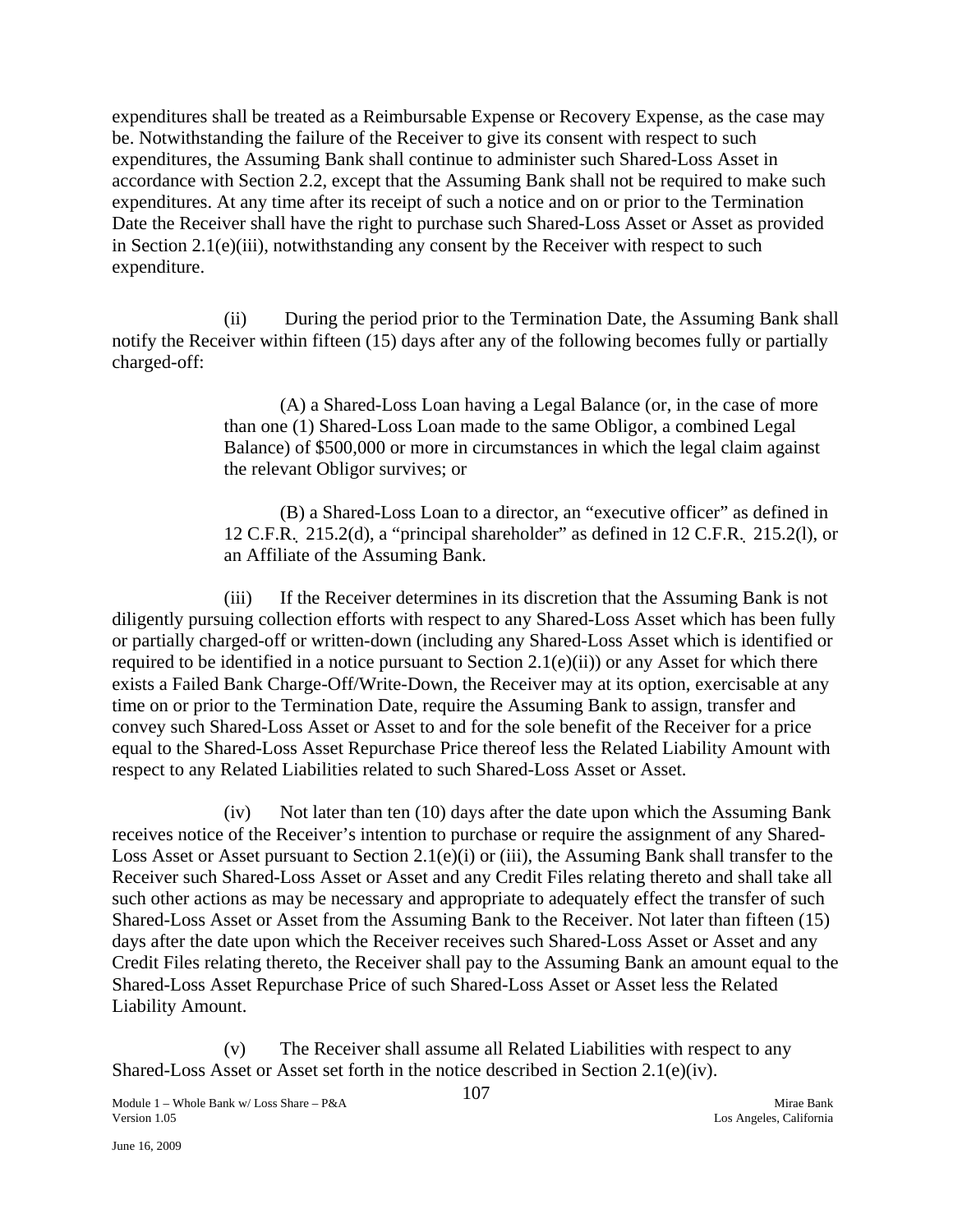#### **(f) Dispute Resolution.**

(i) (A) Any dispute as to whether a Charge-Off of a Shared-Loss Asset was made in accordance with Examination Criteria shall be resolved by the Assuming Bank's Chartering Authority. (B) With respect to any other dispute arising under the terms of this Commercial Shared-Loss Agreement which the parties hereto cannot resolve after having negotiated such matter, in good faith, for a thirty (30) day period, other than a dispute the Corporation is not permitted to submit to arbitration under the Administrative Dispute Resolution Act of 1996 ("ADRA"), as amended, such other dispute shall be resolved by determination of a review board (a "Review Board") established pursuant to Section 2.1(f). Any Review Board under this Section 2.1(f) shall follow the provisions of the Federal Arbitration Act and shall follow the provisions of the ADRA. (C) Any determination by the Assuming Bank's Chartering Authority or by a Review Board shall be conclusive and binding on the parties hereto and not subject to further dispute, and judgment may be entered on said determination in accordance with applicable arbitration law in any court having jurisdiction thereof.

(ii) A Review Board shall consist of three (3) members, each of whom shall have such expertise as the Corporation and the Assuming Bank agree is relevant. As appropriate, the Receiver or the Corporation (the "FDIC Party") will select one member, one member will be selected by the Assuming Bank and the third member (the "Neutral Member") will be selected by the other two members. The member of the Review Board selected by a party may be removed at any time by such party upon two (2) days' written notice to the other party of the selection of a replacement member. The Neutral Member may be removed by unanimous action of the members appointed by the FDIC Party and the Assuming Bank after two (2) days' prior written notice to the FDIC Party and the Assuming Bank of the selection of a replacement Neutral Member. In addition, if a Neutral Member fails for any reason to serve or continue to serve on the Review Board, the other remaining members shall so notify the parties to the dispute and the Neutral Member in writing that such Neutral Member will be replaced, and the Neutral Member shall thereafter be replaced by the unanimous action of the other remaining members within twenty (20) business days of that notification.

(iii) No dispute may be submitted to a Review Board by any of the parties to this Commercial Shared-Loss Agreement unless such party has provided to the other party a written notice of dispute ("Notice of Dispute"). During the forty-five (45)-day period following the providing of a Notice of Dispute, the parties to the dispute will make every effort in good faith to resolve the dispute by mutual agreement. As part of these good faith efforts, the parties should consider the use of less formal dispute resolution techniques, as judged appropriate by each party in its sole discretion. Such techniques may include, but are not limited to, mediation, settlement conference, and early neutral evaluation. If the parties have not agreed to a resolution of the dispute by the end of such forty-five (45)-day period, then, subject to the discretion of the Corporation and the written consent of the Assuming Bank as set forth in Section  $2.1(f)(i)(B)$ above, on the first day following the end of such period, the FDIC Party and the Assuming Bank shall notify each other of its selection of its member of the Review Board and such members shall be instructed to promptly select the Neutral Member of the Review Board. If the members

 $108$  Module 1 – Whole Bank w/Loss Share – P&A  $108$ Version 1.05 Los Angeles, California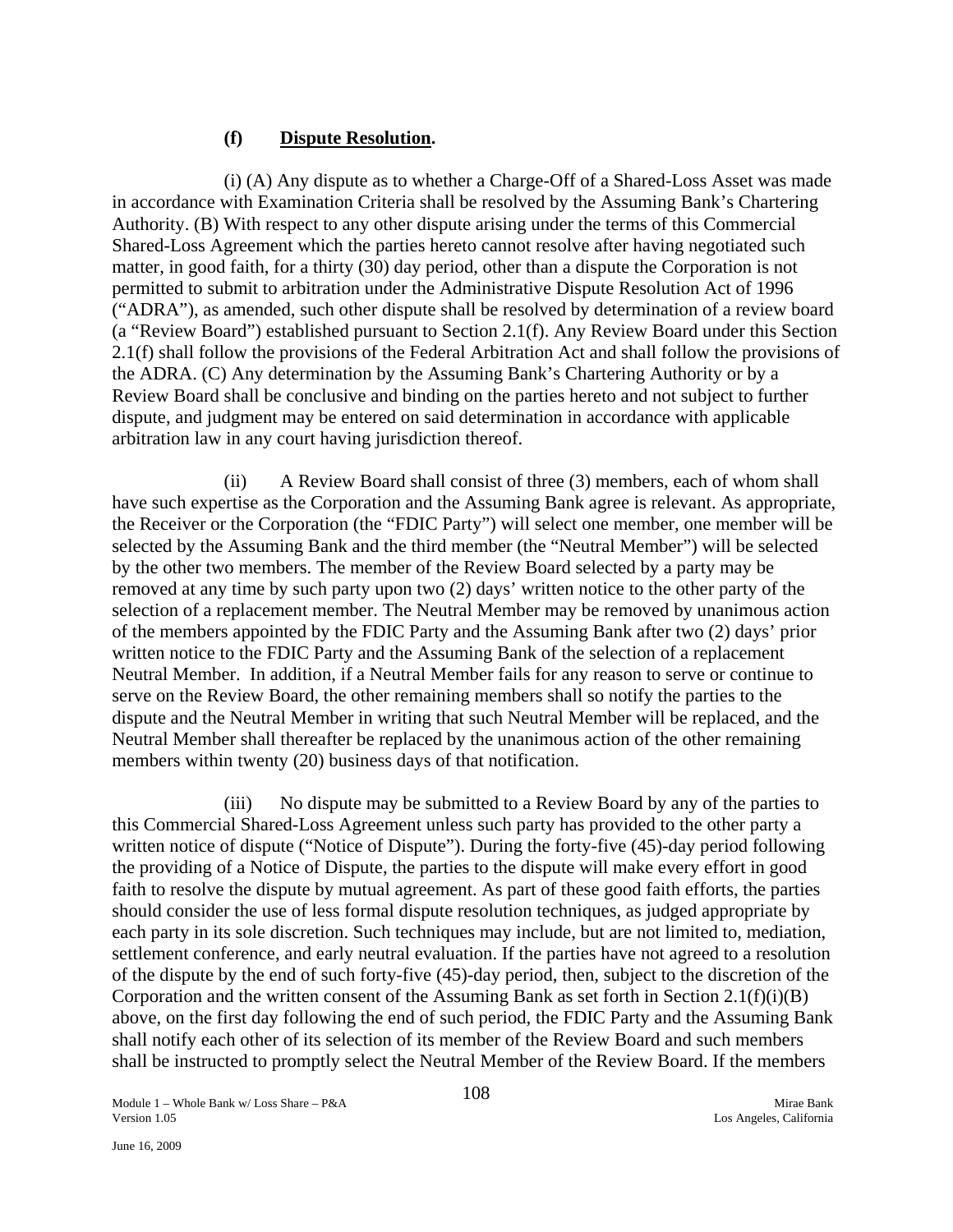appointed by the FDIC Party and the Assuming Bank are unable to promptly agree upon the initial selection of the Neutral Member, or a timely replacement Neutral Member as set forth in Section 2.1(f)(ii) above, the two appointed members shall apply to the American Arbitration Association ("AAA"), and such Neutral Member shall be appointed in accordance with the Commercial Arbitration Rules of the AAA.

(iv) The resolution of a dispute pursuant to this Section 2.1(f) shall be governed by the Commercial Arbitration Rules of the AAA to the extent that such rules are not inconsistent with this Section 2.1(f). The Review Board may modify the procedures set forth in such rules from time to time with the prior approval of the FDIC Party and the Assuming Bank.

(v) Within fifteen (15) days after the last to occur of the final written submissions of both parties, the presentation of witnesses, if any, and oral presentations, if any, the Review Board shall adopt the position of one of the parties and shall present to the parties a written award regarding the dispute. The determination of any two (2) members of a Review Board will constitute the determination of such Review Board.

(vi) The FDIC Party and the Assuming Bank will each pay the fees and expenses of the member of the Review Board selected by it. The FDIC Party and Assuming Bank will share equally the fees and expenses of the Neutral Member. No such fees or expenses incurred by or on behalf of the Assuming Bank shall be subject to reimbursement by the FDIC Party under this Commercial Shared-Loss Agreement or otherwise.

(vii) Each party will bear all costs and expenses incurred by it in connection with the submission of any dispute to a Review Board. No such costs or expenses incurred by or on behalf of the Assuming Bank shall be subject to reimbursement by the FDIC Party under this Commercial Shared-Loss Agreement or otherwise. The Review Board shall have no authority to award costs or expenses incurred by either party to these proceedings.

(viii) Any dispute resolution proceeding held pursuant to this Section 2.1(f) shall not be public. In addition, each party and each member of any Review Board shall strictly maintain the confidentiality of all issues, disputes, arguments, positions and interpretations of any such proceeding, as well as all information, attachments, enclosures, exhibits, summaries, compilations, studies, analyses, notes, documents, statements, schedules and other similar items associated therewith, except as the parties agree in writing or such disclosure is required pursuant to law, rule or regulation. Pursuant to ADRA, dispute resolution communications may not be disclosed either by the parties or by any member of the Review board unless:

(1) all parties to the dispute resolution proceeding agree in writing;

- (2) the communication has already been made public;
- (3) the communication is required by statute, rule or regulation to be made public;

or

(4) a court determines that such testimony or disclosure is necessary to prevent a manifest injustice, help establish a violation of the law or prevent harm to the public health or safety, or of sufficient magnitude in the particular case to

Module 1 – Whole Bank w/Loss Share – P&A 109 Mirae Bank Version 1.05 Los Angeles, California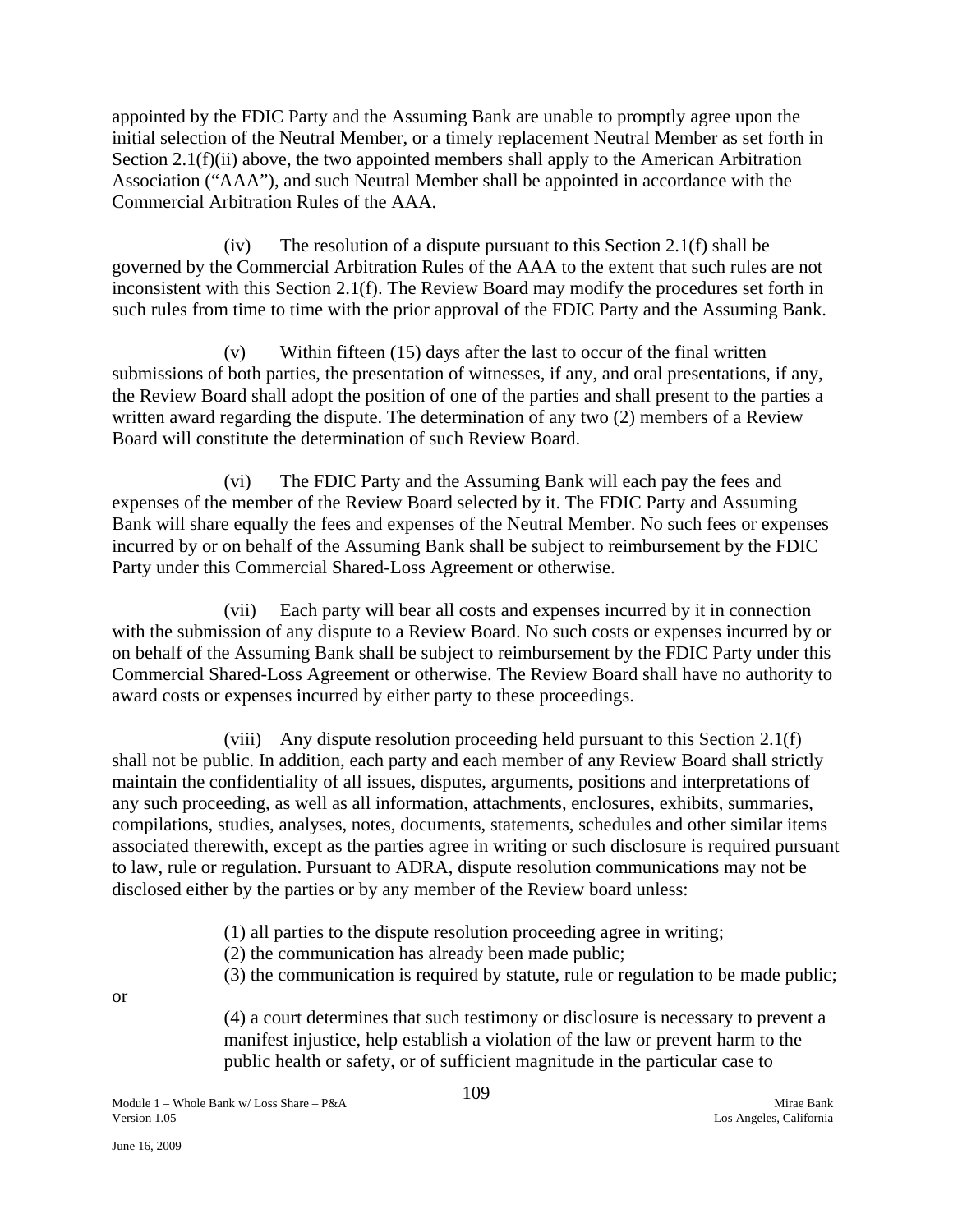outweigh the integrity of dispute resolution proceedings in general by reducing the confidence of parties in future cases that their communications will remain confidential.

(ix) Any dispute resolution proceeding pursuant to this Section 2.1(f) (whether as a matter of good faith negotiations, by resort to a Review Board, or otherwise) is a compromise negotiation for purposes of the Federal Rules of Evidence and state rules of evidence. The parties agree that all proceedings, including any statement made or document prepared by any party, attorney or other participants are privileged and shall not be disclosed in any subsequent proceeding or document or construed for any purpose as an admission against interest. Any document submitted and any statements made during any dispute resolution proceeding are for settlement purposes only. The parties further agree not to subpoena any of the members of the Review Board or any documents submitted to the Review Board. In no event will the Neutral Member voluntarily testify on behalf of any party.

(x) No decision, interpretation, determination, analysis, statement, award or other pronouncement of any Review Board shall constitute precedent as regards any subsequent proceeding (whether or not such proceeding involves dispute resolution under this Commercial Shared-Loss Agreement) nor shall any Review Board be bound to follow any decision, interpretation, determination, analysis, statement, award or other pronouncement rendered by any previous Review Board or any other previous dispute resolution panel which may have convened in connection with a transaction involving other failed financial institutions or Federal assistance transactions.

(xi) The parties may extend any period of time in this Section 2.1(f) by mutual agreement. Notwithstanding anything above to the contrary, no dispute shall be submitted to a Review Board until each member of the Review Board, and any substitute member, if applicable, agrees to be bound by the provisions of this Section 2.1(f) as applicable to members of a Review Board. Prior to the commencement of the Review Board proceedings, or, in the case of a substitute Neutral Member, prior to the re-commencement of such proceedings subsequent to that substitution, the Neutral Member shall provide a written oath of impartiality.

(xii) For the avoidance of doubt, and notwithstanding anything herein to the contrary, in the event any notice of dispute is provided to a party under this Section 2.1(g) prior to the Termination Date, the terms of this Commercial Shared-Loss Agreement shall remain in effect with respect to any such items set forth in such notice until such time as any such dispute with respect to such item is finally resolved.

**2.2 Administration of Shared-Loss Assets.** The Assuming Bank shall at all times prior to the Termination Date comply with the Rules Regarding the Administration of Shared-Loss Assets as set forth in Article III of this Commercial Shared-Loss Agreement.

#### **2.3 Auditor Report; Right to Audit.**

Module 1 – Whole Bank w/Loss Share –  $P$ &A 110 Mirae Bank music et al. Mirae Bank Mirae Bank Version 1.05 Los Angeles, California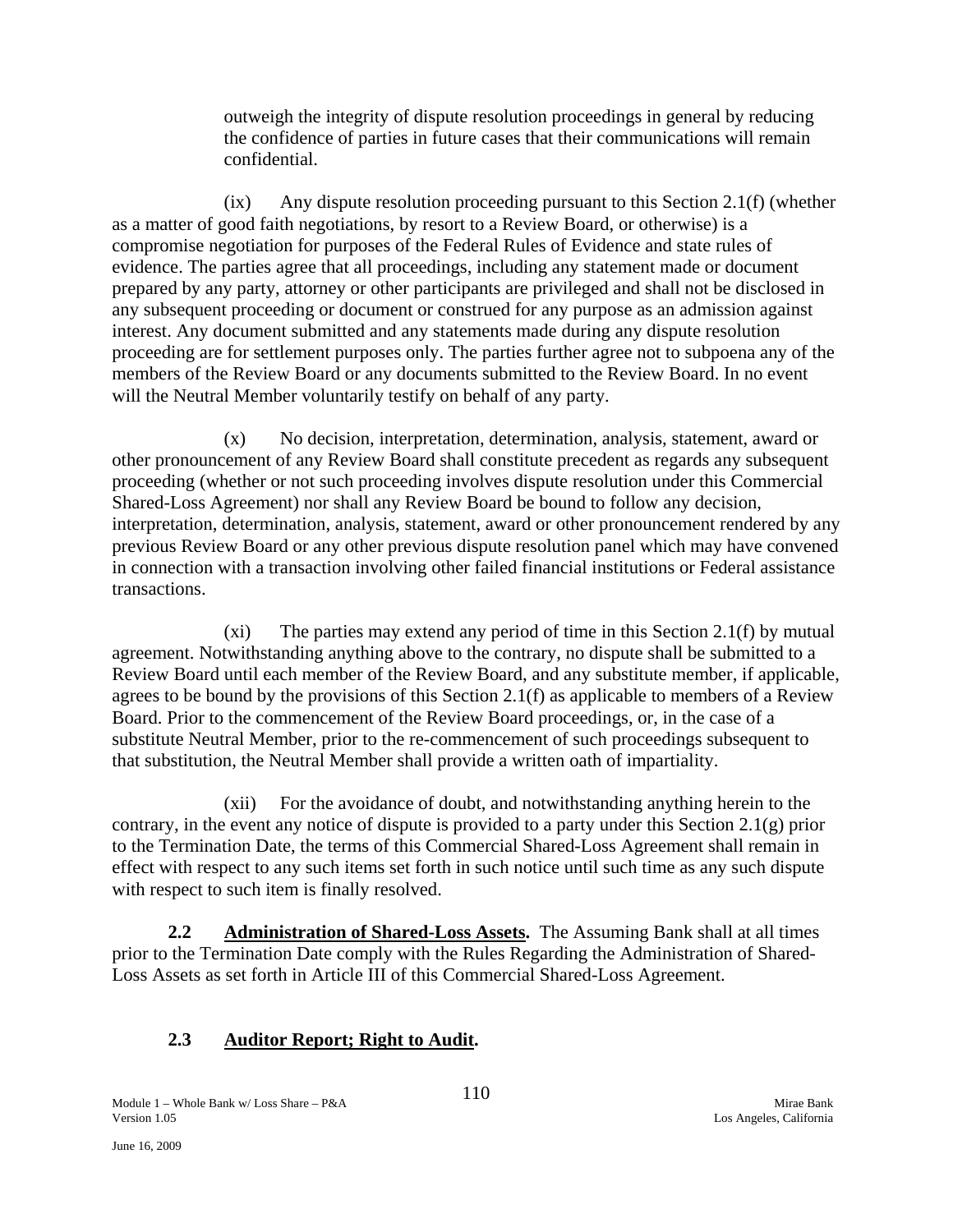(a) Within ninety (90) days after the end of each fiscal year from and including the fiscal year during which Bank Closing falls to and including the calendar year during which the Termination Date falls, the Assuming Bank shall deliver to the Corporation and to the Receiver a report signed by its independent public accountants stating that they have reviewed the terms of this Commercial Shared-Loss Agreement and that, in the course of their annual audit of the Assuming Bank's books and records, nothing has come to their attention suggesting that any computations required to be made by the Assuming Bank during such calendar year by this Article II were not made by the Assuming Bank in accordance herewith. In the event that the Assuming Bank cannot comply with the preceding sentence, it shall promptly submit to the Receiver corrected computations together with a report signed by its independent public accountants stating that, after giving effect to such corrected computations, nothing has come to their attention suggesting that any computations required to be made by the Assuming Bank during such year by this Article II were not made by the Assuming Bank in accordance herewith. In such event, the Assuming Bank and the Receiver shall make all such accounting adjustments and payments as may be necessary to give effect to each correction reflected in such corrected computations, retroactive to the date on which the corresponding incorrect computation was made.

(b) The Assuming Bank shall perform on an annual basis an internal audit of its compliance with the provisions of this Article II and shall provide the Receiver and the Corporation with copies of the internal audit reports and access to internal audit workpapers related to such internal audit.

(c) The Receiver or the Corporation may perform an audit to determine the Assuming Bank's compliance with the provisions of this Commercial Shared-Loss Agreement, including this Article II, at any time by providing not less than ten (10) Business Days prior written notice. The scope and duration of any such audit shall be within the discretion of the Receiver or the Corporation, as the case may be, but shall in no event be administered in a manner that unreasonably interferes with the operation of the Assuming Bank's business. The Receiver or the Corporation, as the case may be, shall bear the expense of any such audit. In the event that any corrections are necessary as a result of such an audit, the Assuming Bank and the Receiver shall make such accounting adjustments and payments as may be necessary to give retroactive effect to such corrections.

**2.4 Withholdings.** Notwithstanding any other provision in this Article II, the Receiver, upon the direction of the Director (or designee) of the Corporation's Division of Resolutions and Receiverships, may withhold payment for any amounts included in a Quarterly Certificate delivered pursuant to Section 2.1, if, in its judgment, there is a reasonable basis under the terms of this Commercial Shared-Loss Agreement for denying the eligibility of an item for which reimbursement or payment is sought under such Section. In such event, the Receiver shall provide a written notice to the Assuming Bank detailing the grounds for withholding such payment. At such time as the Assuming Bank demonstrates to the satisfaction of the Receiver that the grounds for such withholding of payment, or portion of payment, no longer exist or have been cured, then the Receiver shall pay the Assuming Bank the amount withheld which the Receiver determines is eligible for payment, within fifteen (15) Business Days. In the event the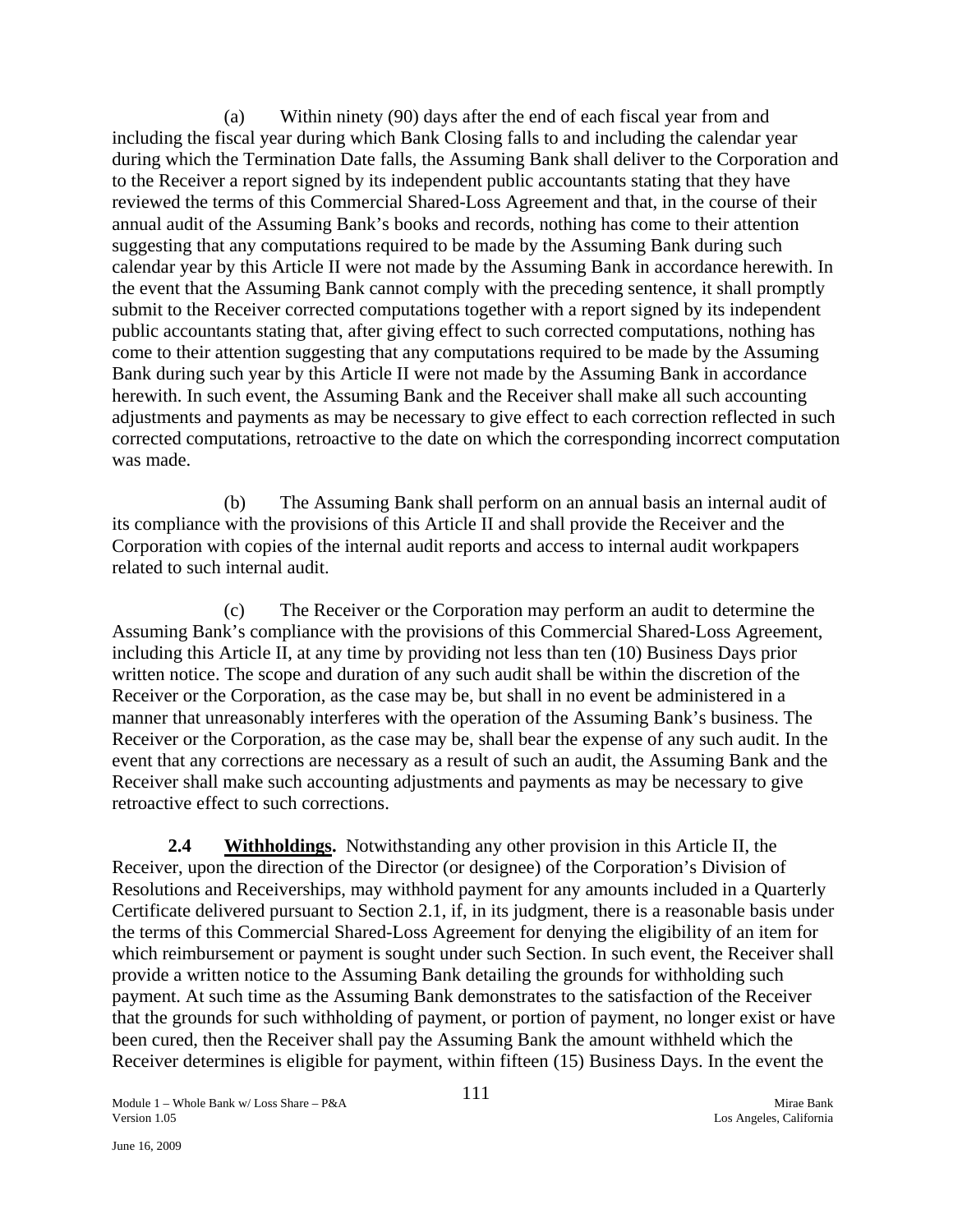Receiver or the Assuming Bank elects to submit the issue of the eligibility of the item for reimbursement or payment for determination under the dispute resolution procedures of Section 2.1(f), then (i) if the dispute is settled by the mutual agreement of the parties in accordance with Section 2.1(f)(iii), the Receiver shall pay the amount withheld (to the extent so agreed) within fifteen (15) Business Days from the date upon which the dispute is determined by the parties to be resolved by mutual agreement, and (ii) if the dispute is resolved by the determination of a Review Board, the Receiver shall pay the amount withheld (to the extent so determined) within fifteen (15) Business Days from the date upon which the Receiver is notified of the determination by the Review Board of its obligation to make such payment. Any payment by the Receiver pursuant to this Section 2.4 shall be made together with interest on the amount thereof from the date the payment was agreed or determined otherwise to be due, at the interest rate per annum determined by the Receiver to be equal to the coupon equivalent of the three (3)-month U.S. Treasury Bill Rate in effect as of the first Business Day of each Calendar Quarter during which such interest accrues as reported in the Federal Reserve Board's Statistical Release for Selected Interest Rates H.15 opposite the caption "Auction Average - 3-Month" or, if not so reported for such day, for the next preceding Business Day for which such rate was so reported.

**2.5 Books and Records**. The Assuming Bank shall at all times during the term of this Commercial Shared-Loss Agreement keep books and records which fairly present all dealings and transactions carried out in connection with its business and affairs. Except as otherwise provided for in the Purchase and Assumption Agreement or this Commercial Shared-Loss Agreement, all financial books and records shall be kept in accordance with generally accepted accounting principles, consistently applied for the periods involved and in a manner such that information necessary to determine compliance with any requirement of the Purchase and Assumption Agreement or this Commercial Shared-Loss Agreement will be readily obtainable, and in a manner such that the purposes of the Purchase and Assumption Agreement or this Commercial Shared-Loss Agreement may be effectively accomplished. Without the prior written approval of the Corporation, the Assuming Bank shall not make any change in its accounting principles adversely affecting the value of the Shared-Loss Assets except as required by a change in generally accepted accounting principles. The Assuming Bank shall notify the Corporation of any change in its accounting principles affecting the Shared-Loss Assets which it believes are required by a change in generally accepted accounting principles.

**2.6 Information**. The Assuming Bank shall promptly provide to the Corporation such other information, including financial statements and computations, relating to the performance of the provisions of the Purchase and Assumption Agreement or otherwise relating to its business and affairs or this Commercial Shared-Loss Agreement, as the Corporation or the Receiver may request from time to time.

**2.7 Tax Ruling.** The Assuming Bank shall not at any time, without the Corporation's prior written consent, seek a private letter ruling or other determination from the Internal Revenue Service or otherwise seek to qualify for any special tax treatment or benefits associated with any payments made by the Corporation pursuant to the Purchase and Assumption Agreement or this Commercial Shared-Loss Agreement.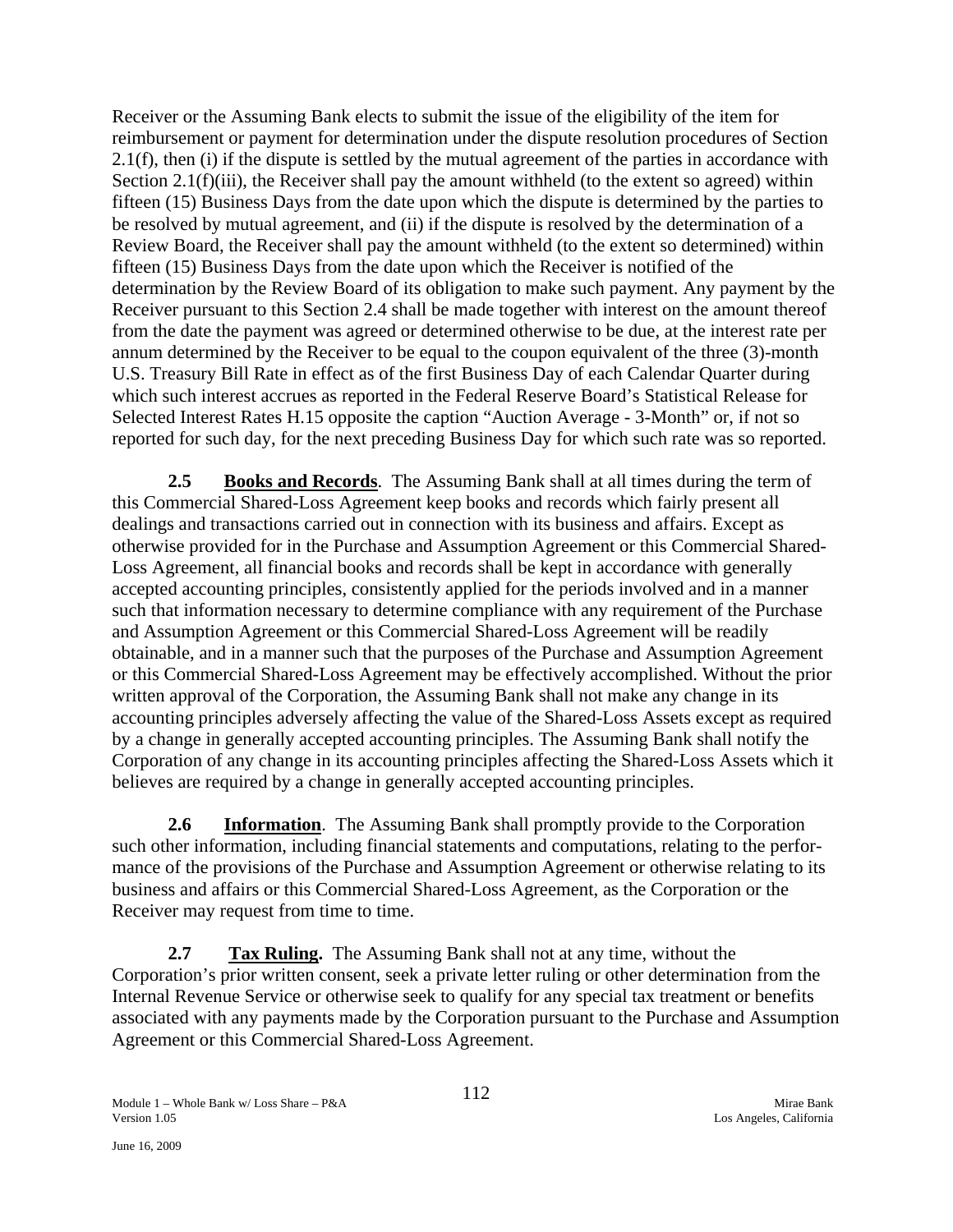# **ARTICLE III - RULES REGARDING THE ADMINISTRATION OF SHARED-LOSS ASSETS AND SHARED-LOSS MTM ASSETS**

**3.1** Agreement with Respect to Administration. The Assuming Bank shall (and shall cause any of its Affiliates to which the Assuming Bank transfers any Shared-Loss Assets or Shared-Loss MTM Assets) to, or a Third Party Servicer to, manage, administer, and collect the Shared-Loss Assets and Shared-Loss MTM Assets while owned by the Assuming Bank or any Affiliate thereof during the term of this Commercial Shared-Loss Agreement in accordance with the rules set forth in this Article III ("Rules"). The Assuming Bank shall be responsible to the Receiver and the Corporation in the performance of its duties hereunder and shall provide to the Receiver and the Corporation such reports as the Receiver or the Corporation reasonably deems advisable, including but not limited to the reports required by Section 3.3 hereof, and shall permit the Receiver and the Corporation at all times to monitor the Assuming Bank's performance of its duties hereunder.

## **3.2 Duties of the Assuming Bank with Respect to Shared-Loss Assets.**

(a) In performance of its duties under these Rules, the Assuming Bank shall:

(i) manage, administer, collect and effect Charge-Offs and Recoveries with respect to each Shared-Loss Asset in a manner consistent with (A) usual and prudent business and banking practices; (B) the Assuming Bank's (or, in the case a Third Party Servicer is engaged, the Third Party Servicer's) practices and procedures including, without limitation, the then-effective written internal credit policy guidelines of the Assuming Bank, with respect to the management, administration and collection of and taking of charge-offs and write-downs with respect to loans, other real estate and repossessed collateral that do not constitute Shared Loss Assets;

(ii) exercise its best business judgment in managing, administering, collecting and effecting Charge-Offs with respect to Shared-Loss Assets;

(iii) use its best efforts to maximize collections with respect to Shared-Loss Assets and, if applicable for a particular Shared-Loss Asset, without regard to the effect of maximizing collections on assets held by the Assuming Bank or any of its Affiliates that are not Shared-Loss Assets;

(iv) adopt and implement accounting, reporting, record-keeping and similar systems with respect to the Shared-Loss Assets, as provided in Section 3.4 hereof;

(v) retain sufficient staff to perform its duties hereunder;

(vi) provide written notification in accordance with Article IV of this Commercial Shared-Loss Agreement immediately after the execution of any contract pursuant to which any third party (other than an Affiliate of the Assuming Bank) will manage, administer or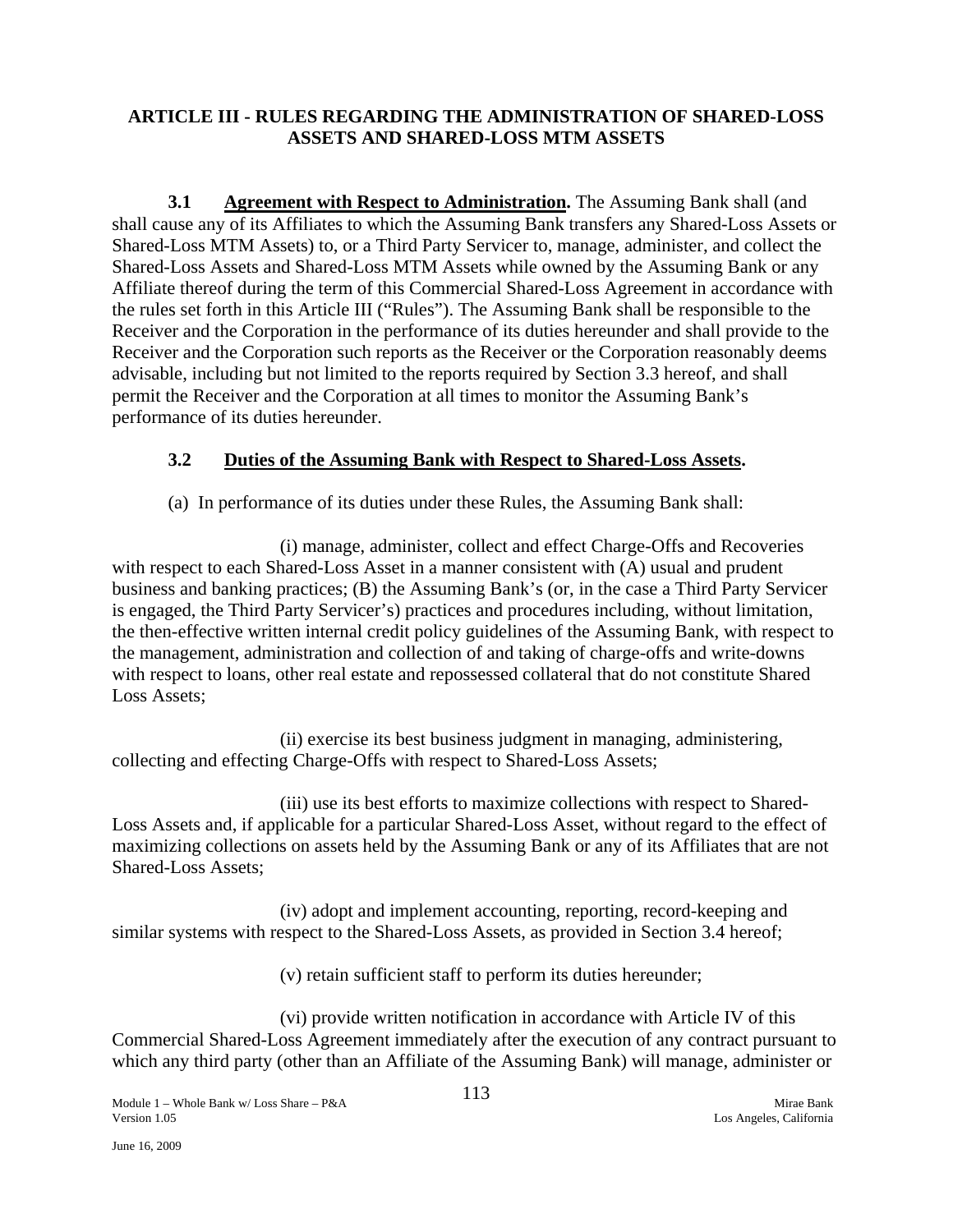collect any of the Shared-Loss Assets, together with a copy of that contract.

(b) Any transaction with or between any Affiliate of the Assuming Bank with respect to any Shared-Loss Asset including, without limitation, the execution of any contract pursuant to which any Affiliate of the Assuming Bank will manage, administer or collect any of the Shared-Loss Assets, or any other action involving self-dealing, shall be subject to the prior written approval of the Receiver or the Corporation.

(c) The following categories of expenses shall not be deemed to be Reimbursable Expenses or Recovery Expenses:

(i) Federal, State, or local income taxes and expenses related thereto;

(ii) salaries or other compensation and related benefits of Assuming Bank employees and the employees of its Affiliates including, without limitation, any bonus, commission or severance arrangements, training, payroll taxes, dues, or travel- or relocationrelated expenses,;

(iii) the cost of space occupied by the Assuming Bank, any Affiliate thereof and their staff, the rental of and maintenance of furniture and equipment, and expenses for data processing including the purchase or enhancement of data processing systems;

(iv) except as otherwise provided herein, fees for accounting and other independent professional consultants (other than consultants retained to assess the presence, storage or release of any hazardous or toxic substance, or any pollutant or contaminant with respect to the collateral securing a Shared-Loss Loan that has been fully or partially charged-off); provided, that for purposes of this Section 3.2(c)(iv), fees of attorneys and appraisers engaged as necessary to assist in collections with respect to Shared-Loss Assets shall not be deemed to be fees of other independent consultants;

(v) allocated portions of any other overhead or general and administrative expense other than any fees relating to specific assets, such as appraisal fees or environmental audit fees, for services of a type the Assuming Bank does not normally perform internally;

(vi) any expense not incurred in good faith and with the same degree of care that the Assuming Bank normally would exercise in the collection of troubled assets in which it alone had an interest; and

(vii) any expense incurred for a product, service or activity that is of an extravagant nature or design.

(d) Subject to Section 3.7, the Assuming Bank shall not contract with third parties to provide services the cost of which would be a Reimbursable Expense or Recovery Expense if the Assuming Bank would have provided such services itself if the relevant Shared-Loss Assets were not subject to the loss-sharing provisions of Section 2.1 of this Commercial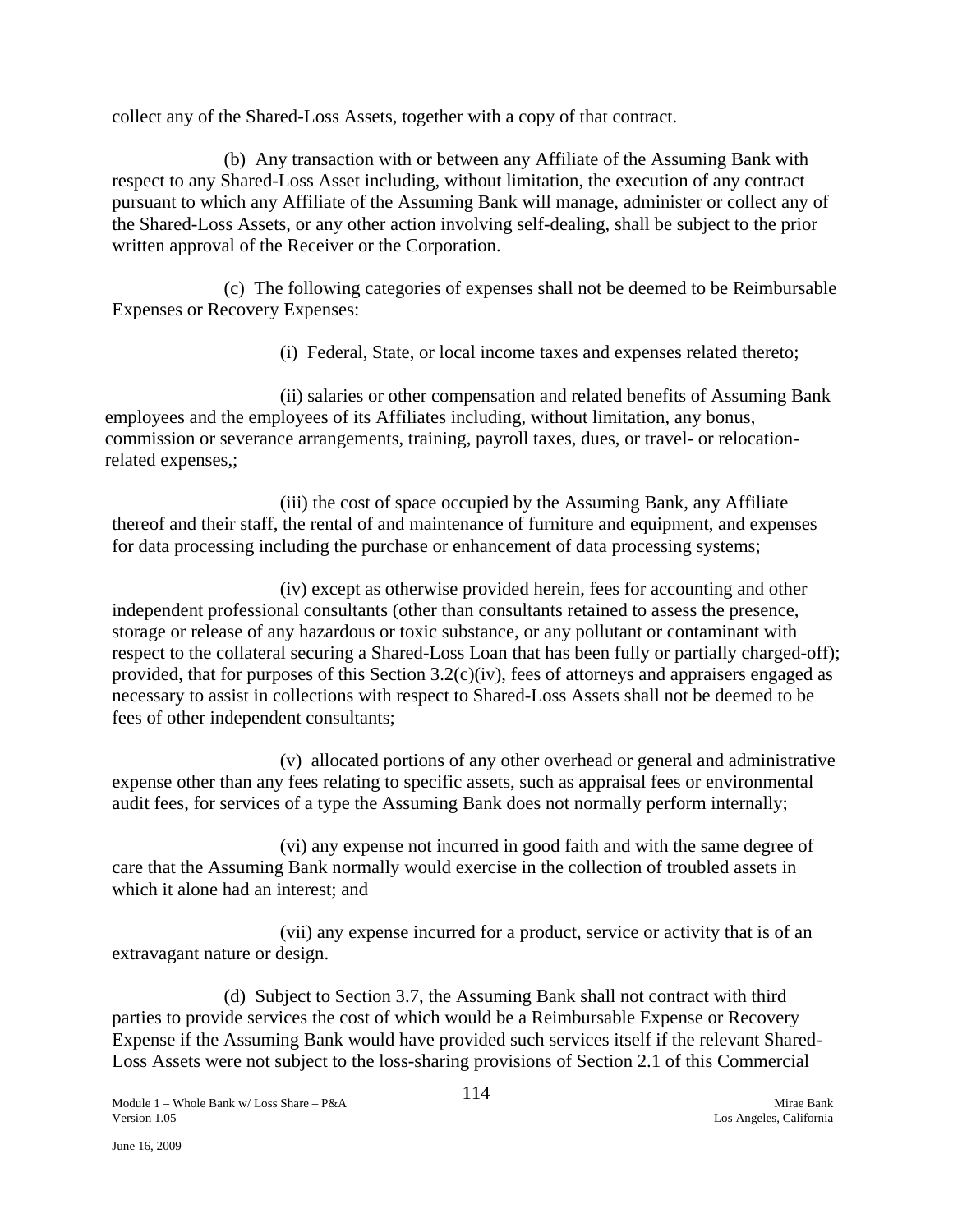Shared-Loss Agreement.

## **3.3 Duties of the Assuming Bank with Respect to Shared-Loss MTM Assets.**

(a) In performance of its duties under these Rules, the Assuming Bank shall:

(i) manage, administer, collect and each Shared-Loss MTM Asset in a manner consistent with (A) usual and prudent business and banking practices; (B) the Assuming Bank's practices and procedures including, without limitation, the then-effective written internal credit policy guidelines of the Assuming Bank, with respect to the management, administration and collection of similar assets that are not Shared-Loss MTM Assets;

(ii) exercise its best business judgment in managing, administering, collecting and effecting Charge-Offs with respect to Shared-Loss MTM Assets;

(iii) use its best efforts to maximize collections with respect to Shared-Loss MTM Assets and, if applicable for a particular Shared-Loss MTM Asset, without regard to the effect of maximizing collections on assets held by the Assuming Bank or any of its Affiliates that are not Shared-Loss MTM Assets, provided that, any sale of a Shared-Loss MTM Asset shall only be made with the prior approval of the Receiver or the Corporation;

(iv) adopt and implement accounting, reporting, record-keeping and similar systems with respect to the Shared-Loss MTM Assets, as provided in Section 3.4 hereof;

(v) retain sufficient staff to perform its duties hereunder;

(vi) provide written notification in accordance with Article IV of this Commercial Shared-Loss Agreement immediately after the execution of any contract pursuant to which any third party (other than an Affiliate of the Assuming Bank) will manage, administer or collect any of the Shared-Loss MTM Assets, together with a copy of that contract.

(b) Any transaction with or between any Affiliate of the Assuming Bank with respect to any Shared-Loss MTM Asset including, without limitation, the execution of any contract pursuant to which any Affiliate of the Assuming Bank will manage, administer or collect any of the Shared-Loss Assets, or any other action involving self-dealing, shall be subject to the prior written approval of the Receiver or the Corporation.

(c) The Assuming Bank shall not contract with third parties to provide services the cost of which would be a Reimbursable Expense or Recovery Expense if the Assuming Bank would have provided such services itself if the relevant Shared-Loss Assets were not subject to the loss-sharing provisions of Section 2.1 of this Commercial Shared-Loss Agreement.

**3.4 Records and Reports**. The Assuming Bank shall establish and maintain records on a separate general ledger, and on such subsidiary ledgers as may be appropriate to account for the Shared-Loss Assets and the Shared-Loss MTM Assets, in such form and detail as the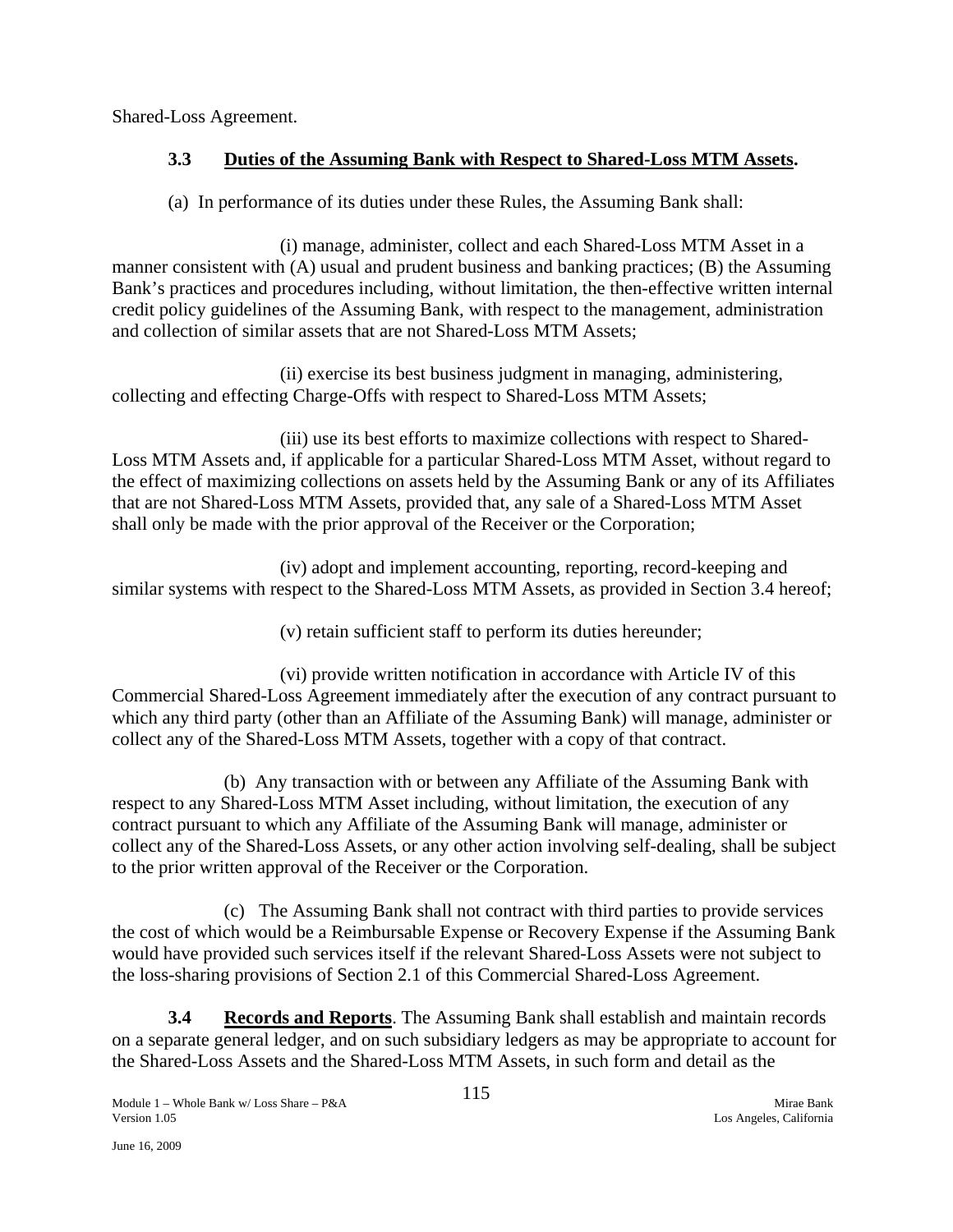Receiver or the Corporation may require, to enable the Assuming Bank to prepare and deliver to the Receiver or the Corporation such reports as the Receiver or the Corporation may from time to time request regarding the Shared-Loss Assets, the Shared-Loss MTM Assets and the Quarterly Certificates required by Section 2.1 of this Commercial Shared-Loss Agreement.

# **3.5 Related Loans**.

(a) The Assuming Bank shall not manage, administer or collect any "Related Loan" in any manner which would have the effect of increasing the amount of any collections with respect to the Related Loan to the detriment of the Shared-Loss Asset to which such loan is related. A "Related Loan" means any loan or extension of credit held by the Assuming Bank at any time on or prior to the end of the final Recovery Quarter that is: (i) made to the same Obligor with respect to a Loan that is a Shared-Loss Asset or with respect to a Loan from which Other Real Estate, Additional ORE or Subsidiary ORE derived, or (ii) attributable to the same primary Obligor with respect to any Loan described in clause (i) under the rules of the Assuming Bank's Chartering Authority concerning the legal lending limits of financial institutions organized under its jurisdiction as in effect on the Commencement Date, as applied to the Assuming Bank.

(b) The Assuming Bank shall prepare and deliver to the Receiver with the Quarterly Certificates for the Calendar Quarters ending June 30 and December 31 for all Shared-Loss Quarters and Recovery Quarters, a schedule of all Related Loans which are commercial loans or commercial real estate loans with Legal Balances of \$500,000 or more on the Accounting Records of the Assuming Bank as of the end of each such semi-annual period, and all other commercial loans or commercial real estate loans attributable to the same Obligor on such loans of \$500,000 or more.

**3.6 Legal Action; Utilization of Special Receivership Powers**. The Assuming Bank shall notify the Receiver in writing (such notice to be given in accordance with Article IV below and to include all relevant details) prior to utilizing in any legal action any special legal power or right which the Assuming Bank derives as a result of having acquired a Shared-Loss Asset from the Receiver, and the Assuming Bank shall not utilize any such power unless the Receiver shall have consented in writing to the proposed usage. The Receiver shall have the right to direct such proposed usage by the Assuming Bank and the Assuming Bank shall comply in all respects with such direction. Upon request of the Receiver, the Assuming Bank will advise the Receiver as to the status of any such legal action. The Assuming Bank shall immediately notify the Receiver of any judgment in litigation involving any of the aforesaid special powers or rights.

**3.7** Third Party Servicer. The Assuming Bank may perform any of its obligations and/or exercise any of its rights under this Commercial Shared-Loss Agreement through or by one or more Third Party Servicers, who may take actions and make expenditures as if any such Third Party Servicer was the Assuming Bank hereunder (and, for the avoidance of doubt, such expenses incurred by any such Third Party Servicer on behalf of the Assuming Bank shall be Reimbursable Expenses or Recovery Expenses, as the case may be, to the same extent such expenses would so qualify if incurred by the Assuming Bank); provided, however, that the use thereof by the Assuming Bank shall not release the Assuming Bank of any obligation or liability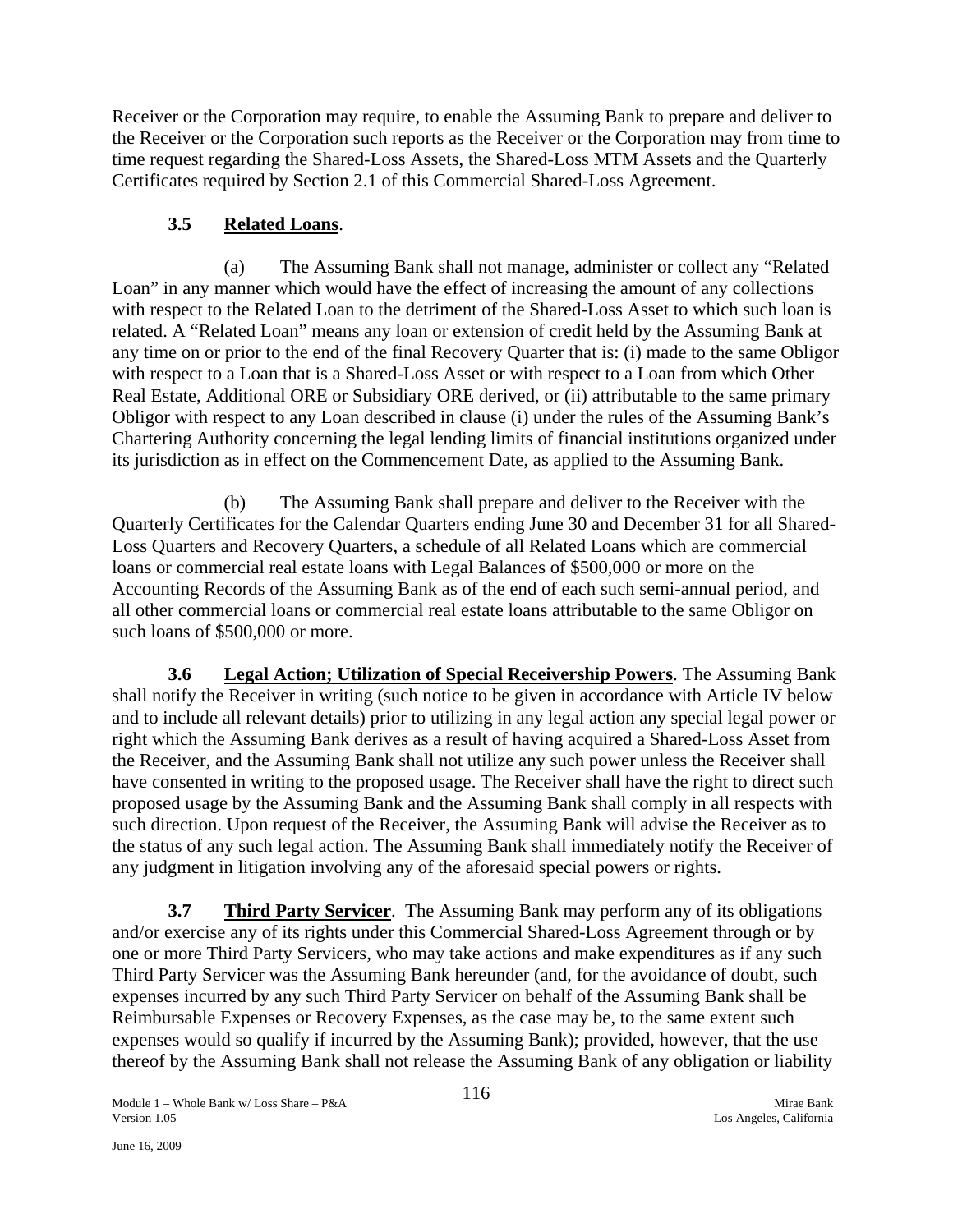hereunder.

# **ARTICLE IV -- PORTFOLIO SALE**

# **4.1 Assuming Bank Portfolio Sales of Remaining Shared-Loss Assets**. The

Assuming Bank shall have the right with the concurrence of the Receiver, commencing as of the first day of the third to last Shared-Loss Quarter, to liquidate for cash consideration, in one or more transactions, all or a portion of Shared-Loss Assets held by the Assuming Bank ("Portfolio Sales"). If the Assuming Bank exercises its option under this Section 4.1, it must give thirty (30) days notice in writing to the Receiver setting forth the details and schedule for the Portfolio Sale which shall be conducted by means of sealed bid sales to third parties, not including any of the Assuming Bank's affiliates, contractors, or any affiliates of the Assuming Bank's contractors.

**4.2 Calculation of Sale Gain or Loss**. For Shared-Loss Assets gain or loss on the sales under Section 4.1 will be calculated as the sale price received by the Assuming Bank less the book value of the remaining Shared-Loss Assets.

## **ARTICLE V -- LOSS-SHARING NOTICES GIVEN TO CORPORATION AND/OR RECEIVER**

As a supplement to the notice provisions contained in Section 13.7 of the Purchase and Assumption Agreement, any notice, request, demand, consent, approval, or other communication (a "Notice") given to the Corporation and/or the Receiver in the loss-sharing context shall be given as follows:

**5.1** With respect to a Notice under Section 2 and Sections 3.1-3.5 of this Commercial Shared-Loss Agreement:

> Federal Deposit Insurance Corporation Division of Resolutions and Receiverships 550 17th Street, N.W. Washington, D.C. 20429

Attention: Assistant Director, Franchise and Asset Marketing

**5.2** With respect to a Notice under Section 3.6 of this Commercial Shared-Loss Agreement:

> Federal Deposit Insurance Corporation Legal Division 1601 Bryan Street Dallas, Texas 75201 Attention: Regional Counsel (Litigation Branch)

with a copy to:

Module 1 – Whole Bank w/Loss Share –  $P\&A$  117 Module 1 – Whole Bank mirae Bank Version 1.05 Los Angeles, California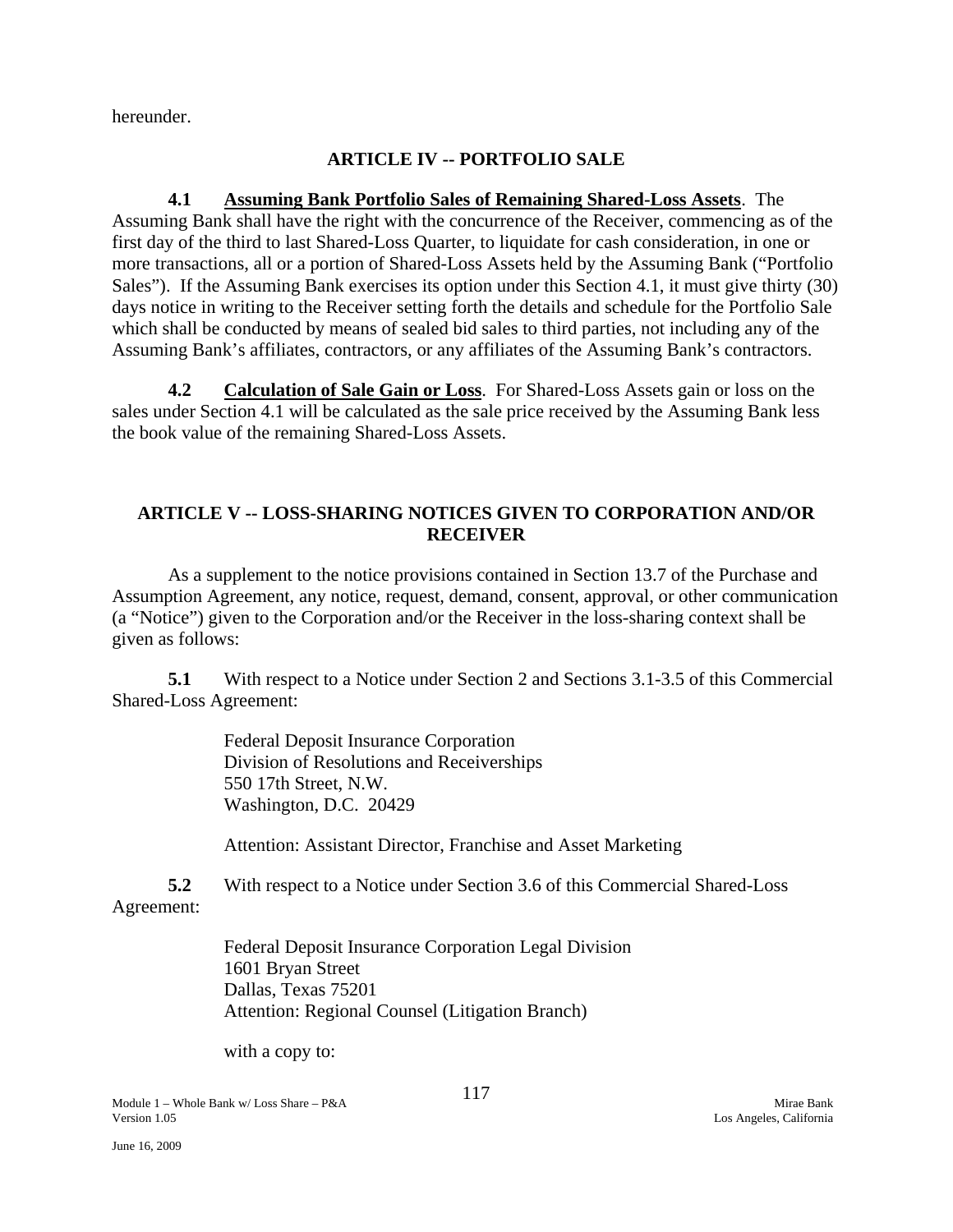Federal Deposit Insurance Corporation Legal Division 550 17th Street, N.W. Washington, D.C. 20429 Attention: Senior Counsel (Special Issues Group)

# **ARTICLE VI – MISCELLANEOUS**

**6.1 Expenses**. Except as otherwise expressly provided herein, all costs and expenses incurred by a party hereto in connection with this Commercial Shared-Loss Agreement shall be borne by such party whether or not the transactions contemplated herein shall be consummated.

**6.2** Successors and Assigns; Specific Performance. All terms and provisions of this Commercial Shared-Loss Agreement shall be binding upon and shall inure to the benefit of the parties hereto only; provided, however, that, Receiver may assign or otherwise transfer this Commercial Shared-Loss Agreement (in whole or in part) to the Federal Deposit Insurance Corporation in its corporate capacity without the consent of Assuming Bank. Notwithstanding anything to the contrary contained in this Commercial Shared-Loss Agreement, except as is expressly permitted in this Section 6.2, Assuming Bank may not assign or otherwise transfer this Commercial Shared-Loss Agreement (in whole or in part) without the prior written consent of the Receiver, which consent may be granted or withheld by the Receiver in its sole discretion, and any attempted assignment or transfer in violation of this provision shall be void *ab initio.*  For the avoidance of doubt, a merger or consolidation of the Assuming Bank with and into another financial institution, the sale of all or substantially all of the assets of the Assuming Bank to another financial institution constitutes the transfer of this Commercial Shared-Loss Agreement which requires the consent of the Receiver.

**6.3 Governing Law**. This Commercial Shared-Loss Agreement shall be construed in accordance with federal law, or, if there is no applicable federal law, the laws of the State of New York, without regard to any rule of conflict of law that would result in the application of the substantive law of any jurisdiction other than the State of New York.

**6.4 WAIVER OF JURY TRIAL**. EACH PARTY HERETO HEREBY IRREVOCABLY AND UNCONDITIONALLY WAIVES ALL RIGHT TO TRIAL BY JURY IN OR TO HAVE A JURY PARTICIPATE IN RESOLVING ANY DISPUTE, ACTION, PROCEEDING OR COUNTERCLAIM, WHETHER SOUNDING IN CONTRACT, TORT OR OTHERWISE, ARISING OUT OF OR RELATING TO OR IN CONNECTION WITH THIS COMMERCIAL SHARED-LOSS AGREEMENT OR ANY OF THE TRANSACTIONS CONTEMPLATED HEREBY.

**6.5 Captions**. All captions and headings contained in this Commercial Shared-Loss Agreement are for convenience of reference only and do not form a part of, and shall not affect the meaning or interpretation of, this Commercial Shared-Loss Agreement.

#### **6.6 Entire Agreement; Amendments**. This Commercial Shared-Loss Agreement,

118 Module 1 – Whole Bank w/ Loss Share – P&A Mirae Bank Version 1.05 Los Angeles, California